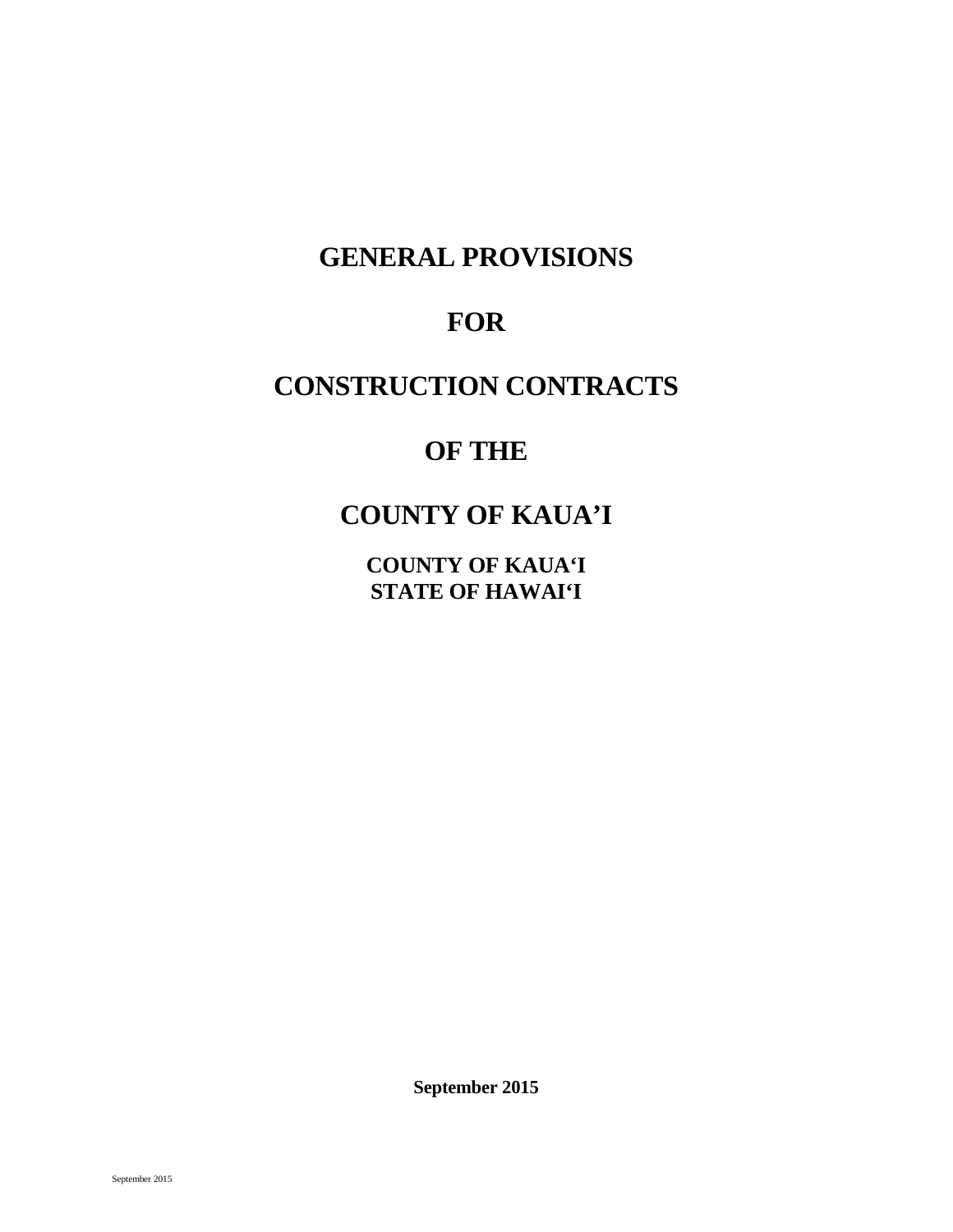## **GENERAL PROVISIONS OF CONSTRUCTION CONTRACTS OF THE**

## **COUNTY OF KAUA'I**

## September 2015

# **Contents**

| <b>SECTION 2</b> |                                                   |  |
|------------------|---------------------------------------------------|--|
| 2.1              |                                                   |  |
| 2.2              |                                                   |  |
| 2.3              |                                                   |  |
| 2.4              |                                                   |  |
| 2.5              |                                                   |  |
| 2.6              |                                                   |  |
| 2.7              |                                                   |  |
| 2.8              |                                                   |  |
| 2.9              |                                                   |  |
| 2.10             |                                                   |  |
| 2.11             | EXAMINATION OF PLANS, SPECIFICATIONS, SPECIAL     |  |
|                  |                                                   |  |
| 2.12             |                                                   |  |
| 2.13             |                                                   |  |
| 2.14             | LISTING OF JOINT CONTRACTORS AND SUBCONTRACTORS13 |  |
| 2.15             |                                                   |  |
| 2.16             |                                                   |  |
| 2.17             |                                                   |  |
| 2.18             |                                                   |  |
|                  |                                                   |  |
|                  |                                                   |  |
| <b>SECTION 3</b> |                                                   |  |
| 3.1              |                                                   |  |
| 3.2              |                                                   |  |
| 3.3              |                                                   |  |

RESPONSIBILITY OF OFFERORS and TAX CLEARANCE .................................18

 $3.4$  $3.5$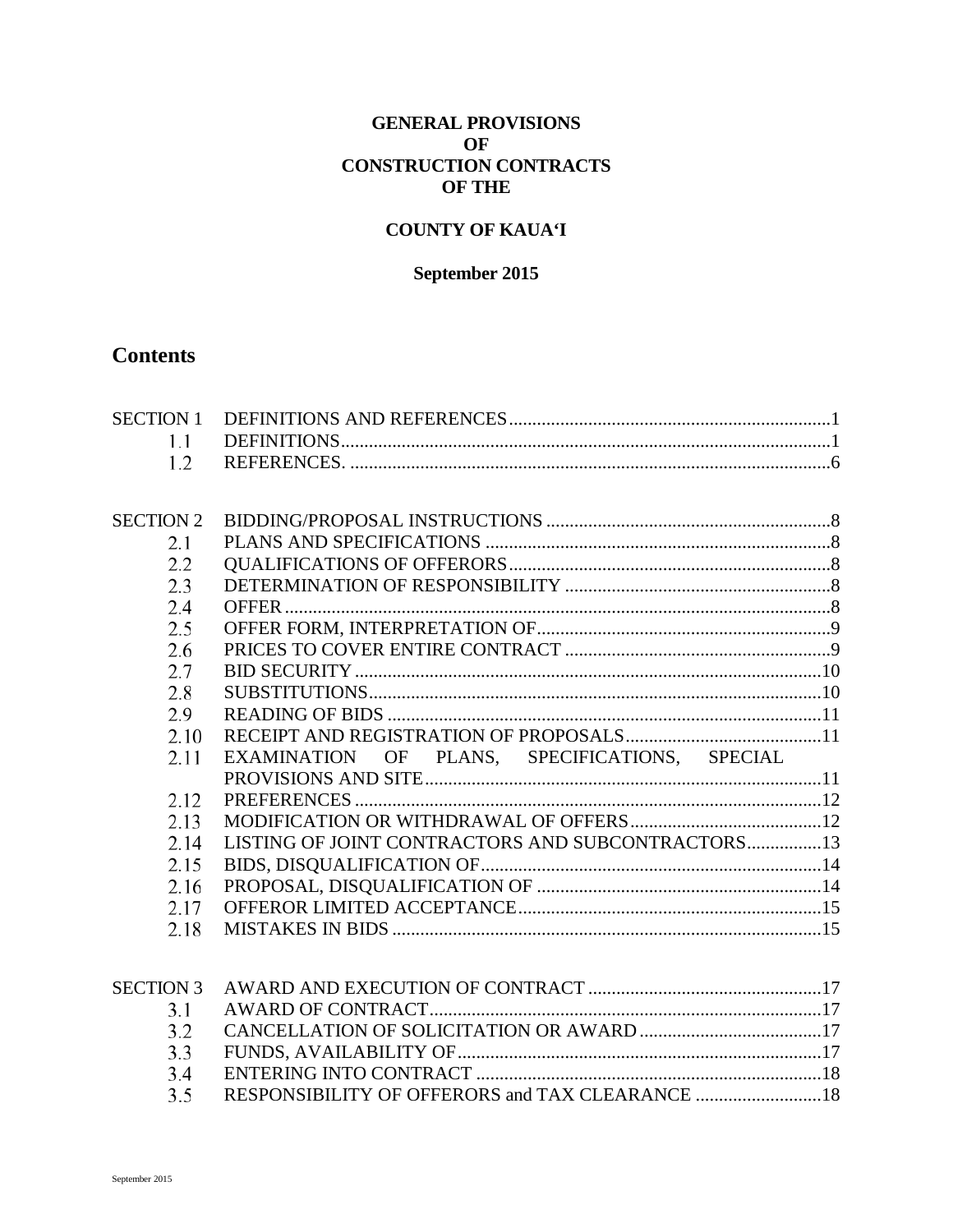| 3.6              |                                                         |  |
|------------------|---------------------------------------------------------|--|
| 3.7              | CAMPAIGN CONTRIBUTIONS BY STATE AND COUNTY              |  |
|                  |                                                         |  |
| 3.8              | HRS 103-55.5, WAGES AND HOURS OF EMPLOYEES ON PUBLIC    |  |
|                  |                                                         |  |
| 3.9              | EMPLOYMENT OF STATE RESIDENTS ON CONSTRUCTION           |  |
|                  |                                                         |  |
| 3.10             |                                                         |  |
|                  |                                                         |  |
| <b>SECTION 4</b> |                                                         |  |
| 4.1              |                                                         |  |
| 4.2              |                                                         |  |
| 4.3              |                                                         |  |
| 4.4              |                                                         |  |
| 4.5              |                                                         |  |
| 4.6              |                                                         |  |
|                  |                                                         |  |
|                  |                                                         |  |
| <b>SECTION 5</b> |                                                         |  |
| 5.1              |                                                         |  |
| 5.2              |                                                         |  |
| 5.3              |                                                         |  |
|                  |                                                         |  |
|                  |                                                         |  |
| <b>SECTION 6</b> |                                                         |  |
| 6.1              |                                                         |  |
| 6.2              |                                                         |  |
| 6.3              |                                                         |  |
| 6.4              | SPECIAL PROVISIONS, PLANS, SPECIFICATIONS TO BE KEPT ON |  |
|                  |                                                         |  |
| 6.5              | ADDITIONAL PLANS AND SPECIFICATIONS TO BE FURNISHED     |  |
|                  |                                                         |  |
| 6.6<br>6.7       | DRAWINGS AND SUBMITTALS TO BE FURNISHED BY              |  |
|                  |                                                         |  |
| 6.8              |                                                         |  |
| 6.9              |                                                         |  |
| 6.10             | INTERPRETATION OF PLANS AND SPECIFICATIONS 44           |  |
| 6.11             |                                                         |  |
|                  | CONTRACTOR TO REPORT ERRORS OR DISCREPANCIES45          |  |
| 6.12<br>6.13     |                                                         |  |
|                  |                                                         |  |
| 6.14             | CHARACTER OF WORKMEN, METHODS AND EQUIPMENT 48          |  |
| 6.15             |                                                         |  |
| 6.16             |                                                         |  |
| 6.17             |                                                         |  |
| 6.18             |                                                         |  |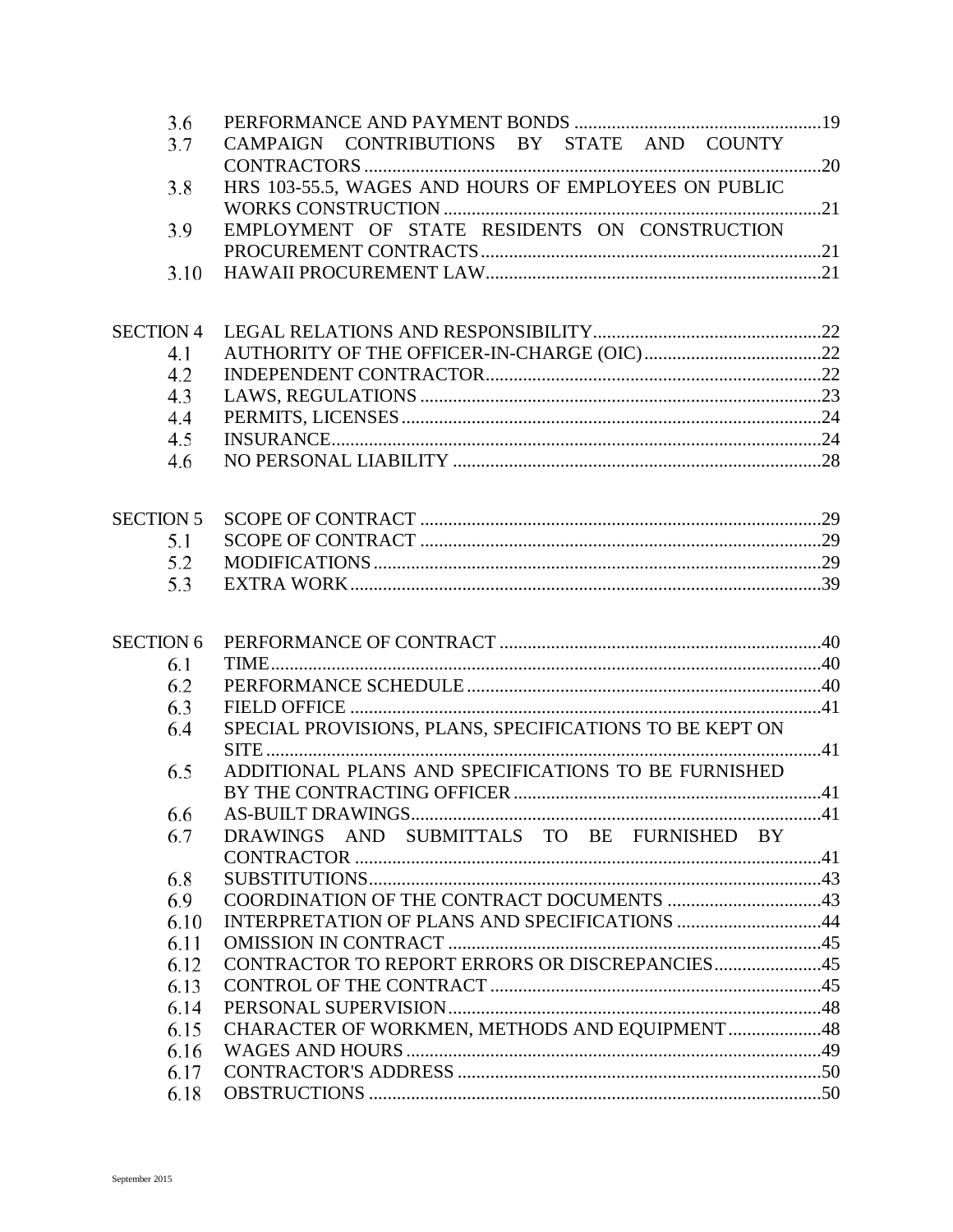| 6.19             | SURVEYS AND CONSTRUCTION STAKES, LINES AND GRADES51  |  |
|------------------|------------------------------------------------------|--|
| 6.20             |                                                      |  |
| 6.21             |                                                      |  |
| 6.22             | ELECTRICAL, TELEPHONE, TOILETS, AND WATER SERVICE 51 |  |
| 6.23             |                                                      |  |
| 6.24             |                                                      |  |
| 6.25             |                                                      |  |
| 6.26             | PROTECTION OF PEDESTRIANS AND VEHICULAR TRAFFIC53    |  |
| 6.27             |                                                      |  |
| 6.28             |                                                      |  |
| 6.29             |                                                      |  |
| 6.30             | MAINTENANCE OF SITE, CONTROL OF DUST, AND FINAL      |  |
|                  |                                                      |  |
| 6.31             | RESPONSIBILITY OF THE CONTRACTOR PRIOR TO            |  |
|                  |                                                      |  |
| 6.32             |                                                      |  |
| 6.33             | FINAL COMPLETION, FINAL ACCEPTANCE AND SETTLEMENT    |  |
|                  |                                                      |  |
| 6.34             |                                                      |  |
| 6.35             |                                                      |  |
|                  |                                                      |  |
| <b>SECTION 7</b> |                                                      |  |
| 7.1              |                                                      |  |
| 7.2              |                                                      |  |
| 7.3              |                                                      |  |
| 7.4              |                                                      |  |
| 7.5              |                                                      |  |
| 7.6              |                                                      |  |
| 7.7              |                                                      |  |
| 7.8              | PROMPT PAYMENT BY CONTRACTORS TO SUBCONTRACTORS73    |  |
|                  |                                                      |  |
|                  |                                                      |  |
| 8.1              |                                                      |  |
| 8.2              |                                                      |  |
| 8.3              | TERMINATION OF CONTRACT - WORK MAY BE TAKEN OVER     |  |
|                  |                                                      |  |
| 8.4              |                                                      |  |
| 8.5              |                                                      |  |
| 8.6              |                                                      |  |
| 8.7              | DAMAGES FOR EXTRA EXPENSES IMPOSED ON THE COUNTY 84  |  |
| 8.8              |                                                      |  |
| 8.9              |                                                      |  |
| 8.10             |                                                      |  |
| 8.11             |                                                      |  |
| 8.12             |                                                      |  |
|                  |                                                      |  |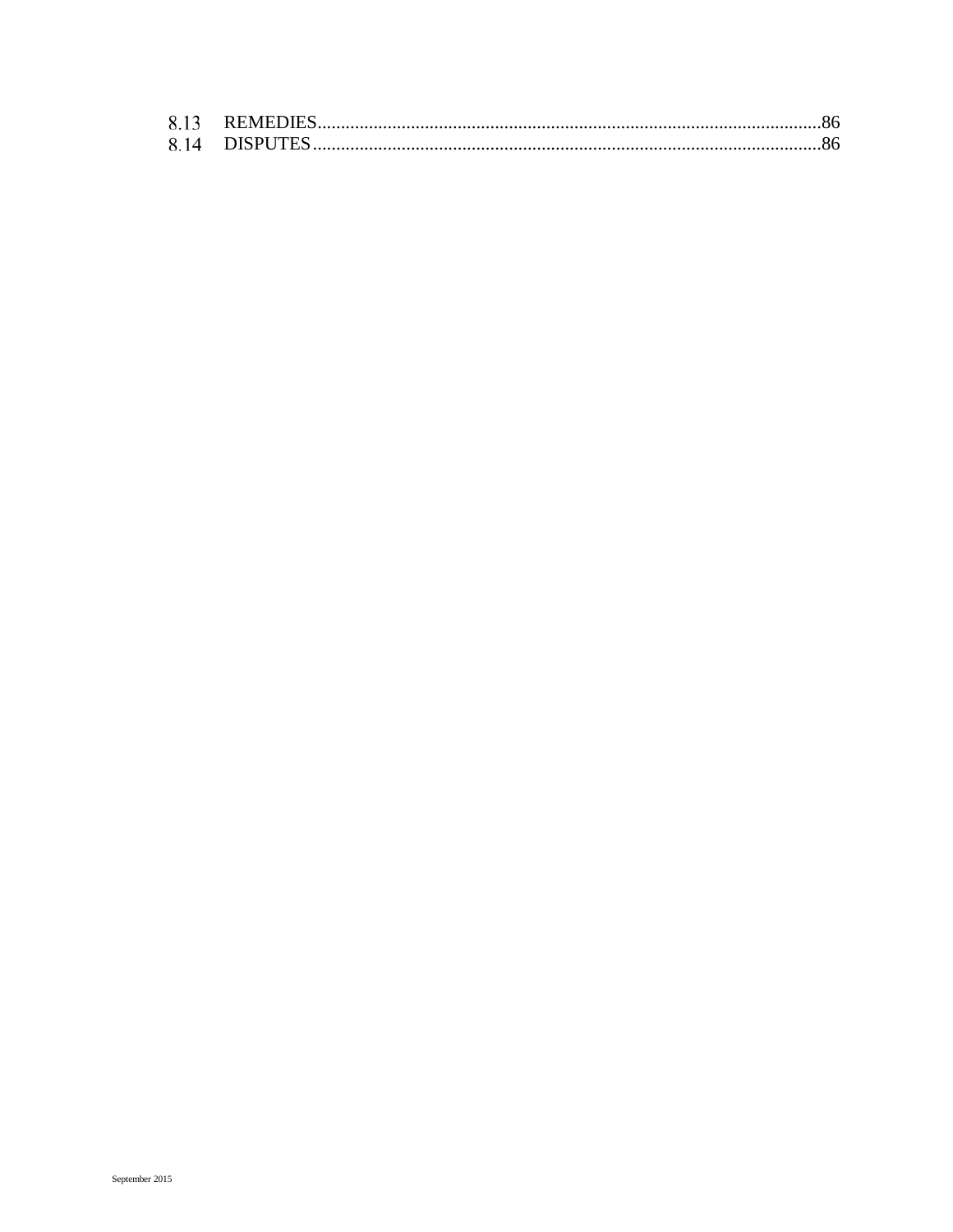## **COUNTY OF KAUA'I STATE OF HAWAI'I**

## **GENERAL PROVISIONS OF CONSTRUCTION CONTRACTS (GPCC) OF THE COUNTY OF KAUA'I**

# **SECTION 1 DEFINITIONS AND REFERENCES**

<span id="page-5-0"></span>When used in these provisions or elsewhere in the contract, the following terms, or pronouns used in place of them, shall have the meaning ascribed to them in this section, unless it is apparent from the context that a different meaning is intended:

#### <span id="page-5-1"></span> $1.1$ **DEFINITIONS**

"**Addendum/Addenda**" means a written document issued during the solicitation period involving changes to the solicitation documents which shall be considered and made a part of the solicitation documents and resulting contract [HAR 3-122-16.06].

''**Alternative procurement method**" means a procurement method used due to a waiver from the competitive sealed bids or proposals process when one or no responsive, responsible offer is received. [HAR 3-122-1]

"**Amendment**" shall have the same meaning as "contract modification" or "modification" as hereafter defined.

"**Best value**" means the most advantageous offer determined by evaluating and comparing all relevant criteria in addition to price so that the offer meeting the overall combination that best serves the County is selected. These criteria may include, in addition to others, the total cost of ownership, performance history of the offeror, quality of goods, services, or construction, delivery, and proposed technical performance. [HAR 3-122-1]

"**Bid**" means the executed document submitted by a bidder in response to an invitation for bids, or a multi-step bidding procedure. [HAR 3-120-2]

"**Bidder**" means any individual, partnership, firm, corporation, joint venture, or other legal entity submitting, directly or through a duly authorized representative or agent, a bid for the good, service, or construction contemplated. [HAR 3-120-2]

"**Bid sample**" means a sample to be furnished by a bidder to show the characteristics of the item offered in the bid. [HAR 3-122-1]

"**Change order**" means an amendment or modification of the work within the scope of the Contract, by the Contracting Officer or his/her authorized designee, directing the Contractor to make changes with or without the consent of the Contractor. [HRS 103D-104] [HAR 3-125- 2][HAR 3-125-4]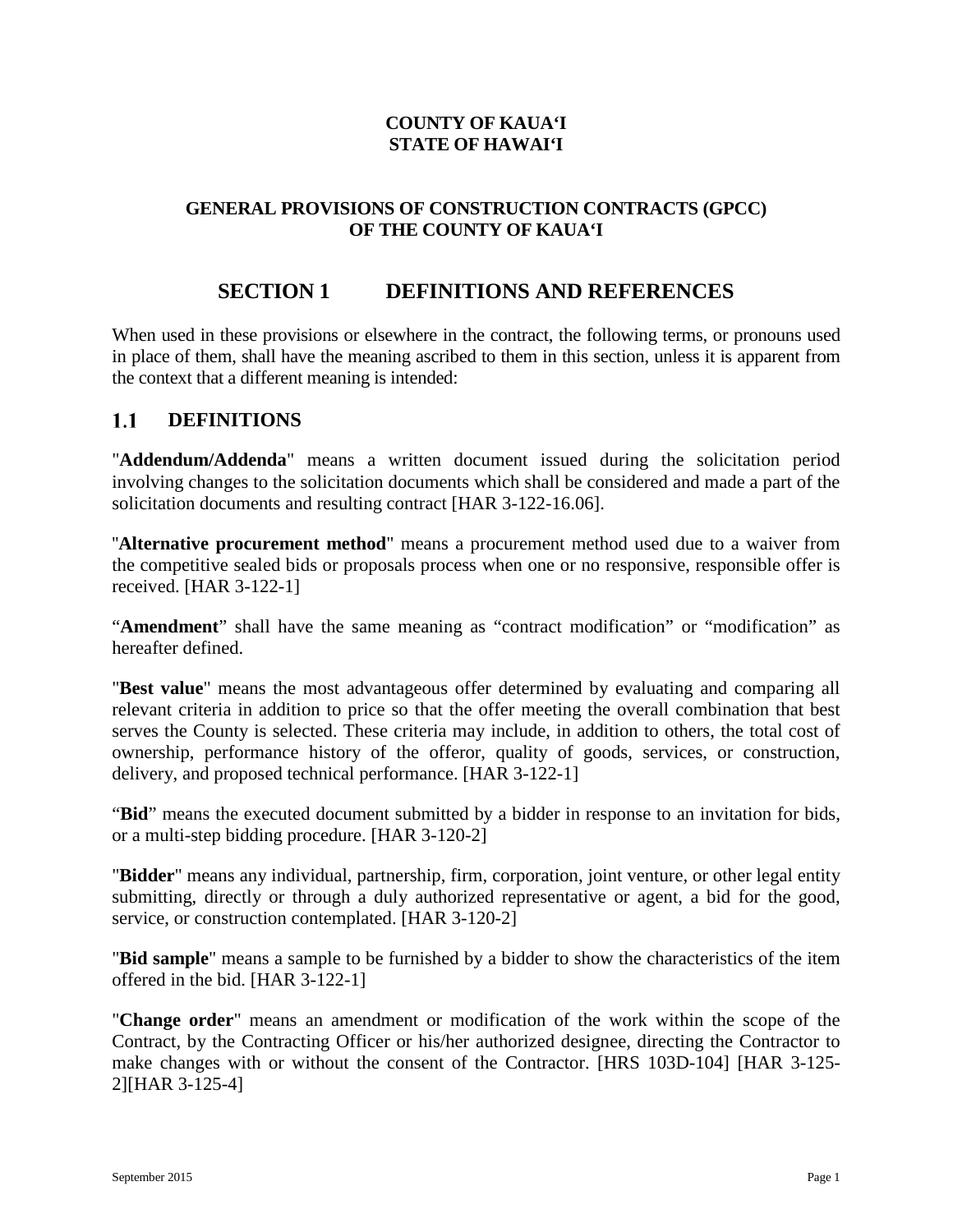"**Chief Procurement Officer**" or "CPO" means the chief procurement officer of the County (Director of Finance) as provided in HRS 103D-203, or the officer's designee. [HAR 3-120-2]

"**Construction**" means the process of building, altering, repairing, improving, or demolishing any public structure or building, or other public improvements of any kind to any public real property. The term includes the routine operation, routine repair, or routine maintenance of existing structures, buildings, or real property. [HRS 103D-104]

"**Contract**" means all documents covering the construction being procured for which award is made to the Contractor. It may include, but is not limited to the following documents, and any amendments or addenda thereto: the solicitation documents, offer, RFP Final Proposal (see definition herein), these GPCC and any supplements to the GPCC, change orders, bonds and plans, and the contract agreement, whether attached to or incorporated by reference.

"**Contract modification**" means any written alteration in specifications, delivery point, rate of delivery, period of performance, price, quantity, or other provisions of any contract accomplished by mutual action of the parties to the contract.

"**Contracting Officer**" means for all projects, the Director of Finance of the County of Kaua'i, or the Director's delegated Designee.

"**Contractor**" means any individual, partnership, firm, corporation, joint venture, or other legal entity undertaking the execution of the work under the terms of the Contract with the County, and acting directly or through its agents or employees. [HAR 3-120-2]

"**Cost analysis**" means the evaluation of cost data for the purpose of arriving at costs actually incurred or estimates of costs to be incurred, prices to be paid, and costs to be reimbursed. [HAR 3-120-2]

"**Cost data**" means information concerning the actual or estimated cost of labor, material, overhead, and other cost elements which have been actually incurred or which are expected to be incurred by the contractor in performing the contract. [HAR 3-120-2]

"**County**" means the County of Kaua'i, State of Hawaii.

"**Days**" means consecutive calendar days unless otherwise specified. [HAR 3-120-2]

"**Design and plans**" means any and all designs, plans, construction drawings, specifications, cost estimates, work schedules, proposals, studies, reports and other items.

"**Designee**" means a person appointed by the Director of Finance or the Officer-in-Charge (OIC) to act on its behalf with delegated authority (HAR 3-121-16).

"**Director**" means the Director of Finance of the County.

"**Discussion**" means an exchange of information to promote understanding of a County's agency's requirements and offeror's proposal and to facilitate arriving at a contract that will be the best value to the County. Discussions are not permissible in competitive sealed bidding,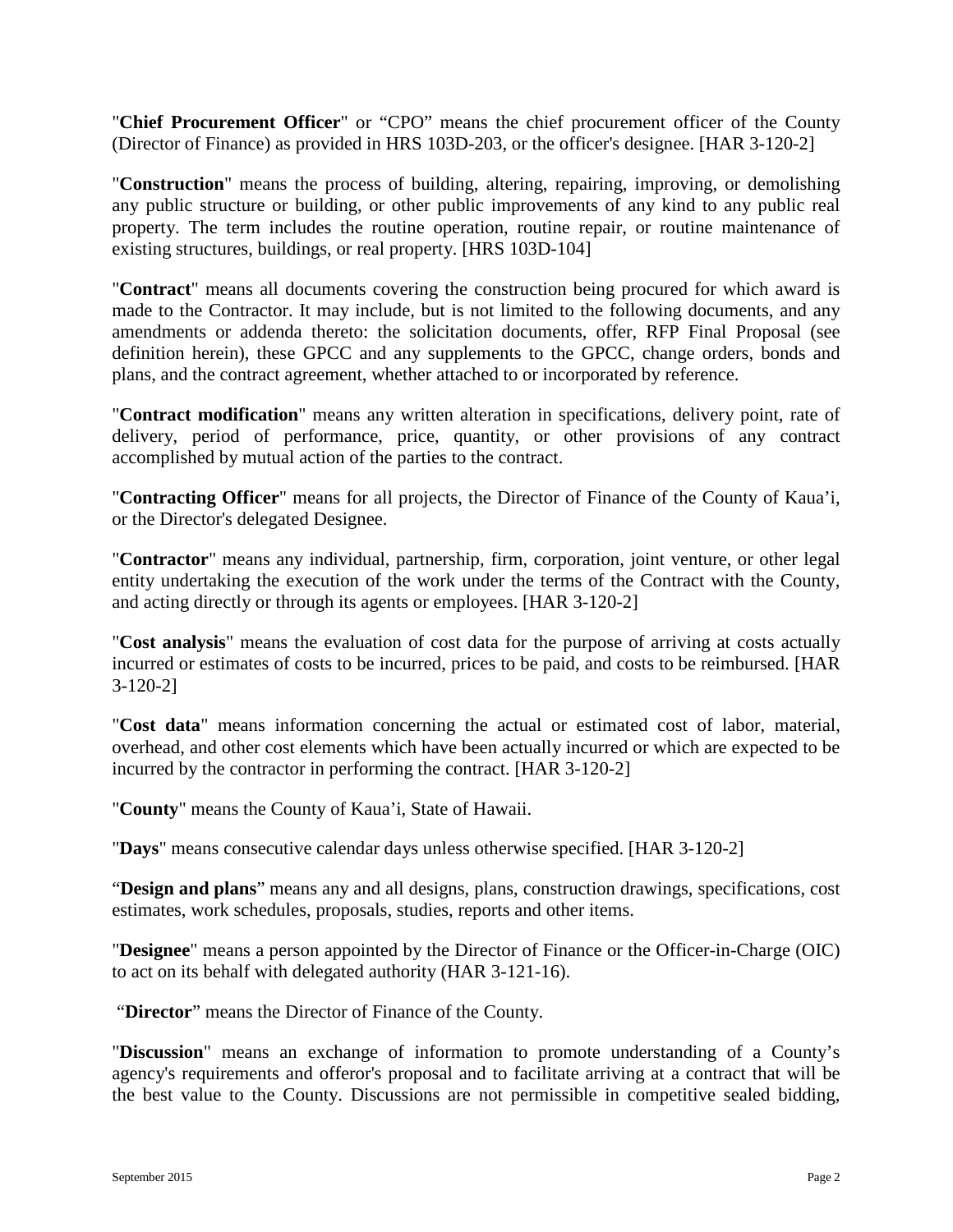except to the extent permissible in the first phase of multi-step sealed bidding to determine the acceptability of technical offers. [HAR 3-122-1]

"**Division of Purchasing**" means the Division of Purchasing, Department of Finance, with delegated authority to solicit bids and proposals and award contracts.

"**Final Proposal**" means the final mutually-agreed terms of the proposal submitted by the awarded Offeror in response to the County's RFP or the Best and Final Offer accepted by the County in accordance with HAR 3-122-53 and 3-122-54.

"**Guarantee**" means a formal assurance of the quality or of the length of use to be expected from a product offered or constructed.

"**HAR**" means the Hawaii Administrative Rules of the State of Hawaii, as amended.

"**Hazardous materials**" mean and include any and all radioactive materials, asbestos, organic compounds known as polychlorinated biphenyls, chemicals known to cause cancer or reproductive toxicity, hazardous wastes, toxic substances, and any and all other substances or materials defined as "hazardous materials," "extremely hazardous materials," "hazardous wastes" or "toxic substances" under or for the purposes of hazardous materials laws.

"**Hazardous materials laws**" mean and include all federal, state or local laws, ordinances, rules, regulations or codes, now or hereafter in effect, relating to environmental conditions, human health or industrial hygiene, including, but not limited to the Comprehensive Environmental Response, Compensation and Liability Act of 1980, as amended, 42 U.S.C. section 9601, et seq., the Resource Conservation and Recovery Act, 42, U.S.C. section 6901, et seq., the Hazardous Materials Transportation Act, 42 U.S.C. section 1801, et seq., the Clean Water Act, 33 U.S.C. section 1251 et seq., the Clean Air Act, 42 U.S.C. 7401 et seq., the Toxic Substances Control Act, 15 U.S.C. section 2601 - 2629, the Safe Drinking Water Act, 42, U.S.C. sections 300f - 300j, HRS Chapter 128D, Environmental Response Law, HRS Chapter 342B, Air Pollution Control, HRS Chapter 342D, Water Pollution, HRS Chapter 342H, Solid Waste Pollution, HRS Chapter 342J, Hazardous Waste, HRS Chapter 342L, Underground Storage Tanks, Chapter 342P, Asbestos, and any similar state or local laws or ordinances and the regulations now in effect or hereafter adopted, published or promulgated thereto.

"**Head of the purchasing agency**" means the Director of Finance.

"**HRS**" means the Hawaii Revised Statutes of the State of Hawaii, as amended.

"**Informal Bid**" means a quotation made under small purchase procedures, pursuant to HRS Chapter 103D-305 or a quotation made under emergency purchase procedures, pursuant to HRS Chapter 103D-307.

"**Invitation for Bids" or "IFB**" means all documents, whether attached or incorporated by reference, utilized for soliciting bids under the competitive sealed bidding source selection method. [HAR 3-120-2]

"**Notice to Contractors**" means the publication or the notice of a solicitation for offers.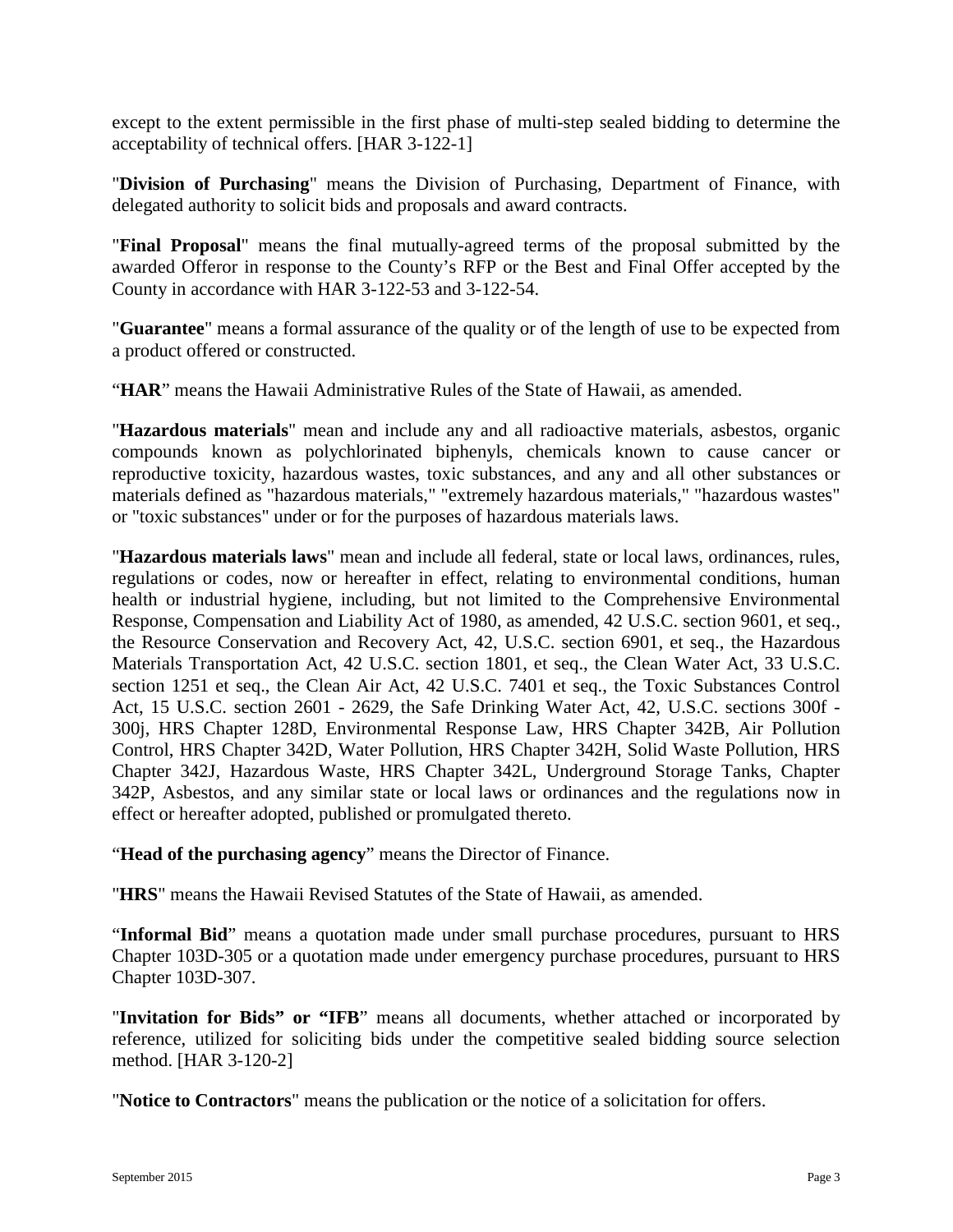"**Notice to Proceed**" or "NTP" means the document issued to the Contractor designating the official commencement date of the performance under the Contract.

"**Offer**" means the bid, proposal, or quotation. [HAR 3-120-2]

"**Offeror**" means any individual, partnership, firm, corporation, joint venture, or other legal entity submitting, directly or through a duly authorized representative or agent, an offer for the goods, service, or construction contemplated. [HAR 3-120-2]

"**Officer-in-Charge**" or "OIC" means the person responsible, or delegated designee, for carrying out the provisions of the contract and advising the Director on contractual matters.

"**Opening**" means the date set for opening of bids, receipt of unpriced technical offers in multistep sealed bidding, or receipt of proposals in competitive sealed proposals. [HAR 3-122-1]

"**Overhead**" means continuous or general costs occurring in the normal course of business, including, but not limited to costs for labor, rent, taxes, royalties, interest, discounts paid, insurance, bonds, lighting, heating, cooling, accounting, legal fees, equipment and facilities, telephone systems, depreciation, and amortization. [HRS 238-1].

"**Plans" (or "Drawings**") mean the contract drawings and any County-approved revisions to drawings, in graphic or pictorial form, which show the design, location, character, dimensions and details of the work to be done and which shall be part of the Contract documents.

"**Price analysis**" means the evaluation of price data, without analysis of the separate cost components and profit as in cost analysis, which may assist in arriving at prices to be paid and costs to be reimbursed. [HAR 3-120-2]

"**Price data**" means factual information concerning prices, including profit, for goods, services, or construction substantially similar to those being procured. In this definition, "prices" refers to offered or proposed selling prices, historical selling prices, and current selling prices of such items. This definition refers to data relevant to both the general contractor and subcontract prices. [HAR-3-120-2]

"**Procurement**" means buying, purchasing, renting, leasing, or otherwise acquiring any good, service, or construction. The term also includes all functions that pertain to the obtaining of any good, service, or construction, including description of requirements, selection and solicitation of sources, preparation and award of contracts, and all phases of contract administration. [HRS 103D-104

"**Project**" means work to be performed as set forth in the Contract, including furnishing all services, labor, goods, materials, supplies, equipment and other incidentals reasonably necessary for the successful completion of work contemplated under the Contract.

"**Proposal**" means the executed document submitted by an Offeror in response to a Request for Proposals. [HAR 3-120-2]

"**Public Purchase System"** or "PPS" means the County of Kaua'i electronic procurement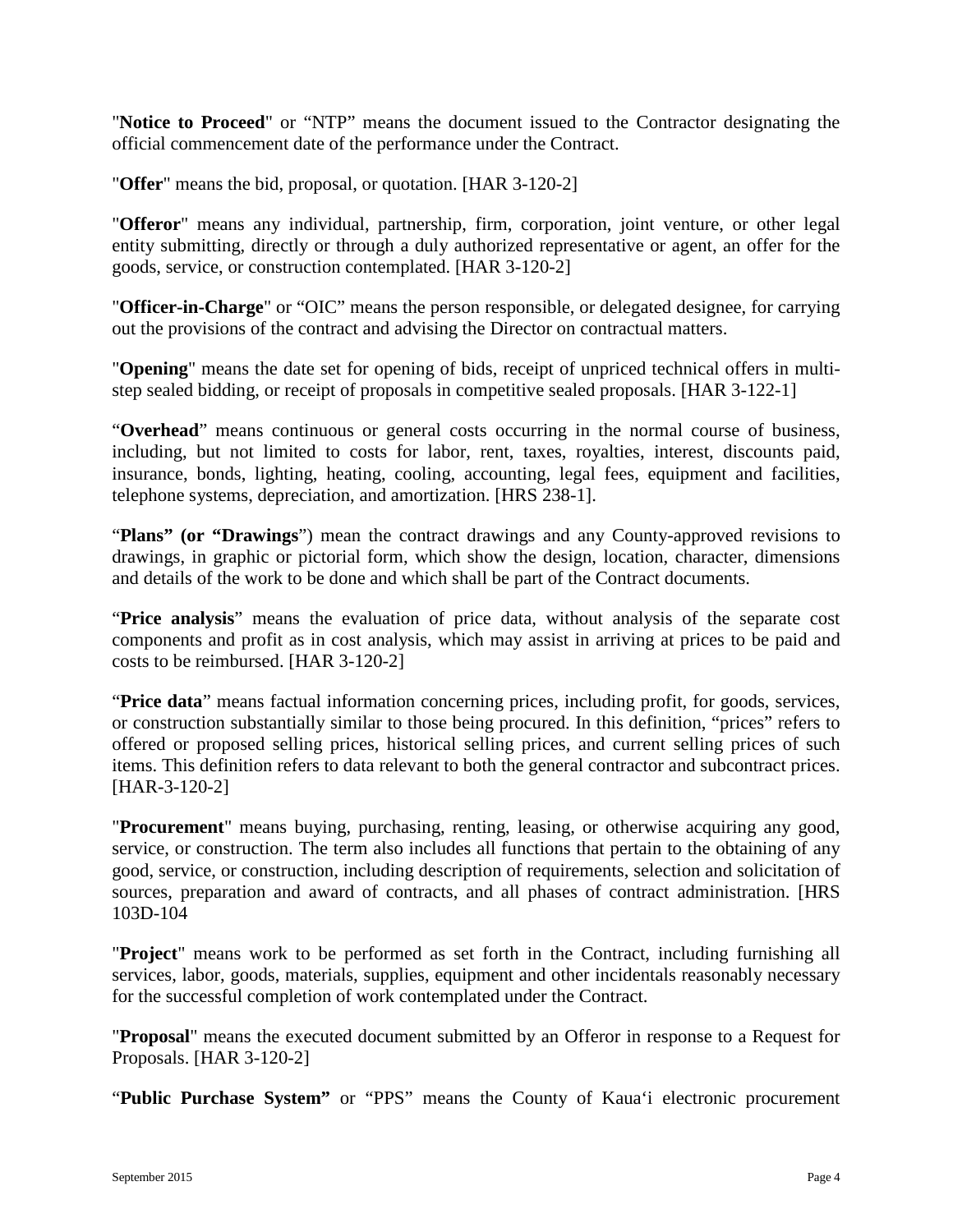system.

"**Purchasing agency**" means any governmental body which is authorized by HRS 103D or its implementing rules and procedures, or by way of delegation, to enter into contracts for the procurement of goods, services, or construction.

"**Quotation**" means a statement of price, terms of sale, and description of goods, services, or construction offered by a prospective seller to a prospective purchaser, usually for purchases pursuant to HRS 103D-305. [HAR 3-122-1]

"**Request for Proposals" or "RFP**" means all documents, whether attached or incorporated by reference, utilized for soliciting proposals under the competitive sealed proposal source selection method. [HAR 3-120-2]

"**Responsible Offeror**" means a person who has the capability in all respects to perform fully the Contract requirements, and the integrity and reliability which will assure good faith performance. [HRS 103D-104]

"**Responsive Bidder or Offeror**" means a person who has submitted an offer which conforms in all material respects to the IFB or RFP. [HAR 3-120-2]

"**Solicitation"** means an invitation for bids, request for proposals, or a request for quotations, or any other document issued by the County for the purpose of soliciting bids or proposals to perform a County contract. [HAR 3-120-2]

"**Specifications**" mean any description of the physical or functional characteristics, or of the nature of a good, service, or construction item. The term includes descriptions or any requirement for inspecting, testing, or preparing a good, service, or construction item for delivery. [HRS 103D-104]

"**State**" means the State of Hawaii.

"**Standard commercial product**" means a product or material, in the normal course of business, is customarily maintained in stock or readily available by a manufacturer, distributor, or dealer for the marketing of the product. [HAR 3-122-1]

"**Subcontractor**" means any person who enters into an agreement with the Contractor to perform a portion of the work for the Contractor. [HAR 3-120-2]

"**Using Agency**" means the department(s) of the County of Kaua'i who is (are) the end-user(s) of the project procured by the Division of Purchasing.

"**Warranty**" means a written statement that promises the good condition of a product and states that the maker is responsible for repairing or replacing the product for a certain period of time after its purchase

"**Work**" means the furnishing by the Contractor of all labor, services, material, equipment, and other incidentals necessary for the satisfactory performance of the contract.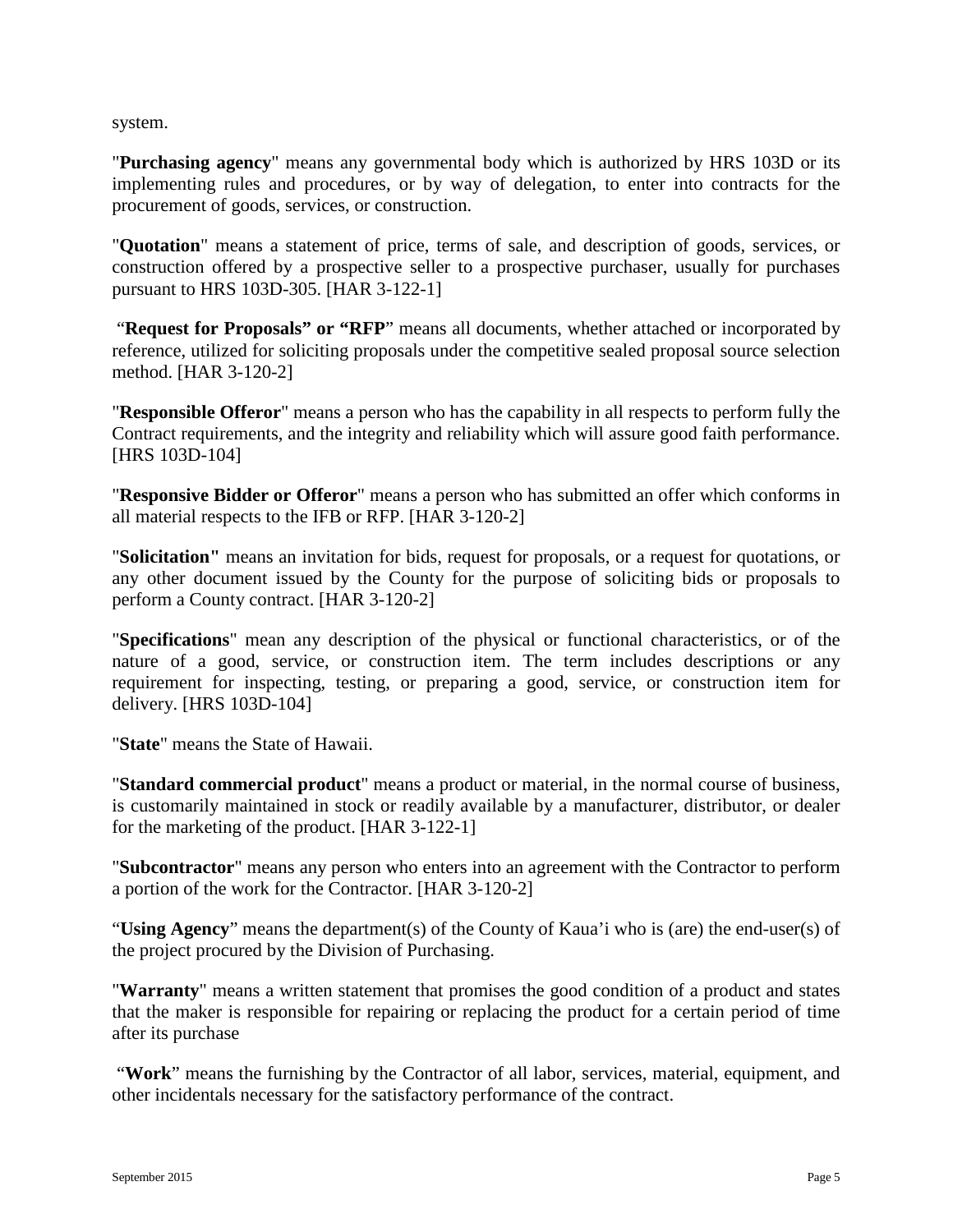"**Working day**" means any day on the calendar, exclusive of State holidays, Saturdays, and Sundays. Unless another meaning is intended, "working days" shall mean consecutive working days.

#### <span id="page-10-0"></span> $1.2$ **REFERENCES.**

- A. When reference is made to known Standards and Specifications, the most recently adopted and published edition of such standards and specifications on the date of the notice to offerors is contemplated, unless otherwise specified.
- B. Abbreviations. The following abbreviations shall refer to the technical society, organization, body, code, rules, or standards, listed opposite each abbreviation:
	- AASHTO American Association of State Highway and Transportation Officials
	- ACI American Concrete Institute
	- ADAAG Americans with Disabilities Act Accessibility Guidelines
	- AISC American Institute of Steel Construction
	- AITC American Institute of Timber Construction
	- ANSI American National Standard Institute
	- ASTM American Society for Testing and Materials
	- AWWA American Water Works Association
	- AWS American Welding Society
	- CFR Code of Federal Regulations
	- FAR Federal Acquisition Regulation
	- FHWA Federal Highway Administration, U.S. Department of Transportation
	- FS Federal Specifications
	- FTA Federal Transit Administration
	- G06 General Order No. 6 of the Public Utilities Commission, Rules for Overhead Electric Line Construction
	- GRJP General Rules for Joint Use of Poles
	- HAR Hawaii Administrative Rules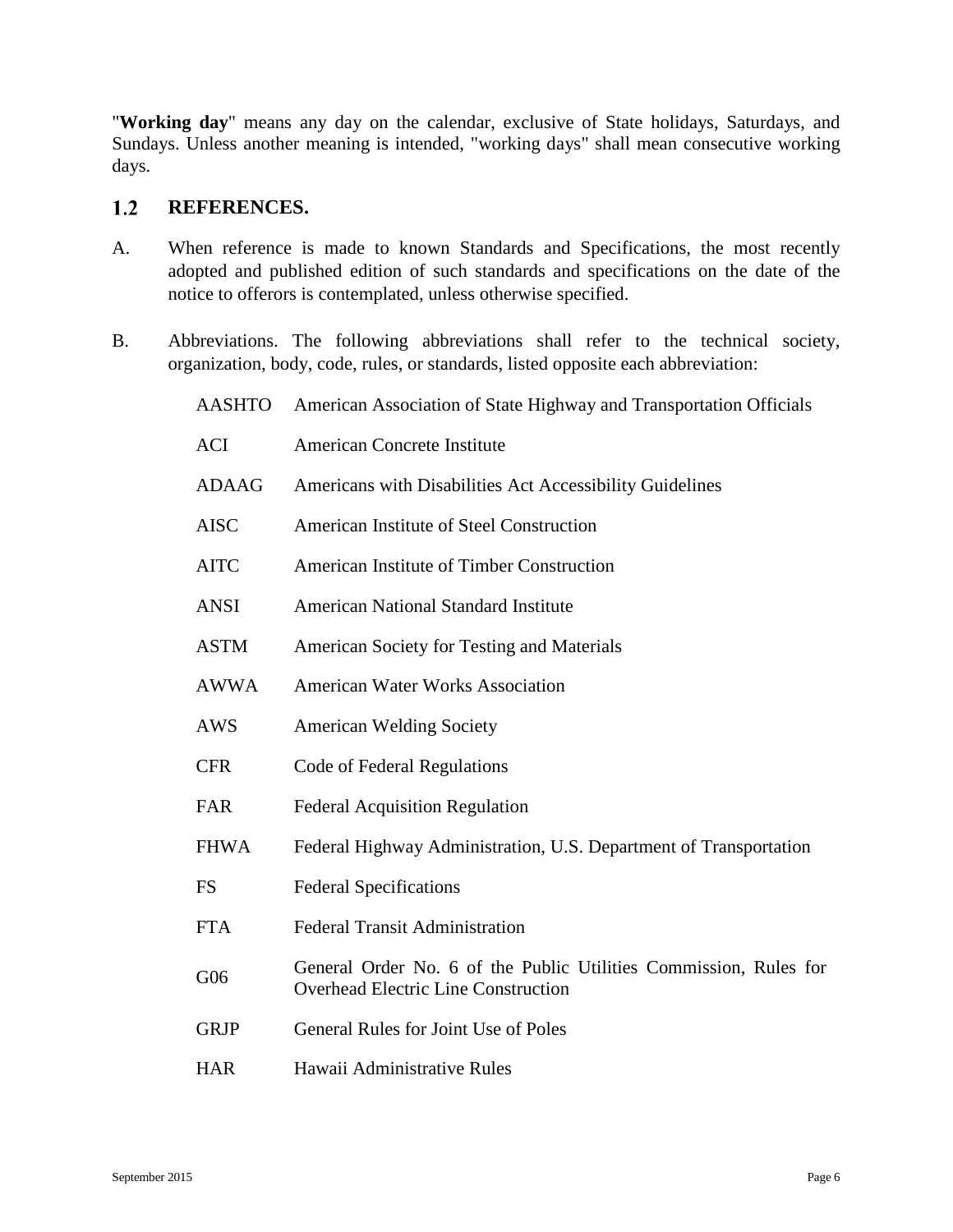- HRS Hawaii Revised Statutes
- IBC International Building Code
- IES Illuminating Engineering Society
- IFB Invitation for Bids
- IRC International Residential Code
- ITC Instructions to Contractors
- NEC National Electrical Code
- RFP Request for Proposal
- UL Underwriters' Laboratories, Inc.
- UPC Uniform Plumbing Code
- WCLA West Coast Lumberman's Association
- C. County of Kaua'i Standards and Specifications. The following standards and specifications of the County of Kaua'i shall apply:
	- 1. Sewer Design Standards of the Department of Public Works, June 1973;
	- 2. Standard Details for Public Works Construction, September 1984, commonly referred to as Standard Details;
	- 3. Parks Standard Details for Parks and Recreation Construction, May 1990;
	- 4. Water System Standards 2002 (and approved amended materials list); and
	- 5. Construction Best Management Practices (BMP) for Sediment and Erosion Control for the County of Kaua'i, April 2, 2004.
- D. State of Hawai'i Standards and Specifications. The following standards and specifications of the State of Hawai'i shall apply:
	- 1. Hawai'i Standard Specifications for Road and Bridge Construction, 2005, as amended.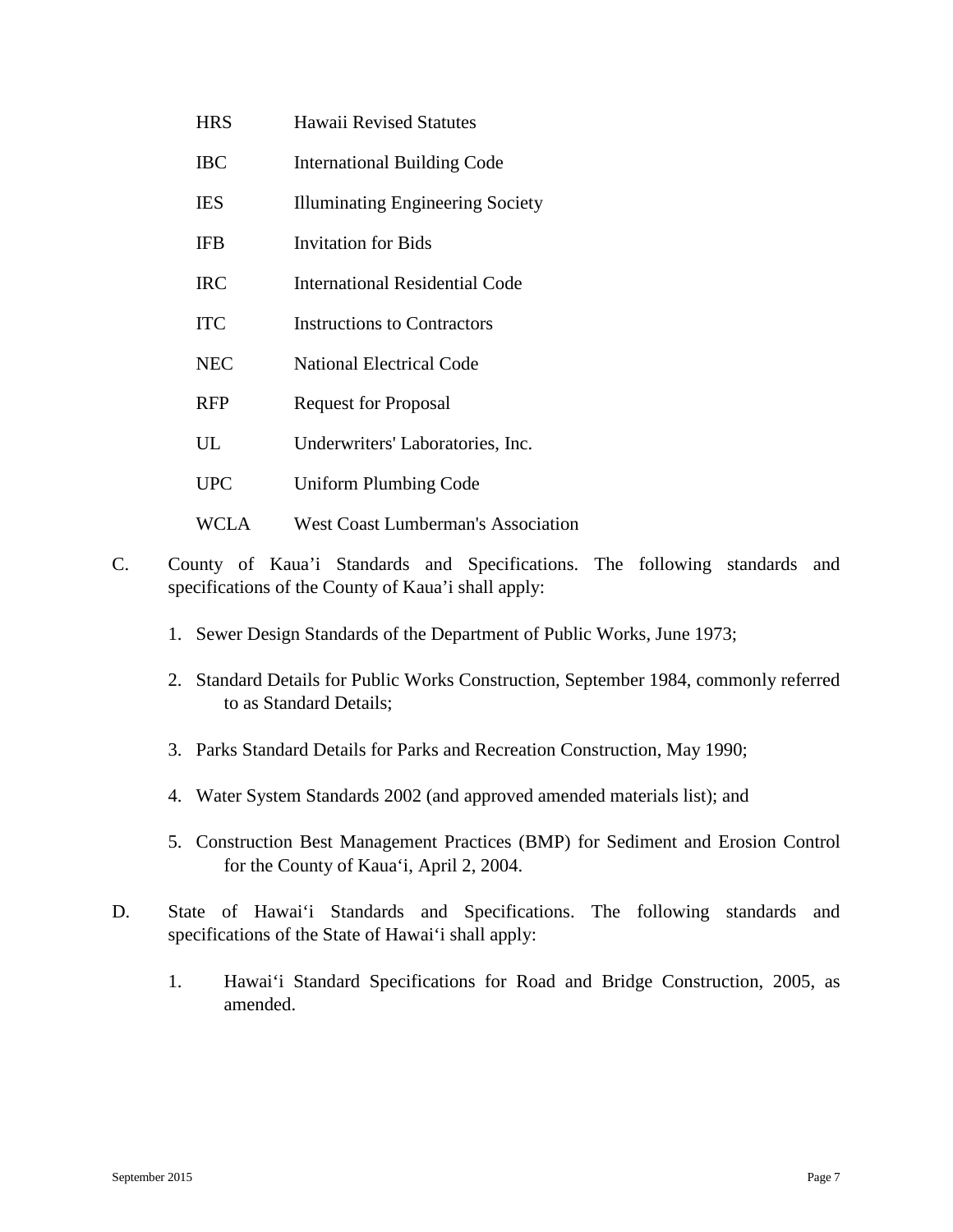# **SECTION 2 BIDDING/PROPOSAL INSTRUCTIONS**

#### <span id="page-12-1"></span><span id="page-12-0"></span> $2.1$ **PLANS AND SPECIFICATIONS**

All plans and specifications are electronically available, and may be obtained from the online hosted eProcurement system, Public Purchase.

#### <span id="page-12-2"></span> $2.2^{\circ}$ **QUALIFICATIONS OF OFFERORS**

All offerors shall be contractors licensed in accordance with Chapter 444, Hawaii Revised Statutes, as amended, to perform the work under the contract. Prospective offerors must be capable of performing the work for which solicitations are being called.

No contract will be awarded to any person who has been suspended under and as provided in, the provisions of HRS Chapter 104, HAR Chapter 126 and HRS 103D-702, or to any firm in which such suspended person has an interest.

#### <span id="page-12-3"></span> $2.3$ **DETERMINATION OF RESPONSIBILITY**

The procurement officer shall determine, on the basis of available information collected, the responsibility or nonresponsibility of a prospective offeror.

If the procurement officer requires additional information, the prospective offeror shall promptly supply such information within two working days from the date requested. Failure to supply the requested information within the above stated time may be considered unreasonable and may be grounds for a determination of nonresponsibility.

Notwithstanding the paragraph immediately above, the procurement officer shall not be precluded from requesting additional information.

A written determination of non-responsibility of an offeror shall be made by the procurement officer. The prospective offeror shall be immediately notified of the determination. The decision of the procurement officer shall be final unless the offeror applies for administrative review pursuant to HAR Chapter 126. (HRS 103D-310) (HRS 103D-310) (HAR 3-122-108)

#### <span id="page-12-4"></span> $2.4$ **OFFER**

Offers shall be electronically submitted via the online hosted eProcurement system, in accordance with the requirements of the solicitation. Offers that cannot transmit successfully as a result of system failure within the County shall be addressed via the issuance of the appropriate addendum.

A late offer shall not be considered late if received before contract award and would have been timely but for the action or inaction of personnel within the County.

Offers transmitted via any other means than Public Purchase System (PPS) shall be deemed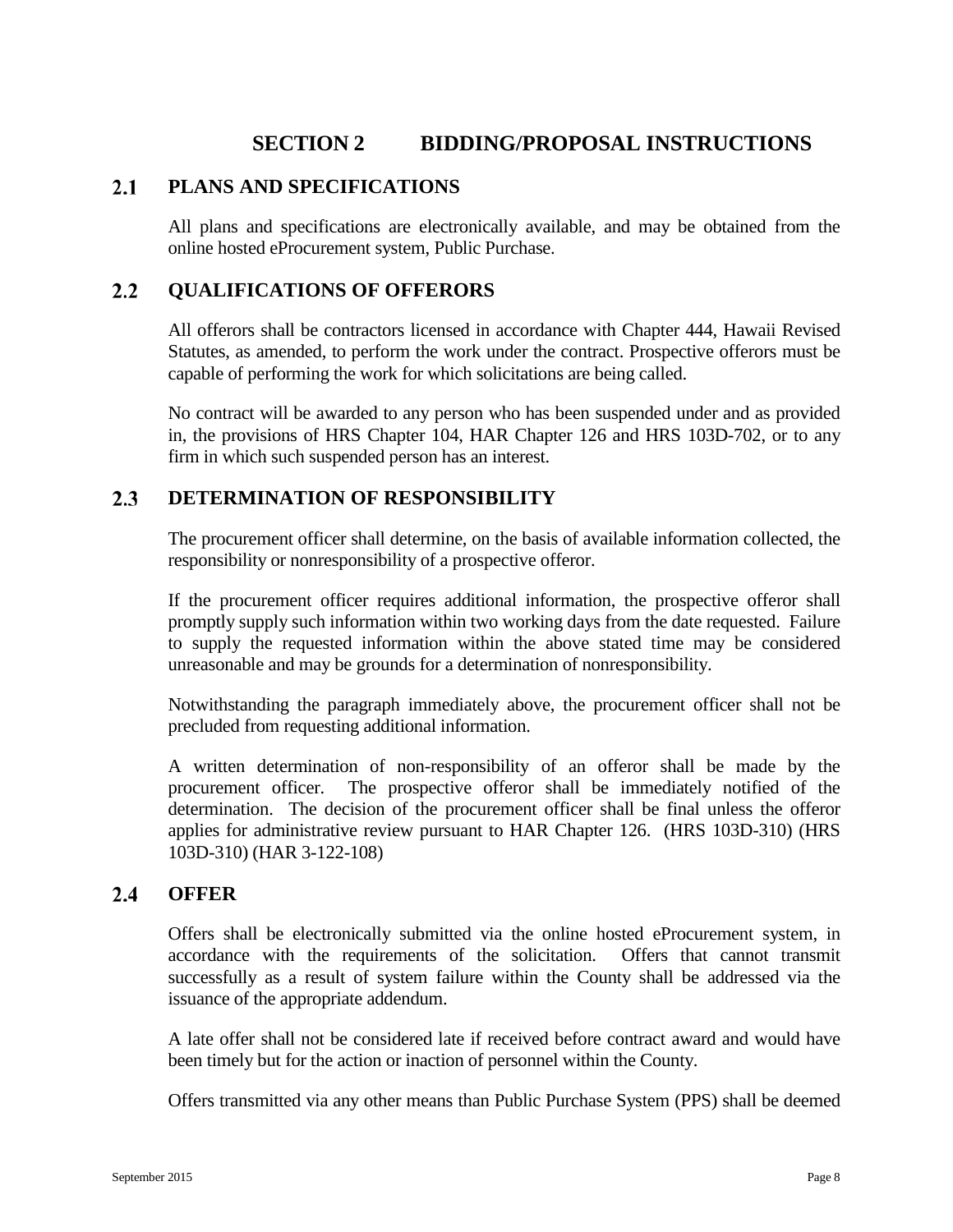unacceptable and shall be rejected. (HAR 3-122-16.08(a)(b))

#### <span id="page-13-0"></span> $2.5^{\circ}$ **OFFER FORM, INTERPRETATION OF**

The electronic offer form within the solicitation does not necessarily outline all of the work involved in the performance of the contract, but is merely a list of items upon which the computation of compensation is to be based. The electronic offer contains all items to be used in such computation, and the compensation computed therefrom shall be full compensation for the performance of the contract.

Any questions regarding the solicitation shall require submission of a question via PPS for clarification no later than ten (10) calendar days prior to the date fixed for opening, unless otherwise noted pursuant to the requirements of the solicitation.

For RFP, any substantial oral clarification of a proposal shall be transmitted via PPS to the priority-listed Offerors.

If during discussions there is a need for any substantial clarification or change in the RFP, the RFP shall be amended by an addendum to incorporate the clarification or change. Addenda to the RFP shall be distributed only to priority-listed Offerors.

The offeror submitting the inquiry shall be responsible for proper transmission. If additional information is deemed necessary, such information will be issued in an addendum by the Division of Purchasing. The addendum will issued via PPS to all persons who have properly registered and obtained the solicitation. All addenda issued shall be a part of the contract.

No oral interpretation, instruction or information concerning the contract given by any officer, employee or agent of the County shall be binding on the County. (HAR 3-122- 16.06)

#### <span id="page-13-1"></span> $2.6$ **PRICES TO COVER ENTIRE CONTRACT**

Offerors shall include in their offered prices the entire cost of the performance of the contract, and it is understood and agreed that there is included in each lump sum or unit price, the entire cost of all items incidental to the performance of the contract, covered by such lump sum or unit price offer. Offerors in figuring the offer price shall take into consideration the cost of all freight and delivery charges, insurance and taxes; and shall include the cost of furnishing and installing all equipment as called for in the specifications including warranty repairs of the complete unit. Whenever installation is specified, installation shall include all necessary labor, materials and other incidentals required to make a complete operative unit. When an offeror is in doubt as to the proper item to which the anticipated cost of any incidental item is to be allocated, he or she shall include such cost in the lump sum or unit price for the items that he or she deems most appropriate.

It is understood and agreed that whenever unit price(s) is/are called for in the solicitation, all offerors must indicate their unit price(s). Failure to comply will be grounds for rejection. (HAR 3-122-97)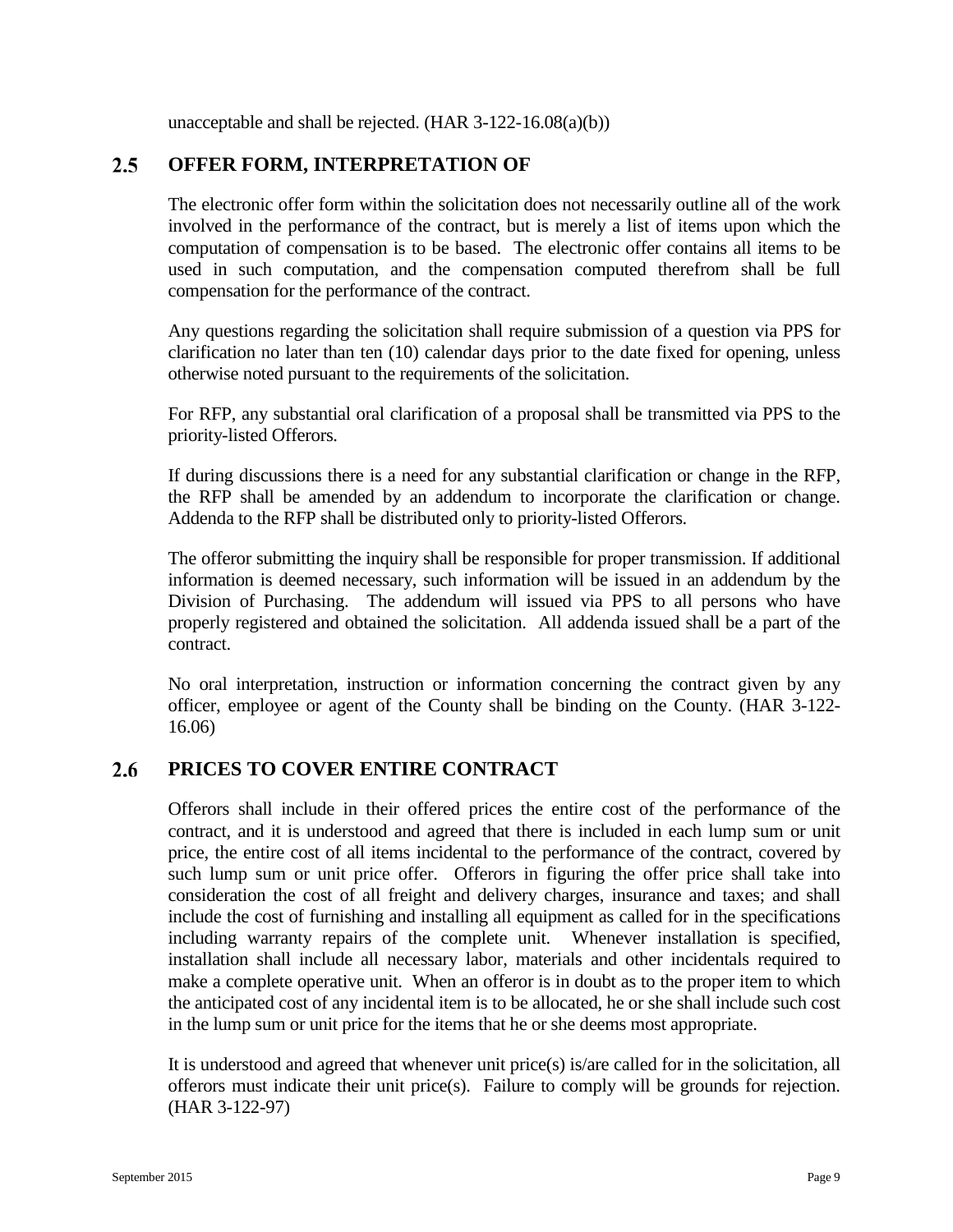Prices shall remain valid for sixty (60) calendar days after the established bid submission deadline.

#### <span id="page-14-0"></span> $2.7$ **BID SECURITY**

Bid security shall be required for construction contracts of \$25,000 or more or for construction contracts for less than \$25,000 when required by the Contracting Officer. Bid security shall be in an amount equal to at least five percent (5%) of the amount of the base bid and additive alternates or in an amount required by the terms of the federal funding.

Acceptable bid security, shall be limited to:

- 1. Surety bond underwritten by a company licensed to issue bonds in the State of Hawaii;
- 2. Legal tender of the United States of America; or
- 3. A certificate of deposit; share certificate; or cashier's, treasurer's, teller's, or official check drawn by, or a certified check accepted by a bank, savings institution, or credit union insured by the United States Federal Deposit Insurance Corporation or the National Credit Union Administration and payable at sight or unconditionally assigned to the County.
	- a. These instruments may be utilized only to a maximum of \$100,000.
	- b. If the required security or bond amount totals over \$100,000, more than one instrument not exceeding \$100,000 each and issued by different financial institutions which meet the requirements of this subsection shall be accepted. (HAR 3-122-222)

All documentation provided to the purchasing agency shall contain the original signatures signed in ink. (HAR 2-122-222, 3-122-223)

#### <span id="page-14-1"></span> $2.8$ **SUBSTITUTIONS**

### **A. Before Bid Opening**

Whenever specifications for any material, article, device, product, fixture, form, type of construction or process is indicated or specified by patent or proprietary name, by name of the manufacturer or by catalog number, such specifications shall be deemed to be used for the purpose of establishing a standard of quality and to facilitate the description of the material or process desired and shall be deemed to be followed by the words "or equal". The bidder shall base his bid on one of the specified brand names unless alternate brands are qualified as equal or better by the Director in an addendum to such specifications and/or plans.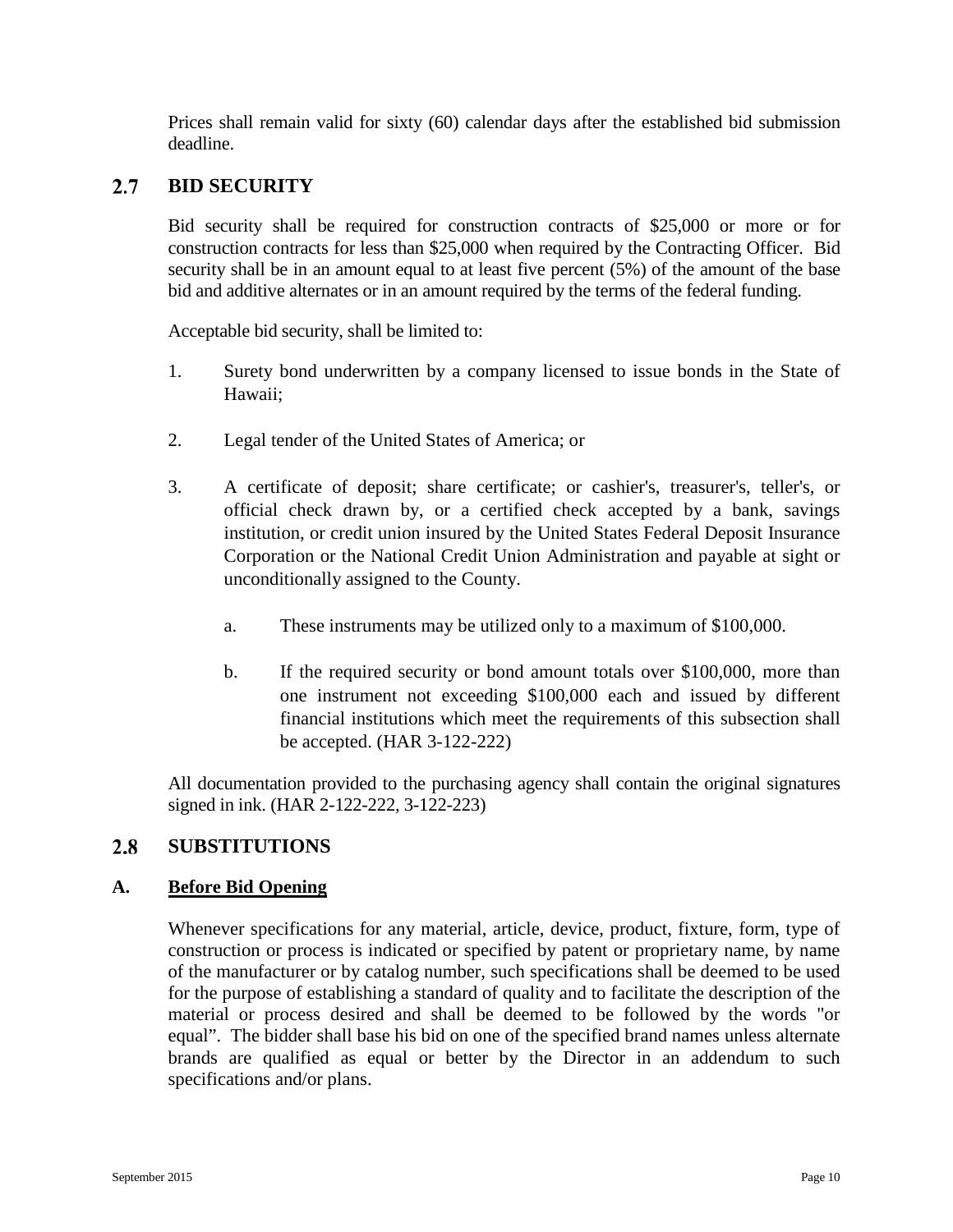Where certain brands are specified in the specifications and/or plans, such alternate brands may be qualified through the submittal to the OIC of a written request for review and approval of the substitution. The email request must be addressed to [COKPurchasing@kauai.gov.](mailto:COKPurchasing@kauai.gov) The email's subject line shall state "SUBSTITUTION REQUEST FOR IFB  $#$   $\Box$ " and must be received by the DIVISION OF PURCHASING no later than ten (10) calendar days prior to the date fixed for bid opening. The statement of variances must list all features of the proposed substitution which differ from the plans, specifications and/or product(s) specified and must further certify that the substitution has no other variant features. The brochures shall be clearly marked showing make, model, size, options, etc., and must include sufficient evidence to enable the OIC to evaluate each feature listed as a variance. Should an unlisted variance be discovered after installation of the product, the penalty shall be immediate replacement with a specified product at no cost to the County. If sufficient evidence from which a determination can be made for a particular model does not accompany a request for substitution, the request shall be denied. Substitution requests not complying with the above requirements will be denied. Substitution requests sent to other agencies and received by the Division of Purchasing after the deadline above will also be denied. An addendum shall be issued to the specification to formally inform the prospective bidders of any approved substitution of brand or brands which are equivalent to those specified and acceptable for use on the proposed project.

#### <span id="page-15-0"></span> $2.9$ **READING OF BIDS**

Pursuant to HRS 103D, electronic sealed offers via PPS will be received up to the date and time published, and recorded immediately for the Division of Purchasing, Department of Finance.

Bid reading information will be posted on the Division of Purchasing website.

Offerors may request for nondisclosure of trade secrets and other proprietary data. Confidential material shall be readily separable from the bid in order to facilitate public inspection of the nonconfidential portion of the bid. The Contracting Officer shall determine the validity of the request for nondisclosure; any disagreement as to disclosure shall be handled according to HAR 3-122-30. (HAR 3-122-30)

# <span id="page-15-1"></span>**RECEIPT AND REGISTRATION OF PROPOSALS**

Pursuant to HRS 103D, electronic sealed offers via PPS will be received up to the date and time published, and recorded immediately for the Division of Purchasing, Department of Finance. Proposals and modifications shall not be opened publicly. Proposals and modifications shall be shown only to members of the evaluation committee. (HAR 3-122- 51).

#### <span id="page-15-2"></span> $2.11$ **EXAMINATION OF PLANS, SPECIFICATIONS, SPECIAL PROVISIONS AND SITE**

Offerors shall examine the site of the proposed work and the provisions of the contract,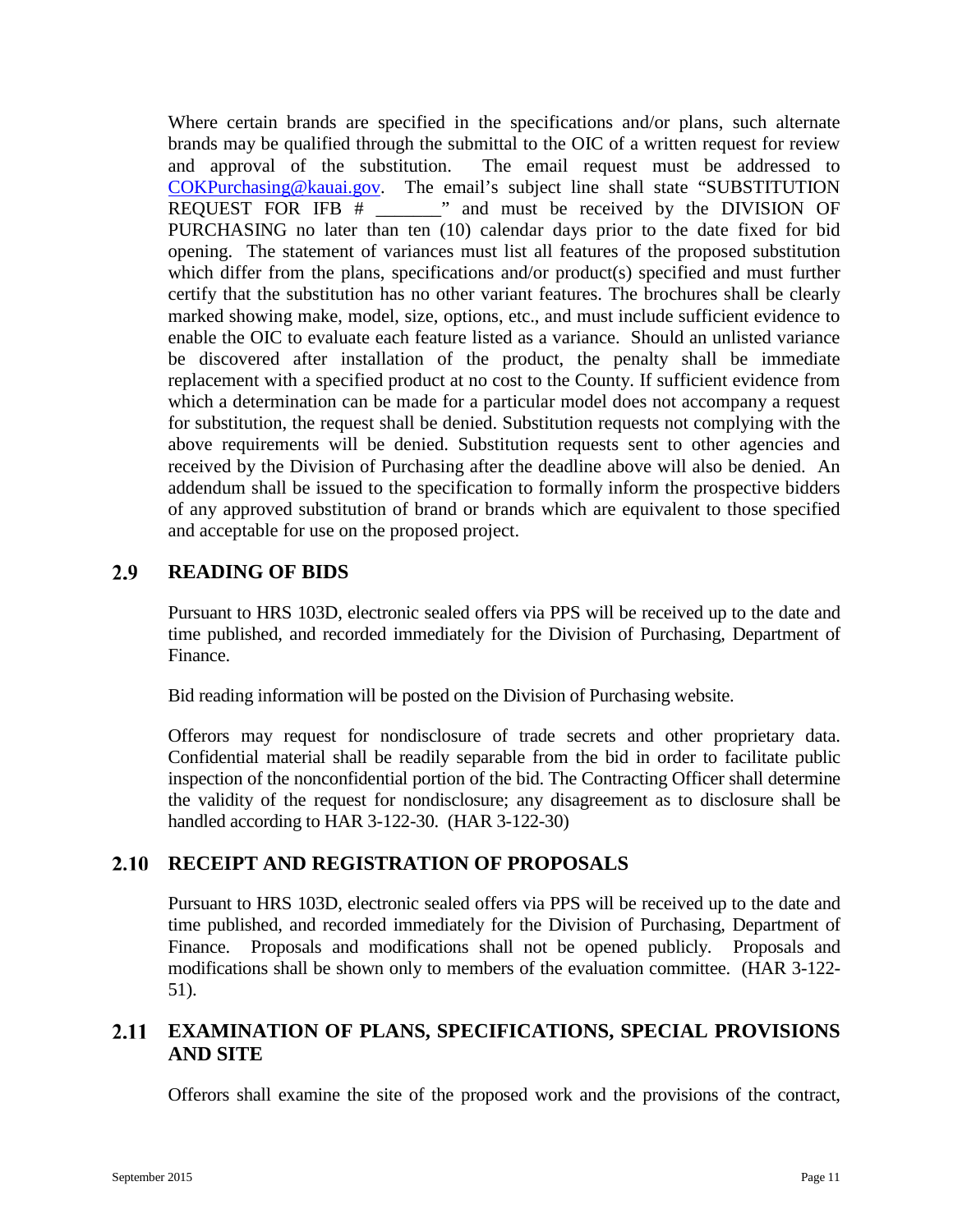including, but not limited to the proposal, addenda, bond forms, bid form, special provisions, plans and specifications before submitting a bid or proposal. The submission of an offer shall be considered conclusive evidence that the Offeror has made such examination; knows the surface and subsurface conditions of the site, the character, quality and quantities of labor, materials and equipment and other requirements necessary under the contract; and agrees to all and every item, covenant, condition and provision of the contract.

Where investigation of subsurface conditions has been made by the County, in respect to foundation or other design, Offerors may inspect the records of the County as to such investigation and examine any sample that may be available.

Investigations of subsurface conditions are made for the purpose of design, and the County assumes no responsibility whatsoever as to the sufficiency or accuracy of borings or of the log of test borings or reports or other investigations, or of the interpretation thereof, and there is no guaranty, either expressed or implied, that the conditions indicated are representative of those to be encountered during the performance of the contract, or any part thereof, or that the Offeror may not encounter unforeseen subsurface conditions.

Making information concerning subsurface conditions available to Offerors is not to be construed in any way as a waiver of the provisions of the first paragraph of this subsection and Offerors must satisfy themselves through their own investigation as to conditions to be encountered.

Records of such investigations as may have been made by the County may be inspected.

#### <span id="page-16-0"></span> $2.12$ **PREFERENCES**

- A. All offers/bids shall comply with the preferences, as applicable, outlined in HAR 3-124 and the Apprenticeship Program Preference laid out in Section 103-55.6, Hawai'i Revised Statutes, as enacted by S.B. 19, Act 17, SLH 2009, and the State of Hawai'i Comptroller's Memorandum 2011-25 as amended, which provides for a Hawai'i Apprenticeship Preference for public works construction projects with estimated values of \$250,000 or greater.
- B. This subsection shall not apply whenever its application will disqualify the County from receiving Federal funds or aid.

#### <span id="page-16-1"></span>2.13 **MODIFICATION OR WITHDRAWAL OF OFFERS**

### A. **Pre-opening Modification or Withdrawal of Offers**.

Offers may be modified or withdrawn at any time prior to the time fixed in the notice to Offerors for opening of offers or if applicable pursuant to solicitation documents, prior to the date at which the Best and Final Offer is due, using the PPS.

Any notice of withdrawal or notice of modification of any offer with the actual modification received after the time and date set for receipt and opening is late and shall not be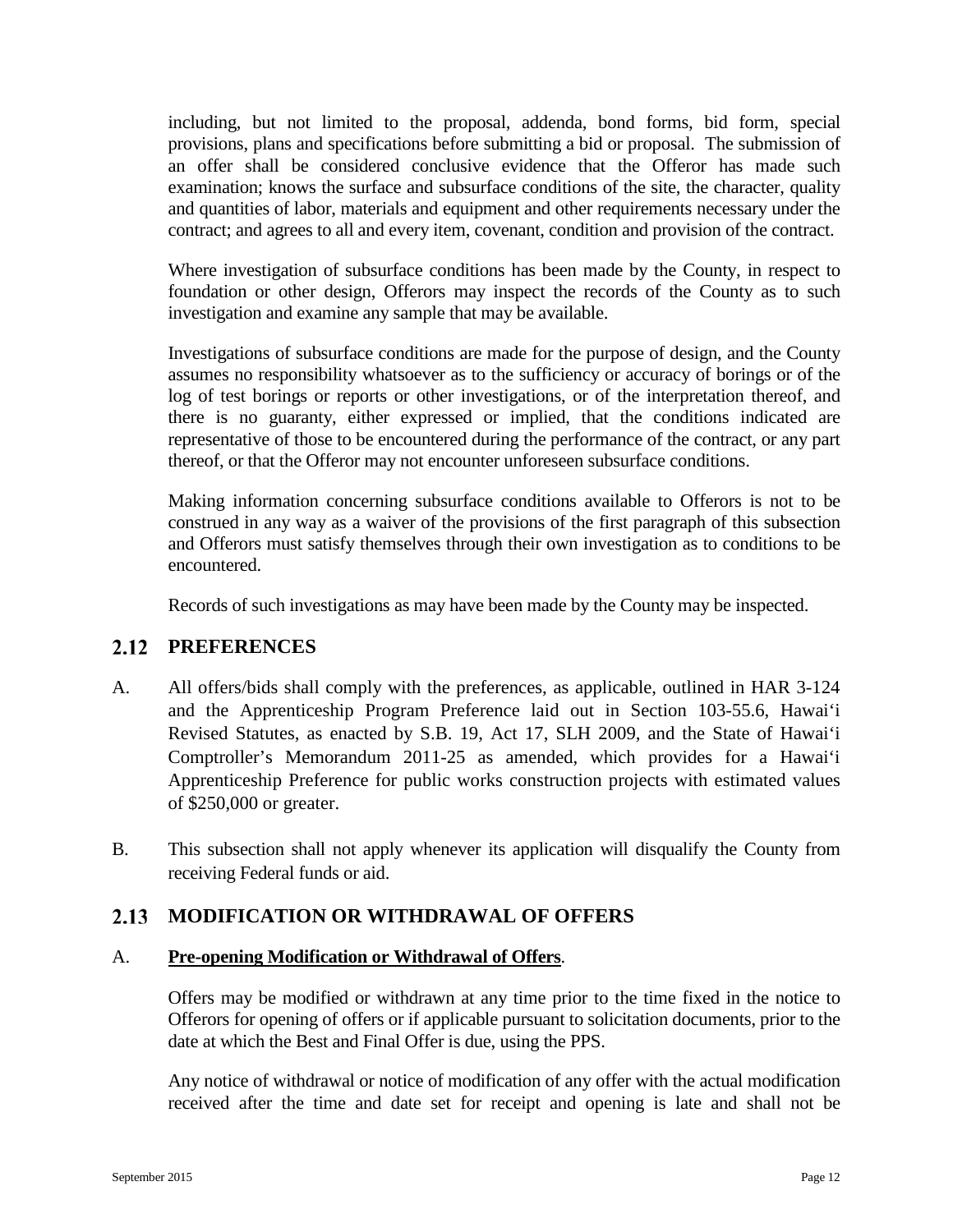considered for award except when received before contract award and would have been timely but for the action or inaction of personnel within the County. (HAR 3-122-16.08)

After the established due date for offers, an offer may be withdrawn only if the County fails to award the contract within sixty (60) calendar days after the established due date for offers.

# <span id="page-17-0"></span>**LISTING OF JOINT CONTRACTORS AND SUBCONTRACTORS**

HRS 103D-302, provides that each bid for Public Works Construction Contracts shall include the name of each person or firm to be engaged by the bidder as a joint contractor or subcontractor in the performance of the Public Works Construction Contract. The bid shall also indicate the nature and scope of the work to be performed by such joint contractors or subcontractors. All bids which do not comply with this requirement shall be rejected pursuant to HRS 103D-302(b).

## **MANDATORY LICENSING REQUIREMENT:**

"A" general engineering contractors and "B" general building contractors are reminded that due to the Hawai'i Supreme Court's January 28, 2002 decision in Okada Trucking Co., Ltd. v. Board of Water Supply, et al., 97 Haw. 450 (2002), they are prohibited from undertaking any work, solely or as part of a larger project, which would require the general contractor to act as a specialty contractor in any area in which the general contractor has no license. Although the "A" and "B" contractor may still bid on and act as the "prime" contractor on an "A" or "B" project (See, HRS 444-7 for the definitions of an "A" or "B" project.), respectively, the " $\overline{A}$ " and "B" contractor may only perform work in the areas in which they have the appropriate contractor's license (An "A" or "B" contractor obtains "C" specialty contractor's license either on its own, or automatically under HAR 16-77-32.). The remaining work must be subcontracted out to appropriately licensed entities. **It is the sole responsibility of the contractor to review the requirements of this project and determine the appropriate licenses that are required to complete the project**.

Although the bid documents may provide a list of the contractor licenses that the County anticipates are required to complete this particular project, this list is not all inclusive and additional licenses may be required. If a specialty license is required to complete the scope of work and the contractor does not list said license(s), the contractor may have their bid rejected as non-responsive.

The contractor shall be responsible under the contract for acts and omissions of his or her subcontractors, suppliers and persons either directly or indirectly employed by them, as fully as he or she is for acts and omissions of his or her own employees. Nothing in the contract shall create any contractual relation between any subcontractor, partner, joint venture or supplier and the County or any obligation on the part of the County to pay or cause to be paid any money to any subcontractor or supplier.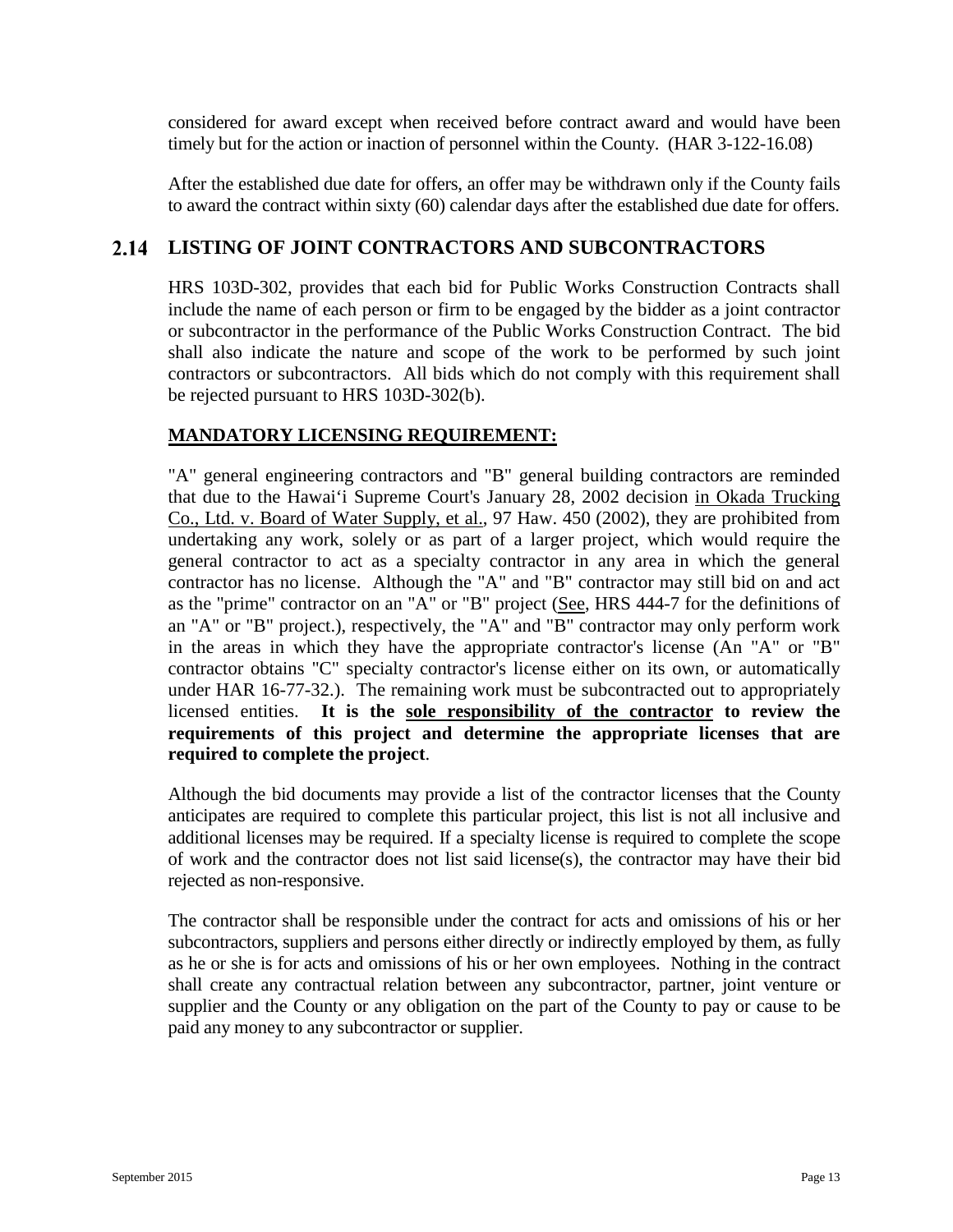#### <span id="page-18-0"></span> $2.15$ **BIDS, DISQUALIFICATION OF**

A. Bids which are conditional or not in compliance with the bidding instructions may be rejected.

**Multiple or alternate offers**. Unless specifically provided for in the solicitation, multiple or alternate offers shall not be accepted and all such offers shall be rejected. (HAR 3-122-4)

- B. Bids may be rejected for the following reasons, including, but not limited to:
	- 1. Bidder determined to be "nonresponsible," pursuant to HAR Subchapter 13. (HAR 3-122-97); or
	- 2. The bid is "not responsive". Bid does not conform in all material respects to the invitation for bids by reason of its failure to meet the requirements of the specifications or permissible alternates or other acceptability criteria set forth in the invitation for bid pursuant to HAR 3-122-33. (HAR 3-122-97); or
	- 3. The good, service, or construction item offered in the bid is unacceptable because of its failure to meet the requirements of the specifications or permissible alternatives or other acceptability criteria set forth in the invitation for bids under the provisions of HAR 3-122-33. (HAR 3-122-97)
	- 4. Bid submitted by any person submitting more than one bid under the same or different names, under his or her own name, or through his or her agents, or through joint ventures, partnerships or corporations in which he has more than 25% interest in each of them, or through any contractor thereof.
	- 5. If there is any evidence indicating that two or more bidders are in collusion to restrict competitive bidding, the bids of all such bidders shall be rejected and such evidence may be a cause for the disqualification of the participants in any future proposal involving any contract with the County.
	- 6. Any offer which is conditioned upon receiving award of both the particular contract being solicited and another Department contract. (HAR 3-122-6)

#### <span id="page-18-1"></span>2.16 **PROPOSAL, DISQUALIFICATION OF**

- A. A proposal may be accepted with modification or correction unless the solicitation states otherwise.
	- 1. This allowance must be considered in determining whether reasons exist for rejecting all or any part of a proposal.
	- 2. A proposal may be rejected for reasons, including, but not limited to: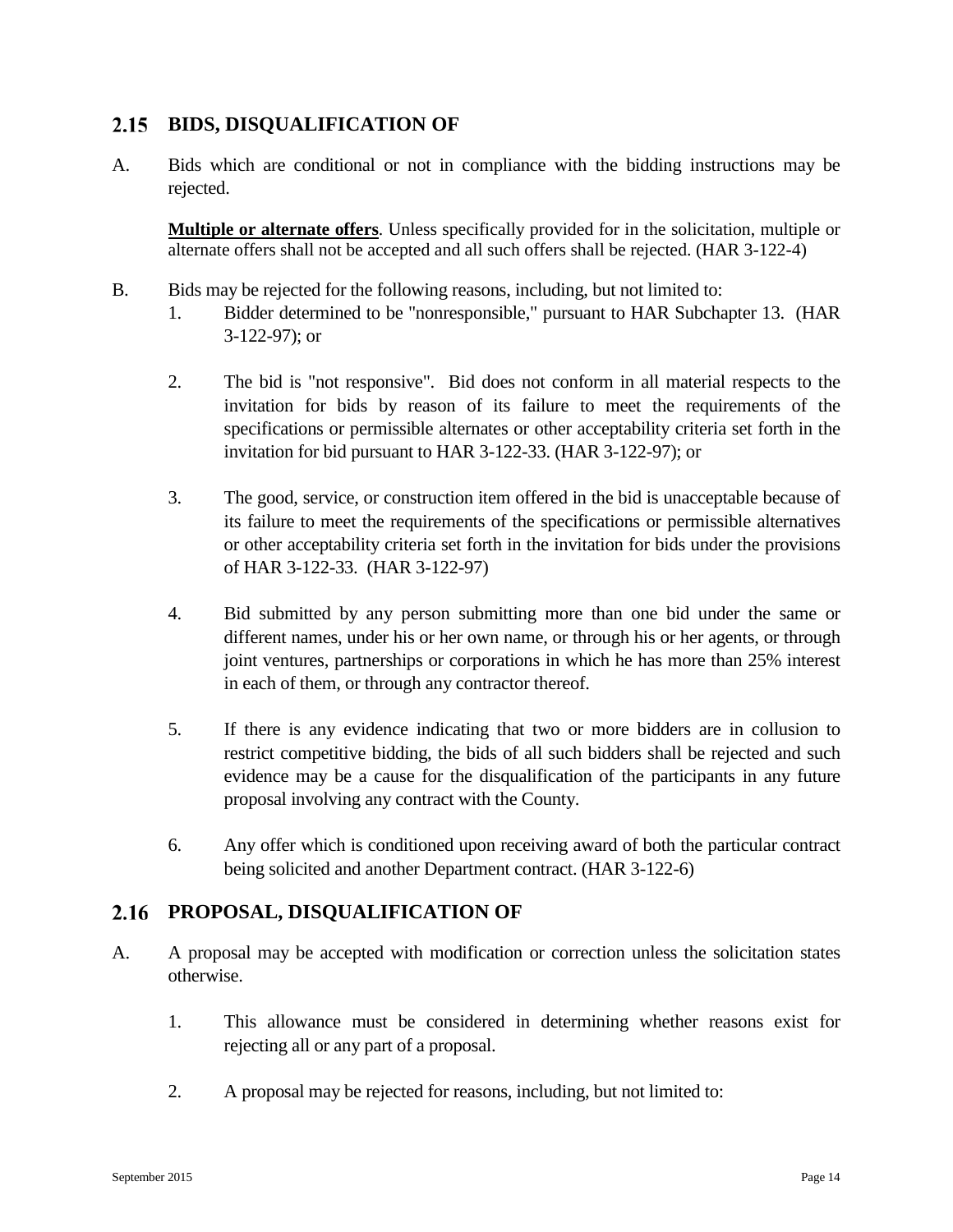- a. The offeror is non-responsible pursuant to HAR, Subchapter 13. (HAR 3- 122-97)
- b. The proposal, after any opportunity has passed for modification or clarification, fails to meet the announced requirements of the agency in some material respect; or
- c. The proposed price is clearly unreasonable.

#### <span id="page-19-0"></span> $2.17$ **OFFEROR LIMITED ACCEPTANCE**

- A. An offeror may not limit acceptance to the entire bid or proposal offering, unless allowed by the solicitation:
	- 1. If the acceptance of an offer is so limited by the offeror but not allowed, the offer will be determined to be not acceptable and rejected.
	- 2. If the acceptance of an offer is so limited by the offeror and allowed, the purchasing agency shall not reject part of the offer and award on the remainder.

#### <span id="page-19-1"></span>2.18 **MISTAKES IN BIDS**

- A. A bidder may correct, waive or withdraw an obvious mistake in his or her bid to the extent it is not contrary to the best interest of the County or to the fair treatment of other bidders.
- B. Before Bid Opening. A bidder may remedy a mistake in a bid discovered before the time fixed in the notice to bidders for opening of bids by withdrawing or correcting the bid as provided in subsection 2.13 of these GPCC.
- C. After Bid Opening But Prior to Award.
	- 1. A mistake in a bid discovered after bid opening but prior to award may be corrected or waived if:
		- a. The mistake is attributable to an arithmetical error, the Procurement Officer shall so correct the mistake. In case of error in extension of bid price, unit price shall govern.
		- b. The mistake is a minor informality which shall not affect price, quantity, quality, delivery, or contractual conditions, the Procurement Officer may waive such informalities or allow the bidder to request correction by submitting proof of evidentiary value which demonstrates that a mistake was made. The Procurement Officer shall prepare a written approval or denial in response to this request. Examples of such mistakes include: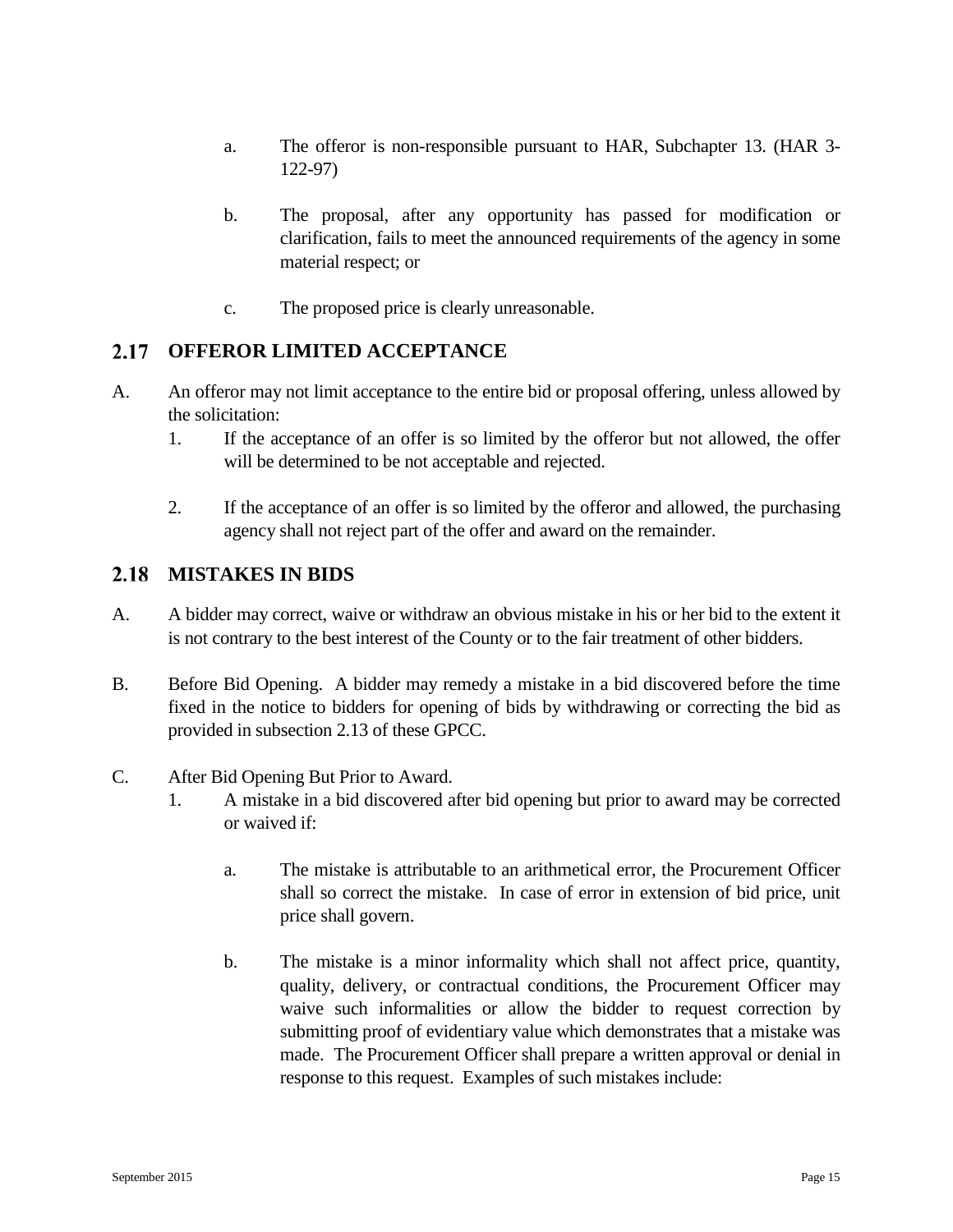- i. Typographical errors;
- ii. Failure to return the number of signed bids required by the invitation for bids;
- iii. Failure to acknowledge receipt of an amendment to the Invitation for Bids, but only if:
	- (1) It is clear from the bid that the bidder received the amendment and intended to be bound by its terms; or
	- (2) The amendment involved had a negligible effect on price, quantity, quality or delivery;
- iv. Arithmetical errors;
- v. Transposition errors;
- vi. Failure of a bidder to sign the bid, but only if the unsigned bid is accompanied by other material indicating the bidder's intent to be bound.
- 2. A mistake in a bid discovered after bid opening but prior to award may be withdrawn if the mistake is attributable to an obvious error which shall affect price, quantity, quality, delivery, or contractual conditions, provided:
	- a. The bidder requests withdrawal by submitting proof of evidentiary value which demonstrates that a mistake was made; and
	- b. The Procurement Officer prepares a written approval or denial in response to this request. (HAR 3-122-31).
- D. After Award.

A mistake in a bid discovered after award is not permissible except when the Director makes a written determination that it would be unreasonable not to allow the mistake to be remedied. (HRS 103D-302, HAR 3-122-31)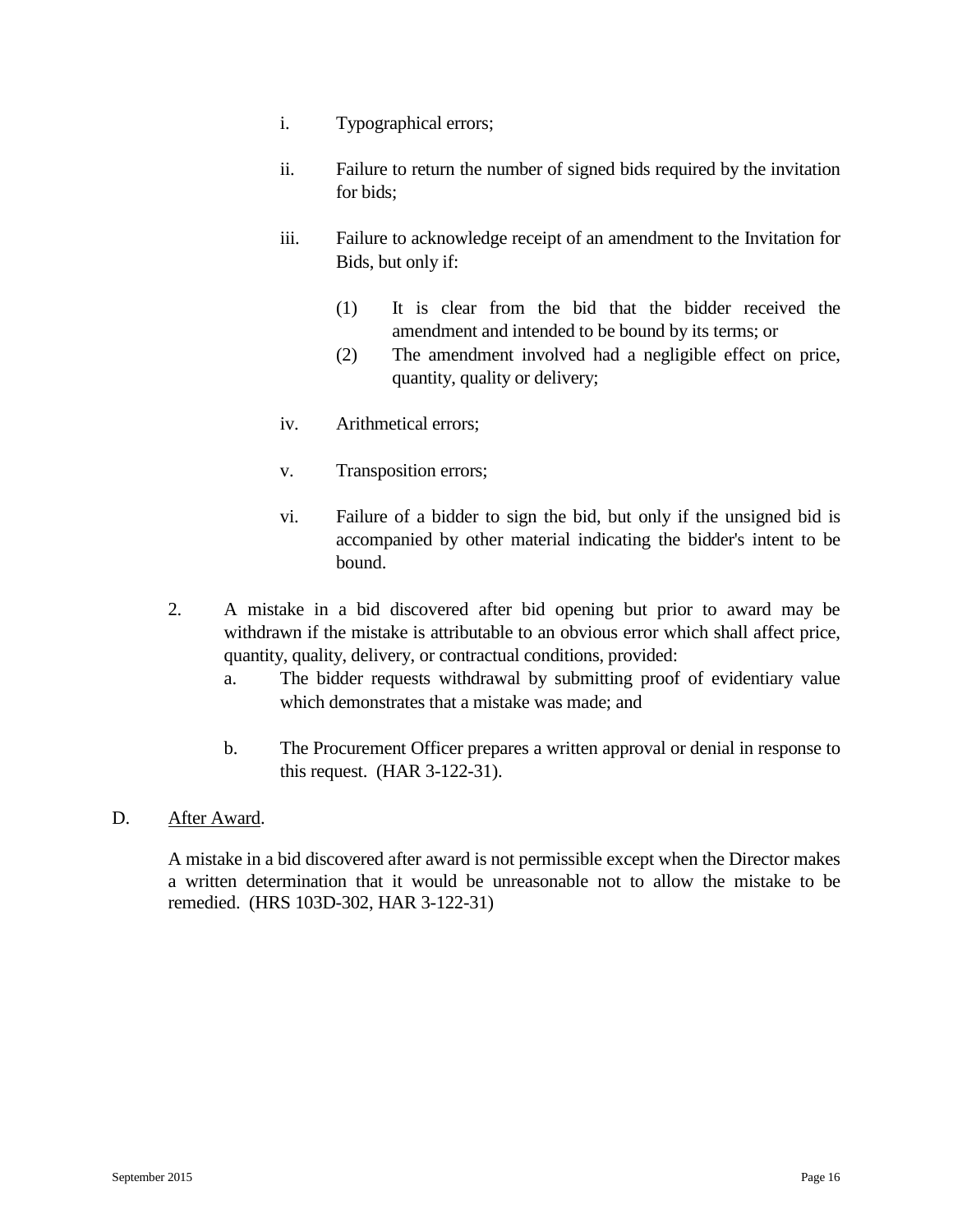# <span id="page-21-0"></span>**SECTION 3 AWARD AND EXECUTION OF CONTRACT**

#### <span id="page-21-1"></span> $3.1$ **AWARD OF CONTRACT**

No contract shall be awarded to any person suspended under, and as provided in, the provisions of HRS Chapters 104 and 444, as amended and any federal law if federal funds are used in the contract, or to any firm in which such suspended person as an interest.

### A. **Bids.**

Award of contract, if made, shall be made to the lowest responsive, responsible bidder, whose bid meets the requirements and criteria set forth in the invitation for bids. (HAR 3- 122-33)

### B. **Proposals.**

Award of contract, if made, shall be made to the responsible offeror whose proposal is determined in writing to provide the best value to the County taking into consideration price and the evaluation criteria in the request for proposals. (HAR 3-122-57)

#### <span id="page-21-2"></span> $3.2$ **CANCELLATION OF SOLICITATION OR AWARD**

An IFB, a RFP, or other solicitation may be canceled, or any or all bids or proposals may be rejected in whole or in part as may be specified in the solicitation, when it is in the best interests of the governmental body which issued the invitation, request, or other solicitation, in accordance with rules. (HRS 103D-308).

The Contracting Officer reserves the right to cancel a solicitation at any time before a contract is executed by the County and the contractor.

#### <span id="page-21-3"></span> $3.3$ **FUNDS, AVAILABILITY OF**

A. No contract award shall be binding or of any force and effect without an endorsement by the Director of Finance certifying that there is an appropriation sufficient to cover the amount of the contract; provided that if the contract is a multi-term contract, the Director of Finance shall only be required to certify that there is an appropriation or balance of an appropriation sufficient to cover the amount required to be paid under the contract during the fiscal year or remaining portion of the fiscal year of each term of the multi-year contract.

This section shall not apply to any contract under which the total amount to be paid to the contractor cannot be accurately estimated at the time the contract is to be awarded. (HRS 103D-309).

### B. **State and/or Federal Funds.**

In any contract involving not only state or county funds but supplemental funds from the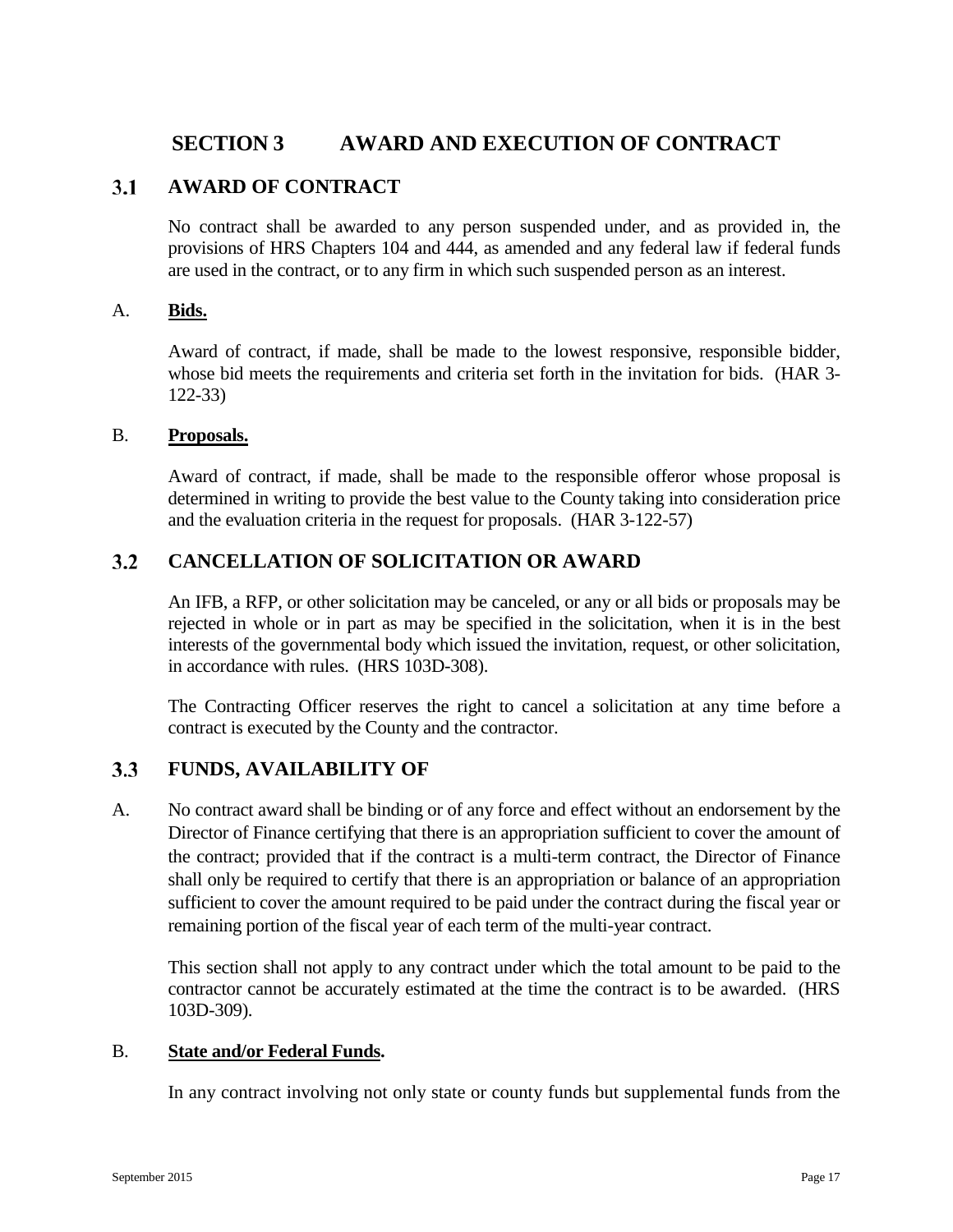federal government, this section shall be applicable only to that portion of the contract price as is payable out of state or county funds. As to the portion of the contract price as is expressed in the contract to be payable out of federal funds, the contract shall be construed to be an agreement to pay the portion to the contractor, only out of federal funds to be received from the federal government. This subsection shall be liberally construed so as not to hinder or impede the County in contracting for any project involving financial aid from the federal government. (HRS 103D-309(b))

### C. **Contracts Utilizing One-Hundred Percent (100%) Federal Funds.**

A contract which is funded one-hundred percent by federal funds shall be construed as an agreement to pay the contract price only out of federal funds to be received by the County from the federal government when the federal funds are so received by the County and shall not be construed as a general agreement to pay such amount at all events out of any funds other than those which are received from the federal government. (HRS 103D-309(b))

#### <span id="page-22-0"></span> $3.4$ **ENTERING INTO CONTRACT**

Upon award of the contract to an offeror, such offeror shall enter into the contract by signing the contract and by furnishing bonds for faithful performance and payment as prescribed in the invitation for bid or proposal, copies of certificates of insurance and endorsements demonstrating compliance with the insurance policies required to be procured by the contractor and subcontractor in subsection 4.5 within ten (10) calendar days after the date the contract has been transmitted to the contractor or within such further time as the Director of Finance may allow after the offeror has received the contract for execution.

If the offeror to whom the contract is awarded fails or neglects to enter into the contract and furnish bonds, as prescribed in subsection 3.6, and the copies of insurance policies prescribed in subsection 4.5, the bid security which accompanied the offer pursuant to subsection 2.7 shall be forfeited or in the case where such bid security was in the form of a surety bond, the proceeds representing the bid security shall be collected under the surety bond and the amount so forfeited or collected shall be paid to the County. Upon such failure or neglect, the Contracting Officer may award the contract to the next lowest responsible bidder or the next responsible proposer whose proposal is determined to provide the best value to the County, or publish another call for bids or proposals as, in his or her judgment, may be in the best interests of the County.

#### <span id="page-22-1"></span> $3.5$ **RESPONSIBILITY OF OFFERORS and TAX CLEARANCE**

Upon award of the contract, HRS 103D-310 specifies that all Offerors shall comply with all laws governing entities doing business in the State, including, but not limited to HRS Chapters 237, 383, 386, 392, and 393.

In addition, pursuant to HRS 103D-328 and HRS 103-53, no contract shall be binding or effective until the purchasing agency confirms tax clearance from the director of taxation and the Internal Revenue Service. The Offeror shall provide updated tax clearances as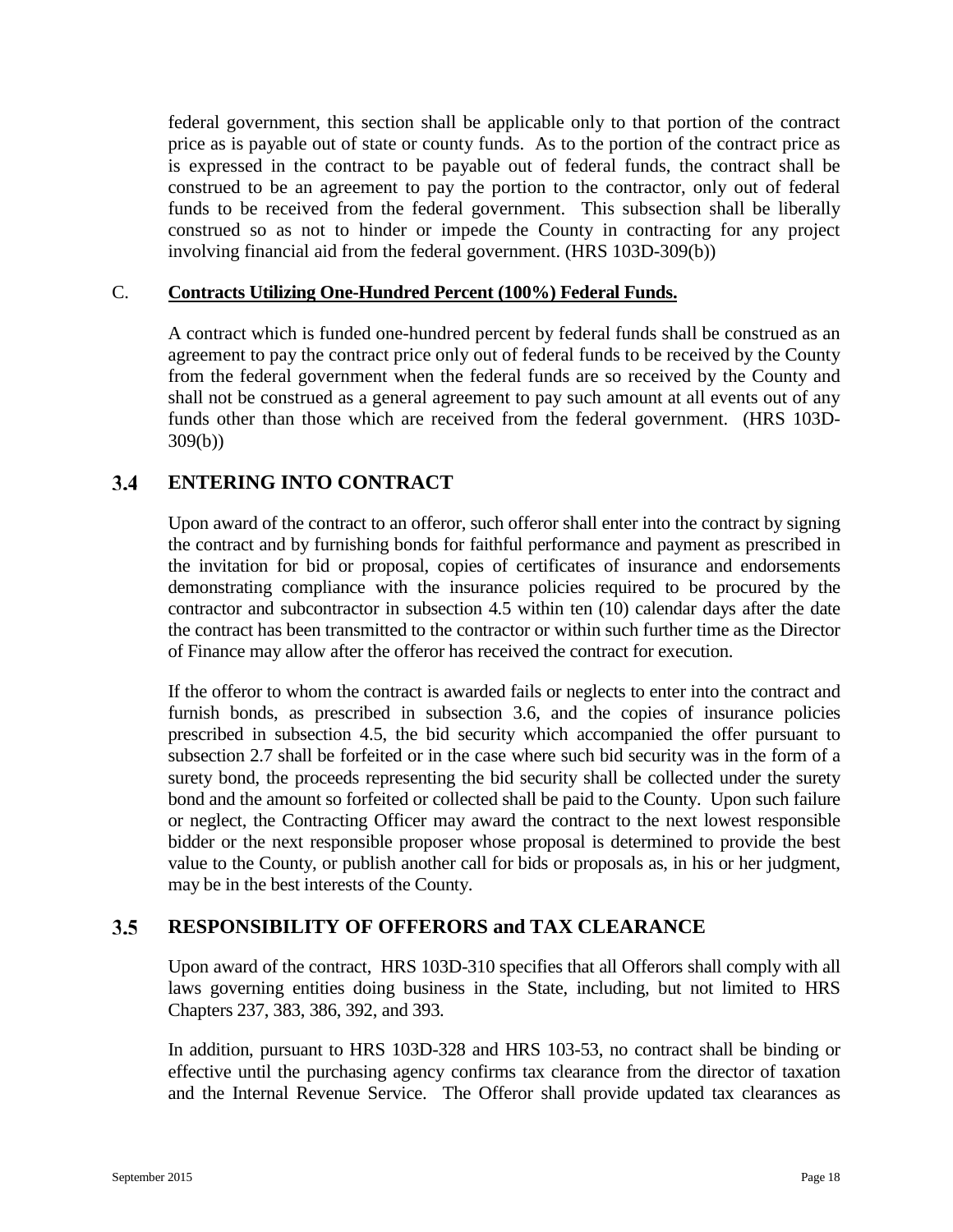required by the Director of Finance to comply with HRS 103-53, as amended.

As proof of compliance with the above, the purchasing agency must verify contractor compliance using Hawaii Compliance Express (HCE), as a pre-requisite to award, for the following requirements:

- 1. *Tax Clearance* **from the Department of Taxation and Internal Revenue Service to demonstrate compliance with HRS 237, General Excise Tax Law, and HRS 103D-328, Tax Clearance; and**
- 2. *Compliance* **from the Department of Labor and Industrial Relations to verify compliance with HRS Chapters 383 (Hawaii Employment Security Law), 386 (Worker's Compensation Law), 392 (Temporary Disability Insurance Law), and 393 (Prepaid Healthcare Act), current within six months of issuance date; and**
- 3. *Good Standing* f**rom the Department of Commerce and Consumer Affairs.**

#### <span id="page-23-0"></span>3.6 **PERFORMANCE AND PAYMENT BONDS**

- A. Performance and payment bond shall be required for construction contracts:
	- 1. When the contract price is \$25,000 or more (Act 173, SLH 2012); and
	- 2. When the contract price is less than \$25,000 and is required by the Director.
	- 3. Federally funded contracts wherein the conditions of the funding requires a performance or payment bond or both
- B. The amounts of the performance and payment bonds, when required, shall be as follows:
	- 1. For construction contracts, performance and payment bonds shall each be in an amount equal to one hundred per cent of the amount of the contract price;
	- 2. For contracts where contract price cannot be determined at the time of award, the amounts of the performance and payment bonds shall be as stated in the solicitation;
	- 3. For federally funded contracts, performance or payment bond or both shall each be in amount required by the terms of the federal funding.
- C. The performance and payment bonds, if required, shall be delivered by the contractor to the County at the same time the contract is executed. If the contractor fails to deliver the required performance and payment bonds, the contractor's award shall be cancelled, the contractor shall be subject to a claim by the County for all resulting damages, its bid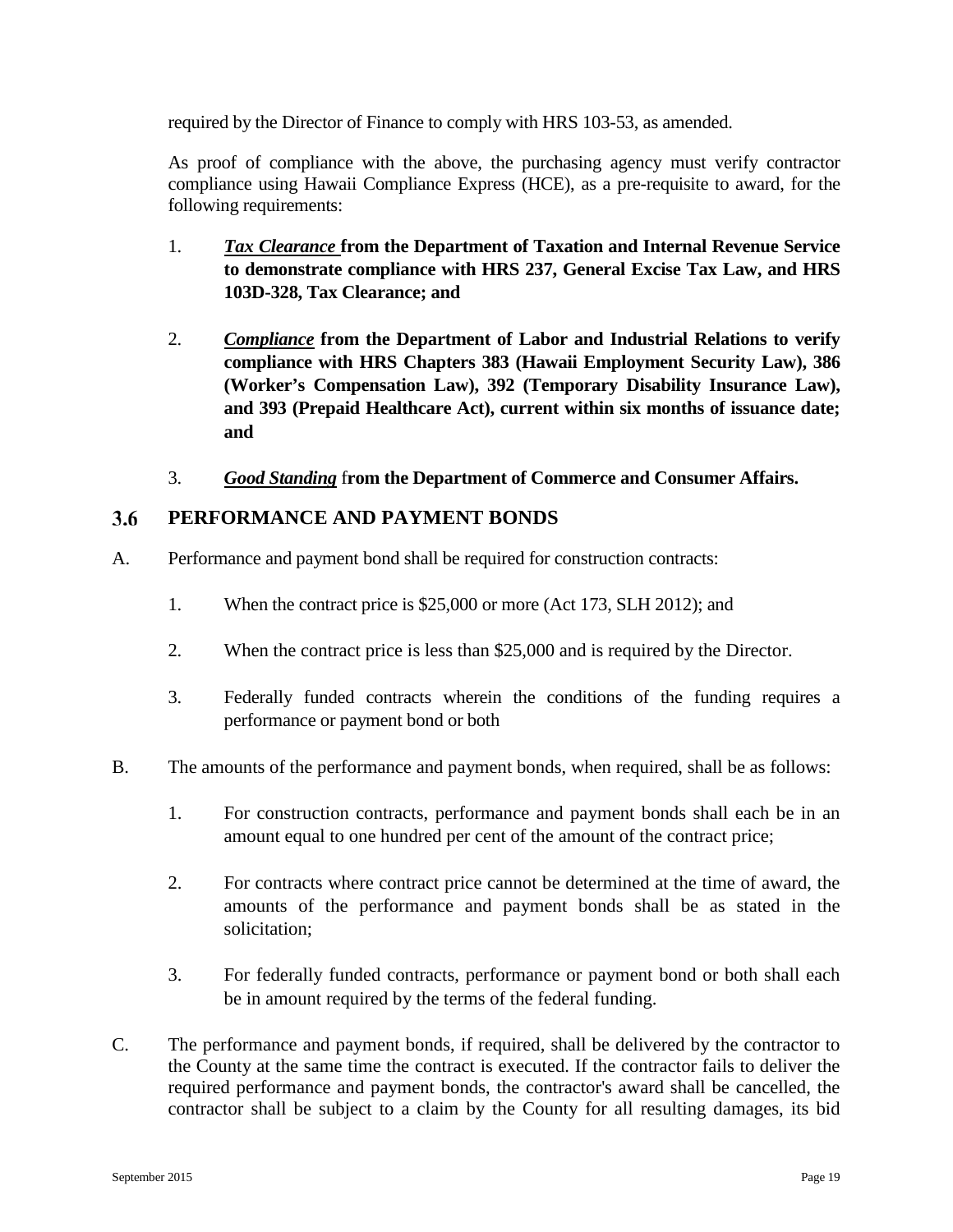security shall be enforced, and award of the contract may be made to the next lowest offeror (HAR 3-122-224).

- D. Performance and payment bonds, if required, shall continue for twelve (12) calendar months after either Final Acceptance of the performance of work under the contract, and/or until all of the contractor's obligations under the contract have been satisfied (HAR 3-122-227).
- E. Acceptable forms of performance and payment bonds.
	- 1. Surety bond underwritten by a company licensed to issue bonds in the State of Hawaii;
	- 2. Legal tender of the United States of America; or
	- 3. A certificate of deposit; share certificate; or cashier's, treasurer's, teller's, or official check drawn by, or a certified check accepted by a bank, savings institution, or credit union insured by the United States Federal Deposit Insurance Corporation or the National Credit Union Administration and payable at sight or unconditionally assigned to the County.
		- a. These instruments may be utilized only to a maximum of \$100,000.
		- b. If the required security or bond amount totals over \$100,000, more than one instrument not exceeding \$100,000 each and issued by different financial institutions which meet the requirements of this subsection shall be accepted. (HAR 3-122-222)
- F. The County shall not pay interest on any security provided.
- G. All alterations, extensions of time, extra and additional work and other changes authorized in the specifications or in any part of the contract may be made without securing the consent of the surety or sureties on the performance and payment bonds.
- H. Surety shall be subject to the approval of the Contracting Officer and shall be required to justify, as prescribed by law, provided that the Contracting Officer in his or her discretion may require each surety to justify in the prescribed amount at any time. If the surety is found to be insufficient, the contractor shall furnish a new bond with sufficient surety within ten (10) calendar days after the day it is notified of the insufficiency or within such further time as the Director may allow in writing.

### <span id="page-24-0"></span> $3.7$ **CAMPAIGN CONTRIBUTIONS BY STATE AND COUNTY CONTRACTORS**

If awarded a contract in response to this solicitation, offeror agrees to comply with HRS 11- 355, which states that campaign contributions are prohibited from a State and County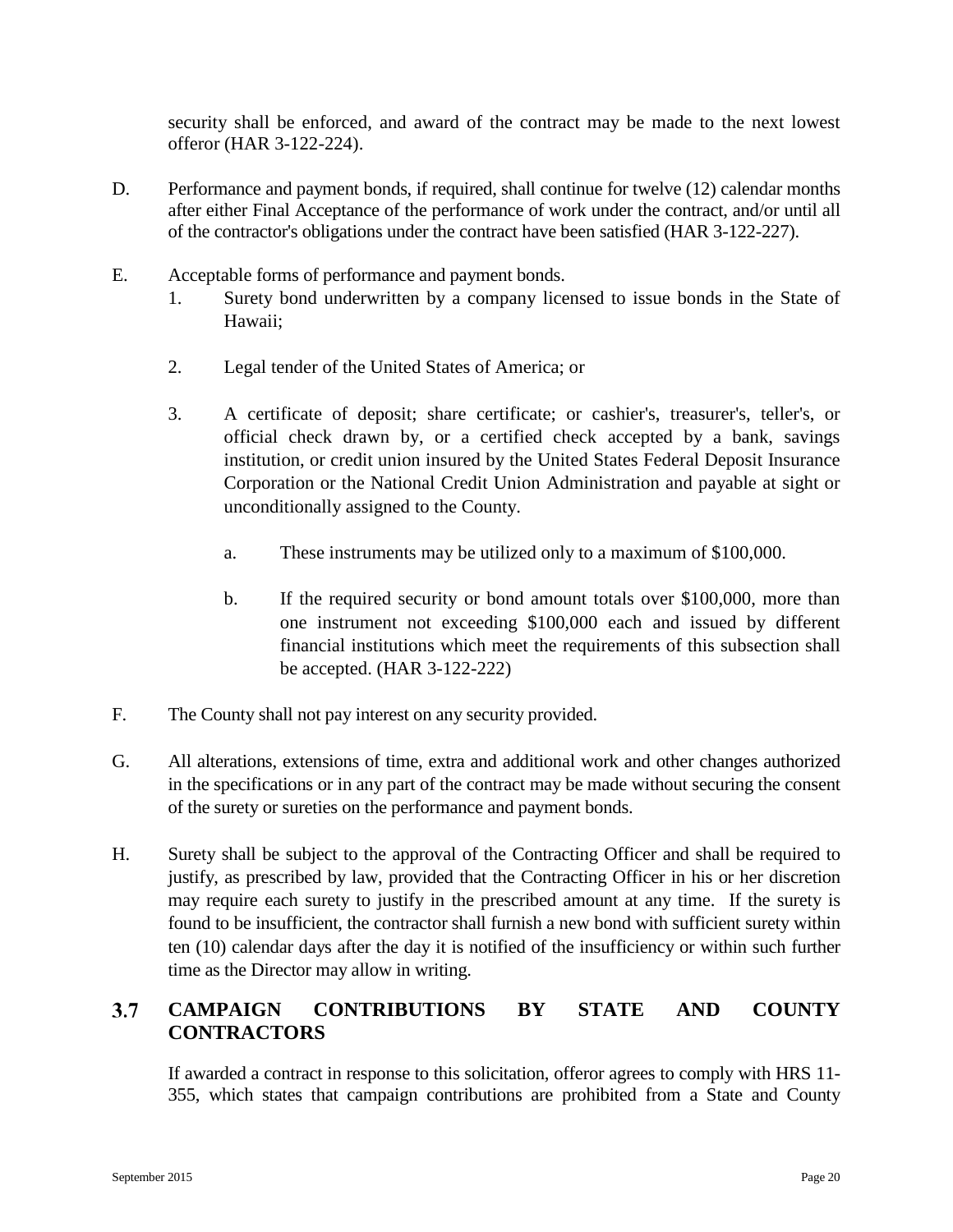government contractor during the term of the contract if the contractor is paid with funds appropriated by the legislative body between the execution of the contract through the completion of the contract. Questions regarding this statute should be directed to State of Hawai'i Campaign Spending Commission.

#### <span id="page-25-0"></span> $3.8$ **HRS 103-55.5, WAGES AND HOURS OF EMPLOYEES ON PUBLIC WORKS CONSTRUCTION**

The contractor shall comply with the requirements of HRS 103-55.5 if awarded a contract. The attached Schedule F-1, WAGE CERTIFICATE FOR CONSTRUCTION CONTRACTS shall be signed and transmitted as a condition of contracting.

#### <span id="page-25-1"></span>3.9 **EMPLOYMENT OF STATE RESIDENTS ON CONSTRUCTION PROCUREMENT CONTRACTS**

Bidders are advised of the applicability of Act 68, SB 2840, HRS 103B, Employment of State Residents on Construction Procurement Contracts, (2010) ("Act 68"). Act 68 requires the awarded contractor to ensure that Hawai'i Residents (as defined in the Act) compose not less that eighty percent of the workforce employed to perform the contract. This requirement shall also apply to subcontracts of \$50,000 or more in connection with any construction contract procured under HRS 103D, HRS 103D-305 (small purchases), or if there is a conflict with any federal law as further detailed herein under "Conflict with Federal Law."

# <span id="page-25-2"></span>**HAWAII PROCUREMENT LAW**

If any provision in these GPCC is in conflict with any provision in the HAR, HRS 103D and 103, the provisions of the HAR, HRS 103D and 103 shall control and supersede the provisions in these GPCC.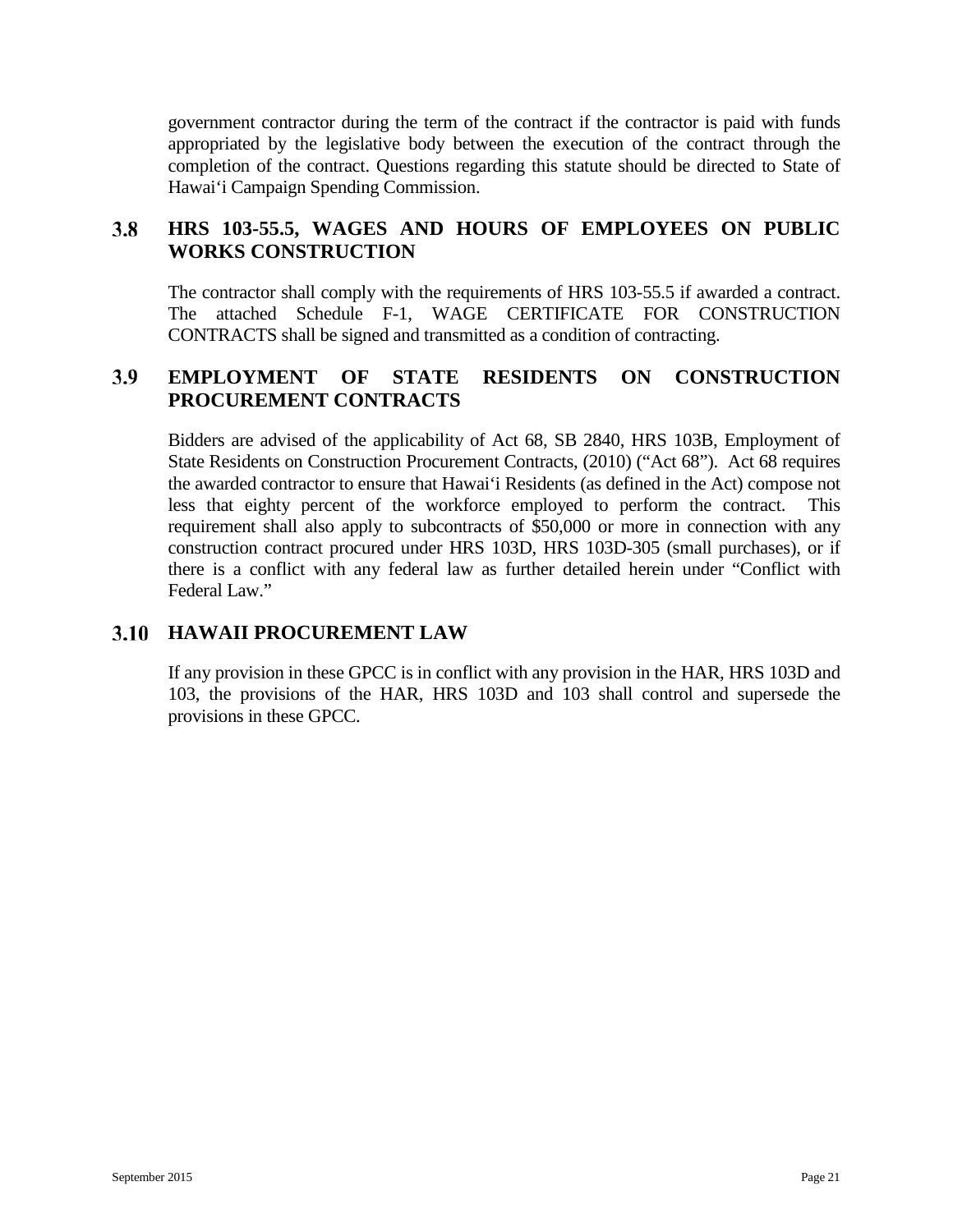# <span id="page-26-0"></span>**SECTION 4 LEGAL RELATIONS AND RESPONSIBILITY**

#### <span id="page-26-1"></span> $4.1$ **AUTHORITY OF THE OFFICER-IN-CHARGE (OIC)**

The OIC shall decide all questions which may arise relating to the quality and acceptability of the materials furnished and work performed, the manner of performance and rate of progress of the work, the interpretation of the plans and specifications, the acceptable fulfillment of the contract on the part of the Contractor, the compensation under the contract and the mutual rights of the parties to the contract.

The OIC shall have the authority to enforce and make effective such decisions and orders which the Contractor fails to carry out promptly and diligently.

The OIC shall have the authority to suspend the work wholly or in part due to the failure of the Contractor to correct conditions unsafe for the workers or the general public; for failure to carry out provisions of the contract; for failure to carry out orders; for such periods as he may deem necessary due to unsuitable weather; for conditions considered unsuitable for the prosecution of the work or for any other condition or reason deemed to be in the public interest.

#### <span id="page-26-2"></span> $4.2$ **INDEPENDENT CONTRACTOR**

- A. The contractor shall perform the contract as an independent contractor and shall defend, indemnify and hold harmless the County, its officer, agents, and employees from and against all claims, damages, losses, liability, and expenses, including, but not limited to attorney's fees, court costs, or other alternative dispute resolution costs arising out of, resulting from, or otherwise but for the performance or furnishing of work or services under the contract for any injury, death or damages to persons or property arising out of the performance of the contract; but only to the extent caused in whole or in part by the actual or alleged negligent acts, errors, or omissions of the Contractor, Contractor's subcontractor(s), or anyone directly or indirectly employed or hired by the Contractor or anyone for whose acts Contractor may be liable.
- B. The obligations of the contractor under Subparagraph A above shall not extend to the liability of the County, and its officers and employees because of negligence in (l) the preparation of maps, plans, drawings, land surveys, designs or specifications, or (2) the giving of directions or instructions with respect to the requirements of the contract by written order; provided that such giving of directions or instructions is the primary cause of the injury or damage.
- C. The contractor shall defend, indemnify and save the County, its officers, agents, and employees harmless from any and all claims for infringement by reason of the use of any patented design, device, process or material, in connection with work to be performed under the contract.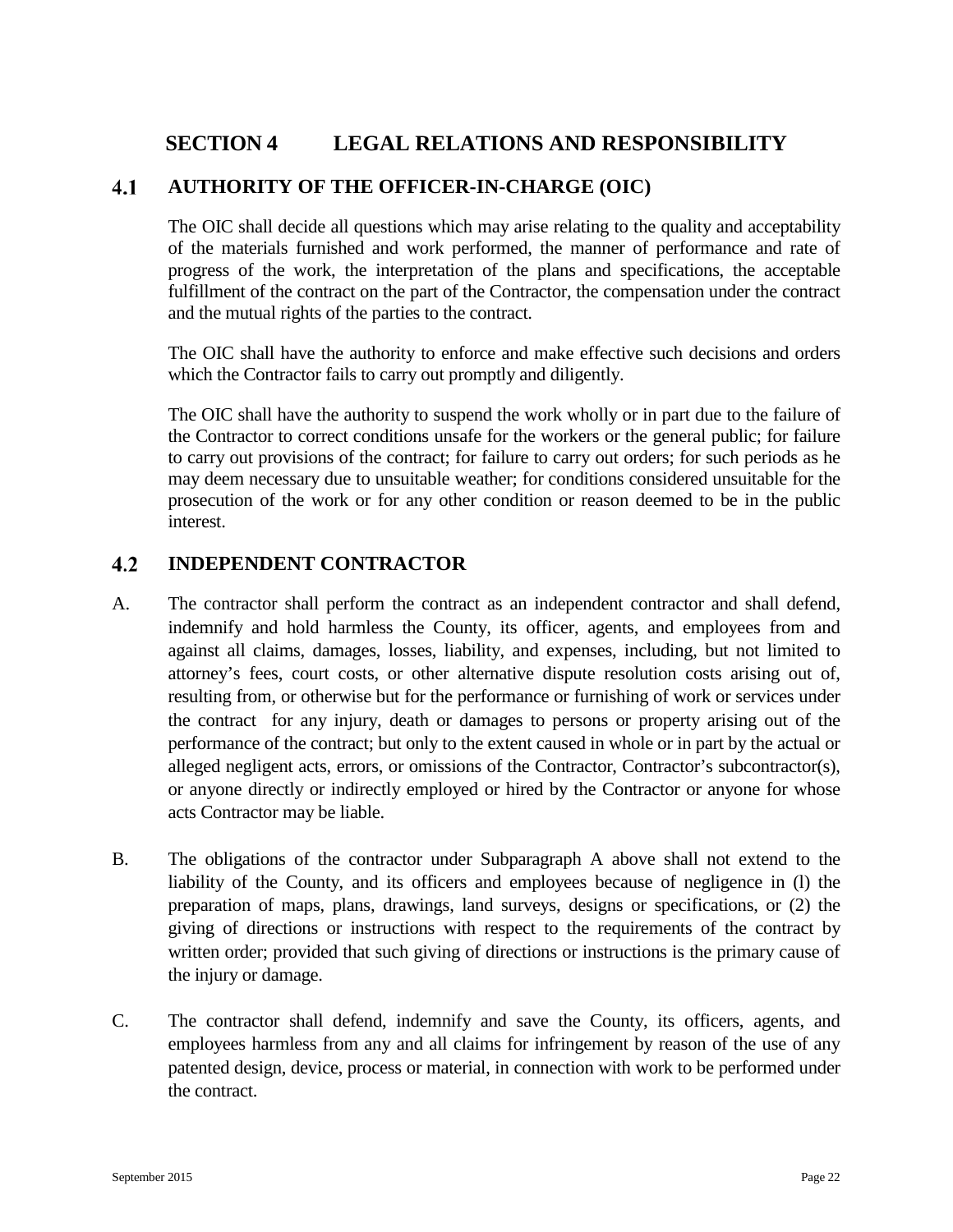All royalties due or becoming due for the use of any patented design, devices, process or material used in connection with the work performed under the contract shall be paid by the contractor, and shall be held to be included in the contract price.

D. The contractor shall agree to defend, indemnify and save harmless the County against any and all deaths, injuries, losses and damages to persons or property, and any and all claims, demands, costs, liabilities, suits, judgments, actions or proceedings of every name, character and description which may be suffered or incurred by or brought against the County to the extent arising from contractor's negligent performance of his or her duties and responsibilities pursuant to this contract except where said liability, loss or damage results from the negligence or misconduct of County, its employees or representatives.

#### <span id="page-27-0"></span> $4.3$ **LAWS, REGULATIONS**

The contractor shall at all times keep himself fully informed, of all future and present Federal, State, and County laws, ordinances, policies, rules and regulations which affect the contract and the performance thereof, including, but not limited to:

- A. Chapter 103, HRS, relating to expenditure of Public Money and Public Contracts.
- B. Chapter 103D, HRS, relating to the Hawaii Public Procurement Code.
- C. Chapter 104, HRS, relating to Wages and Hours of Employees on Public Works.
- D. Chapter 321, HRS, relating to Health Department.
- E. Chapter 377, HRS, relating to Hawaii Employment Relations Act.
- F. Chapter 378, HRS, relating to Employment Practices.
- G. Chapter 383, HRS, relating to Hawaii Employment Security Law.
- H. Chapter 386, HRS, relating to Worker's Compensation Law.
- I. Chapter 387, HRS, relating to Wage and Hour Law.
- J. Chapter 388, HRS, relating to Payment of Wages and Other Compensation.
- K. Chapter 390, HRS, relating to Child Labor Law.
- L. Chapter 396, HRS, relating to Occupational Safety and Health.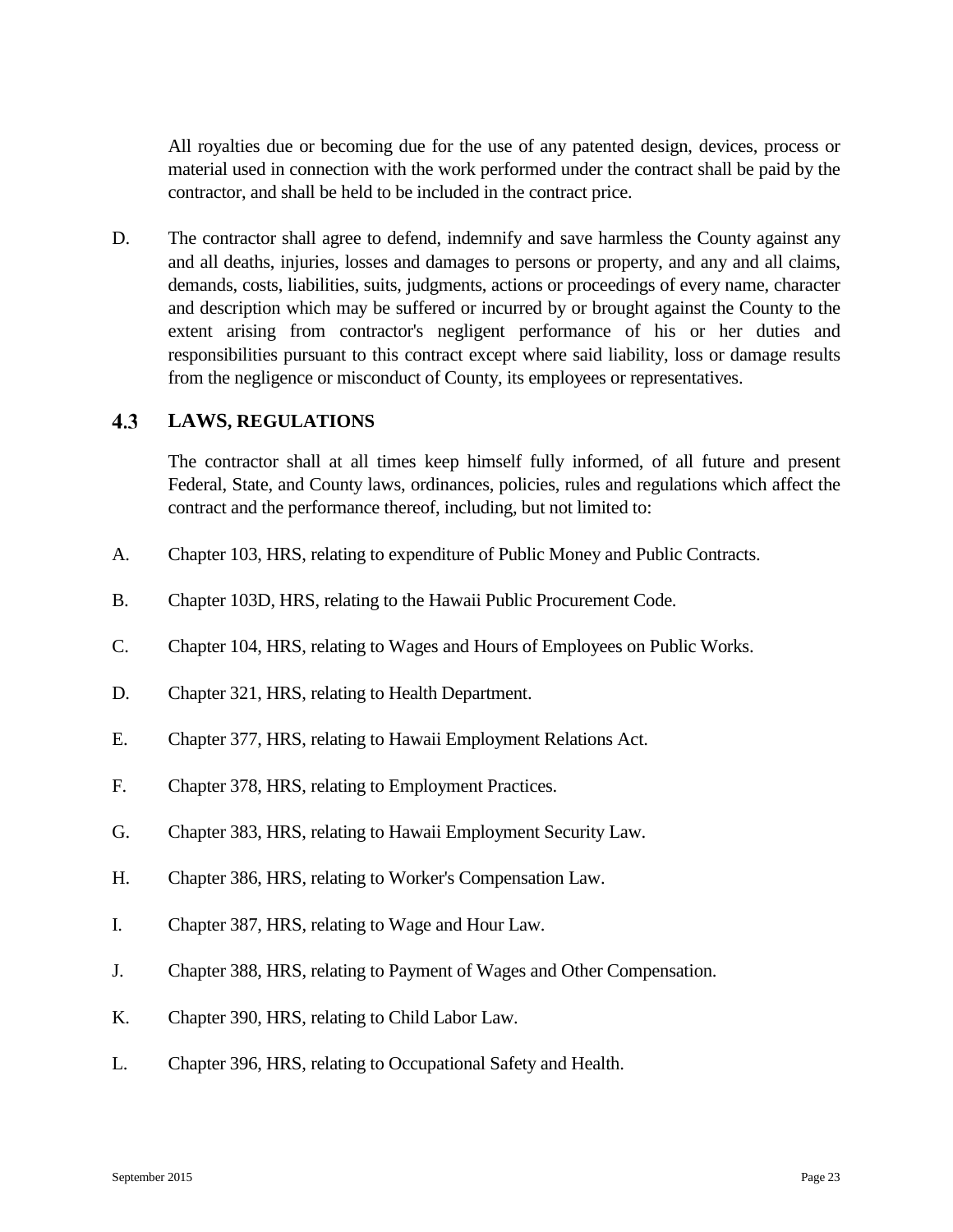M. Chapter 444, HRS, as amended, relating to licensing of contractors.

The contractor shall comply with all such present and future laws, regulations, and ordinances, including the giving of all notices necessary and incident to the performance of the contract. If any discrepancy or inconsistency is discovered between the contract and any such law, regulation or ordinance, the contractor shall forthwith report the same in writing to the OIC.

#### <span id="page-28-0"></span>4.4 **PERMITS, LICENSES**

The contractor shall obtain all permits, licenses and approvals required by the County, State, or Federal Government, for the execution of the contract, and pay all charges and fees therefore, including, but not limited to overtime inspection, cost of preparation of documents, and any and all other costs associated with attaining required permit approvals.

#### <span id="page-28-1"></span> $4.5$ **INSURANCE**

Contractor agrees to maintain, on a primary basis and at its sole expense, at all time during the term of this contract and prior to the commencement of any work, the following insurance coverage, limits and endorsements described herein. The requirements contained herein , as well as the County's review or acceptance of insurance maintained by the Contractor is not intended to and shall not in any manner limit or qualify the liabilities or obligations assumed by the Contractor under this contract. Further, unless otherwise approved by the Director of Finance, the policies of insurance maintained by the Contractor shall provide the minimum limit(s) and coverage(s) as specified herein and be placed with an insurance carrier authorized to do business in the State of Hawaii with an A. M. Best rating of A-VII or higher.

- A. **COMMERCIAL GENERAL LIABILITY.** Contractor shall procure and maintain commercial general liability coverage written on an occurrence basis covering the liability for all operations of the Contractor, including operations under all Subcontracts. The commercial general liability policy shall include the following coverage(s):
	- Premises Operations
	- Independent Contractors
	- Blanket Contractual Liability
	- Products and Completed Operations
	- Broad Form Property Damage including Loss of use
	- Personal Injury
	- Employees named as Additional Insured
	- Work performed by Subcontractors
	- Severability of Interest
	- Explosion, Collapse and Underground, where applicable

The following Limits of Liability are the required minimum limits which will be maintained by the Contractor. The County expressly reserves the right to require higher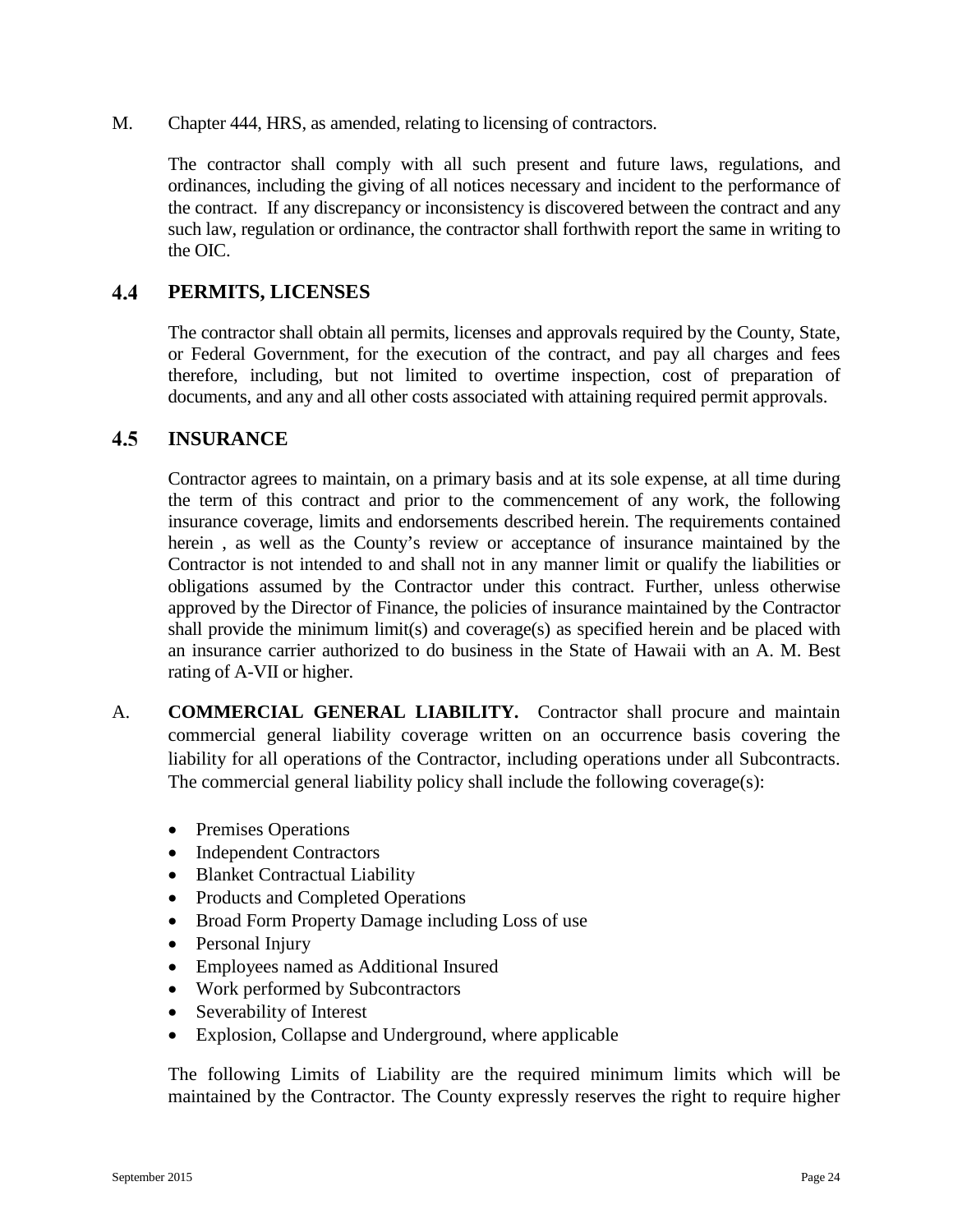Limits of Liability provided by the Contractor when in the sole judgment of the County the exposures contained in the Scope of Work present an increased exposure to the County and the general public. These minimum Limits may be satisfied by a combination of the primary commercial general liability policy and an Umbrella policy maintained by the Contractor.

- Bodily Injury and Property Combined Single limit \$2,000,000 per Occurrence \$2,000,000 Aggregate
- Personal Injury \$1,000,000 per Occurrence \$2,000,000 Aggregate
- Products and Completed Operations \$1,000,000 per Occurrence \$2,000,000 Aggregate

Products and Completed Operations coverage protecting the Contractor and Subcontractors (where applicable) shall be maintained for one (1) year after Final Acceptance of the work or the County accepts the project as completed. The Additional Insured status provided to the County as described later in the insurance requirements shall be provided using the ISO Additional Insured Endorsement Form CG 20 10 and Form 20 37 or other endorsements providing Additional Insured status to the County for both course of construction and products/completed operations upon completion of the work.

- B. **COMMERCIAL (BUSINESS) AUTOMOBILE LIABILITY**. Contractor shall procure and maintain automobile liability coverage written on an occurrence basis for all Owned, Non Owned and Hired automobiles. If the Contractor does not own automobiles, Contractor shall maintain coverage for Hired and Non Owned auto liability by an endorsement to the commercial general liability policy. Coverage shall be maintained for automobile contractual liability, uninsured and underinsured motorist coverage, basic nofault and personal injury protection as required by Hawaii law with the following limits:
	- Bodily Injury \$1,000,000 per person/\$1,000,000 per accident
	- Property Damage \$1,000,000 per accident
- C. **WORKERS COMPENSATION & EMPLOYERS LIABILITY.** Contractor shall procure and maintain Workers Compensation and Employers Liability insurance as required with the State of Hawaii Revised Statutes chapter 386. The minimum limits of liability to be maintained are:
	- Coverage A Workers Compensation Statutory
	- Coverage  $B$  Employers Liability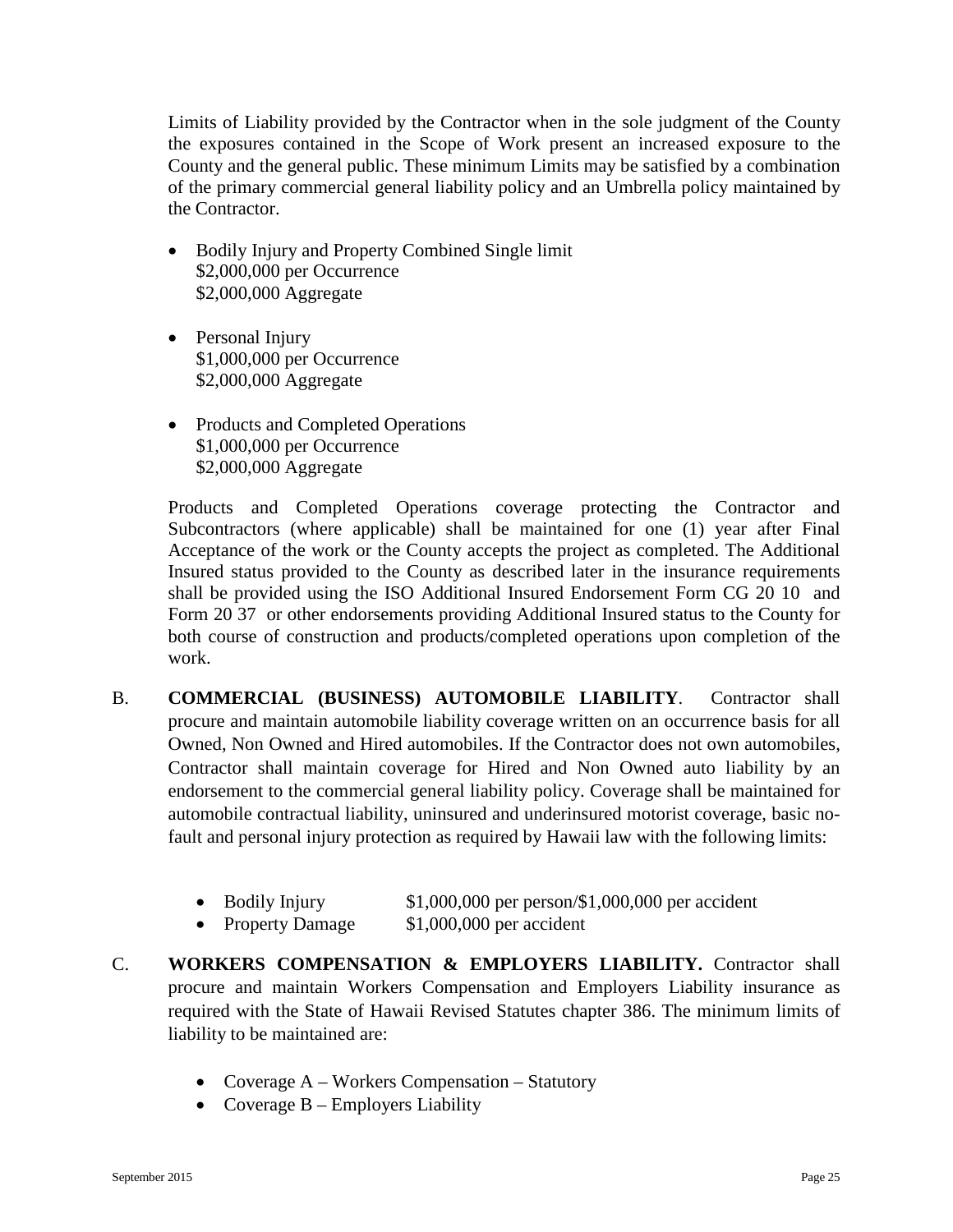\$1,000,000 Bodily Injury from Each Accident \$1,000,000 Bodily Injury from Disease \$1,000,000 Bodily Injury Aggregate from Disease

- D. **UMBRELLA LIABILITY**. Contractor may procure and maintain an umbrella policy written on a following form basis with coverage and limits excess of the underlying commercial general liability, commercial automobile liability and employers liability coverage to meet the minimum required limits. The umbrella policy shall have an effective date concurrent with the casualty policies and the annual general aggregate limit will annually reinstate to satisfy the required limits.
- E. **BUILDERS RISK**. Contractor shall procure and maintain an Inland Marine Builders Policy for all projects that consist of building structures. The form shall be written to protect the interests of the County, Contractor, Subcontractors (if any), architects and engineers and shall include coverage for property in transit, on site and off site, which would become incorporated into the structure. The insured amount shall be 100% of the projected completed value of the structure unless an Agreed Amount is stipulated between the County and the Contractor. The coverage shall be written to cover the structure on an All Risk basis at Replacement Cost and Completed Value form basis. The perils of Flood and Earthquake and the limit of liability for those perils will be determined by the County per the individual risk profile of the project. The policy will not have an automatic termination clause upon substantial completion. The builders risk policy will remain in full force and effect until Final Acceptance by the County.
- F. **POLLUTION LEGAL LIABILITY**. The County reserves the right to require the Contractor to procure and maintain pollution legal liability coverage when the Scope of Work involves an exposure to pollutants or impairment of the environment. The policy shall provide coverage for third party liability, clean-up, and corrective action including assessment, remediation and defense costs. The policy may be written on either an occurrence or claims made basis. The minimum limits of liability shall be:
	- \$1,000,000 per claim
	- \$2,000,000 Annual Aggregate
- G. **PROFESSIONAL LIABILITY** (Errors & Omissions). If professional services are required in the Scope of Work, the Contractor shall procure and maintain professional liability coverage. Professional liability policies may be written on either an occurrence or claims made basis. If the policy is written on a claims made basis the Contractor will continue to maintain and provide evidence of this coverage for a period of two years after substantial completion of the project. The policy shall have the following minimum limits:
	- \$1,000,000 per claim
	- \$1,000,000 Annual Aggregate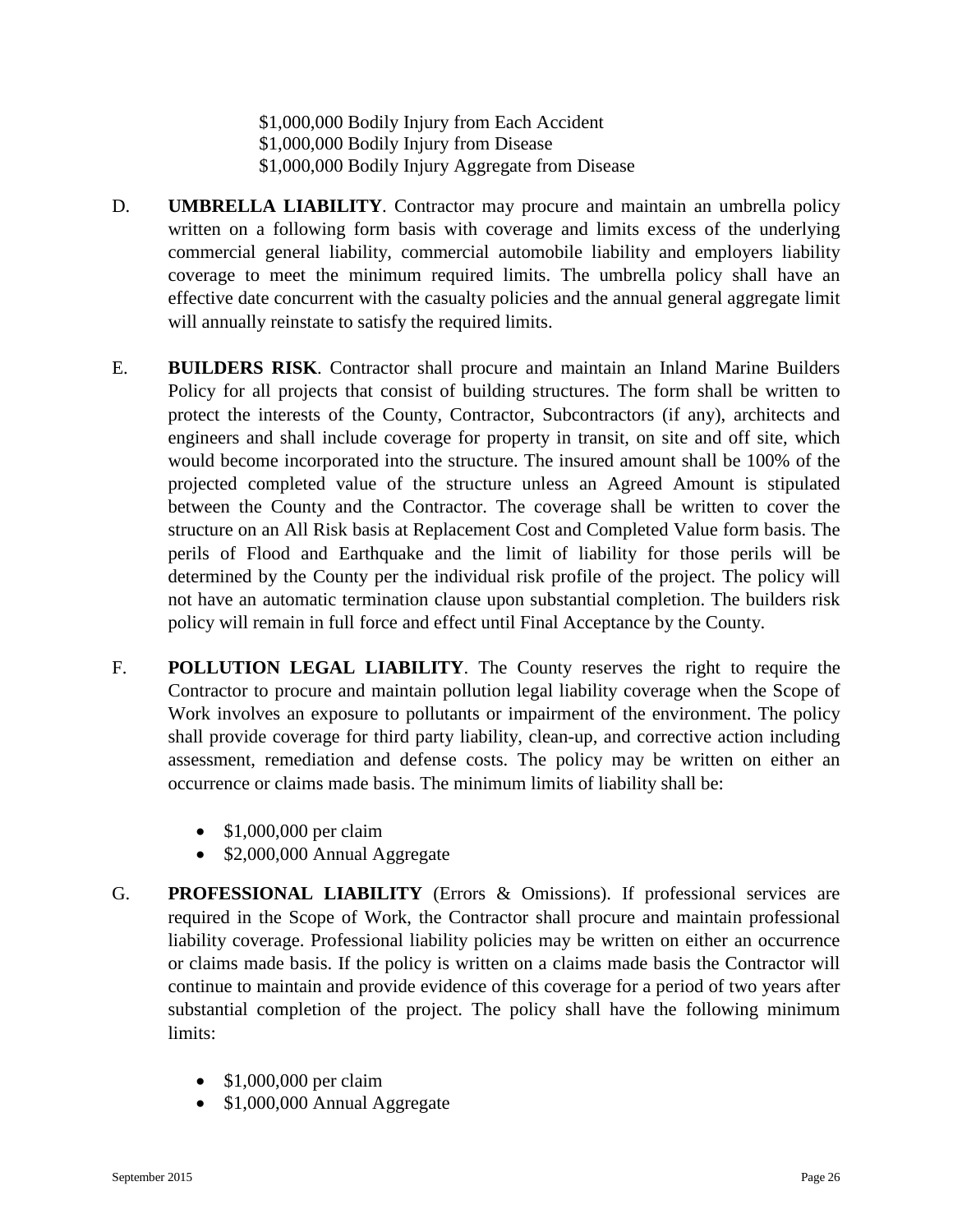- H. **GENERAL CONDITIONS**. The Contractor shall be subject to the following requirements regarding the insurance provisions. Failure to secure and maintain the required insurance shall be deemed a major breach of contract. In the event the County must expend funds that would have been covered and paid by the required insurance coverage, Contractor shall reimburse the County for such funds.
	- Waiver of Subrogation Contractor will provide a waiver of subrogation in favor of the County for the commercial general liability, commercial automobile liability and workers compensation policies. This waiver of subrogation requirement shall be waived if the policy specifically prohibits such an endorsement or voids coverage on a pre-loss basis.
	- Additional Insured Contractor will name the County of Kaua'i, its elected and appointed officials, officers and employees as an Additional insured to the commercial general liability, commercial automobile liability and Umbrella policies. If a pollution legal policy is required Contractor shall name the County of Kaua'i as an Additional insured. The Builders Risk policy will name the County of Kaua'i as an Additional Insured and Loss Payee.
	- Primary and Non Contributory All policies required of the Contractor will be endorsed as primary and any insurance or self-insurance program maintained by the County shall be non-contributory.
	- Deductibles and Self-Insured Retentions Any deductibles or self-insured retentions must be disclosed to the County prior to the commencement of work. Contractor shall disclose if the deductibles and retentions to either defense costs or indemnity or both. All deductibles and self-insured retentions will remain the sole responsibility of the Contractor. The County has the option to require Contractor to provide a financial guarantee or demonstrate the financial capacity to satisfy the deductibles and selfinsured retentions.
	- Certificate of Insurance (COI) As a condition of contract execution, Contractor shall provide the County a COI demonstrating the required coverage and limits is in full force and effect. Contractor will give the County immediate notice if the required coverage is cancelled or non-renewed by the insurer. The Certificate Holder address shall read as follows:

County of Kaua'i Contracting Department/ Agency Address of the Contracting Department/Agency Attention: (Name of OIC) Contract Number and Project Title

• Contractor shall furnish the County with original certificates and endorsements effecting required coverage(s). All certificates and endorsements are to be received and approved by the County before work commences. The County reserves the right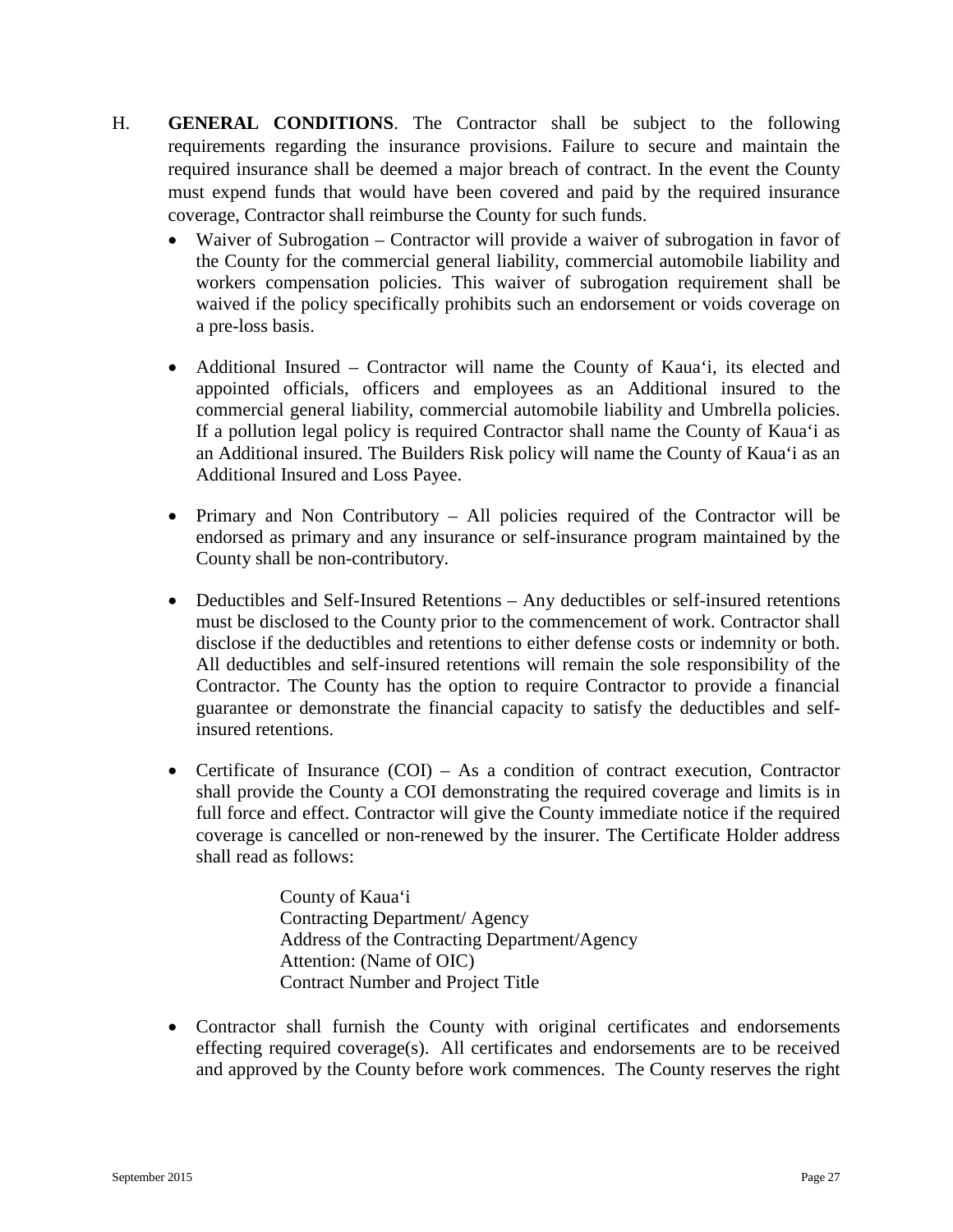to require complete certified copies of all required insurance policies, including endorsements affecting the coverage required at any time.

- Failure to secure and maintain the required insurance shall be considered as a major breach of Contract. Should the County be forced to expend funds that would have been covered under any specified insurance, Contractor shall agree to reimburse the County for such funds.
- I. **RIGHT TO REVISE OR REJECT**. The County reserves the right, but not the obligations, to review and revise any insurance requirement, not limited to limits, coverages and endorsements based on insurance market conditions affecting the availability or affordability of coverage; or changes in the scope of work or specifications affecting the acceptability of coverage. Additionally, the County reserves the right, but not the obligation, to review and reject any insurance policies failing to meet the criteria stated herein or any insurer providing coverage due to its poor financial conditions or failure to operate legally.

#### <span id="page-32-0"></span>4.6 **NO PERSONAL LIABILITY**

Neither the Contracting Officer nor the OIC nor any other officer or employee of the County, in the performance of their duties, shall incur personal liability to the contractor for any action taken in good faith.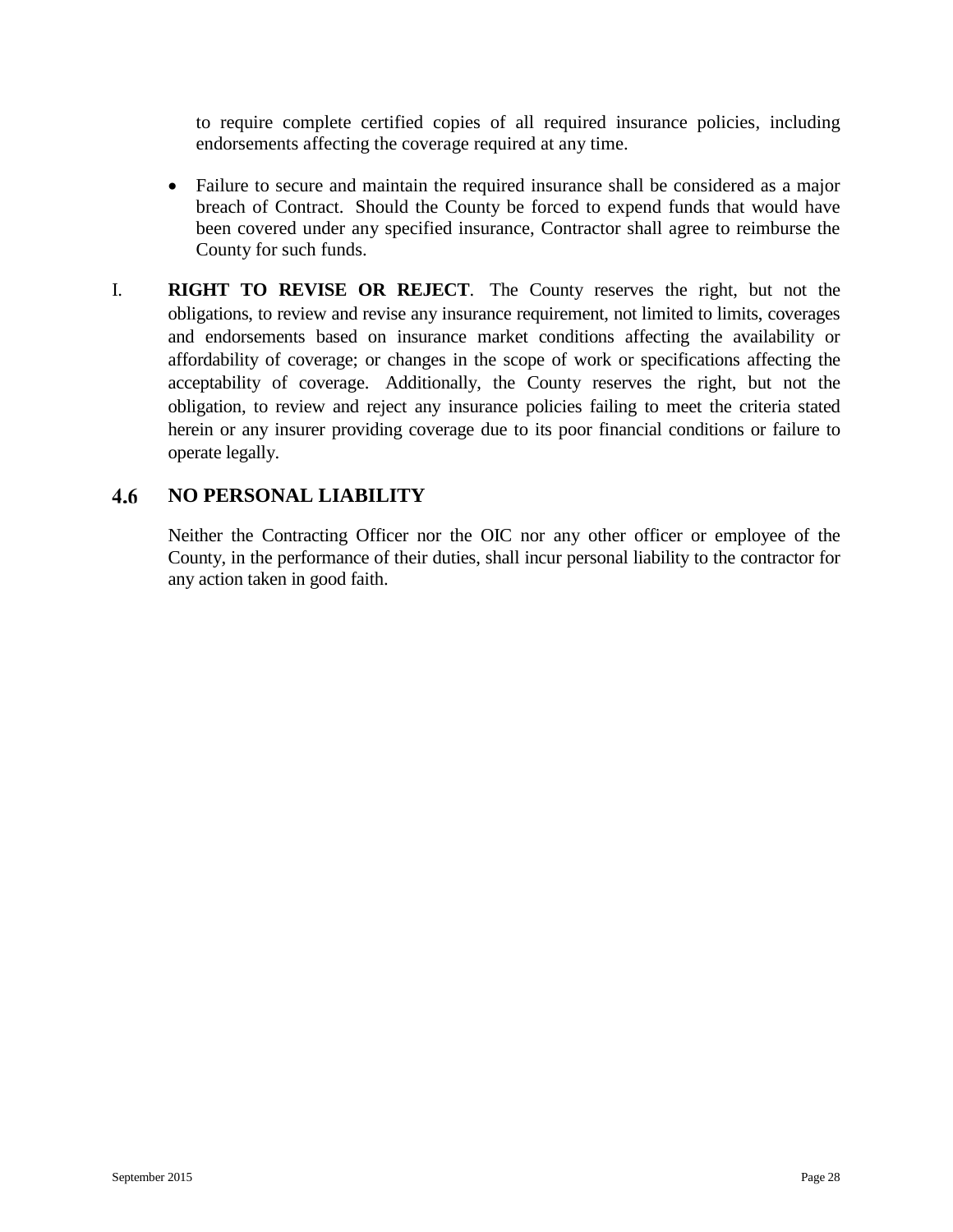# **SECTION 5 SCOPE OF CONTRACT**

#### <span id="page-33-1"></span><span id="page-33-0"></span> $5.1$ **SCOPE OF CONTRACT**

The scope of the contract encompasses the contractor's furnishing of, and payment for, all labor, supervision, skills, materials, tools, transportation, equipment and apparatus, and all incidentals necessary to perform all the work and do all the things necessary in accordance with the provisions of the contract documents by the contractor.

#### <span id="page-33-2"></span> $5.2$ **MODIFICATIONS**

## A. **Oral Directive**

Any directive, direction, instruction, interpretation or determination through oral order, email, or text message ("oral directive") from the OIC, which in the opinion of the Contractor causes any change, shall be considered as a change only if the Contractor gives the OIC written notice of its intent to treat such oral directive as a change directive. Such written notice must be delivered to the OIC before the Contractor acts in conformity with the oral directive, but not more than five (5) days after delivery of the oral directive to the Contractor. The written notice shall state the date, circumstances, whether a time extension will be requested, and source of the order that the Contractor regards as a change. Such written notice may not be waived and shall be a condition precedent to the filing of any claim by the Contractor. Unless the Contractor acts in accordance with this procedure, any such oral order shall not be treated as a change for which the Contractor may make a claim for an increase in the contract time or contract price related to such work.

### B. **Change order**.

The Contracting Officer, at any time, and without notice to any surety, in a signed writing designated or indicated to be a change order, may unilaterally make changes in the work within the scope of the contract as may be found to be necessary or desirable and may unilaterally make changes in the time of performance of the contract that does not alter the scope of the contract work. Such changes shall not invalidate the contract or release the sureties, and the contractor will perform the work as changed, as though it had been part of the original contract. Minor changes in the work may be directed by the OIC at no change in contract price or time.

1. Adjustment of price or time for performance. If any change order increases or decreases the contractor's cost of, or the time required for, performance of any part of the work under this contract, whether or not changed by the order, an adjustment shall be made and the contract modified in writing accordingly. Any adjustment in contract price made pursuant to this clause shall be determined in accordance with the price adjustment clause of this contract or as negotiated. Failure of the parties to agree to an adjustment shall not excuse a contractor from proceeding with the contract as changed, provided that the County promptly and duly makes such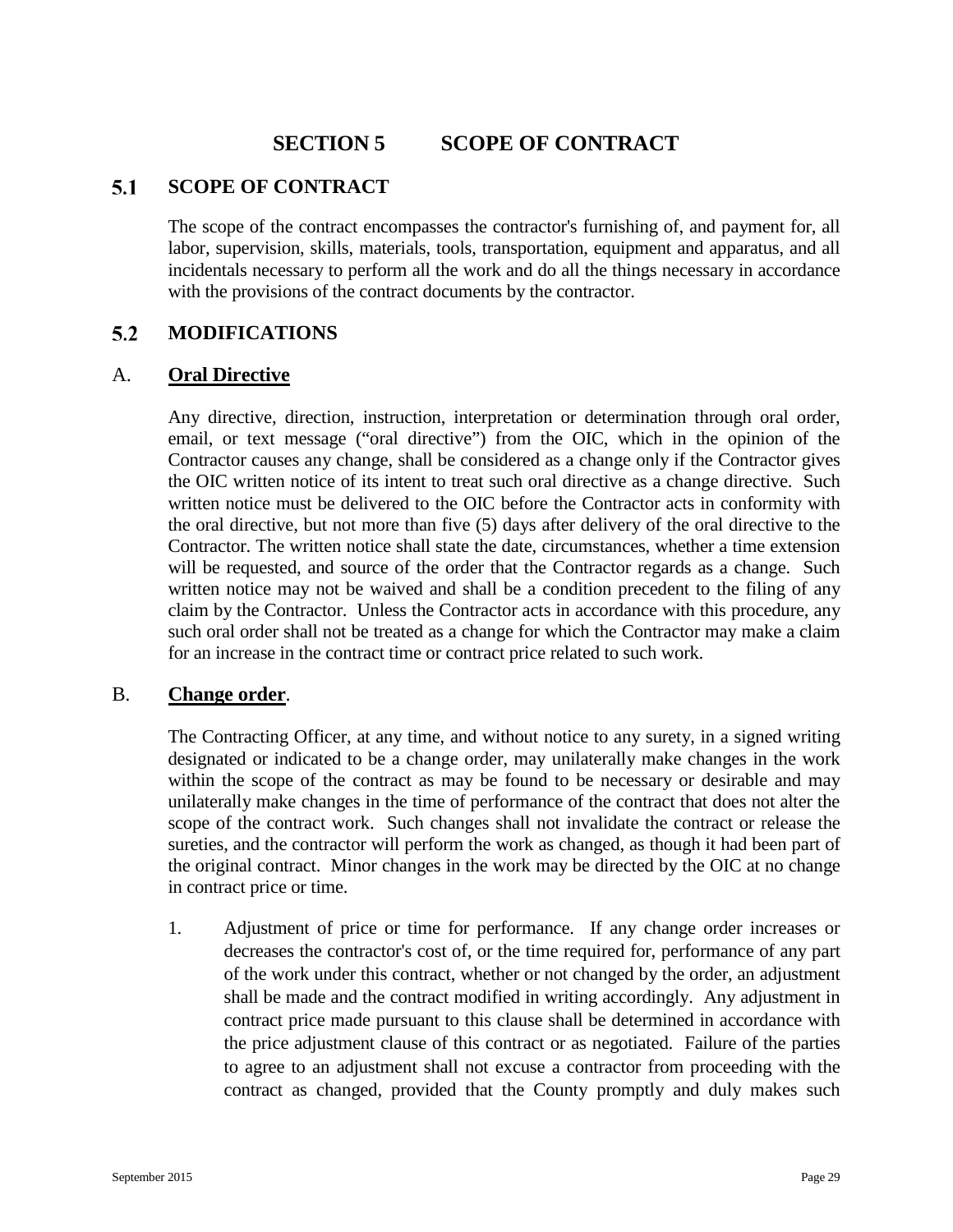provisional adjustments in payments or time for the direct costs of the work as changed as the County deems reasonable. The right of the contractor to dispute the contract price or time or both shall not be waived by the contractor performing the work, provided the contractor follows the notice requirements for disputes and claims established by the contract or these provisions.

- 2. Time period for claim. Within thirty (30) days after receipt of a written change order unless such period is extended by the OIC in writing, the contractor shall file notice of intent to assert a claim for an adjustment. The requirement for timely written notice cannot be waived and shall be a condition precedent to the assertion of a claim.
- 3. Claim barred after final payment. No claim by the contractor for an adjustment hereunder shall be allowed if notice is not given prior to final payment under this contract.
- 4. Claims not barred. In the absence of such a change order, nothing in this clause shall restrict the contractor's right to pursue a claim arising under the contract or for breach of contract. (HAR 3-125-4)
- 5. Duty of contractor to provide cost proposal for changes.
	- a. Within fifteen (15) days after receipt of a request for cost proposal, the Contractor shall submit to the OIC a detailed written statement setting forth all charges the Contractor proposes for the change, properly itemized and supported by sufficient substantiating data to permit evaluation of charges and the proposed adjustment of the contract time.
	- b. No payment shall be allowed to the Contractor for pricing or negotiating proposed or actual changes. No time extension will be granted for delay caused by late Contractor pricing of changes or proposed changes.
	- c. The OIC, subject to approval by the Contracting Officer, may accept the entire cost proposal, or any discrete cost item contained within the cost proposal, or the proposed adjustment to contract time by a contract change order.
	- d. If the County refuses to accept the Contractor's entire cost proposal, the OIC may recommend issuance of a change order for the work, subject to the approval of the Contracting Officer. If the Contractor disagrees with any term, condition or adjustment contained in such change order, it shall follow the protest procedures set forth in and be subject to the other terms of Subsection 8.13 REMEDIES. (HAR 3-122-241)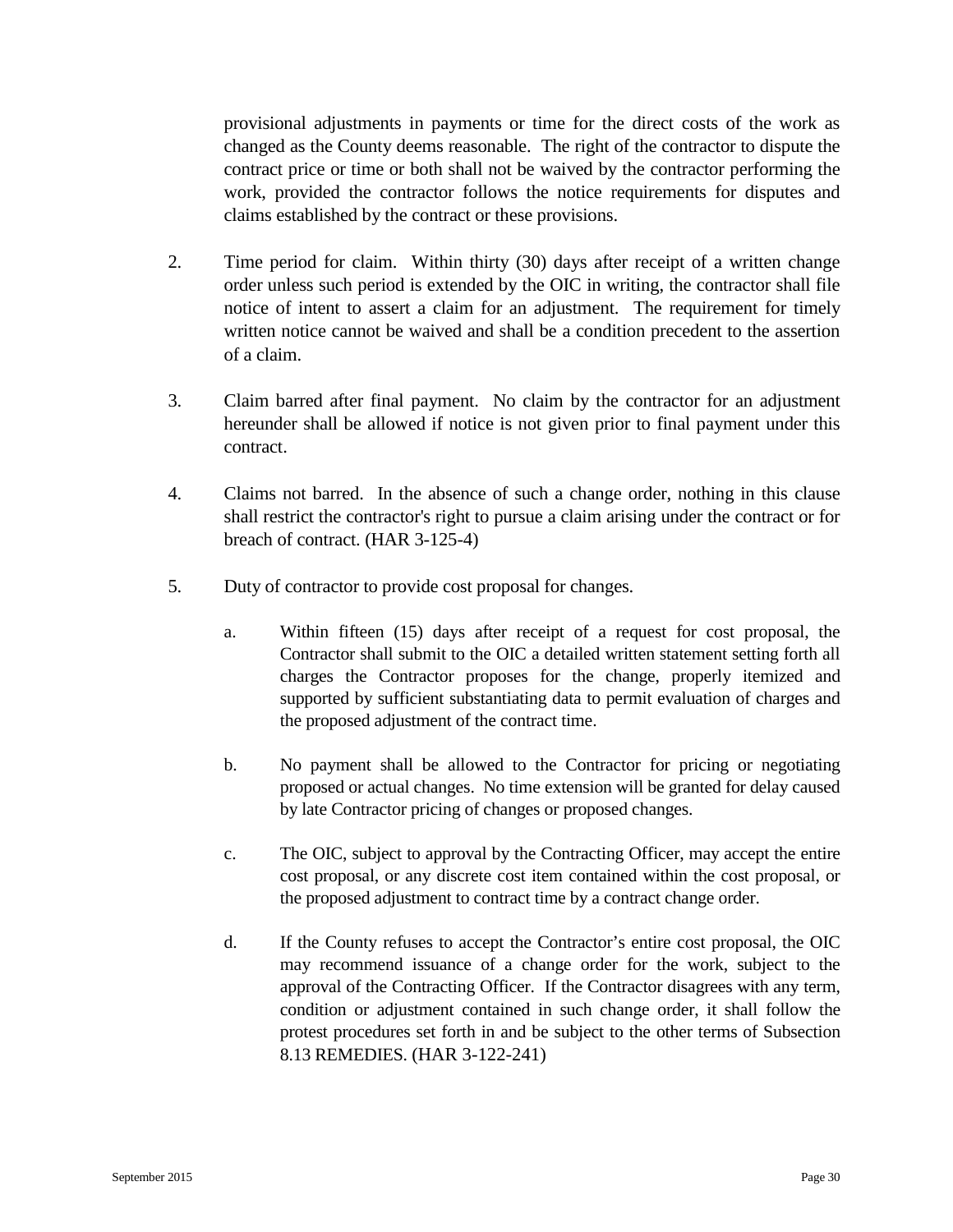6. Additional performance bond or payment bond may be required by the procurement officer for a contract change order or modification where the contract amount increases. (HAR 3-122-225)

## C. **Price Adjustment for Construction Contracts.**

- 1. Price adjustment methods. Any adjustment in contract price pursuant to a clause in this contract shall be made in one or more of the following ways:
	- a. By agreement on a fixed price adjustment before commencement of the pertinent performance;
	- b. By unit prices specified in the contract or subsequently agreed upon before commencement of the pertinent performance;
	- c. By the costs attributable to the events or situations under such clauses with adjustment of profit or fee, all as specified in the contract or subsequently agreed upon before commencement of the pertinent performance;
	- d. In any other manner as the parties may mutually agree upon before commencement of the pertinent performance; or
	- e. In the absence of agreement between the parties the provisions of HRS 103D-501(b)(5), shall apply.
- 2. Submission of cost or pricing data. The contractor shall be required to submit cost or pricing data if any adjustment in contract price is subject to the provisions of section HRS 103D-312. The submission of any cost or pricing data shall be made subject to the provisions of HAR Chapter 3-122. A fully executed change order or other document permitting billing for the adjustment in price under any method listed in paragraph 1.a. through 1.d. shall be issued within ten days after agreement on the method of adjustment.
- 3. Determining Adjustments in Price. In determining the adjustment in price to the County resulting from a change, the allowances for all overhead, extended overhead resulting from adjustments to contract time (including home office and branch office overhead) and profit combined shall not exceed the percentages set forth below :
	- a. For the contractor, for any work performed by its own forces, twenty per cent (20%) of the cost;
	- b. For each subcontractor involved, for any work performed by its own forces, twenty per cent (20%) of the cost;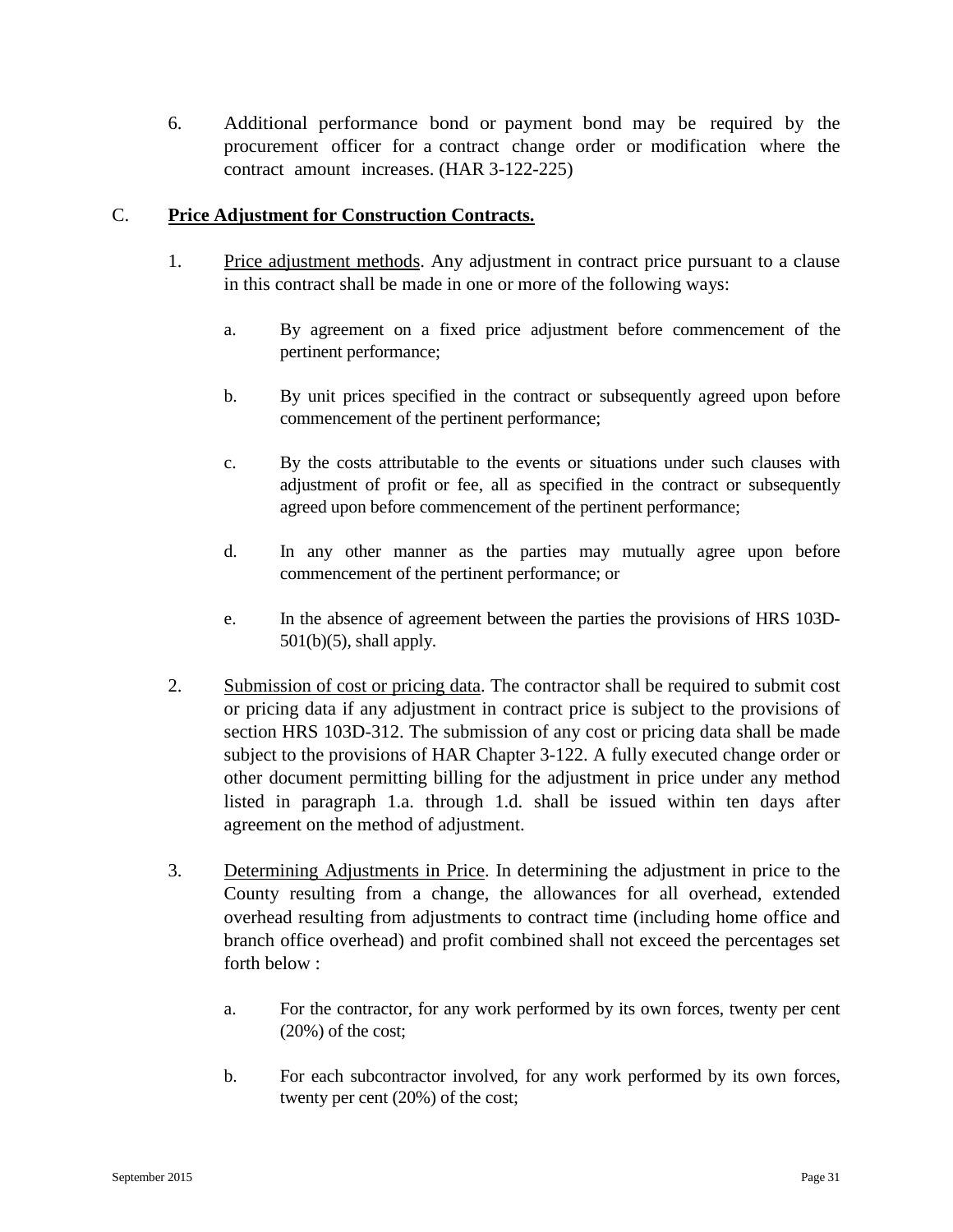c. For the contractor or any subcontractor, for work performed by their subcontractors, ten per cent (10%) of the amount due the performing subcontractor.

Not more than three line item percentages for fee and overhead, not to exceed the maximum percentages shown above, will be allowed regardless of the number of tier subcontractors.

- 4. The County in determining an adjustment in price using any of the methods listed in paragraph 1.a. through 1.d. above may not mandate that the contractor submit its proposal for a price adjustment at a specified percentage that it unilaterally considers to be acceptable.
- 5. Paragraphs c. and d. shall not be construed to impair the right of a contractor and County from mutually agreeing to a price adjustment under any method listed in paragraphs 1.a through 1.d. above.

### D. **Assignment, Change of Name, Novation**

### 1. **No assignment**.

No County contract is transferable, or otherwise assignable, without the written consent of the Contracting Officer, provided that a contractor may assign moneys receivable under a contract after due notice to the County.

### 2. **Recognition of a successor in interest; assignment**.

When in the best interest of the County, a successor in interest may be recognized in an assignment agreement in which the transferor and the transferee and the County shall agree that:

- a. The transferee assumes all of the transferor's obligations;
- b. The transferor remains liable for all obligations under the contract but waives all rights under the contract as against the County; and
- c. The transferor shall continue to furnish, and the transferee, shall also furnish all required bonds.

## 3. **Change of name.**

When a contractor requests to change the name in which he or she holds a contract with the County, the Contracting Officer shall, upon receipt of a document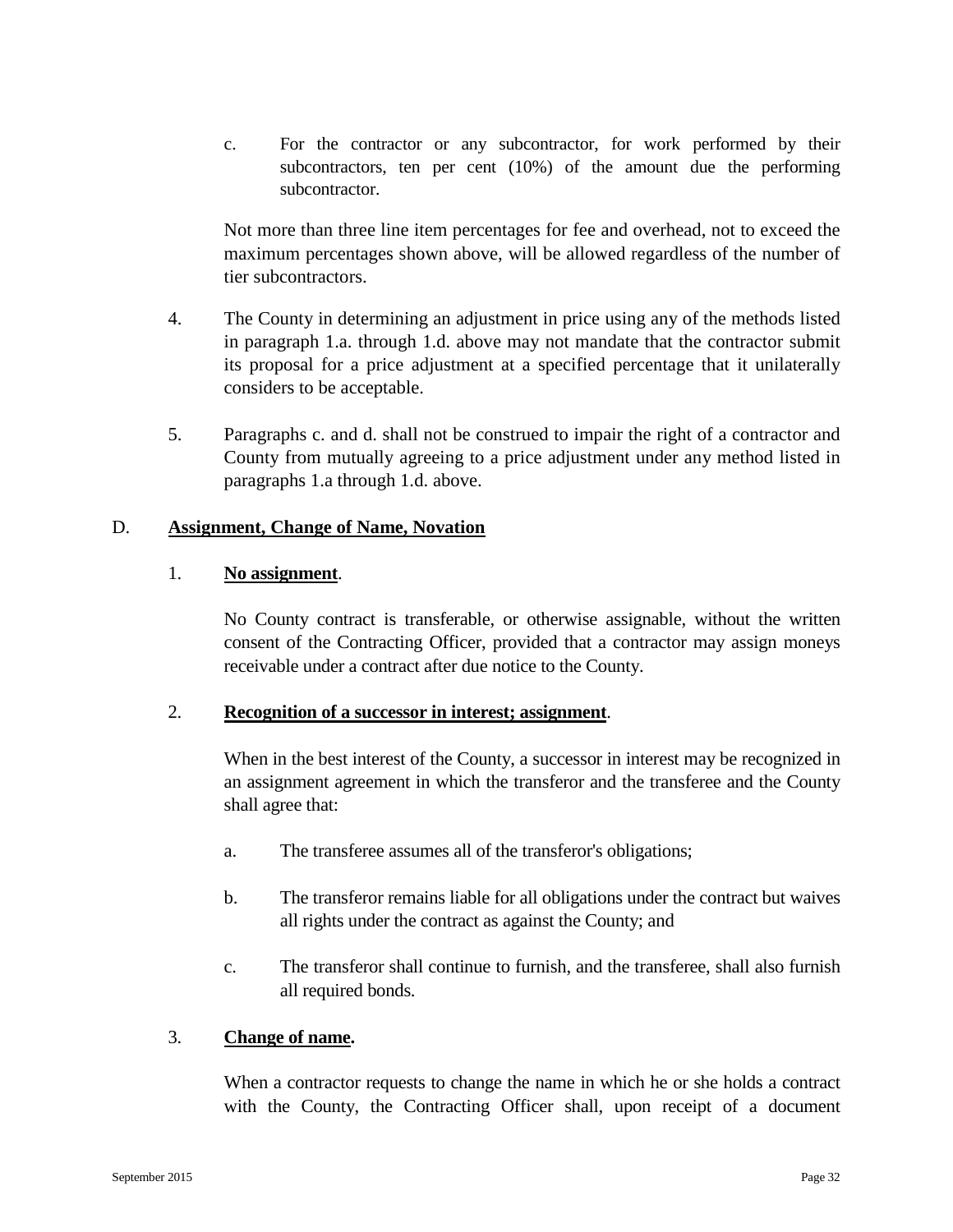indicating such change of name (for example, an amendment to the articles of incorporation of the corporation), enter into an agreement with the requesting contractor to effect such a change of name. The agreement changing the name shall specifically indicate that no other terms and conditions of the contract are thereby changed. (HAR 3-125-14)

### E. **Value Engineering Incentive**

- 1. **Definitions**. As used in this section:
	- "Net savings" means those savings in project costs realized by the County as the result of a value engineering change proposal after deducting the contractor's share of the cost savings.
	- "Single contract" means the single construction for which the cost savings is proposed.
	- "Value engineering" means an analysis of the requirements for the systems, equipment, and supplies of the single contract for the purpose of achieving a net savings by providing less costly items than those specified without impairing any essential functions and characteristics as service life, reliability, substitutability, economy of operations, ease of maintenance, and necessary standing functions.
	- "Value engineering change proposal" means a cost reduction proposal based on value engineering submitted by the contractor pursuant to this chapter and particularly identified as such. (HAR 3-132-1)

### 2. **Applicability**.

- a. The provisions of this chapter shall apply to all construction contracts in excess of \$100,000. The application of value engineering incentives to contracts shall not be construed to have an effect on the solicitation or the selection of the contractor.
- b. The contractor may develop and submit value engineering change proposals for drawings, designs, specifications, or other requirements of the contract. If any proposal is accepted and approved, in whole or in part, by the procurement officer, the contract shall be modified and shall include an equitable adjustment of the contract price in accordance with this section.
- c. This section shall not apply to any cost reduction proposal that is not identified as a value engineering change proposal by the contractor at the time of its submission to the procurement officer. (HAR 3-132-2)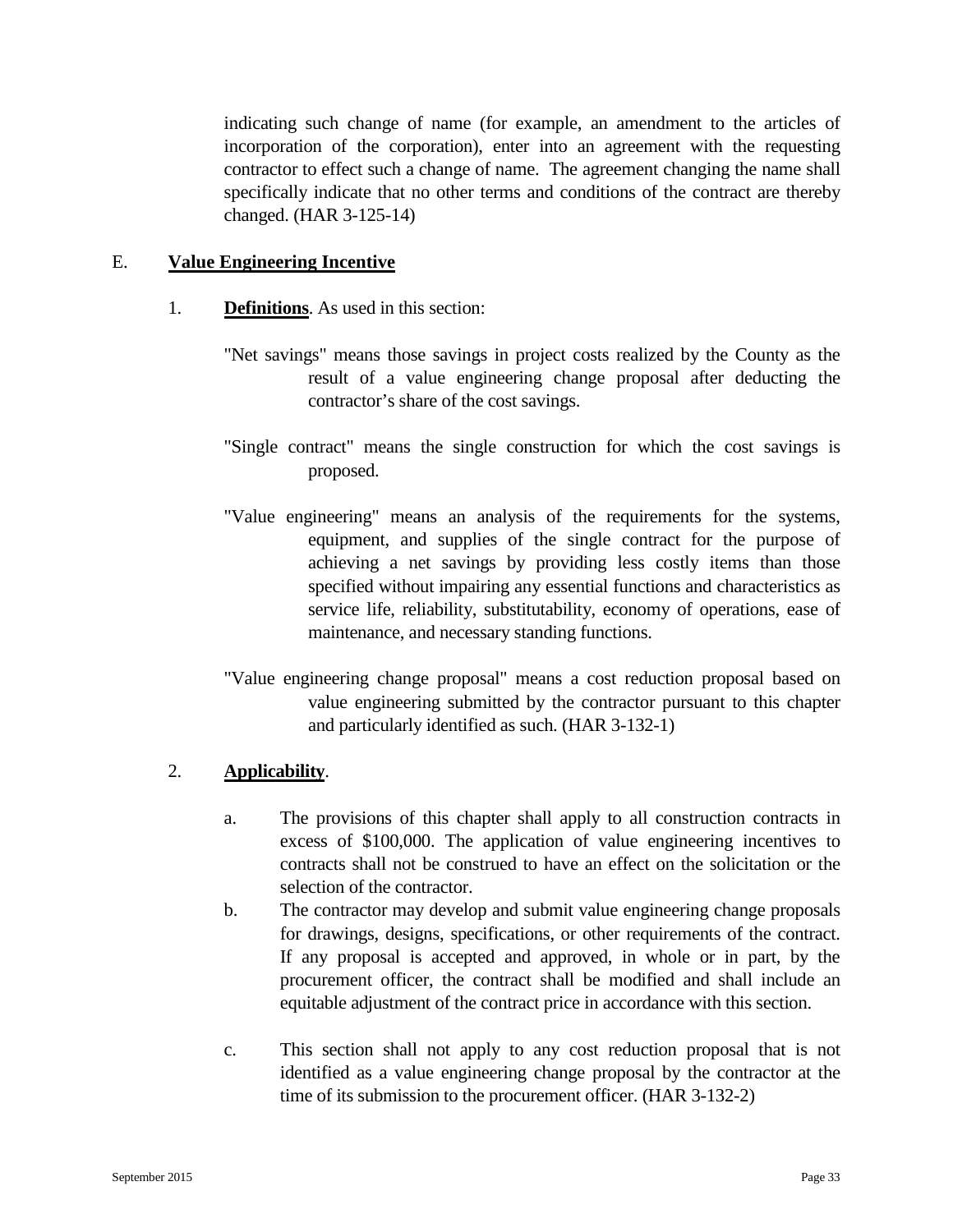# 3. **Section provisions**.

- a. The processing of a value engineering change proposal shall be similar to that for any proposed contract change order and shall be considered only after the construction contract is awarded.
- b. Nothing herein shall be construed to mean that the County must accept or approve any or all value engineering change proposals submitted in accordance with this section. The OIC's interpretation and findings relative to the impairment of the functions or characteristics of the item or items covered by the value engineering change proposal shall be final.
- c. Adjustment in contract prices and allowances for implementation costs shall be in accordance with this section and shall only be considered if and when the value engineering change proposal is approved by the contract officer. The receipt of the value engineering change proposal by the County or a verbal acceptance of a value engineering change proposal by any employee of the County shall not obligate the County to accept the value engineering change proposal.
- d. The contract officer may impose, as a condition of acceptance of any value engineering change proposal, a requirement that the contractor warrant the statements, claims, and other information contained in the value engineering change proposal. In addition, the contractor's responsibility under any such warranty shall be in addition to the liability imposed by the "guarantee of work" requirement as included in the contract.
- e. The contractor shall be responsible for the new design of the facility or a portion of the facility submitted as a value engineering change proposal, including errors and omissions and, if the value engineering change proposal is for a portion of the facility, for any adverse impacts the new design may have on the unchanged portions of the facility

## 4. **Conditions for a value engineering change proposal**.

- a. A value engineering change proposal to a contract shall:
	- i. Result in an estimated net savings to the County in the project cost of at least four thousand dollars by providing less costly items than or using different construction methods from those specified in the contract without impairing any essential functions and characteristics as service life, reliability, substitutability, economy of operation, ease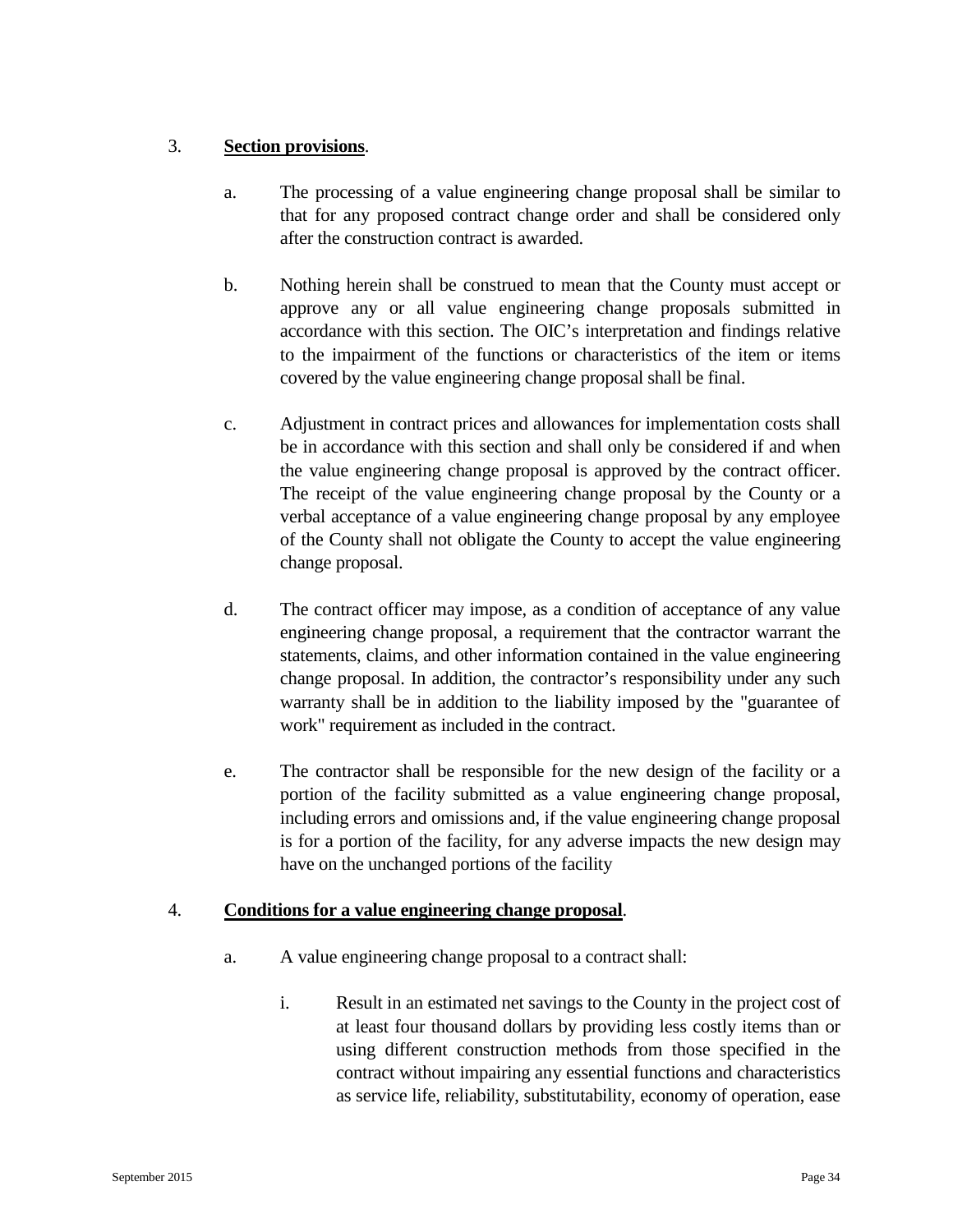of maintenance, and necessary standardized features of the completed work;

- ii. Require, in order to be applied to the contract, a change order to the contract; and
- iii. Not adversely impact on the performance schedule or the contract completion date.
- b. As a minimum, the following information shall be submitted by the contractor with each value engineering change proposal:
	- i. A description of the difference between the existing contract requirements and the value engineering change proposal and the comparative advantages and disadvantages of each including durability, service life, reliability, substitutability, economy of operation, ease of maintenance, desired appearance, design, safety standards, impacts due to construction, and other essential or desirable functions and characteristics as appropriate;
	- ii. An itemization of the requirements of the contract which must be changed if the value engineering change proposal is adopted and are commendation as to how to make each change;
	- iii. An itemized estimate of the reduction in performance costs that will result from adoption of the value engineering change proposal or parts thereof taking into account the costs of implementation by the contractor, including any amounts attributable to subcontractors, and the basis for the estimate;
	- iv. A prediction of any effects and impacts the value engineering change proposal would have on: other costs to the County as the costs of County-furnished property, related items, and maintenance and operation over the anticipated life of the material, equipment, or facilities as appropriate; the construction schedule, sequence and time; and bid item totals used for evaluation and payment purposes;
	- v. A statement of the time by which a change order adopting the value engineering change proposal must be issued so as to obtain the maximum cost reduction during the remainder of the contract, noting any effect on the contract time; and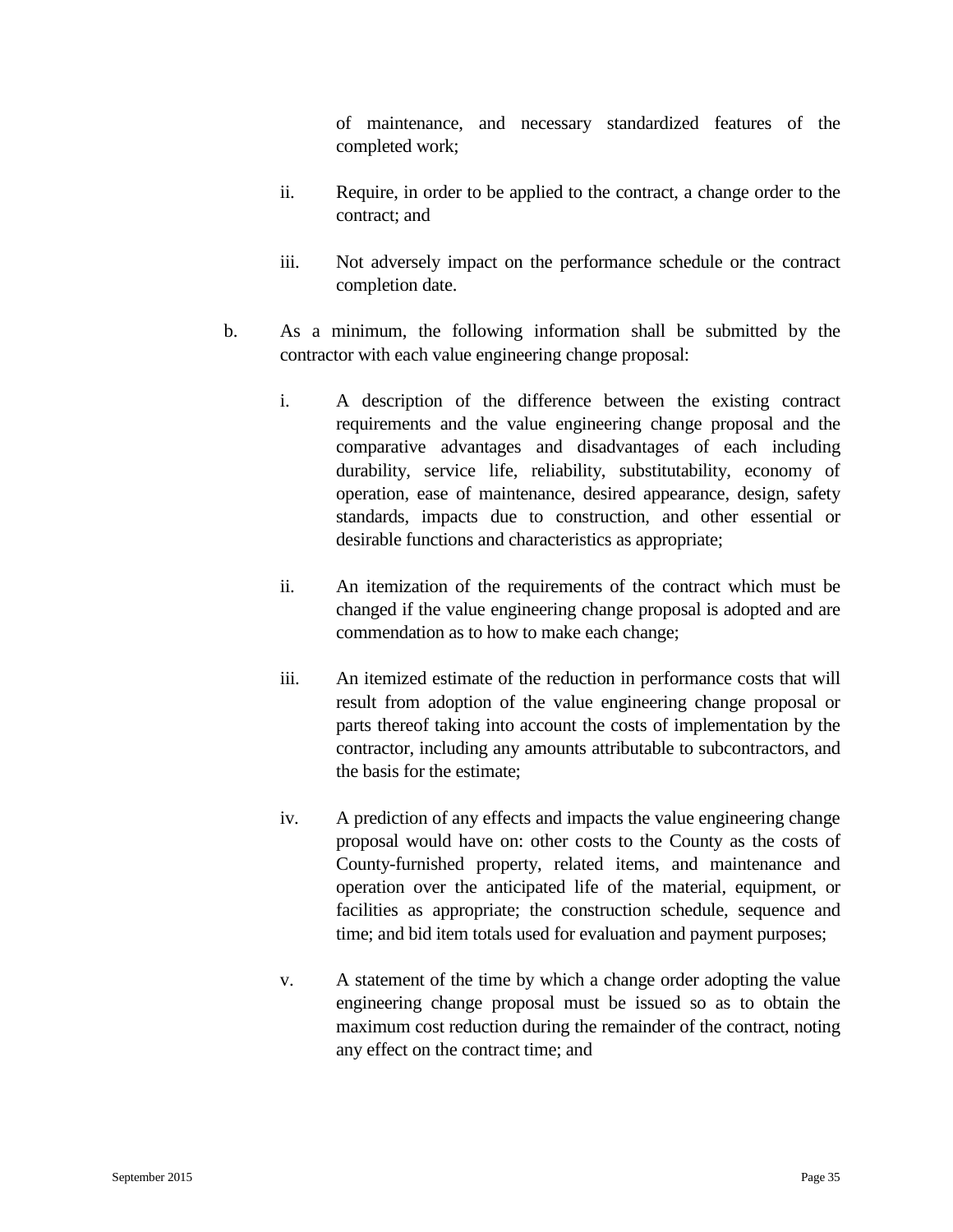- vi. If previously submitted, the date(s) of any previous submission(s), the contract number(s) of those contract(s) for which it was submitted and the previous action(s) by the County, if known.
- c. When, in the judgment of the OIC, a value engineering change proposal alters the design prepared by a registered professional architect or engineer, the contractor shall ensure the changes to be prepared are by or under the supervision of a registered professional architect or engineer, and stamped and so certified.
- d. A value engineering change proposal will be processed expeditiously and in the same manner as prescribed for any other proposal which would likewise necessitate issuance of a contract change order. Unless and until a change order applies a value engineering proposal to a contract, the contractor shall remain obligated to perform in accordance with the terms of the contract and the County shall not be liable for delays incurred by the contractor resulting from the time required for the County's determination of the acceptability of the value engineering change proposal. The determination of the procurement officer as to the acceptance of any value engineering change proposal under a contract shall be final.
- e. The contract officer may accept in whole or in part any value engineering change proposal submitted pursuant to this section by issuing a change order to the contract. Prior to issuance of the change order, the contractor shall submit complete final contract documents similar to those of the original contract showing the accepted changes and the new design and features as well as the following:
	- i. Design calculations;
	- ii. The design criteria used; and
	- iii. A detailed breakdown of costs and expenses to construct or implement such revisions. The change order will identify the final value engineering change proposal on which it is based.
- f. When a value engineering change proposal submitted pursuant to this section is accepted under a contract, an equitable adjustment in the contract price and in any other affected provisions of the contract shall be made in accordance with this section and the "change order" clause of the contract. The equitable adjustment shall first be established by determining the effect on the contractor's cost of implementing the change, including any amount attributable to subcontractors and to the County's charges to the contractor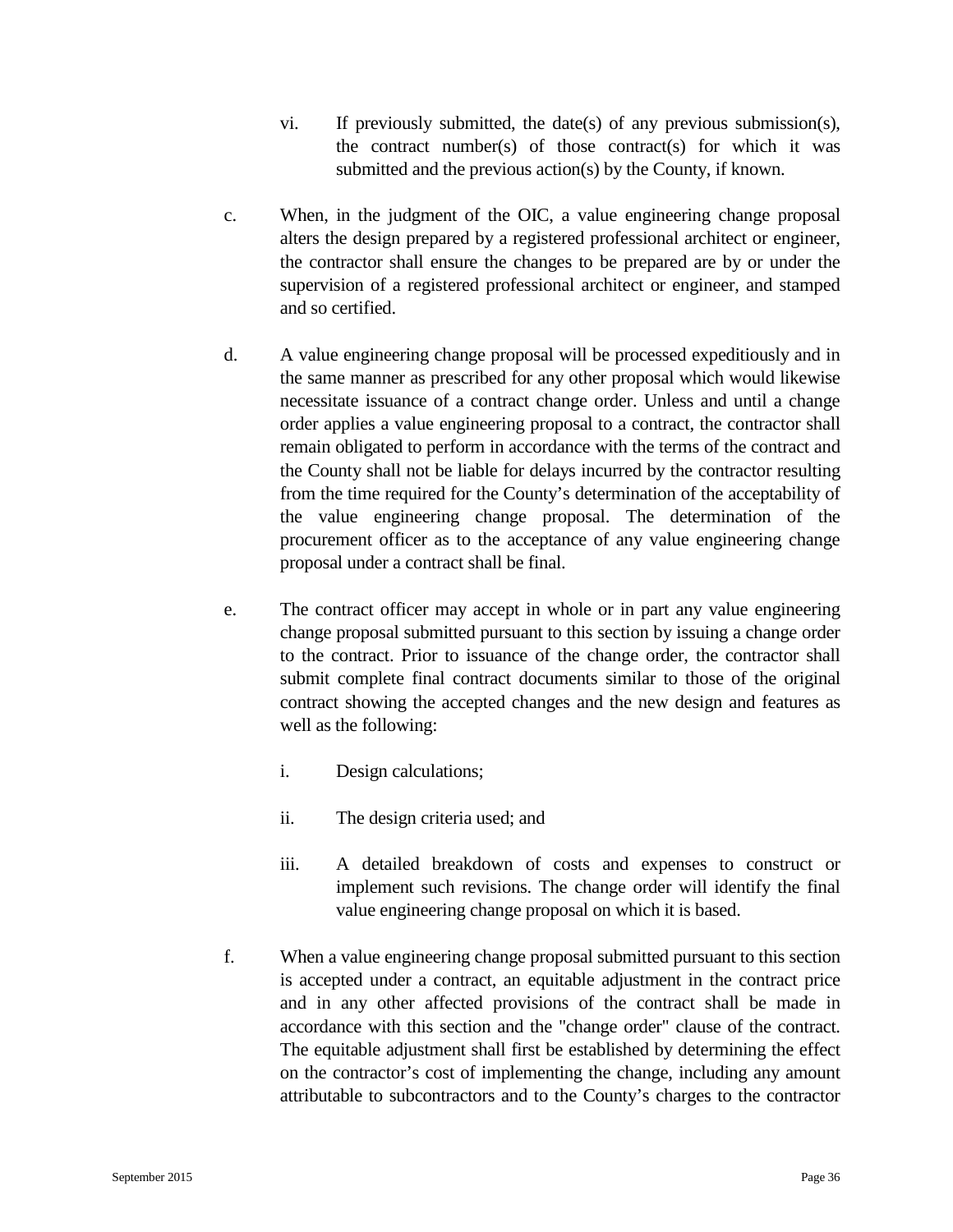for architectural, engineering, or other consultant services and the staff time required to examine and review the proposal. The contract price shall then be reduced by fifty per cent of the net estimated decrease in the cost of performance.

g. The contractor may restrict the County's right to use the data or information or both on any sheet of a value engineering change proposal or of the supporting data, submitted pursuant to this section, if it is stated on that sheet as follows:

"This data or information or both shall not be disclosed outside the County, or be duplicated, used, or disclosed, in whole or in part, for any purpose other than to evaluate this value engineering change proposal. This restriction does not limit the County's right to use this data or information or both if obtained from another source, or is otherwise available, without limitations. If this proposal is accepted by the County by issuance of a change order to the contract after the use of this data or information or both in such an evaluation, the County shall have the right to duplicate, use and disclose any data or information or both pertinent to the proposal as accepted, in any manner and for any purpose whatsoever, and have others so do".

- h. In the event of acceptance of a value engineering proposal, the County shall have all rights to use, duplicate, or disclose in whole or in part, in any manner and for any purpose whatsoever, and to have or permit others to do so, any data or information or both reasonably necessary to fully utilize such proposal.
- i. Notwithstanding the provisions of this section, for any construction contract, the contractor shall not be precluded from making substitution requests in accordance with applicable rules and policies of the County. The OIC shall be the sole judge of whether a proposal is a value engineering change proposal or a substitution request. (HAR 3-132-4)
- 5. **Value engineering sharing method**. The method by which the contractor will share a portion of the cost savings from an accepted value engineering change proposal shall be in accordance with HAR 3-132-4 and the following:
	- a. The contractor's share in cost savings shall be for the single contract only, and no consideration shall be made for future acquisition, royalty type payment, or collateral savings.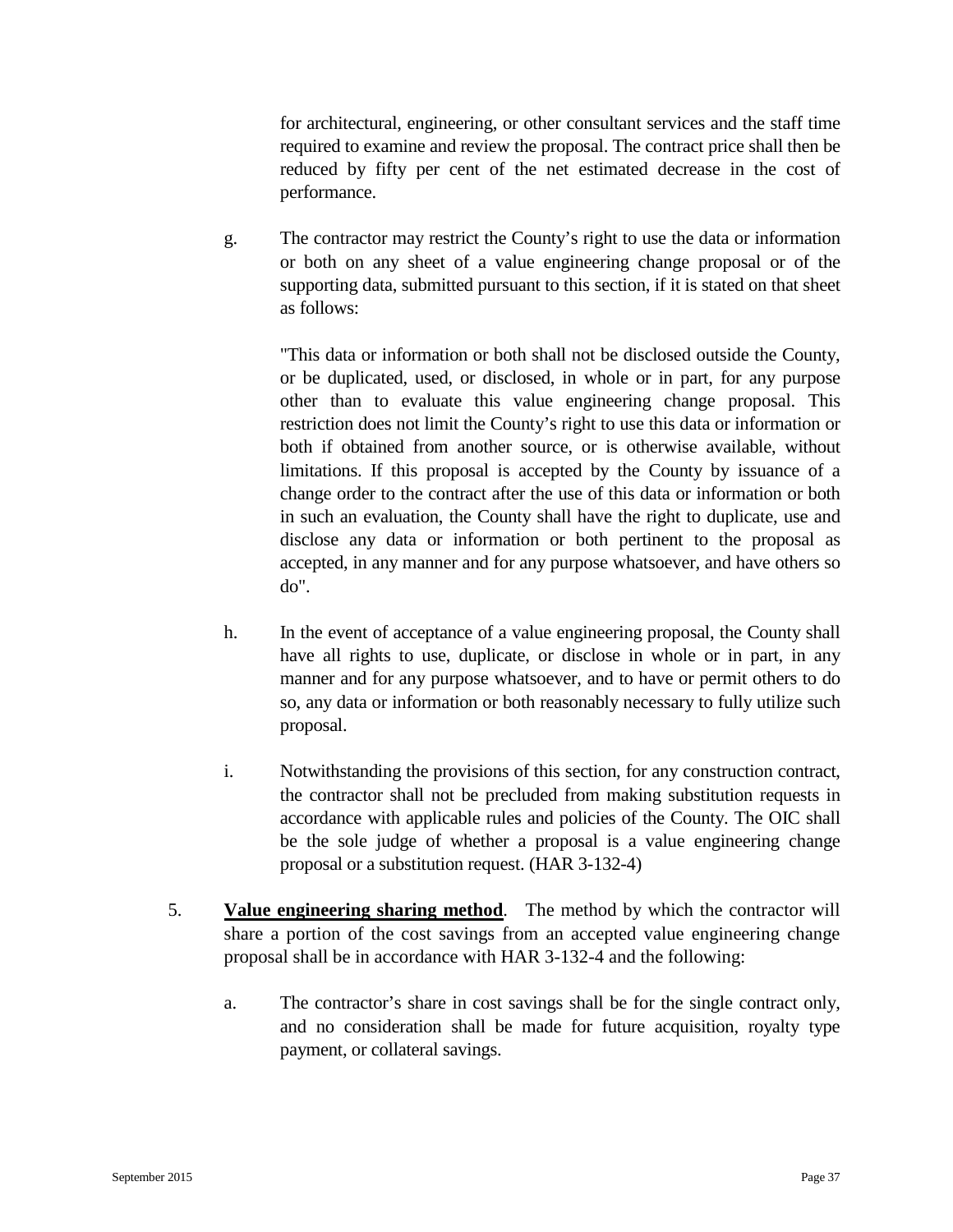b. The County may accept the proposed value engineering change proposal, in whole or in part. The engineer shall issue a contract change order or modify the contract to identify and describe the accepted value engineering change proposal. (HAR 3-132-6)

# F. **Payment for deleted material**

- 1. Canceled Orders If acceptable material was ordered by the Contractor for any item deleted by an ordered change in the work prior to the date of notification of such deletion by the OIC, the Contractor shall use every reasonable effort to cancel the order. The County shall pay reasonable cancellation charges required by the supplier excluding any markup for overhead and profit to the Contractor.
- 2. Returned Materials If acceptable deleted material is in the possession of the Contractor or is ultimately received by the Contractor, if such material is returnable to the supplier and the OIC so directs, the material shall be returned and the Contractor will be paid for the reasonable charges made by the supplier for the return of the material, excluded any markup for overhead and profit to the Contractor. The cost to the Contractor for handling the returned material will be paid for as provided in Subsection 5.2.C "Price Adjustment for Construction Contracts."
- 3. Uncancelled Materials If orders for acceptable deleted material cannot be canceled at a reasonable cost, it will be paid for at the actual cost to the Contractor including an appropriate markup for overhead and profit as set forth in Subsection 5.2.C "Price Adjustment for Construction Contracts." In such case, the material paid for shall become the property of the County and the cost of further storage and handling shall be paid for as provided in Subsection 5.2.C "Price Adjustment for Construction Contracts".

## G. **Differing site conditions for construction contracts**.

Unless stated otherwise in the contract documents, the Contracting Officer has determined that the Contractor is not fully responsible for differing site conditions and subsection one (1) below applies. Unless stated otherwise in the contract documents, the Contracting Officer has determined that the following applies:

- 1. Differing site conditions [HAR 3-125-11(1)]
	- a. Price adjustments.
		- i. Notification. The contractor shall promptly, and before such conditions are disturbed, notify the OIC of:
			- (1) Subsurface or latent physical conditions at the site differing materially from those indicated in this contract; or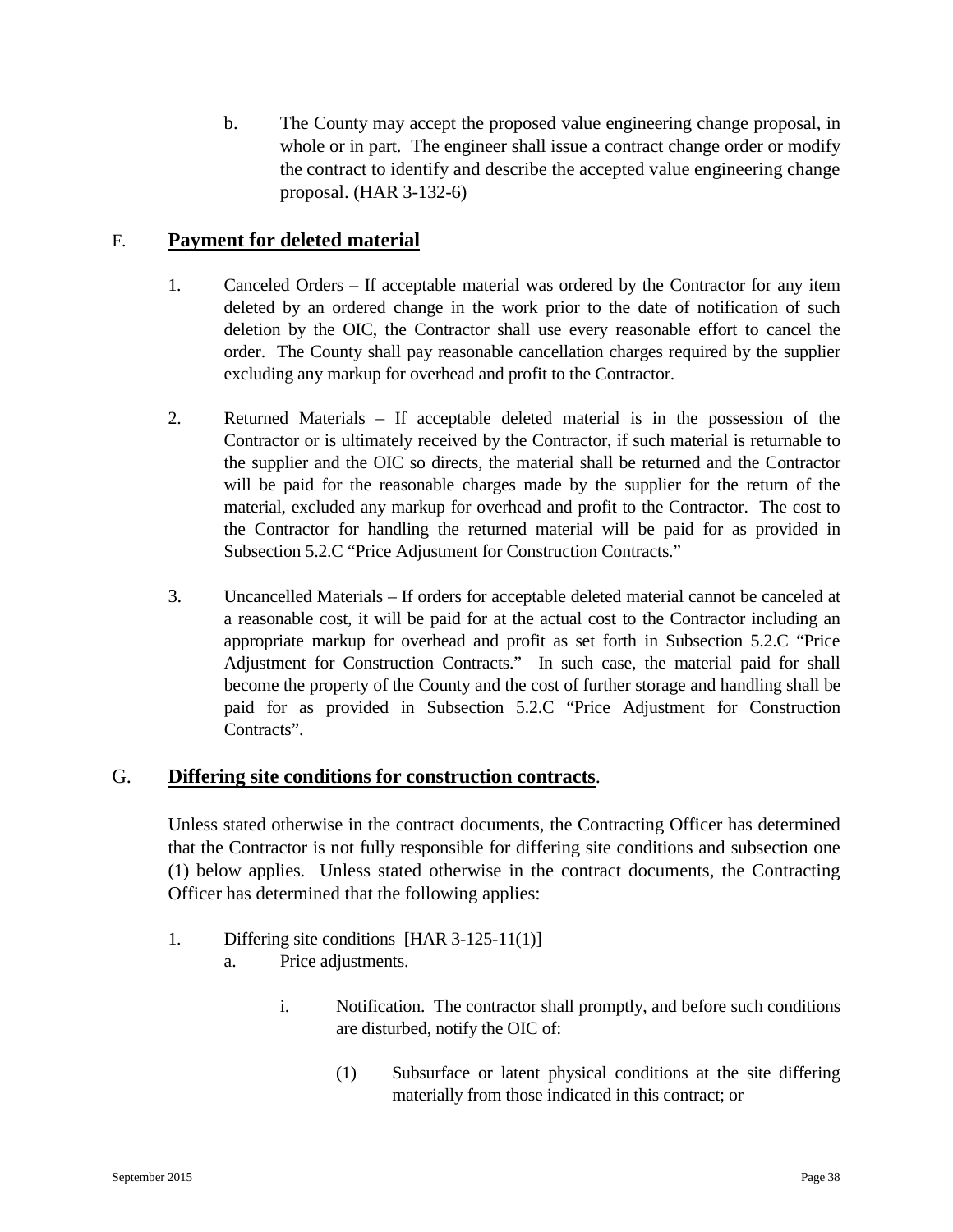- (2) Unknown physical conditions at the site, of an unusual nature, differing materially from those ordinarily encountered and generally recognized as inherent in work of the character provided for in this contract.
- b. Adjustments of price or time for performance. After receipt of the notice, the OIC shall promptly investigate the site, and if it is found that the conditions do materially so differ and cause an increase in the contractor's cost of, or the time required for, performance of any part of the work under this contract, whether or not changed as a result of the conditions, an adjustment shall be made and the contract modified in writing accordingly. Any adjustment in contract price made pursuant to this clause shall be determined in accordance with the price adjustment clause of this contract.
- c. Timeliness of Claim. No claim of the contractor under this clause shall be allowed unless the contractor has given the notice required in this clause; provided, however, that the time prescribed therefore may be extended by the Contracting Officer in writing.
- d. No claim after final payment. No claim by the contractor for an adjustment thereunder shall be allowed if asserted after final payment under this contract.
- e. Knowledge. Nothing contained in this clause shall be grounds for an adjustment in compensation if the contractor had actual knowledge of the existence of such conditions prior to the submission of bids.

#### $5.3$ **EXTRA WORK**

No work of any kind in connection with the work covered by the specifications and plans shall be considered as entitling the Contractor to extra compensation except when the work is ordered in writing, as a change order, by the Contracting Officer.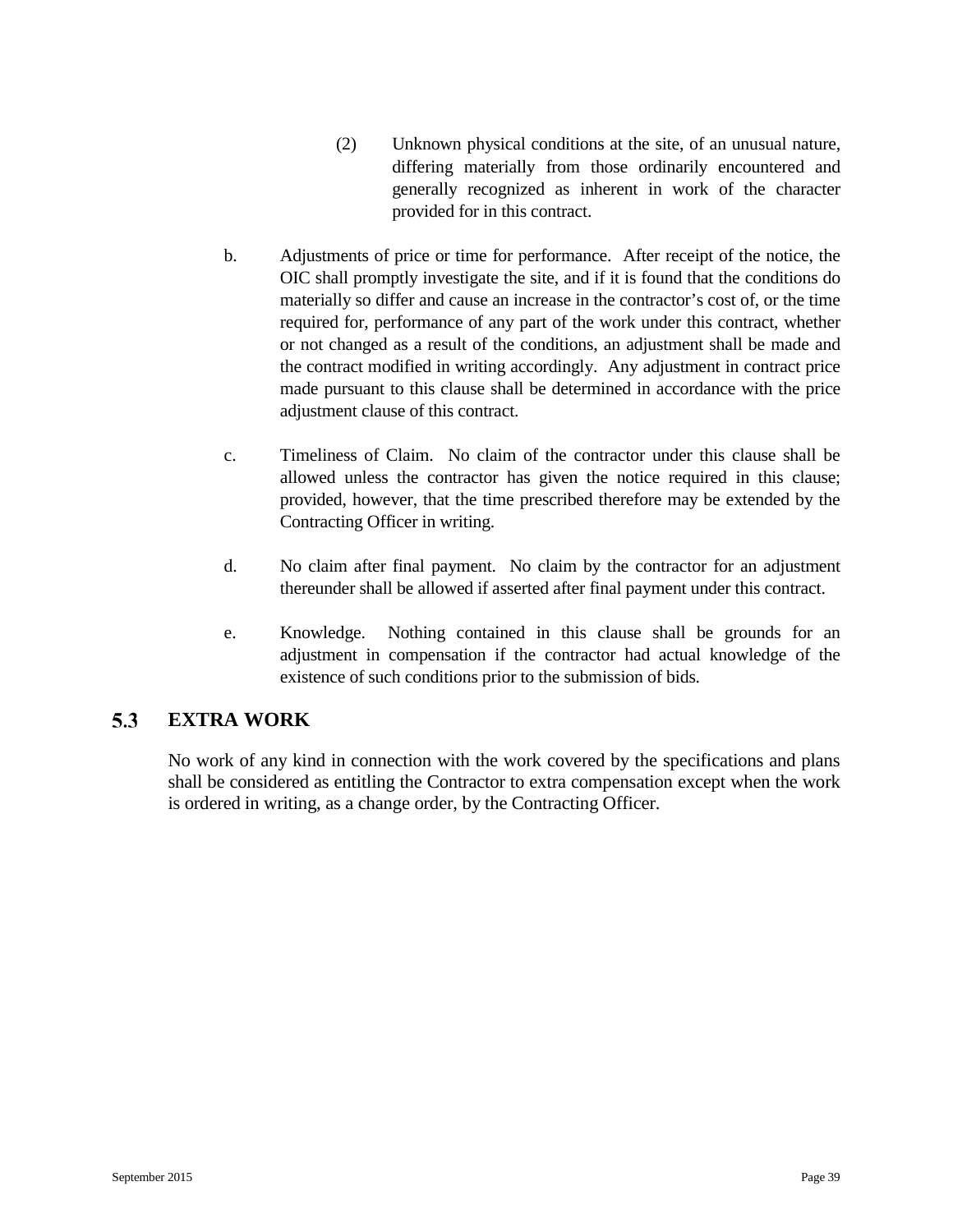# **SECTION 6 PERFORMANCE OF CONTRACT**

#### 6.1 **TIME**

Time is of the essence of the contract. Performance of the contract shall be commenced on the commencement date designated in the notice to proceed and shall be completed within the contract time specified in the contract or as computed or extended in accordance with the provisions of subsection 8.7.D.

A. After the contract is completely executed, the OIC will issue the contractor a written "Notice to Proceed" designating the official date for the commencement of the work. The contractor shall arrange a preconstruction conference with the OIC, along with other affected agencies, firms and individuals at least ten (10) calendar days prior to the starting date for construction.

At the preconstruction conference, the contractor shall submit to the County, the name, local address and telephone number(s) of his or her authorized superintendent of the job.

No construction work shall commence until the contractor has notified the OIC, at least seven (7) calendar days in writing in advance of the actual date he or she will start the work to be done under the contract after the notice to proceed, and shall diligently prosecute the same to completion within the time limit provided in the contract. The contractor shall be entirely responsible for any delay in the work caused by his or her failure to give such notice to the OIC.

- B. When the contract time is on a working day basis, the OIC will furnish the contractor a weekly statement showing the number of days charged to the contract for the preceding week and the number of days specified for completion of the contract. The contractor will be allowed seven (7) calendar days in which to file a written protest setting forth in what respect said weekly statement is incorrect; otherwise the statement shall be deemed to have been accepted by the contractor as correct.
- C. When the contract time is on a calendar-day basis, it shall consist of the number of calendar days stated in the contract beginning with the effective date of the NOTICE TO PROCEED, including all Sundays, holidays and non-working days. All calendar days elapsing between the effective dates of any orders of the OIC to suspend work and to resume work for suspensions that are not the fault of the contractor shall be excluded.

#### $6.2$ **PERFORMANCE SCHEDULE**

Within seven (7) calendar days after the commencement of the contract, or such further time as may be allowed by the Contracting Officer, the contractor shall submit to the OIC, a practicable schedule utilizing the "critical path method" for the performance of the contract. The date on which parts of the project, including the procurement of materials, plant and equipment, have been or will be started, and the contemplated dates for completion of parts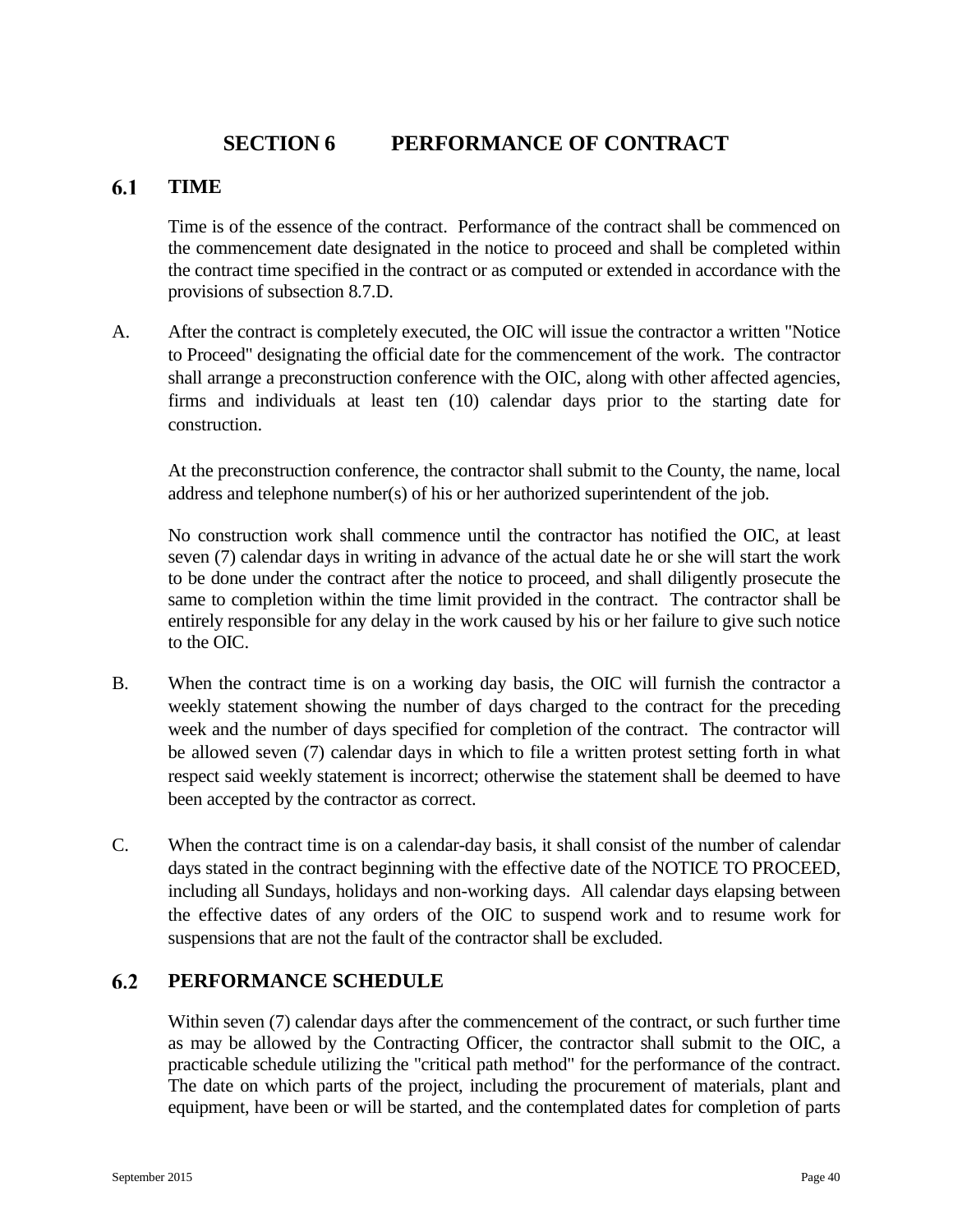of the project. If the schedule is not approved, it shall be revised as directed by the OIC. After approval, no changes in the schedule shall be made without the approval of the OIC. The approved schedule shall be updated with a three (3) week schedule breakdown submitted to the County weekly. The updated schedule shall show the actual progress of work compared to the approved schedule or the latest amended schedule. The updated schedule shall be used as a basis for establishing major construction and as a check on the progress of the work performed under the contract. All schedules shall be provided via hard copy and as a Microsoft Project file/PDF file

#### 6.3 **FIELD OFFICE**

If required in the special provisions, the contractor shall provide a field office for the OIC at a location designated by the OIC. It shall be available within seven (7) calendar days after the commencement of the work under the contract.

#### 6.4 **SPECIAL PROVISIONS, PLANS, SPECIFICATIONS TO BE KEPT ON SITE**

The contractor shall keep a copy of the special provisions, plans, and specifications of the contract on the site of the project readily accessible for reference.

#### 6.5 **ADDITIONAL PLANS AND SPECIFICATIONS TO BE FURNISHED BY THE CONTRACTI**N**G OFFICER**

The OIC may furnish by written order such additional plans and specifications, during the performance of the contract as may be necessary to clarify the contract or define it in greater detail, and the contractor shall comply with such additional plans and specifications. Such additional plans and specifications shall become a part of the contract.

#### 6.6 **AS-BUILT DRAWINGS**

Provide and keep up-to-date a complete set of as-built prints for the project which shall be corrected regularly, showing every change from the original contract set drawings, including all addenda, change orders, job decisions, etc. Prints for this purpose may be obtained from the OIC at cost. This record set of prints shall be kept on the job site and shall be used only as a record set.

At the time of final inspection, the Contractor shall furnish the OIC with one PDF file and two hard copy sets of as-built drawings showing all changes from the original contract drawings. The "As-Built Drawings" will be required prior to Final Acceptance.

#### 6.7 **DRAWINGS AND SUBMITTALS TO BE FURNISHED BY CONTRACTOR**

A. **Shop Drawings.** The contractor shall make and supply such working or shop drawings as may be required by the OIC during the performance of the contract. The drawings shall be finished plans, and shall be neat, legible and drawn to scale.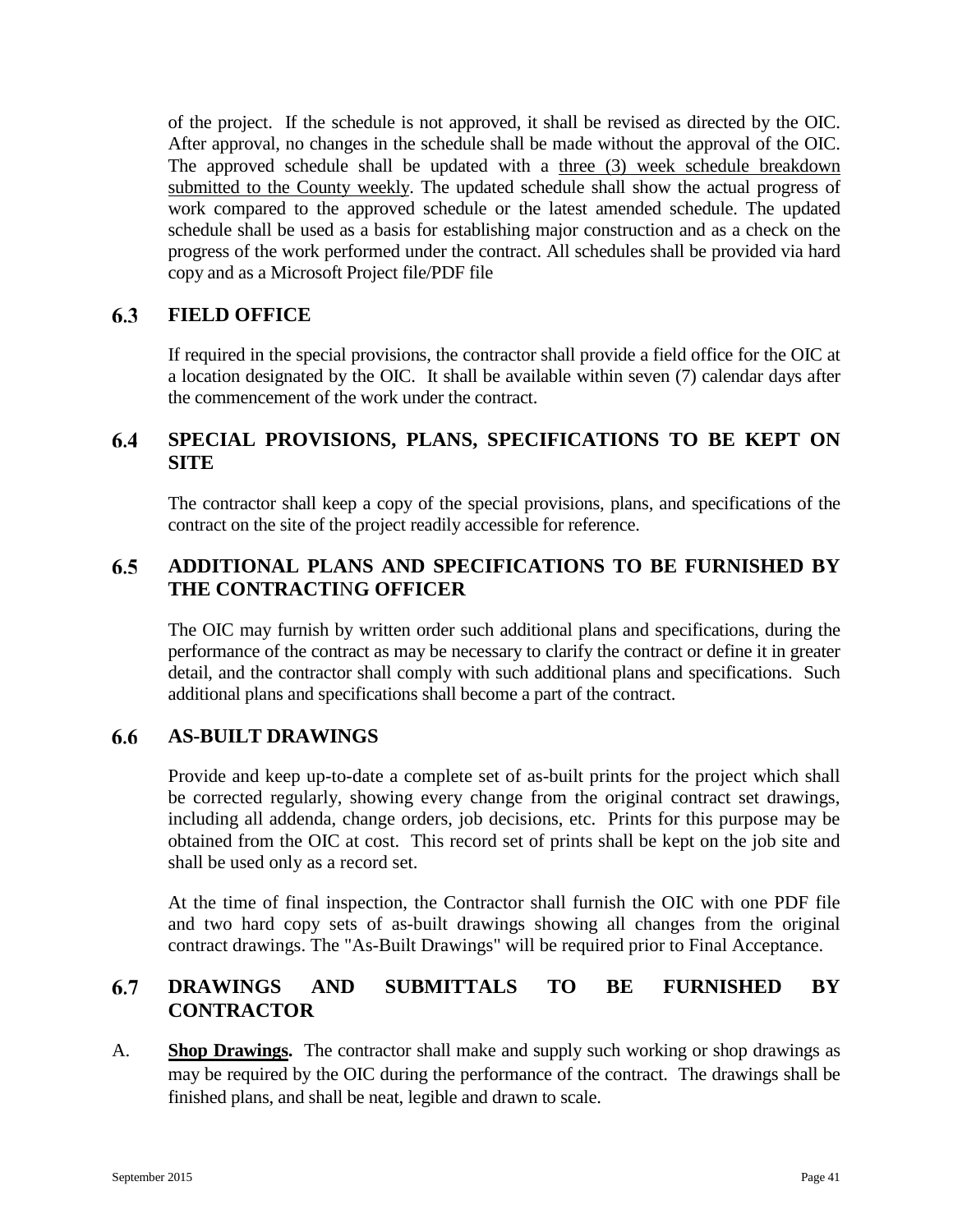The contractor shall submit six (6) prints and a PDF file of working or shop drawings to the OIC for approval as to method of construction and design prior to the commencement of the work under the contract or the delivery to the project site of any equipment or material covered by the drawings, whichever is later. The OIC may require the drawings to be resubmitted as often as necessary to render them complete, legible and free of extensive corrections. If a resubmittal is required, the OIC shall return one (l) print to the contractor who shall make all the corrections or drawings for approval.

After approval, no working or shop drawings shall be changed without the written approval of the OIC; and the contractor may proceed with the parts of the project called for in such drawings.

- B. **Descriptive Sheets.** The Contractor shall submit to the OIC six (6) complete sets and one (1) PDF file of descriptive sheets such as brochures, catalogs, illustrations, etc., which will completely describe the material, product, equipment, furniture or appliances to be used in the project as shown in the plans and specifications. The contractor may submit descriptive sheets for review by the OIC as required at the earliest possible date after the date of award in order to meet the construction schedule. Delays caused by the failure of the Contractor to submit descriptive sheets as required will not be considered as justifiable reasons for contract time extension.
- C. **Material Samples and Color Samples**. The Contractor shall submit to the OIC samples of the materials to be used in the project and color selection samples. The Contractor may submit material and color samples for approval as required at the earliest possible date after the date of award in order to meet the construction schedule. Delays caused by the failure of the Contractor to submit material and color samples will not be considered as justifiable reasons for contract time extension.

The County will review and return shop drawings and other submittals to the Contractor with appropriate comments within a reasonable time.

It shall be expressly understood that the review by the OIC of the Contractor's shop drawings and other submittals does not relieve the Contractor of any responsibility for accuracy of dimensions and details and for agreement and conformity of shop drawings with the contract plans and specifications. It is further understood that the review by the OIC of the Contractor's shop drawings, whether general or detailed, is a general review relating only to their sufficiency and compliance with the intention of the contract. The Contractor shall clearly identify and inform the OIC in writing of any deviations from the contract documents at the time of submission and shall obtain the OIC's written approval to the specified deviation prior to proceeding with any work. The Contractor, at his own risk and expense, may elect to proceed with the work affected by the shop drawings prior to final review.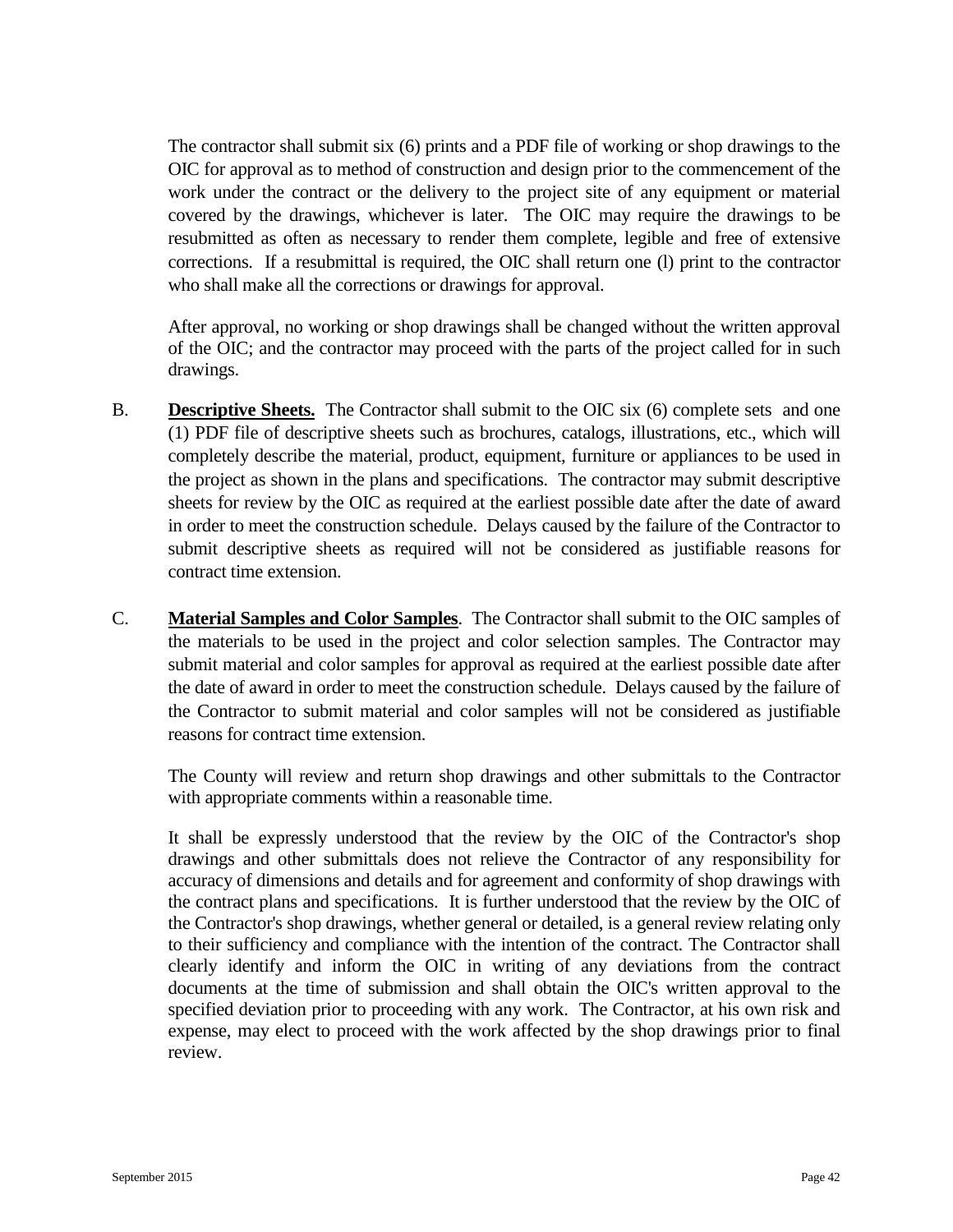#### 6.8 **SUBSTITUTIONS**

- A. **After Bid Opening** Substitution of material or equipment may be allowed after the bid opening date only if:
	- 1. The specified or prequalified item is delayed by a lengthy strike in the factory or other unforeseeable contingency beyond the control of the Contractor which would cause an abnormal delay in the project completion; or
	- 2. All specified or prequalified items are found to be unusable or unavailable due to change or other circumstances; or
	- 3. The Contractor is willing to provide a more recently developed or manufactured model of material or equipment of the same name manufacturer which the OIC determines to be equal or better than the one specified or prequalified.

A substitution request, regardless of reason, shall be fully explained in writing, by the Contractor including his justification for said request, quantities and unit prices involved, quotations and such other documents as are deemed necessary to support the request. Any savings in cost will be rebated to the County and any additional cost for the substituted items will be paid for by the Contractor.

The above shall not be construed to mean that substitutions for brand name specified materials and equipment will be allowed; the OIC reserves the right to reject and deny any request he deems irregular or not in the best interest of the County and a request for substitution shall not in any way constitute a justification for an extension of contract time.

#### 6.9 **COORDINATION OF THE CONTRACT DOCUMENTS**

The special provisions, plans, specifications, GPCC, Agencies' Standards, contract documents and all supplemental documents are essential parts of the contract, and a requirement occurring in one is as binding as though occurring in all. Each document is intended to be complementary, and describe and provide for the complete work. In case of conflict or discrepancy within any part of the contract, the stricter requirements, including Hawai'i State Statutory requirements, shall govern. Unless it is apparent that a different order of precedence is intended, the following is the precedence list with one (1) taking precedence over two (2) , two (2) taking precedence over three (3), etc.:

- 1. Contract
- 2. Special Provisions
- 3. Specifications
- 4. Plans
- 5. General Provision
- 6. Agency Standards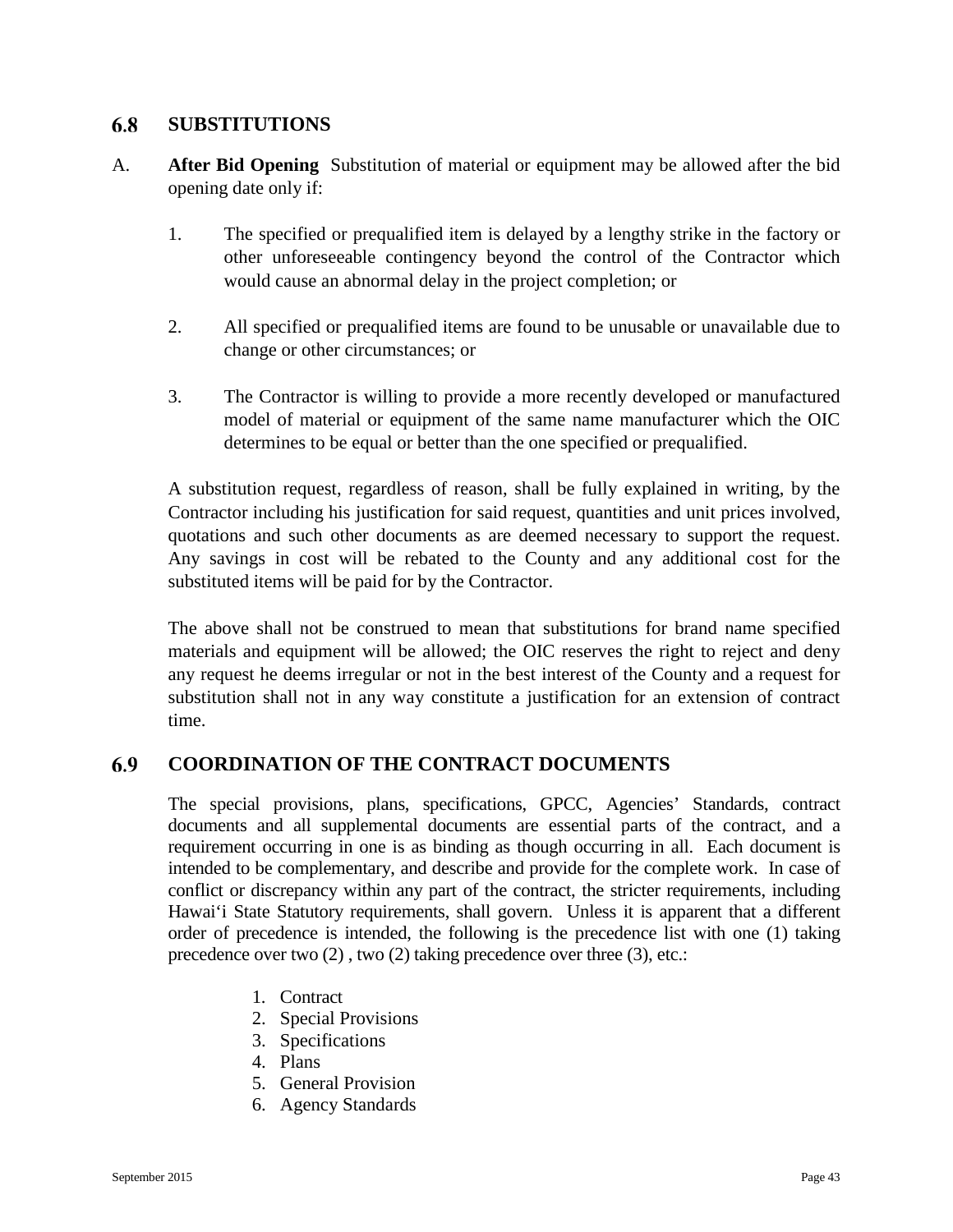**Hawaii Standard Specifications for Road, Bridge and Public Works Construction, 2005.** Unless otherwise specified, the means and methods of Hawaii Standard Specifications for Road, Bridge and Public Works Construction, 2005, as amended, shall govern the requirements for construction within all State and County roadway rights-ofway.

#### 6.10 **INTERPRETATION OF PLANS AND SPECIFICATIONS**

- A. Should an error or conflict appear within the specification, the Contractor shall immediately notify the OIC. The OIC shall promptly issue instructions as to procedure. Any requirement occurring in one or more parts of the specifications is as binding as though occurring in all applicable parts.
	- 1. Plans:
		- a. General notes shall govern over all other portions of the drawings.
		- b. Schedules shall govern over all other notes and drawings.
		- c. Larger scale drawings shall govern over smaller scale drawings.
		- d. Figured or numerical dimensions shall govern over dimensions obtained by scaling. The drawings when scaled shall be subject to the approval of the OIC.
		- e. In cases of discrepancies in the figures or drawings, the discrepancies shall be immediately referred to the OIC without whose decision said discrepancy shall not be corrected by the Contractor save at his own risk and in the settlement of any complications arising from such adjustment without the consent of the OIC, the Contractor shall bear all extra expense involved.
		- f. Items shown on the drawings that are completely void in terms of description, details, quality and/or performance standards in both the plans and specifications to make a price determination shall be considered an omission and the Contractor shall immediately refer same to the OIC for a decision.
		- g. Where there is a conflict between the architectural sheets and the mechanical or electrical or structural sheets, etc., the conflict shall be considered a discrepancy and the Contractor shall immediately refer same to the OIC for a decision.
		- h. Any requirement occurring in one or more of the sheets is as binding as though occurring in all applicable sheets.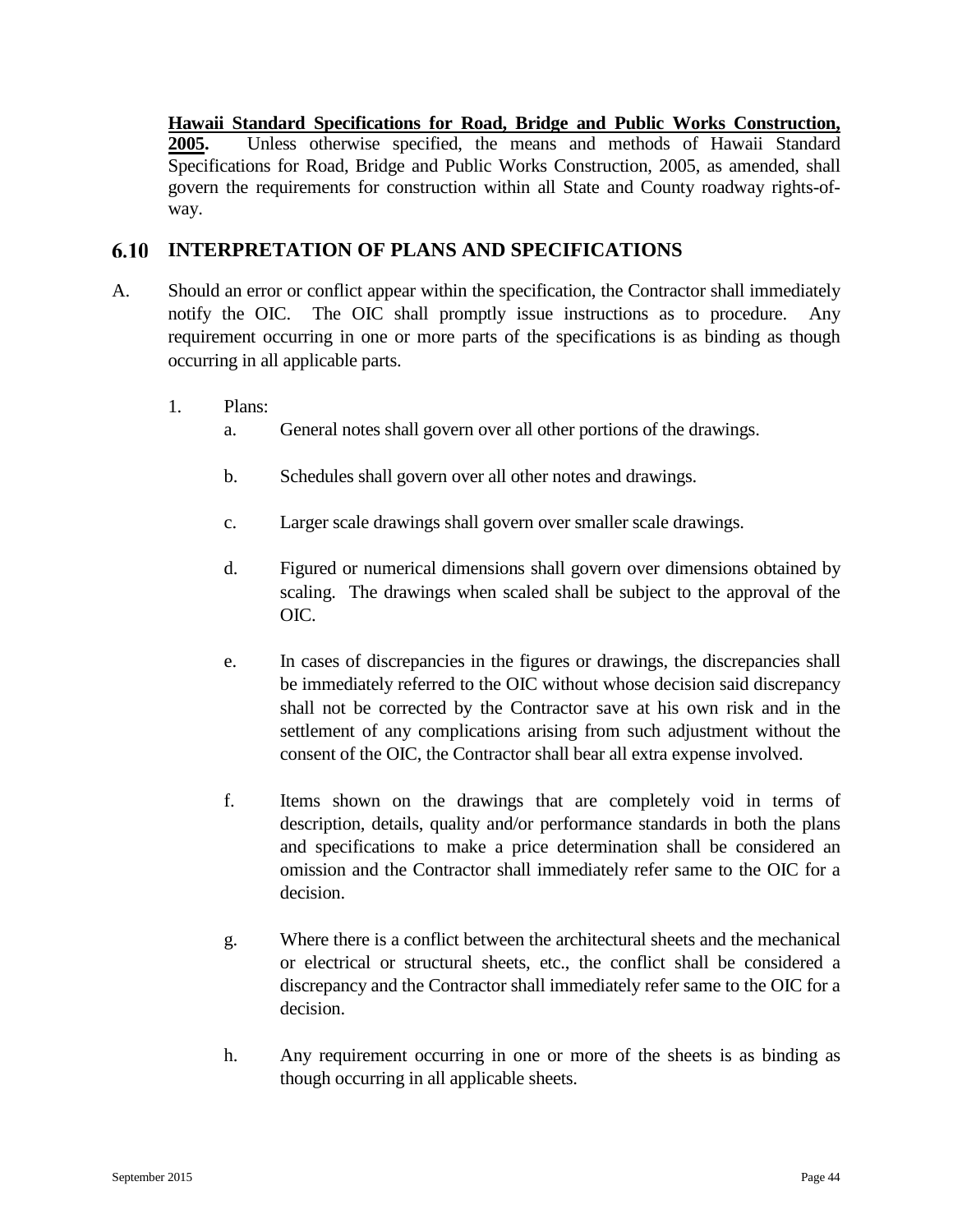B. Should it appear that the work to be done or any of the matters relative thereto are not sufficiently detailed or explained in the plans and specifications, the Contractor shall apply to the OIC for such further explanations as may be necessary and shall conform to same as part of the contract, so far as may be consistent with the original plans and specifications; and in the event of any doubt or question arising respecting the true meaning of the plans and specifications, reference shall be made to the OIC whose decision thereon shall be final.

#### 6.11 **OMISSION IN CONTRACT**

Unless specified, work which is otherwise incidental to the contract although not specifically referred to in the contract shall be furnished and performed by the contractor. Labor, materials and equipment directly or indirectly necessary to complete the construction of the project, whether or not the same may have been expressly provided for in the contract, shall be furnished and performed by the contractor.

## **CONTRACTOR TO REPORT ERRORS OR DISCREPANCIES**

The contractor shall notify the OIC in writing immediately upon discovery of any error or omission in the layout given by stakes, points or instructions furnished by the OIC, or any discrepancy within the contract, or any part thereof or between the plans and the conditions of the site.

After such discovery, the contractor shall proceed with the performance of the contract only after receiving written approval from the OIC.

#### 6.13 **CONTROL OF THE CONTRACT**

### A. **Workmanship.**

The contract shall be performed in an orderly and workmanlike manner in accordance with the latest acceptable practice and shall be of the best quality, except as clearly specified otherwise. Whenever there is a doubt as to what is permissible or the contract fails to note the quality of any work, the interpretation which calls for the best quality of work is to be followed.

### B. **Access to the Project.**

During the performance of the contract, the contractor shall provide the OIC with proper and safe facilities for access to the site of the project and the shops of the contractor and the subcontractor.

Other contractors of the County shall be permitted access to the site of the project when it is required for performance of their respective contractors.

#### C. **Storage, work zone, construction access.**

Location of storage areas, work zones, and construction traffic pattern in and out of the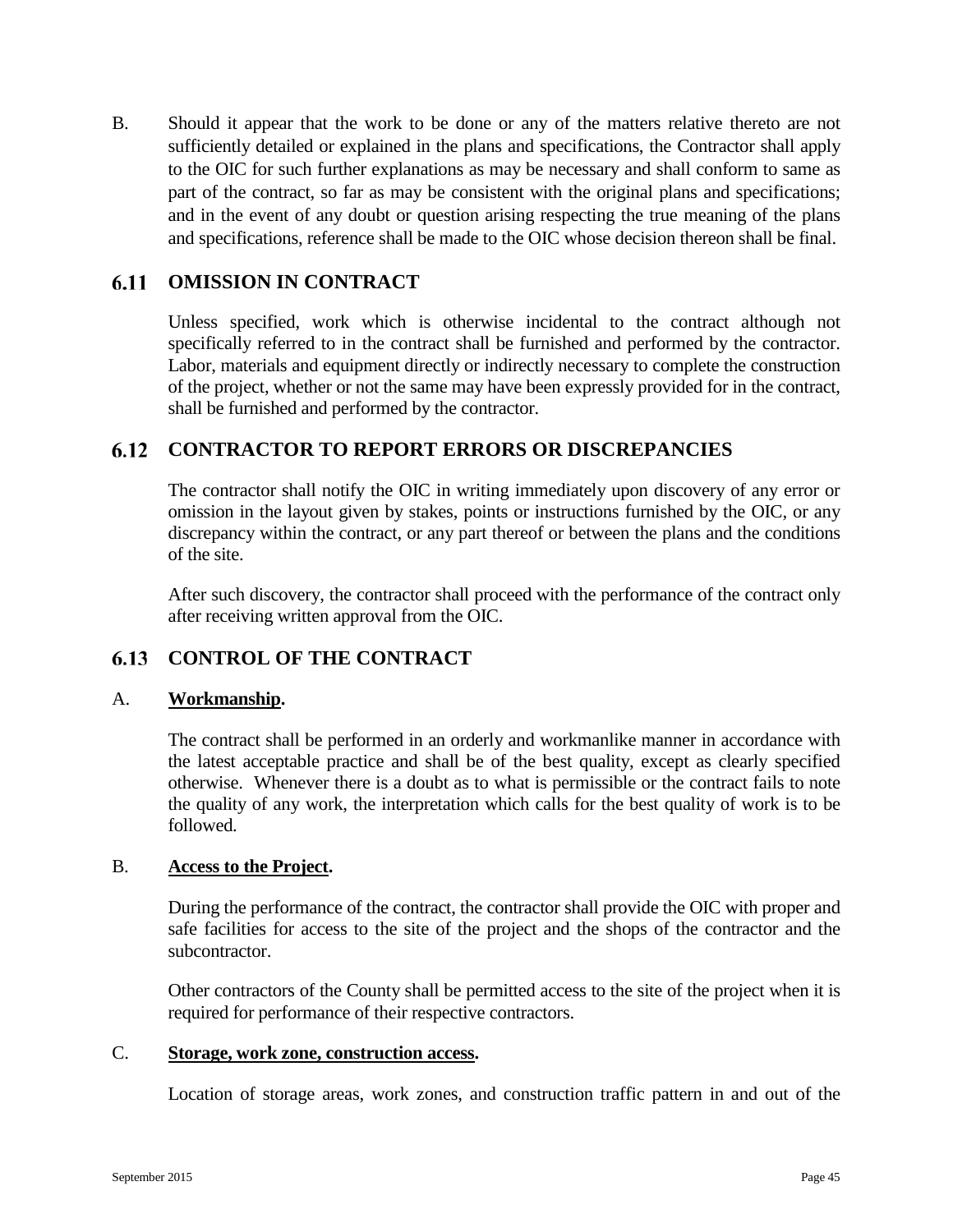project site shall be subject to approval by the OIC. Contractor shall have all materials delivered at the site in such quantities as will ensure the uninterrupted progress of the work and the least obstruction of the premises and the adjoining property.

### D. **Inspection.**

The performance of the contract shall be subject to the inspection of the OIC, and the contractor shall supply such information and assistance as may be required to make a complete and detailed inspection. The OIC may inspect each and every subdivision of the work or any part or parts or process thereof. The County's staff shall have free access to all parts of the work at all times and shall be given every facility, information, and means of thoroughly inspecting the work done and the materials used or to be used. No work or material which may be defective in construction or quality or deficient in any of the requirements of the plans, specifications, special provisions or other contract documents will be accepted. The OIC's presence or inspection on the site will not relieve the contractor of his or her liabilities associated with such deficiencies.

If the contractor wishes to work at such time of the day which is during the period other than the regular business hours of the County of Kaua'i or on a Saturday, Sunday or legal State holiday, he or she shall make a written request for inspectional services during such period. If such a request is made and granted, the contractor shall notify the OIC not less than 24 hours in advance of the time when the inspectional services are required. The contractor shall pay the County at the rate per hour designated by the County for each employee provided pursuant to this paragraph.

## E. **Inspection of Plant or Site, Access to Plant or Place of Business.**

- 1. Inspection of plant or site. Circumstances under which the County may perform inspections, include, but are not limited to, inspections of the Contractor's plant or site in order to determine: whether the standards set forth in HAR 3-122-108 have been met or are capable of being met; and if the contract is being performed in accordance with its terms. (HAR 3-122-166, P.D. 6/24/94)
- 2. Access to plant or place of business. The County may enter a Contractor's or subcontractor's plant or place of business to:
	- a. Inspect goods or services for acceptance by the County pursuant to the terms of a contract;
	- b. Audit cost or pricing data or audit the books and records of any Contractor or subcontractor pursuant to HAR 3-122-175; and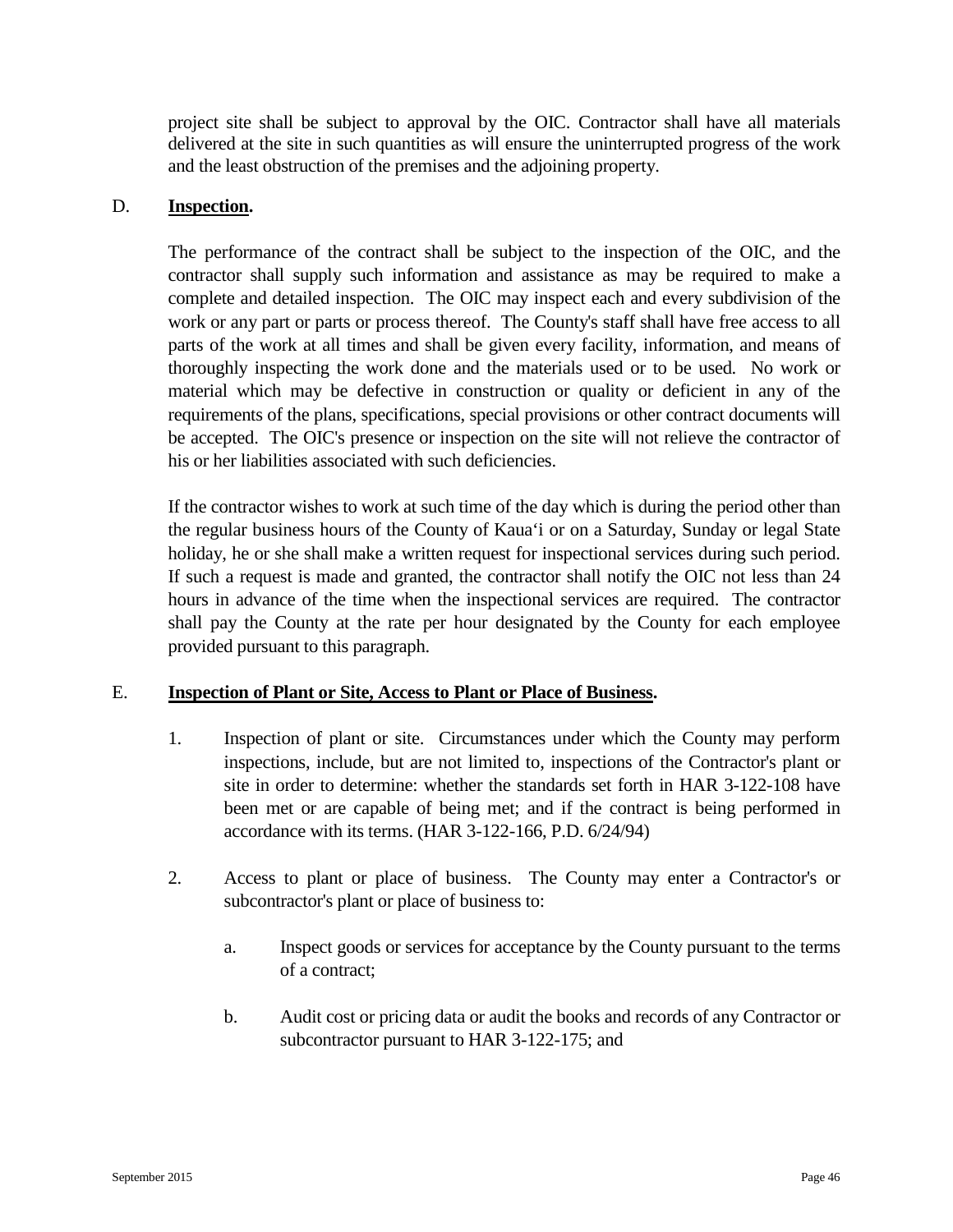c. Investigate in connection with an action to debar or suspend a person from consideration for award of contracts pursuant to HAR 3-126-11 through 3- 126-18. (HAR 3-122-167, P.D. 6/24/94)

#### F. **Removal of Defective and Unauthorized Work.**

All work which has been rejected as not conforming to the requirements of the contract shall be remedied or removed and replaced by the Contractor in an acceptable manner at no cost to the County. Any work done beyond the work limits shown on the plans and specifications or established by the OIC or any additional work done without written authority will be considered as unauthorized and will not be paid for. Work so done may be ordered removed at the Contractor's expense. Upon failure on the part of the Contractor to comply promptly with any order of the OIC made under the provisions of this subsection, the OIC shall have authority to cause defective work to be remedied or removed and replaced and unauthorized work to be removed and to deduct the costs from any monies due or to become due the Contractor.

#### G. **Test Samples.**

The OIC may require any or all materials to be subject to tests by means of samples or otherwise as he may determine. The Contractor shall afford such facilities as the OIC may require for collecting and forwarding samples and shall not make use of or incorporate in the work any material represented by the samples until all required tests have been made and the material accepted. The Contractor in all cases shall furnish the required samples without charge. Where samples are required from the completed work, the Contractor shall cut and furnish for tests, samples cut from the completed work. The areas of samples so removed shall be replaced with identical material and refinished. No additional compensation will be allowed for furnishing test samples and replacing the areas with new material.

It is understood that the County reserves the right to retest all materials which have been tested and accepted at the source of supply after the same has been delivered to the work site and to reject all materials which, when retested, do not meet the requirements of the contract.

#### H. **Tests.**

Tests specified by the contract, statute, regulation, or ordinance shall be made; and the cost thereof shall be borne by the Contractor unless otherwise provided for in such contract, statute, regulation or ordinance. Such tests shall be conducted under the direction of the OIC, and the Contractor shall repair any damage resulting there from.

In addition, the OIC may require such tests as he or she deems necessary to carry out his or her duties during the performance of the work under the contract. When a test is required by the OIC, the contractor under the direction of the OIC shall conduct such test and shall bear all of the costs, including the cost of tools, labor and materials necessary therefor.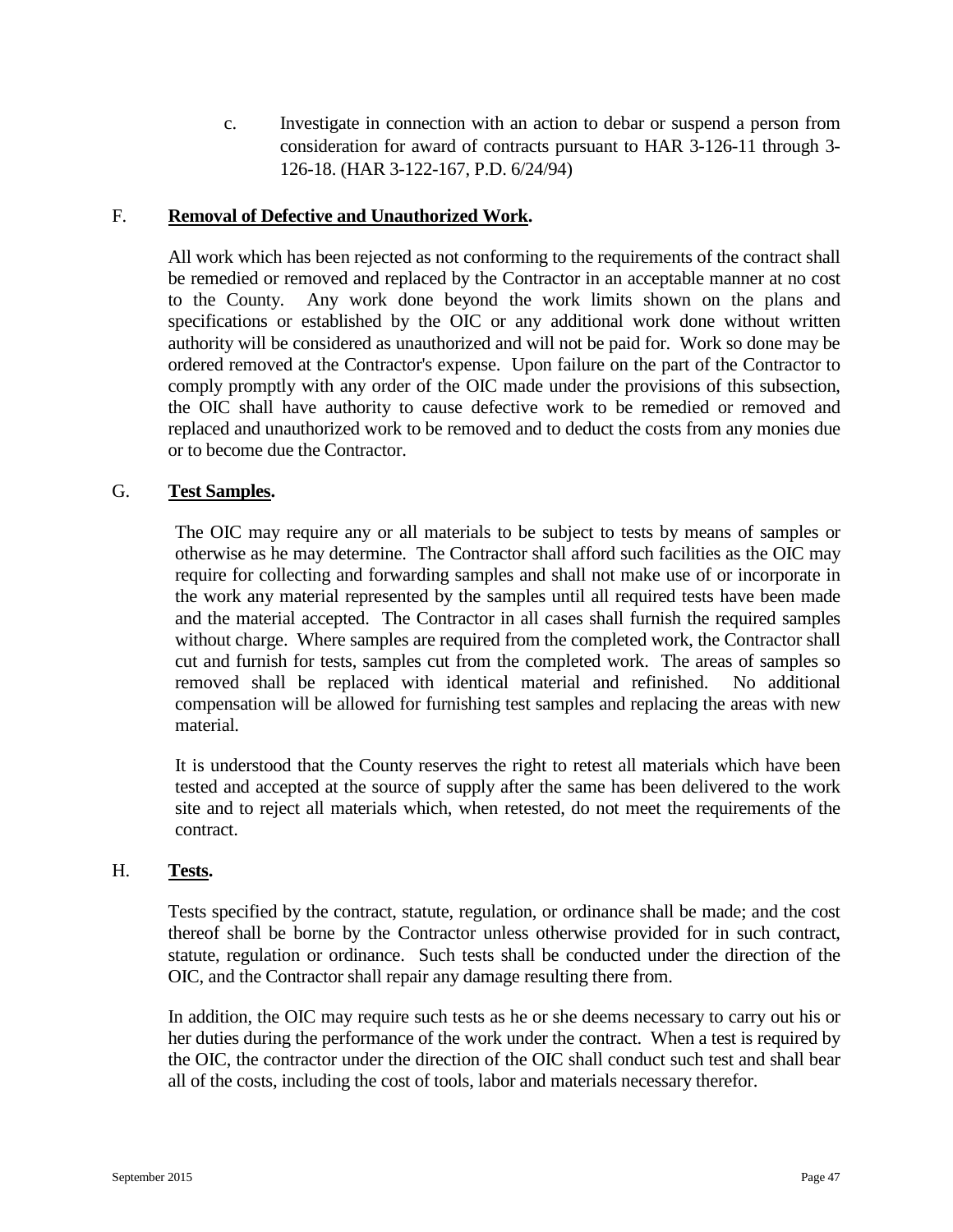### I. **Site Access.**

The Contractor shall provide access to the work at all times to representatives of the Department(s), including Federal Environmental Protection Agency, State Department of Health, and any other authorized Federal, State or County Agencies whenever the work is in preparation or in the process, and shall provide proper facilities for such access and inspection. In addition, authorized representatives of the County shall have access to any books, documents, papers and records of the contractor which are pertinent to the project for the purpose of making audit, examinations, excerpts, and transactions thereof.

#### 6.14 **PERSONAL SUPERVISION**

The contractor shall be present on site in person, or by a responsible agent with authority to act for the contractor in connection with the contract during the performance of the contract.

The contractor shall file with the OIC a written statement signed by the contractor giving the names of the designated competent person(s) for trench excavation and confined space entry, any and all supervisors, foreman and employees who are authorized to act in place of the contractor, and any communication signed in behalf of the contractor by such agents immediately and in writing of any change in the name or names so submitted.

#### 6.15 **CHARACTER OF WORKMEN, METHODS AND EQUIPMENT**

The Contractor shall at all times provide adequate supervision and sufficient labor and equipment for prosecuting the several classes of work to full completion of the project in the manner and within the time required by the contract.

- A. **Character and Proficiency of Workers**. All workers must have sufficient skill and experience to perform properly the work assigned to them. All workmen engaged in special work or skilled work such as bituminous courses of mixtures, concrete pavement or structures, electrical installation, plumbing installation, or in any trade shall have sufficient experience in such work and in the operation of the equipment required to properly and satisfactorily perform all work. All workers shall make due and proper effort to execute the work in the manner prescribed by the Contract; otherwise, the OIC may take action as prescribed herein. Any worker employed on the project by the Contractor or by any subcontractor who, in the opinion of the OIC, is not careful and competent, does not perform his work in a proper and skillful manner or is disrespectful, intemperate, disorderly or neglects or refuses to comply with directions given, or is otherwise objectionable shall at the written request of the OIC, be removed forthwith by the Contractor or subcontractor employing such worker and shall not be employed again in any portion of the work without the written consent of the OIC. Should the Contractor or subcontractor continue to employ, or again employ such person or persons on the project, the OIC will suspend the contract and allow the applicable sections in Section 8 REMEDIES.
- B. **Insufficient Workers**. In the event that the OIC, in his judgment, finds the condition whereby insufficient workers are present to accomplish the work and no corrective action is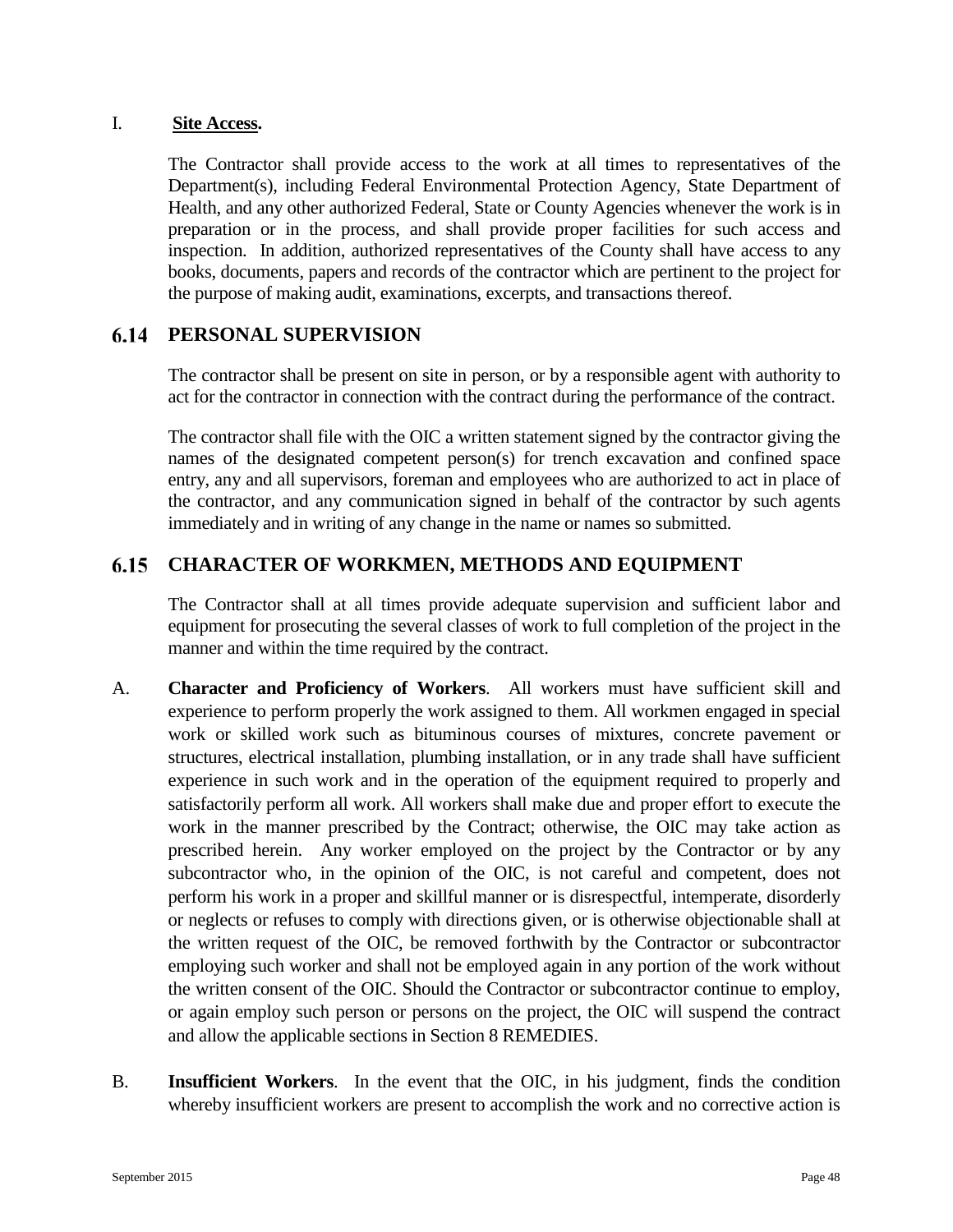taken by the Contractor after being informed, the OIC reserves the right to terminate the contract as provided for under Section 8 REMEDIES.

C. **Equipment Requirements**. All equipment furnished by the Contractor and used on the work shall be of such size and of such mechanical condition that the work can be prosecuted in an acceptable manner at a satisfactory rate of progress and the quality of work produced will be satisfactory.

Equipment used on any portion of the project shall be such that no injury to the work, adjacent property or other objects will result from its use. If the Contractor fails to provide adequate equipment for the work, the contract may be terminated as provided under Section 8 REMEDIES.

In the event that the Contractor is paid for furnishing and operating equipment on a force account basis, it shall be operated as directed by the OIC in order to obtain maximum production under the prevailing conditions.

## **WAGES AND HOURS**

Contractors shall observe and comply with all the provisions of HRS Chapter 104, relating to wages and hours of employees on public works. The contractor shall pay all employees on any contract with the County, the minimum basic wage rate in conformance with applicable Federal and State laws.

The minimum wages shall be periodically increased during the performance of a contract in an amount equal to the increase in the prevailing wages for those kinds of work as periodically determined by the State Director of Labor and Industrial Relations. Notwithstanding the provisions of the original contract entered into, if the Director of Labor and Industrial Relations determines that the prevailing wage has increased, the rate of pay of laborers and mechanics on the contract shall be raised accordingly. Offerors shall take into consideration increases which may occur during the period of the contract in computing their bid or proposal prices. No additional compensation shall be made for failure to do so.

The current State Wage Rate Schedule and any addenda is incorporated in this document by reference only. Copies are available the State Department of Labor and Industrial Relations, 830 Punchbowl Street, Honolulu, HI 96813, or at the State website:

[http://hawaii.gov/labor/rshttp://labor.hawaii.gov/wsd/files/2013/02/104-2FAQ-Rev-3-09.pdf](http://hawaii.gov/labor/rshttp:/labor.hawaii.gov/wsd/files/2013/02/104-2FAQ-Rev-3-09.pdf)

No labor or mechanic employed on the job site shall be permitted or required to work on Saturday, Sunday, or a legal holiday of the State of Hawaii in excess of eight hours on any other day unless the laborer or mechanic receives overtime compensation for all hours worked on Saturday, Sunday, and a legal holiday of the State or in excess of eight hours on any other day. For purposes of determining overtime compensation under this subsection, the basic hourly rate of any laborer or mechanic shall not be less than the basic hourly rate determined by the Director of Labor and Industrial Relations to be the prevailing basic hourly rate for corresponding classes of laborer and mechanics on projects of similar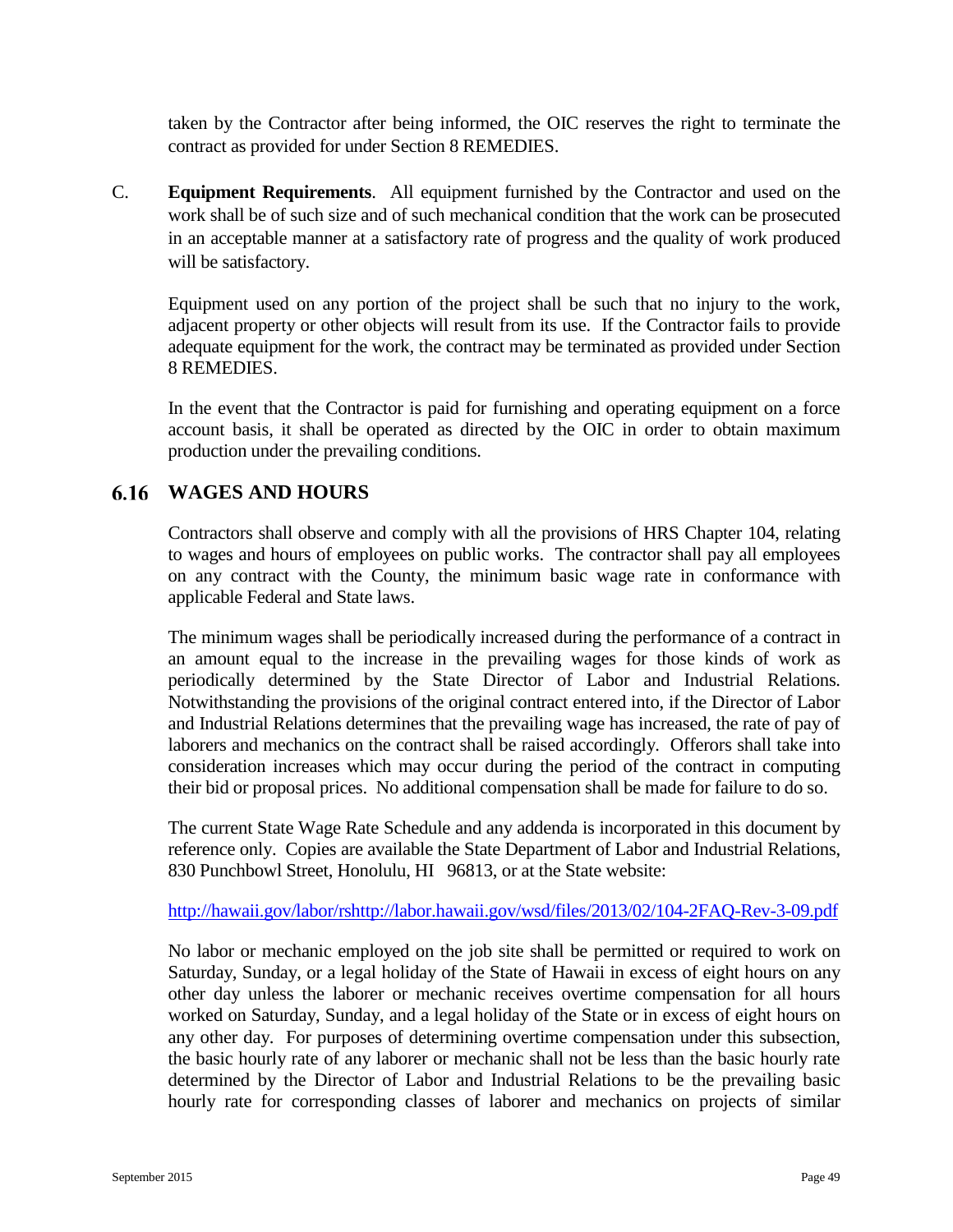character in the State.

A certified copy of all payrolls shall be submitted weekly to the OIC. The contractor shall be responsible for the submission of certified copies of the payrolls of all subcontractors. The certification shall affirm that the payrolls are correct and complete, that the wage rates contained therein are not less than the applicable rates contained in the wage determination decision of the Director of Labor and Industrial Relations, and that the classifications set forth for each laborer or mechanic conform with the work the laborer or mechanic performed.

If the OIC finds that any laborer or mechanic employed on the job site by the contractor or any subcontractor has been or is being paid wages at a rate less than the required rate by the contract or the specifications, or has not received the laborer's or mechanic's full overtime compensation, the OIC may take appropriate action in accordance with HRS 104-4, or the Contracting Officer may, upon recommendation of the OIC, by written notice to the contractor, terminate the contractor's right, or the right of any subcontractor, to proceed with the work or with the part of the work in which the required wages or overtime compensation have not been paid and may complete such or part by contract or otherwise, and the contractor and the contractor's sureties shall be liable to the County for any excess costs occasioned thereby.

The contractor is required to post the applicable wage schedule in a prominent and easily accessible place at the job site. The contractor shall give to each laborer and mechanic employed under the contract a copy of the rates of wages required to be posted.

On federally funded or federally assisted projects, the current federal wage rate determination in effect at the time of advertising for bids or proposals is incorporated as part of the invitation for bids or proposals, and both State and federal wage rates shall apply. Where rates for any class of laborers and mechanics differ, the higher rates shall prevail. The minimum federal wage rates shall be those in the U.S. Department of Labor Wage Determination Decision and Modifications in effect five (5) calendar days prior to the bid or proposal opening date.

## **CONTRACTOR'S ADDRESS**

The contractor shall provide and maintain a post office address within the State of Hawaii and file the same with the OIC. Any written order or notice which may be required or desirable under the contract may be served on the contractor personally, or delivered to his or her representative on the project site, or left with a member of his or her family of suitable age and discretion at his or her residence, or with any employee of the contractor at his or her place of business and/or mailed to the aforesaid local post office address. All orders or notices shall become effective when mailed or at the time of service or delivery as aforesaid.

## **6.18 OBSTRUCTIONS**

The Contractor shall remove all obstructions, the removal of which shall be necessary for the proper reception, performance, construction, installation, and completion of all work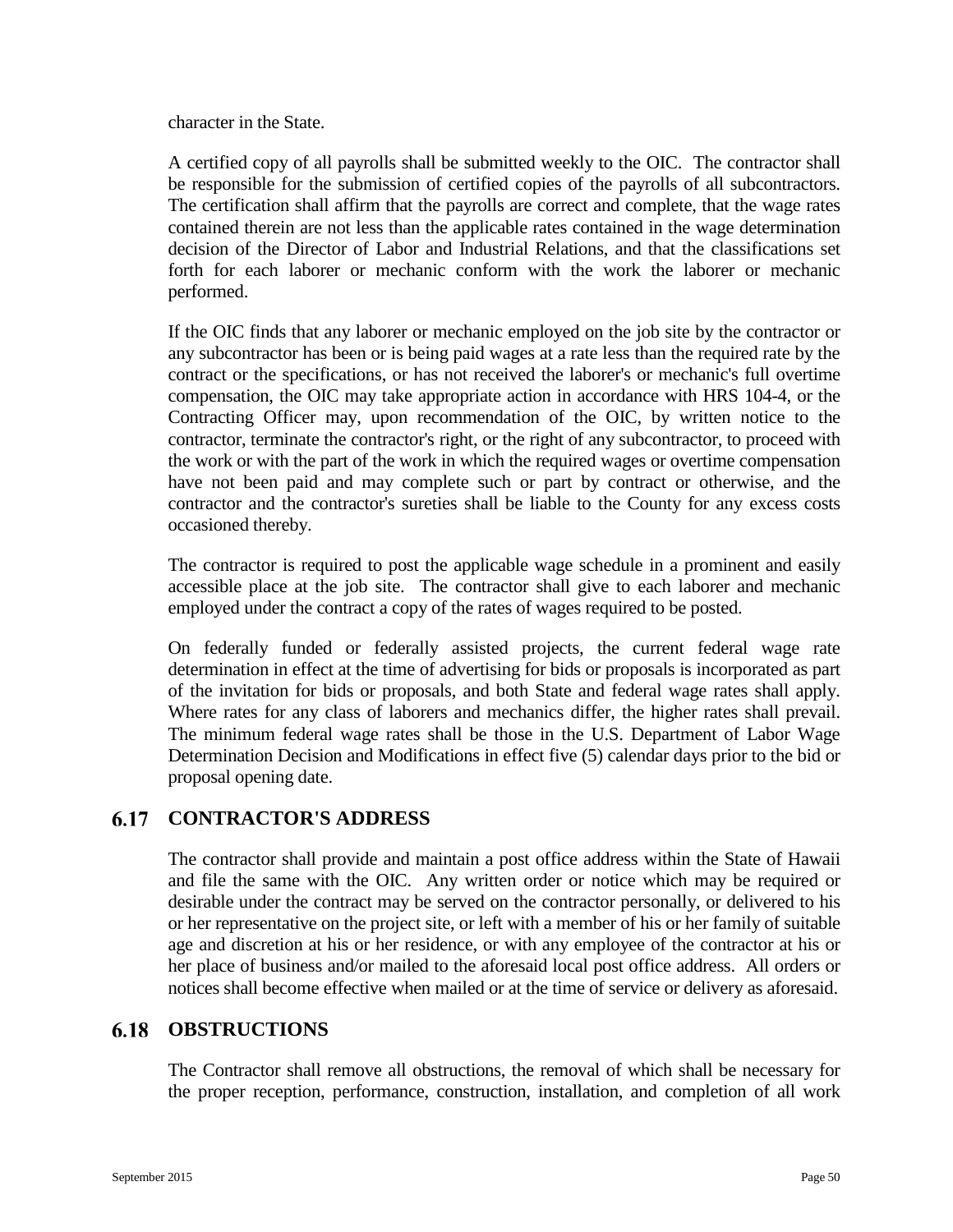under this contract, as called for or implied in the plans and specifications, and is considered incidental work.

# **SURVEYS AND CONSTRUCTION STAKES, LINES AND GRADES**

A. All lines, levels and elevations are to be laid out and checked by a surveyor or civil engineer licensed in the State of Hawaii at the contractor's expense. The contractor shall furnish a certificate or document signed by the surveyor or civil engineer certifying that the completed lines, levels and elevations are in conformity with the contract. The contractor shall verify all lines, levels and elevations indicated in the contract before any excavation or construction begins. Any discrepancy shall be immediately brought to the attention of the OIC and any change shall be made in accordance with his or her instruction. The contractor shall not be entitled to any additional payment if he or she fails to report the discrepancies before proceeding with work within the area affected by the discrepancies.

# **SUBCONTRACTING**

Under the terms of this contract, no subcontractor will be recognized. The County of Kaua'i will hold the General Contractor responsible for all acts of a subcontractor; and it will deal only with the General Contractor in any matter that may affect a subcontractor.

The contractor shall not subcontract any part of the contract except to those subcontractors specifically listed in the bid or proposal submitted by the contractor; provided, however, the contractor may for good cause and upon written approval of the Director, based on the recommendation(s) of the OIC, engage other subcontractors. Engaging subcontractors to perform the work under the contract shall not relieve the contractor of his or her duty to perform the contract in accordance with the terms, covenants, conditions, provisions and intent thereof. The contractor shall replace a subcontractor when required by the OIC for not performing the contract in accordance with the terms, covenants, conditions, provisions and intent thereof.

#### **OTHER CONTRACTS** 6.21

The contractor shall coordinate his or her operations with those of other contractors who may be employed on adjacent or related projects of the State, County, or private development, shall avoid interference therewith, and shall cooperate with the other contractors so as to avoid unnecessary delay or hindrance in the performance of their respective contracts. Any difference or conflicts which may arise between the contractor and other contractors of the State, County, or private development in regard to their projects shall be adjusted and determined by the County's staff, whose decision and order shall be final and binding.

## **ELECTRICAL, TELEPHONE, TOILETS, AND WATER SERVICE**

The contractor shall make his or her own arrangements for electrical, telephone, toilets, and water services required for the performance of the contract at his or her expense.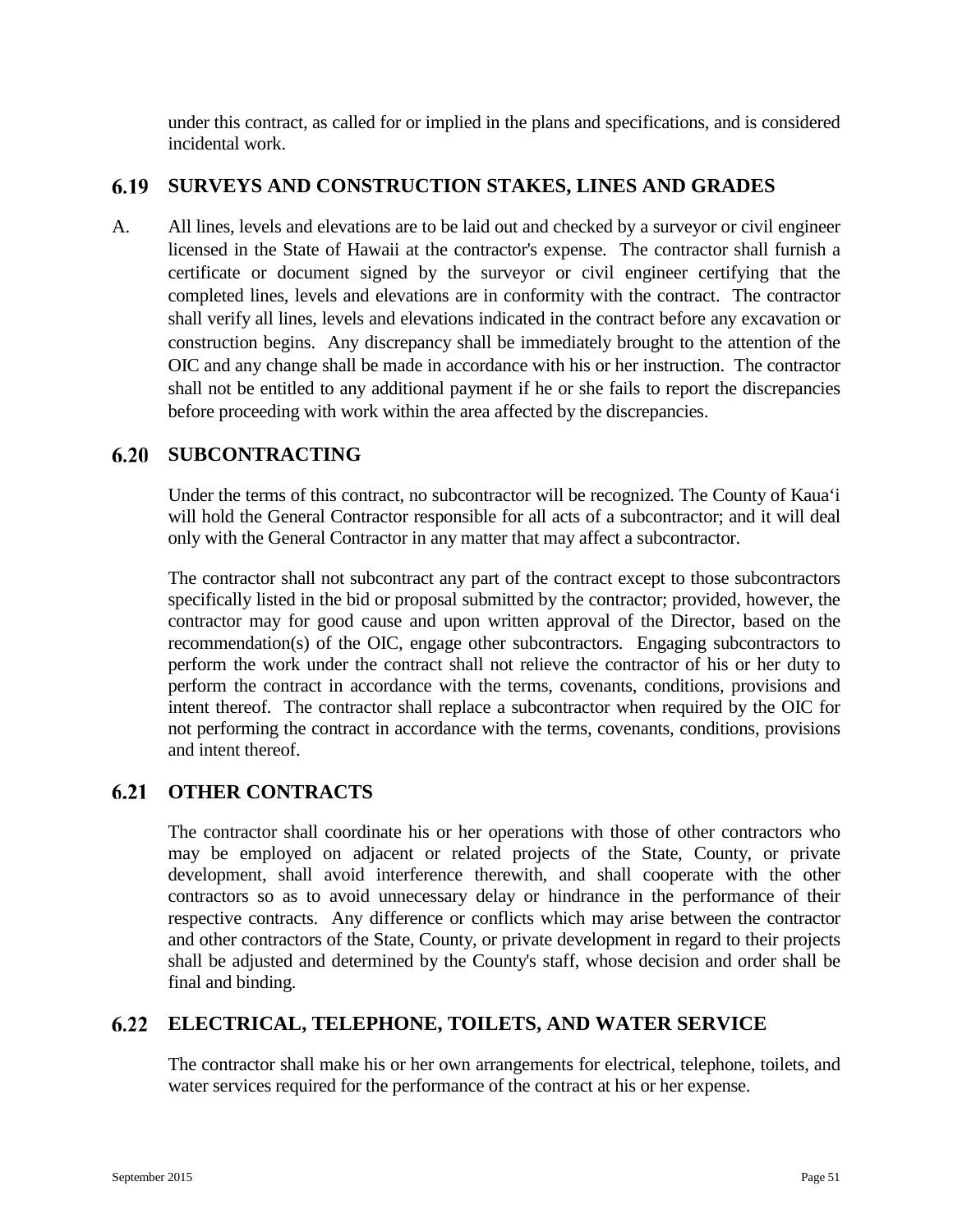- A. Water. All temporary lines and appurtenances and water use within and beyond the contract limit required for any branch of the construction work shall be supplied and paid for by the Contractor. Contractor shall notify the OIC if there is any water shut-off prior to installing plumbing work.
- B. Electricity. All temporary electric wiring and connection to Power Company's line and all electric current used for any construction operation, shall be furnished and paid for by the Contractor. Contractor shall notify the OIC if there is any electrical shut-off prior to installing electrical work.

#### $6.23$ **SERVICE CHARGE FOR PERMANENT UTILITY SERVICE**

The Contractor shall be responsible for scheduling and coordinating the work with the utility companies and applicable governmental agencies for permanent service connection. The Contractor will pay the utility companies and applicable governmental agencies directly for such connections upon receipt of the statement of charges**.**

## **UTILITIES UNDERGROUND**

Prior to offer: All underground waterlines and appurtenances, gas, oil, telephone, television, electric, storm drain, fiber optic, sewer and other pipes or conduits, if shown on the plans, are only approximate in their locations. Prior to bid or proposal, the contractor shall make a personal investigation and inspection of the records of the owners of the utilities, supplemented by actual digging in the field, if necessary, to determine the actual locations of such utilities with all their branch and service lines whether indicated on the plans or not. Consequences resulting from the Contractor's failure to do so will be the sole cost and responsibility of the Contractor.

Prior to installation of new facilities: The contractor shall make satisfactory arrangements with the owners of the utilities for the relocation, maintenance and protection of existing utilities and shall furnish the County staff with evidence in writing that satisfactory arrangements have been made not less than ten (10) days before the commencement of the parts of the project under the contract affecting such utilities. Further, the Contractor shall probe the project area to verify existing utilities shown or not shown on the approved construction drawings and indicate potential conflicts with new facility installation. If required, the County will consider redesign of the new facilities to deal with the potential conflicts. Consequences resulting from the Contractor's failure to do so will be the sole cost and responsibility of the Contractor.

#### $6.25$ **QUALITY OF MATERIALS AND EQUIPMENT**

Unless otherwise specifically stated in the specifications, all workmanship, equipment, materials and articles incorporated in the work covered by this contract are to be of the best available grade of their respective kinds.

All materials and equipment furnished and installed under this contract shall be new and must be of standard quality of their respective kinds, free from all defects which may render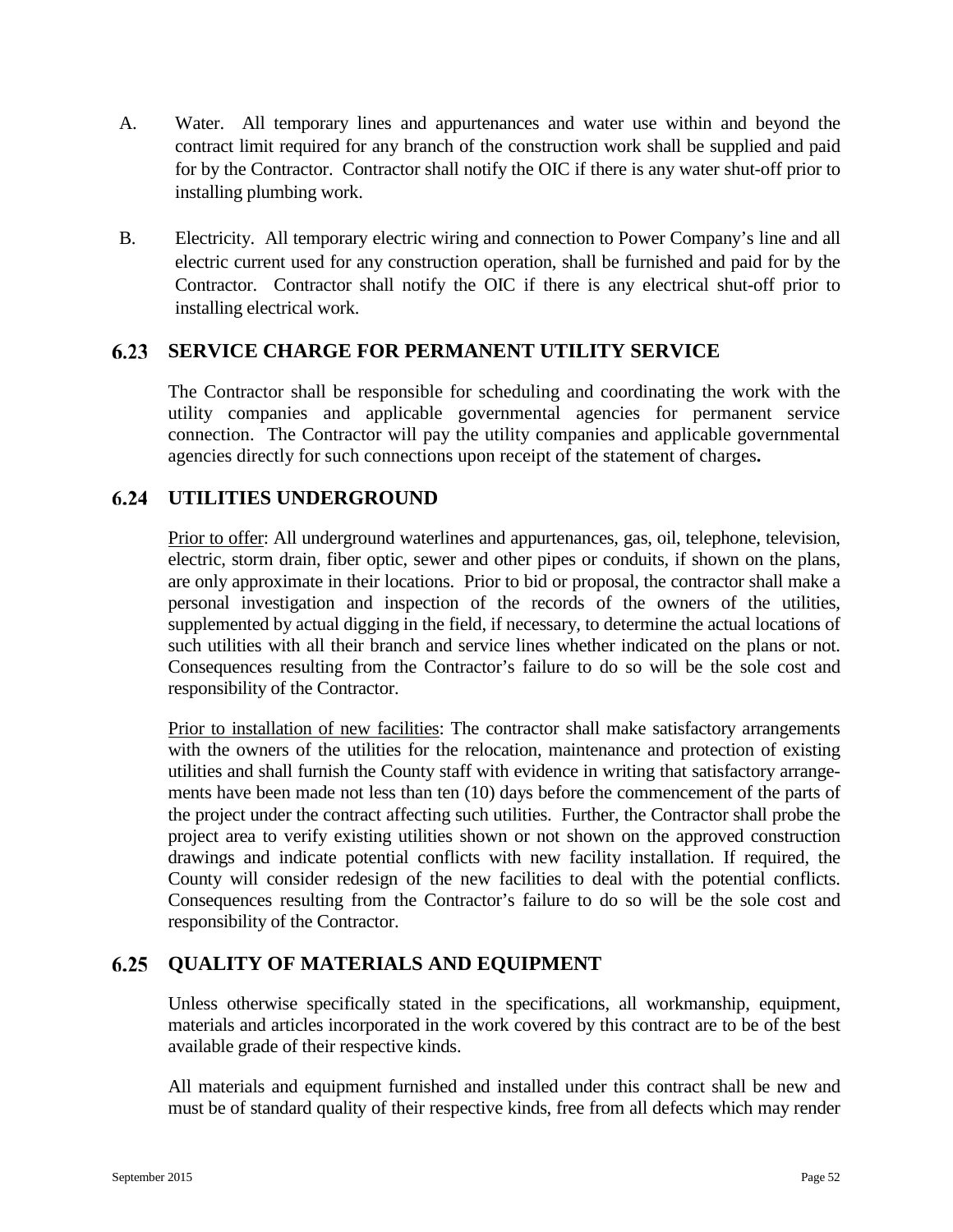them unfit for use. The contract contemplates the use of first-class materials and equipment throughout the performance of the contract, and it is agreed that any material and equipment for which no particular specification is given shall be of the highest quality of its class or kind. The OIC will not accept materials and equipment that do not conform to the contract.

Rejected materials and equipment shall be removed immediately from the work and replaced with materials and equipment of the required quality. Should the contractor fail to remove such rejected materials and equipment within twenty-four (24) hours after notice by the OIC, the latter may remove such rejected materials and equipment and deduct the expense therefor from any sum due or to become due the contractor. Failure to reject any material and equipment or to remove any rejected material and equipment shall not relieve the contractor from responsibility as to the quality and character of materials and equipment used or as to any other obligation imposed upon him by the contract.

# **PROTECTION OF PEDESTRIANS AND VEHICULAR TRAFFIC**

During the progress of the work, the contractor shall use all proper precautions and methods of procedure and construction by means of good and sufficient barriers, guards, temporary bridges, notices, lights, warning and other safeguards for the prevention of accidents and for the protection of persons and property, and from sunset until sunrise he or she shall keep suitable lights burning wherever the public has access near or at the work in progress to define the line of safe passage. He or she shall defend, indemnify and save harmless the County against any and all suits, actions and claims for cost, compensation, damages or otherwise to which the said County may be put on account of injury to person or property of another, resulting from negligence of the contractor in the performance of the work or the guarding of the same; and he or she shall include in his or her bond such terms as will protect the County against any loss, charge or expense by reason of any such claims, suits or actions.

### A. **Public Convenience**.

The contractor shall so conduct his or her operations as to offer the least possible obstruction and inconvenience to the public and he or she shall have under construction no greater length or amount of work than he or she can prosecute properly with due regard to the rights of the public.

Unless otherwise provided in the special provisions, all public traffic shall be permitted to pass through the work with as little inconvenience and delay as possible.

Spillage resulting from hauling operations along or across any public travel way shall be removed immediately by the contractor at his or her expense.

Construction operations shall be conducted in such a manner as to cause as little inconvenience as possible to abutting property owners.

Convenient access to driveways, houses, mail boxes and buildings along the line of the work shall be maintained and temporary approaches to crossings or intersecting highways shall be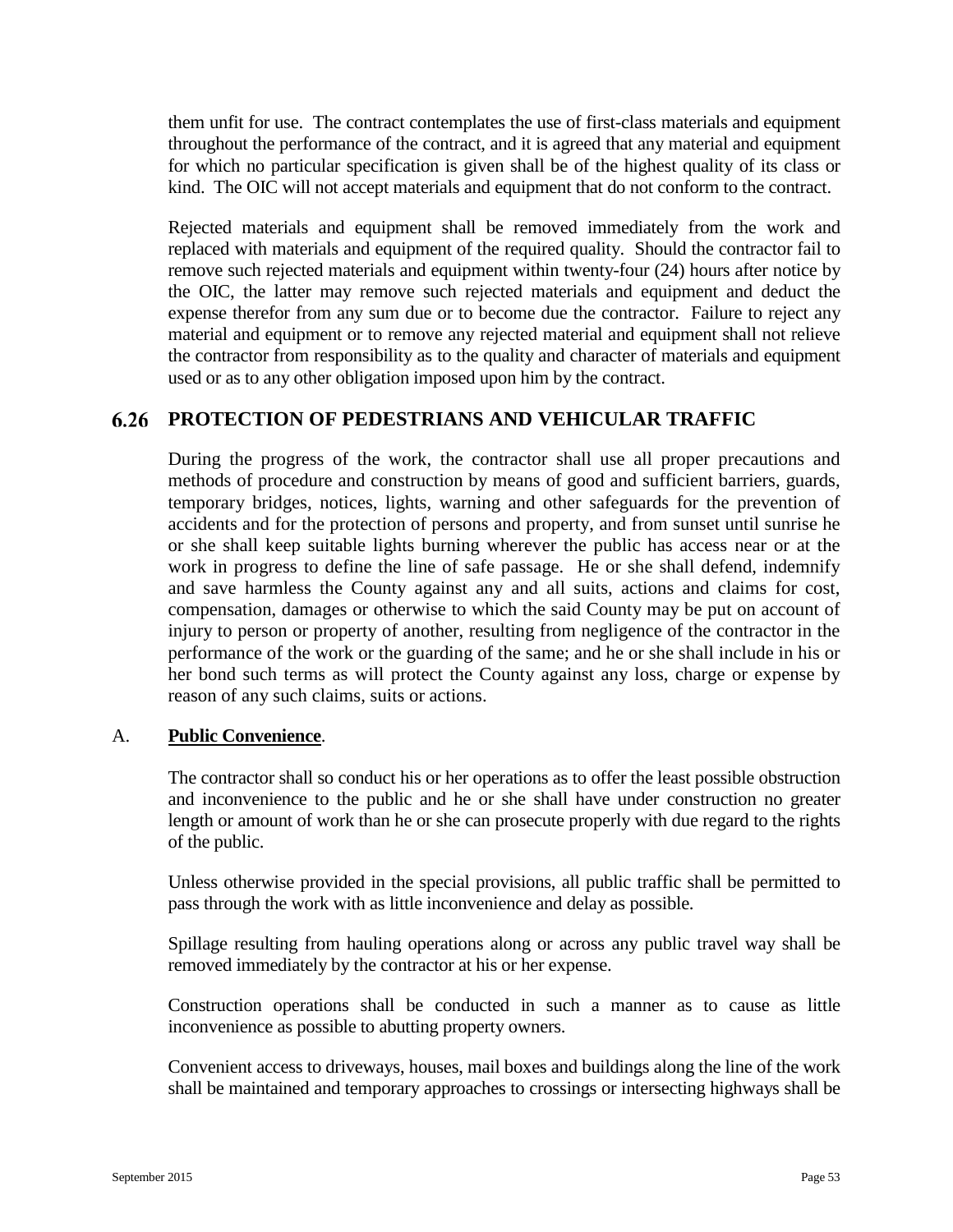provided and kept in good condition.

Water or dust palliative shall be applied if ordered by the OIC for the alleviation or prevention of dust nuisance at all times, regardless of whether or not work is being performed on the site.

### B. **Public Safety**

The Contractor shall comply with all requirements and provisions of the Federal, State and County safety laws, including Hawaii Occupational Safety and Health (OSHA) Laws, and all building and construction codes, and shall take all necessary precautions for the safety of all employees on the project.

Wherever the contractor's operations create a condition hazardous to traffic or to the public, he or she shall furnish, erect and maintain, at his or her expense and without cost to the County, such fences, barricades, lights, signs and other devices as are necessary to prevent accidents or damage or injury to the public.

Should the contractor appear to be neglectful or negligent in furnishing warning and protective measures as above provided, the OIC may direct attention to the existence of a hazard and the necessary warning and protective measures shall be furnished and installed by the contractor at his or her expense.

Should the OIC point out the inadequacy of warning and protective measures, such action on the part of the OIC shall not relieve the contractor from responsibility for public safety or abrogate his or her obligation to furnish and pay for these devices.

The installation of general roadway illumination shall not relieve the contractor of his or her responsibility for furnishing and maintaining any of the protective facilities hereinbefore specified.

## C. **Accidents**.

The contractor must promptly report in writing to the OIC all accidents whatsoever arising out of or in connection with the performance of the work, whether on or adjacent to the site which caused death, personal injury or property damage, giving full details and statements of witnesses. In addition, if death or serious injuries or serious damage is caused, the accident shall be reported immediately by telephone or by messenger to the OIC.

If any claim is made by anyone against the contractor or any subcontractor on account of any accident, the contractor shall promptly report the facts in writing to the OIC, giving full details of the claim. It is understood and agreed that the written report of any accident shall not relieve the contractor of the responsibility, and the County shall not be held responsible.

### D. **Non-compliance**.

The OIC will notify the contractor of any non-compliance with the foregoing provisions and the action to be taken. If the contractor fails or refuses to comply promptly, the OIC may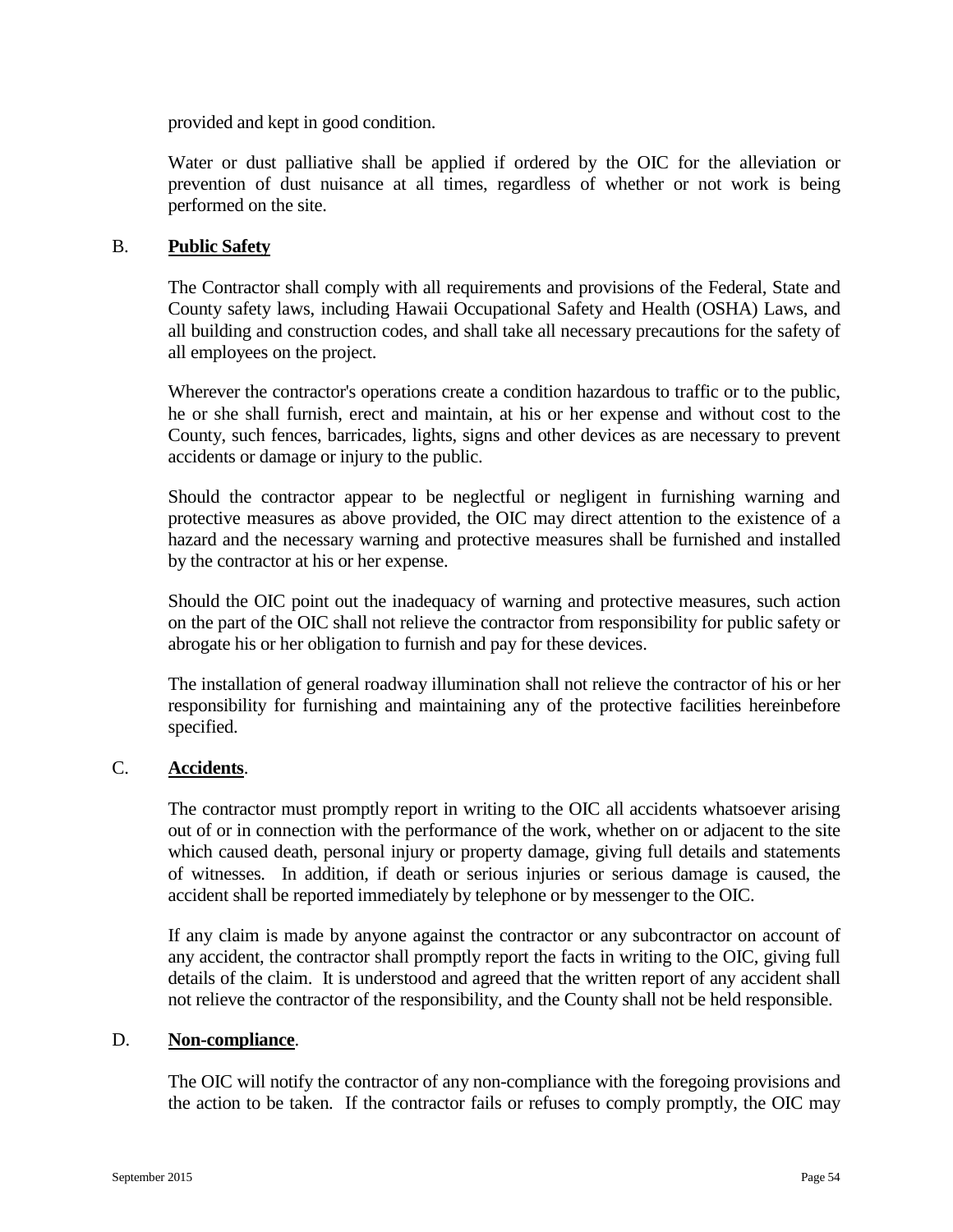issue an order stopping all or part of the work until satisfactory corrective action has been taken. No extension of time or payment for excess costs or damage shall be made for the time lost due to such stop action.

If no corrective action is taken by the contractor within 24 hours after a suspension is ordered by the OIC, the County reserves the right to take whatever action is necessary to correct the situation and to deduct all costs incurred by the County in taking such action from moneys due the contractor.

The OIC may also suspend any operations which he or she feels are creating safety problems. County's failure to do so shall not be considered a liability and failure on the County's part shall not be considered a waiver to any rights and remedies to which the County is entitled.

#### $6.27$ **ACCESS TO PROPERTY**

The contractor shall provide safe access to the property abutting the site of the project when the usual means of access are obstructed by the performance of the contact.

## **6.28 PROJECT SIGN**

The contractor shall provide signs to identify the project. The signs shall be erected at locations designated by the OIC at the site of the project upon commencement of the work under the contract. Signs shall be properly erected and kept clean and legible. After completion of the work under the contract and Final Acceptance thereof, the contractor shall remove the signs.

- A. Workmanship. All workmanship shall be of the first class and best known for the various trades required for the installation of the sign.
- B. Material. Sign panel shall be of new 3/4-inch thick waterproof fir plywood.
- C. Posts. Shall be 4" x 4" and shall be of new Douglas Fir, dry, undamaged, well-seasoned free from defects which may impair its strength and durability.
- D. Nails. Shall be galvanized.
- E. Painting. Sign panel and posts shall be painted with one (l) prime coat and two (2) finish coats of exterior enamel paint.
- F. Lettering and Logo Graphics. Shall be of size called for by OIC in block type lettering and color; paint shall be bulletin board sign enamel.
- G. Content. Shall check with OIC regarding the color of the sign and the information necessary to be displayed on the project sign.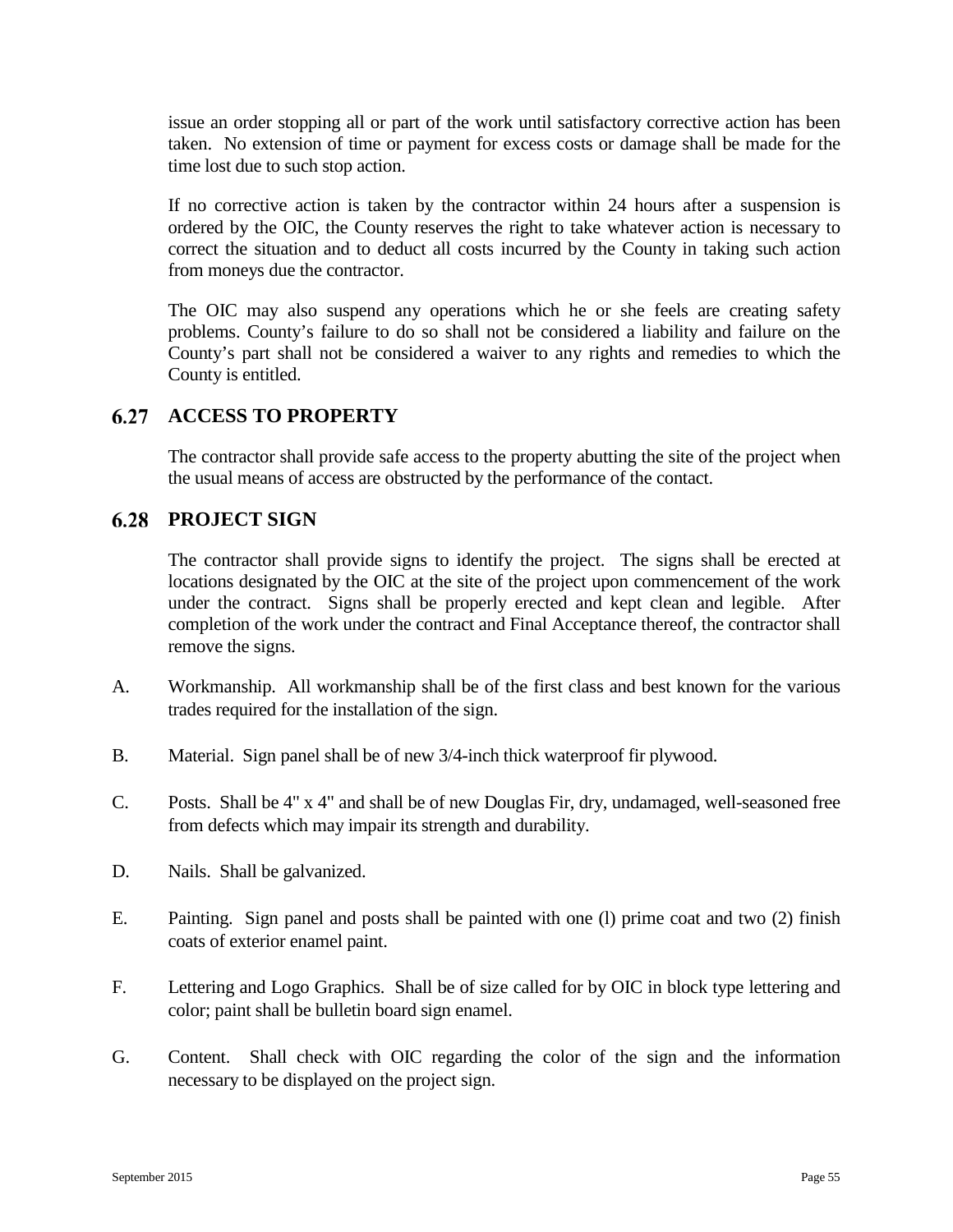H. Responsibility. The Contractor shall assume all responsibilities in maintaining the sign in good legible condition and free from any damage during the entire construction period, and shall make good all such repairs at no cost to the County of Kaua'i.

# **RESTORATION AND PRECAUTIONS**

The contractor shall protect property adjacent to the site of the project from damage and shall restore property damaged by him to the condition it was in prior to the damage. Prior to starting any work, the Contractor shall photograph and video the existing conditions of structures, landscaping, etc. that are to remain within the project and any staging areas. Any existing defects, damages, etc. shall be noted and forwarded in writing to the County Any damage to existing items noted during or after completion of the project that were not specifically reported in writing prior to starting any work shall be repaired and replaced by the contractor at no cost to the County. Any claims by owners, tenants, leasees or like related to this clause shall be the sole responsibility of the Contractor.

### A. **Existing Utilities and Structures.**

The existence and location of underground utilities and structures as shown on the plans are from the latest available data but are not guaranteed as to their actual existence or location. Other obstacles not shown on the plans may be encountered in the course of the work.

The Contractor shall make a personal investigation and inspection of the records of the owners of the utilities, supplemented by actual digging in the field if necessary to determine the actual locations of such utilities with all their branch and service lines whether indicated on the plans or not. The Contractor shall furnish the OIC with written evidence that the Contractor has contacted all the utility companies.

The Contractor shall be held responsible for any damage to and for the maintenance and protection of existing utilities and structures whether shown on the plans or not.

The Contractor shall also completely protect all buildings, pavements, gutters, curbs, sidewalks, driveways, walls, fences, pipes, drains, conduits, or other structures of all classes, nature or types from settlement or other damage by installing proper underpinning, sheet piling and bracing and by taking all proper precautions during the period of construction. The Contractor shall be responsible for the settlement of any pavement, building or any other structure of any class, nature or type caused by the dewatering of trenches or from any other cause relative to the work of the contractor and he or she shall in all cases be held liable for any damage to any building, structure or property along the line of the work.

Should it become necessary to remove, replace, obstruct, alter or use any existing material, equipment or structure of any kind, the Contractor shall make all necessary arrangements with the County, State, County, corporation, company or any other organization owning or controlling the same relative to the removal, replacement, obstruction, alteration, use, damage and the payment therefor and shall furnish the OIC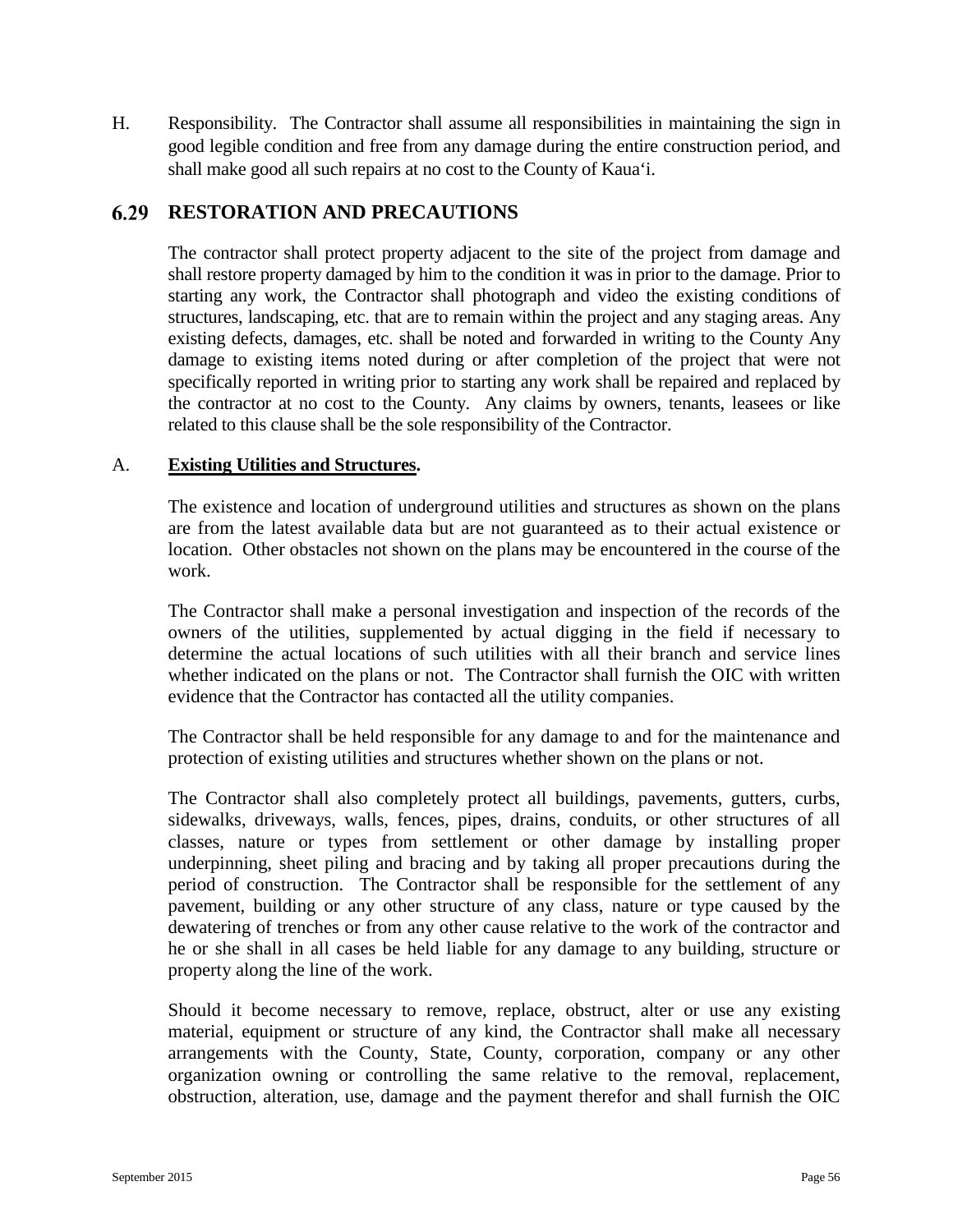with evidence in writing that satisfactory arrangements have been made, not less than ten (10) calendar days before removing, replacing, altering, using or obstructing the equipment or structure concerned.

#### B. **De-watering.**

De-watering shall be accomplished by suitable means; this includes the Contractor obtaining the required NPDES permits for de-watering. The Contractor shall repair any and all damages resulting to improvements from such de-watering operation to the satisfaction of the owners of such improvements.

### C. **Grass.**

When grassed areas are disturbed, the area shall be carefully graded and replanted with similar grass leaving the area substantially similar to the condition it was in prior to the disturbance. When deemed appropriate by the OIC, temporary irrigation will be provided to establish grass at no additional cost to the County.

#### D. **Trees, Plants and Shrubbery.**

All trees shall be carefully protected and kept from contact with excavation or other materials. Where it is necessary to trim trees, plants or shrubs, the Contractor shall employ licensed tree trimmers. Branches shall be carefully trimmed so that the trees, plants or shrubs are not damaged. All cut sections of branches shall be painted with tree seal compound. All grass, plants, trees or shrubs removed or destroyed shall be replaced by the contractor to the satisfaction of the County. All costs thereof shall be considered incidental.

#### E. **Property Marks.**

The Contractor shall reference and replace marks, stakes, pipes, monuments of the property line and similar objects which may be disturbed by the contractor while performing the contract.

#### F. **Environmental Pollution Control.**

The Contractor shall comply with the following requirements for pollution control in performing all construction activities. The contractor shall be responsible for conformance to all federal, state and county laws regarding environmental pollution control, including Chapters 37 and 37-A the Public Health Regulations, Department of Health, State of Hawaii, as amended during construction.

#### 1. **Erosion and Sediment Control**.

a. The Contractor shall follow Best Management Practices and other regulatory requirements as required by federal, state, and/or county laws, statutes, ordinances, rules and regulations. Soil protection facilities shall be completed as early as practicable. Sections of bare earth and the length of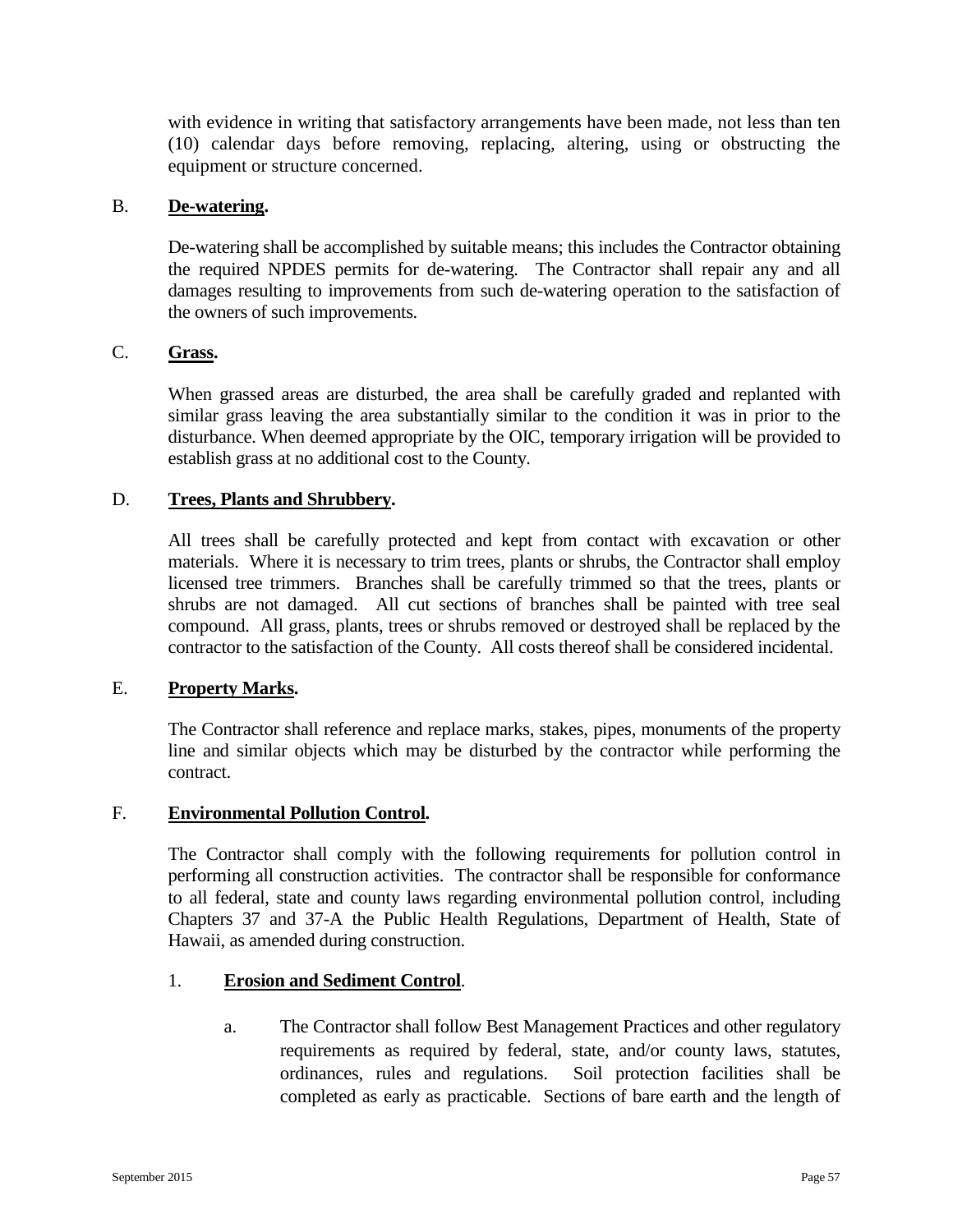their exposure to erosion shall be minimized by proper scheduling and limiting the work areas. Temporary berms, cut-off ditches, and other provisions which may be required because of the Contractor's method of operation shall be installed at no cost to the County. Also, the Contractor shall continue such measures until establishing the protective ground cover sufficiently to be an effective erosion deterrent. If material begins to erode into a river, stream or impoundment, the contractor shall act immediately to bring the situation under control.

### 2. **Protection of Land Resources**.

Land resources within the project area and outside the limits of permanent work performed under the contract shall be preserved in their present condition or be restored to a natural condition that will not detract from the appearance of the surrounded area. Except in areas marked on the drawings to be cleared, the Contractor shall not deface, injure or destroy trees or shrubs nor remove or cut them without approval. Any tree or other landscape features scarred or damaged by the Contractor's equipment or operation shall be restored as nearly as possible to its original condition at the Contractor's expense.

### 3. **Waste Disposal**.

- a. Care shall be exercised to insure that disposal of waste from construction operations do not create pollution problems.
- b. Disposal of any materials, waste, effluent, trash, garbage, oil, grease, chemicals, etc., in areas adjacent to streams shall be subject to the approval of the OIC.
- c. No burning of debris and/or waste materials shall be permitted on the project site.
- d. No burying of debris and waste materials except for materials which are specifically indicated elsewhere in the bid or proposal document as suitable for backfill shall be permitted on the project site.
- e. All unusable debris and waste materials shall be hauled away to an appropriate off-site dump area. During loading operations, debris and waste materials shall be watered down to allay dust.
- f. No dry sweeping shall be permitted in cleaning rubbish which can become airborne from floors or other paved areas. Vacuuming, wet mopping or wet or damp sweeping is acceptable.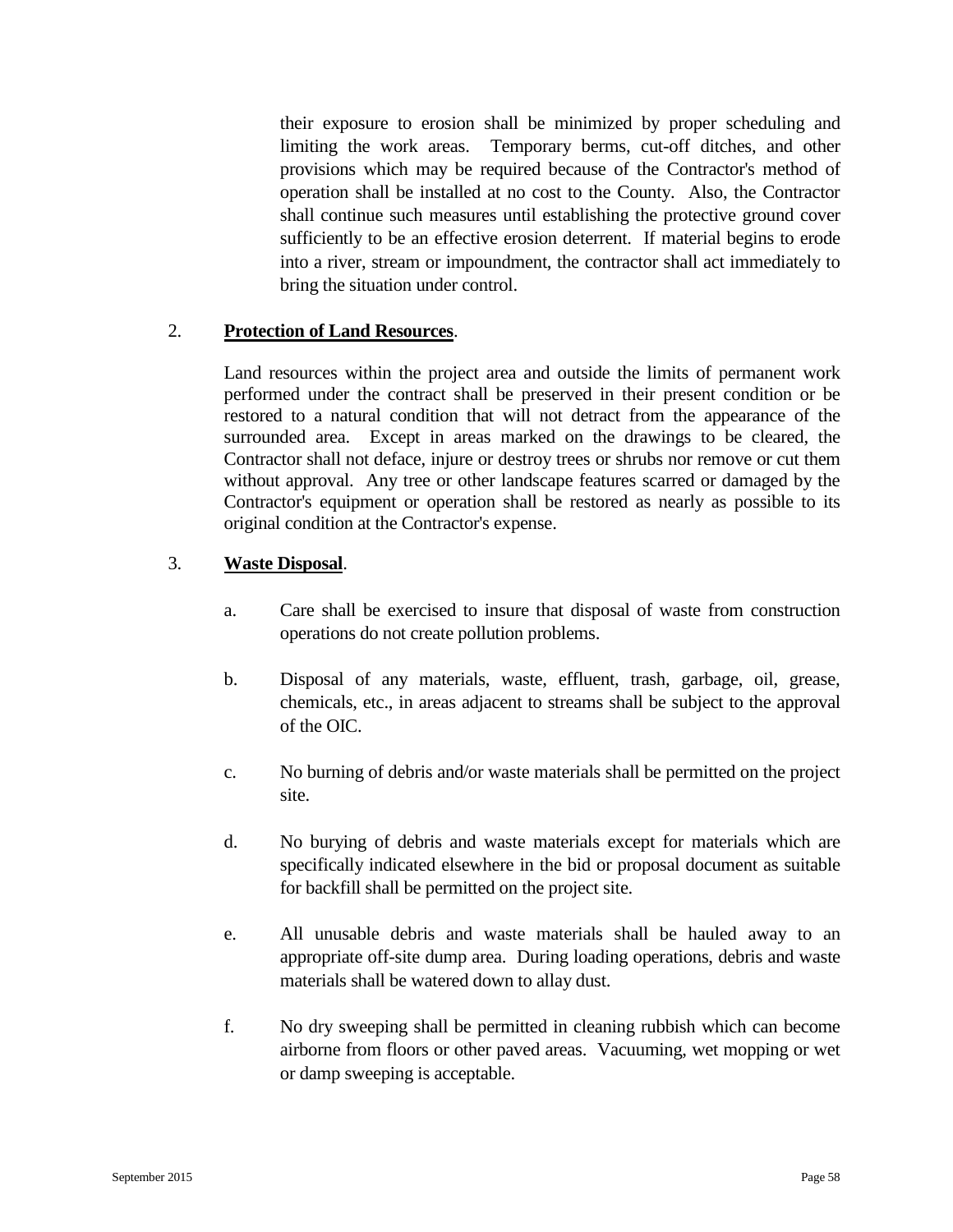- g. Enclosed chutes and/or containers shall be used for conveying debris from above to ground floor level.
- h. Cleanup shall include the collections of all waste paper and wrapping materials, cans, bottles, construction waste materials and other objectionable materials, and removal as required.
- i. Frequency of cleanup shall coincide with rubbish producing events.

# 4. **Dust Control**.

Dust, which could damage crops, orchards, cultivated fields, County's facilities, public and private facilities, business establishments and dwellings or cause nuisance to persons, shall be abated and control measures shall be performed at all times, including non-working hours, weekends and holidays. The cost for all dust control sprinkling shall be paid for by the contractor and shall extend for the entire period of construction. The contractor shall be held liable for any damage resulting from dust originating from his or her operations.

## 5. **Waste Water**.

Construction operations shall be conducted so as to prevent discharge or accidental spillage of construction water, pollutants, solid waste, debris and other objectionable wastes in surface waters and underground water sources.

## 6. **National Pollutant Discharge Elimination System (NPDES) Permit and other Water Discharge Permits**.

The Contractor shall review and become familiar with the latest requirements of the NPDES Permit as issued by the State Health Department and all other necessary permits to discharge water into the waterways prior to bidding or proposing on this project. All inquiries for this permit shall be coordinated with the State Health Department.

Immediately after the award of the construction contract, the contractor shall meet with the OIC to complete the applications for a Department of Health NPDES Permit and for all other permits that may be required to discharge water into waterways. The Contractor shall be the duly authorized representative of the County as it relates to NPDES requirements.

Notice to proceed will not be delayed due to the contractor's inability to meet NPDES Permit requirements in a timely manner.

## 7. **Noise Control**.

The Department of Health's HAR Chapter 11-46, Community Noise Control, establishes statewide noise rules on community noise.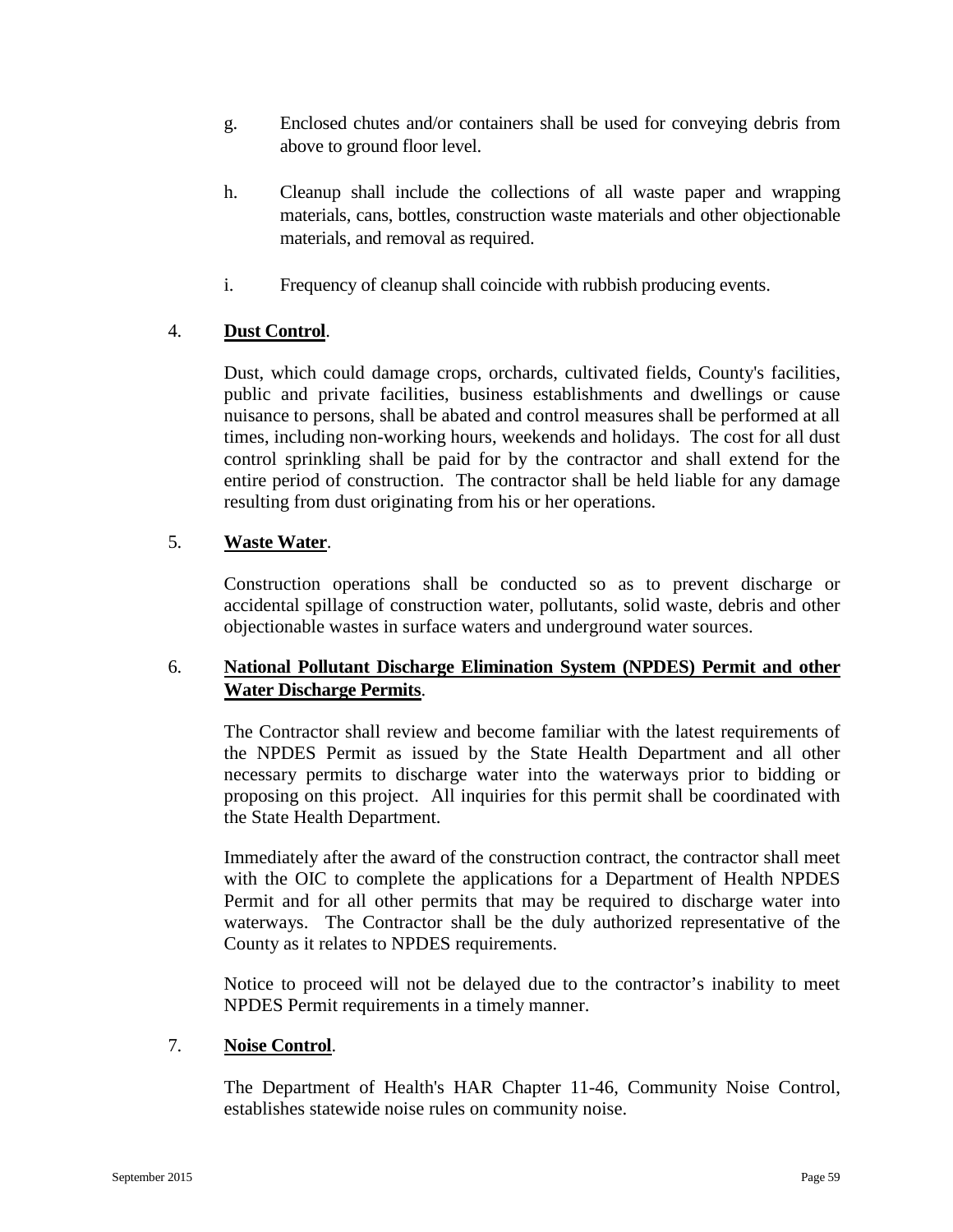This statewide noise rule complies with HRS Chapter 342F, which states that the Director of Health shall present, control and abate noise pollution in the state.

In reference to construction activities, community noise permit applications are required for construction operations which exceed, or are anticipated to exceed noise standards established in the rules. The significance of the community noise permit is to allow for construction operations to exceed the noise standards, while allowing the Department of Health to monitor such activities to assure adequate protection of public health and welfare from adverse noise impacts.

The following activities related to construction operations are exempt from the provisions of the rules:

- a. Activities related to the emergency maintenance and repair of state and county highways, parks, and public utilities, including, but not limited to water, sewer, electric, gas, and telephone systems, provided the noise is confined to only the equipment in use.
- b. Backup alarm devices on any vehicle, where such device is required by federal or state occupational safety and health regulations.
- c. Construction and remedial activities related to the emergency repair of damages caused by natural disasters, including, but not limited to tsunamis and hurricanes.

The contractor shall be responsible to obtain all permits and provide the Manager with a copy. The contractor shall pay for all applicable permit fees.

## 8. **Others**

- a. Whenever trucks and/or vehicles leave the site and enter surrounding paved streets, the contractor shall prevent any materials from being carried onto the pavements.
- b. Trucks hauling debris shall be covered as required by PUC regulations. Truck hauling fine materials shall be covered.
- c. No dumping of waste concrete will be permitted at the job site unless otherwise permitted in the Special Provisions.
- d. Except for rinsing of the hopper and deliver chute, and for wheel washing where required, concrete trucks shall not be cleaned on the job site.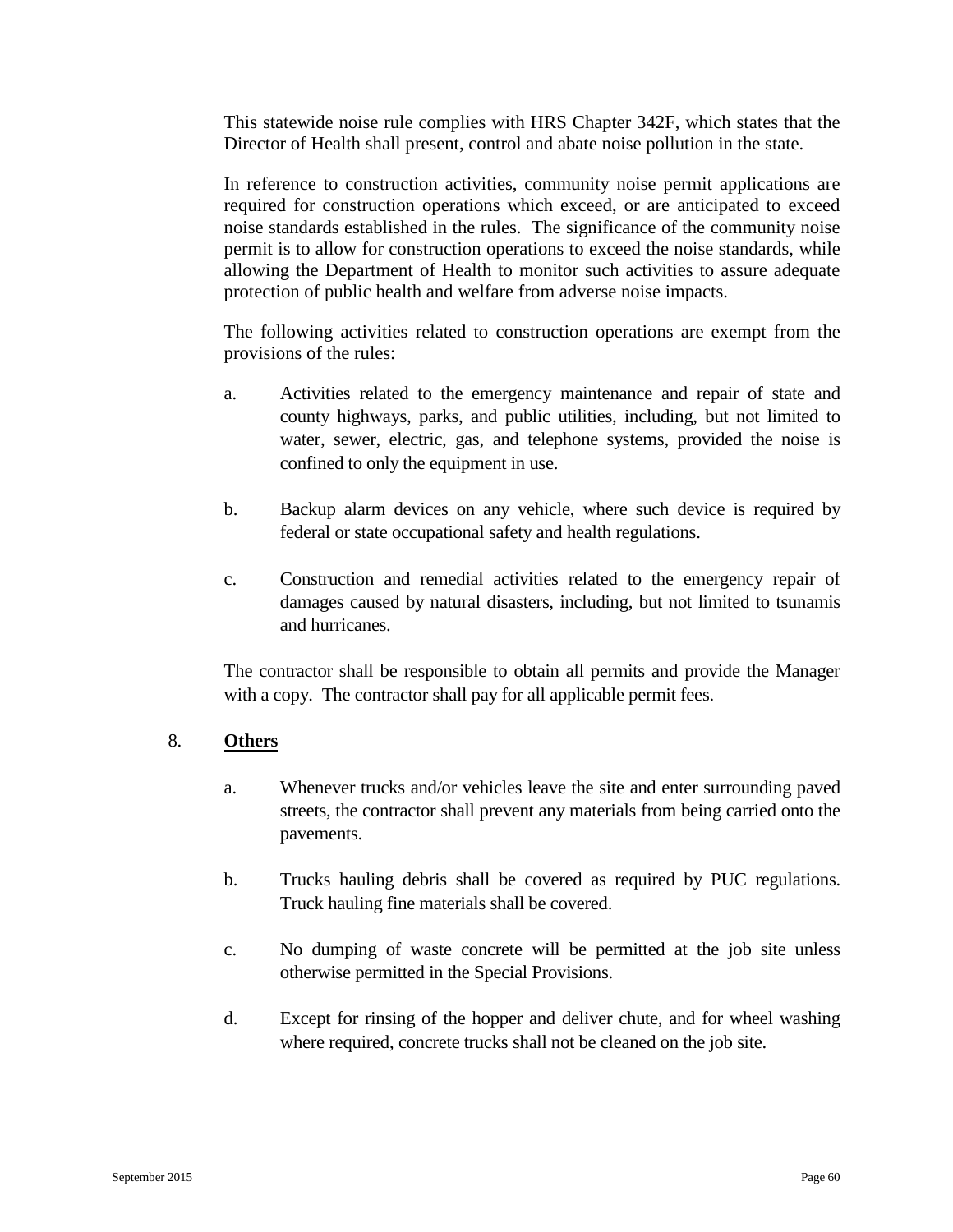- e. Except in an emergency, such as mechanical breakdown, all vehicle fueling and maintenance shall be done in designated areas. A temporary berm shall be constructed around the area when runoff can cause problems.
- f. Spray painting will not be allowed unless done by the "airless spray" process.

### 9. **Payment**

The cost of environmental pollution control shall be considered incidental and shall be included in the price of offer for the various items of work unless otherwise noted in the contract documents.

### G. **Archaeological, Historical, and Burial Site Findings**

Whenever the contractor encounters possible archaeological, historical or burial site findings, the contractor shall immediately suspend the operation and inform the OIC verbally and follow up with a written letter. The OIC will notify the proper authorities to evaluate such findings and decide the course of action.

The Contractor shall not resume suspended operations without the prior written acceptance of the OIC. The OIC will govern suspensions of work according to subsection 8.3 of these GPCC. Also, the Contractor shall conform to HRS Chapter 6E relating to Historic Preservation, as amended.

Construction work and equipment shall remain within the project limits of this project.

The Archaeologist will decide the limits of the site. Also, the Archaeologist will decide, with the OIC, the best means for protecting the site from further disturbances which requires further investigation or salvage as determined by the State Historic Preservation Officer. Protection may include barricades, roping off, temporary fencing or other means.

### H. **Protection of Fish and Wildlife**

The contractor shall at all times perform all work and take such steps to prevent any interference or disturbance to fish and wildlife. The Contractor shall be solely liable for any fees, fines or costs associated with failure to take the proper and necessary steps to prevent such interference and agrees to defend, indemnify, and hold harmless the County from any actions arising out of the failure to take the proper and necessary steps to prevent such interference to fish and wildlife.

#### I. **Subcontractors**

Compliance with the provisions of this subsection by the subcontractors will be the responsibility of the contractor.

### J. **Non-compliance**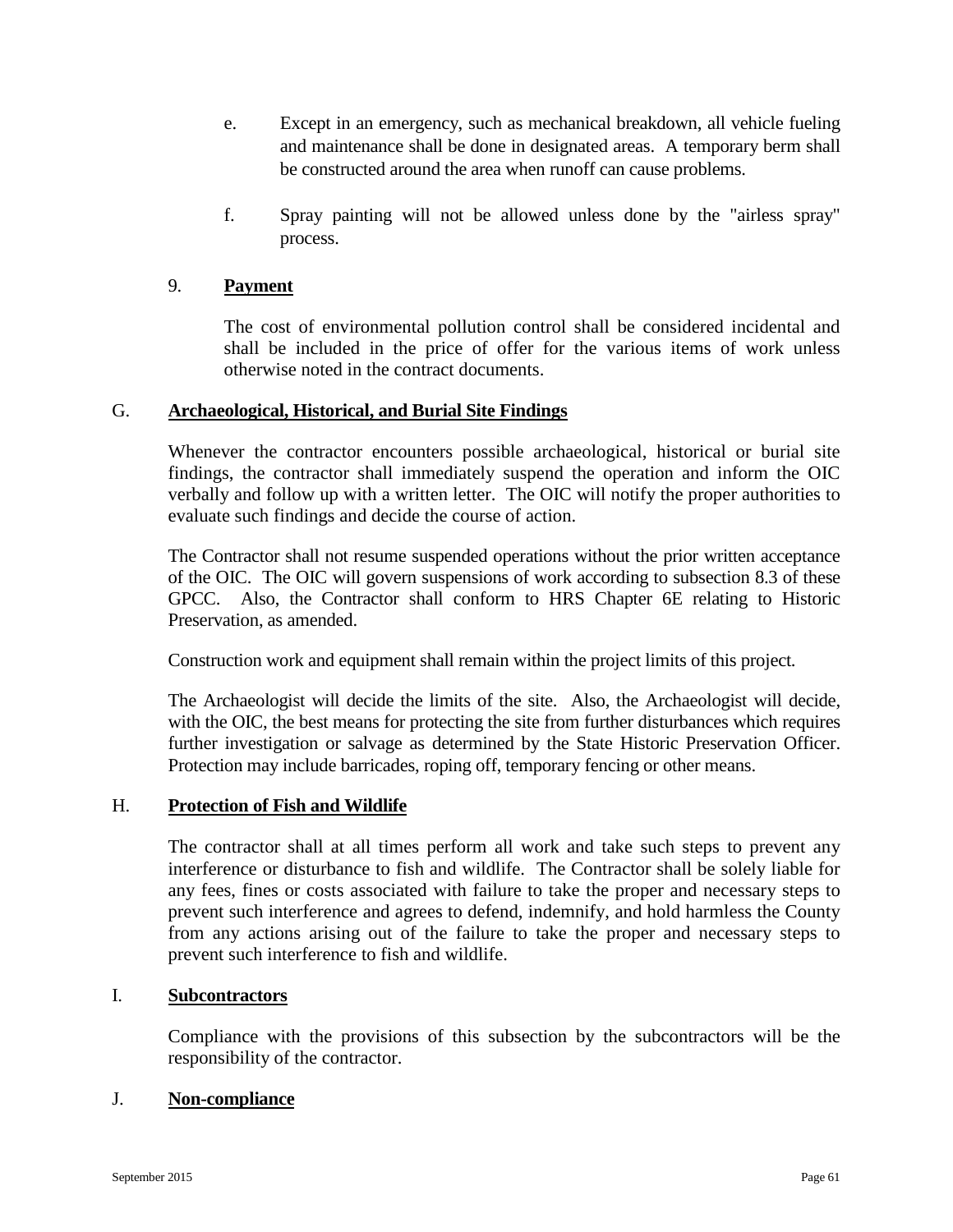The OIC will notify the Contractor of any non-compliance with the foregoing provisions and the action to be taken. If the contractor fails or refuses to comply promptly, the OIC, with the approval of the Contracting Officer, may issue an order stopping all or part of the work until satisfactory corrective action has been taken. No extension of time or payment for excess costs or damage shall be made for the time lost due to such stop action.

If no corrective action is taken by the contractor within 48 hours after a suspension is ordered by the OIC, the County reserves the right to take whatever action is necessary to correct the situation and to deduct all costs incurred by the County in taking such action from moneys due the contractor.

The OIC may also suspend any operations which he or she feels are creating pollution problems although they may not be in violation of the above-mentioned requirements. In this instance, the work shall be done by Force Account as described in Modification and Force Account provisions herein. The count of elapsed working days to be charged against the contract in this situation shall be determined by the Contracting Officer upon recommendation of the OIC.

# **MAINTENANCE OF SITE, CONTROL OF DUST, AND FINAL CLEANUP**

The Contractor shall maintain the site of the project in an orderly and clean condition, and shall at suitable intervals and/or at the direction of the OIC, remove accumulations of rubbish or refuse materials, surplus materials, concrete mortar, excavated materials and drill cuttings not required or suitable for backfill. Chlorinated water shall not be deposited in the drainage or sewer system of the County of Kaua'i. The contractor shall keep the site, inclusive of vehicular and pedestrian traffic routes through the site, free of dirt, and dust by periodic blading, power brooming, watering or other approve means to the satisfaction of the OIC.

Upon completion and before Final Acceptance of the work performed under the contract, the Contractor shall remove excavated materials, drill cuttings, rubbish, surplus or discarded materials, false work, forms, temporary structures, field offices, project signs, signs not a part of the project, and his or her equipment and machinery, and shall leave the site and ground occupied by him in connection with the performance of the contract in an orderly and clean condition. Facilities constructed, altered, or worked in by the contractor in the performance of the contract shall be left "broom clean," and stains and other blemishes resulting from his or her operations, such as dropped or splattered concrete or mortar and paints, grease or oil, shall be removed from floors, walls, ceiling, windows, equipment, pipes, instruments and all other exposed surfaces.

#### 6.31 **RESPONSIBILITY OF THE CONTRACTOR PRIOR TO ACCEPTANCE**

The contractor shall repair, reconstruct, restore and replace the work or any part thereof which is injured or damaged, whatever cause, prior to acceptance of the work by the Contracting Officer and shall bear the expense thereof.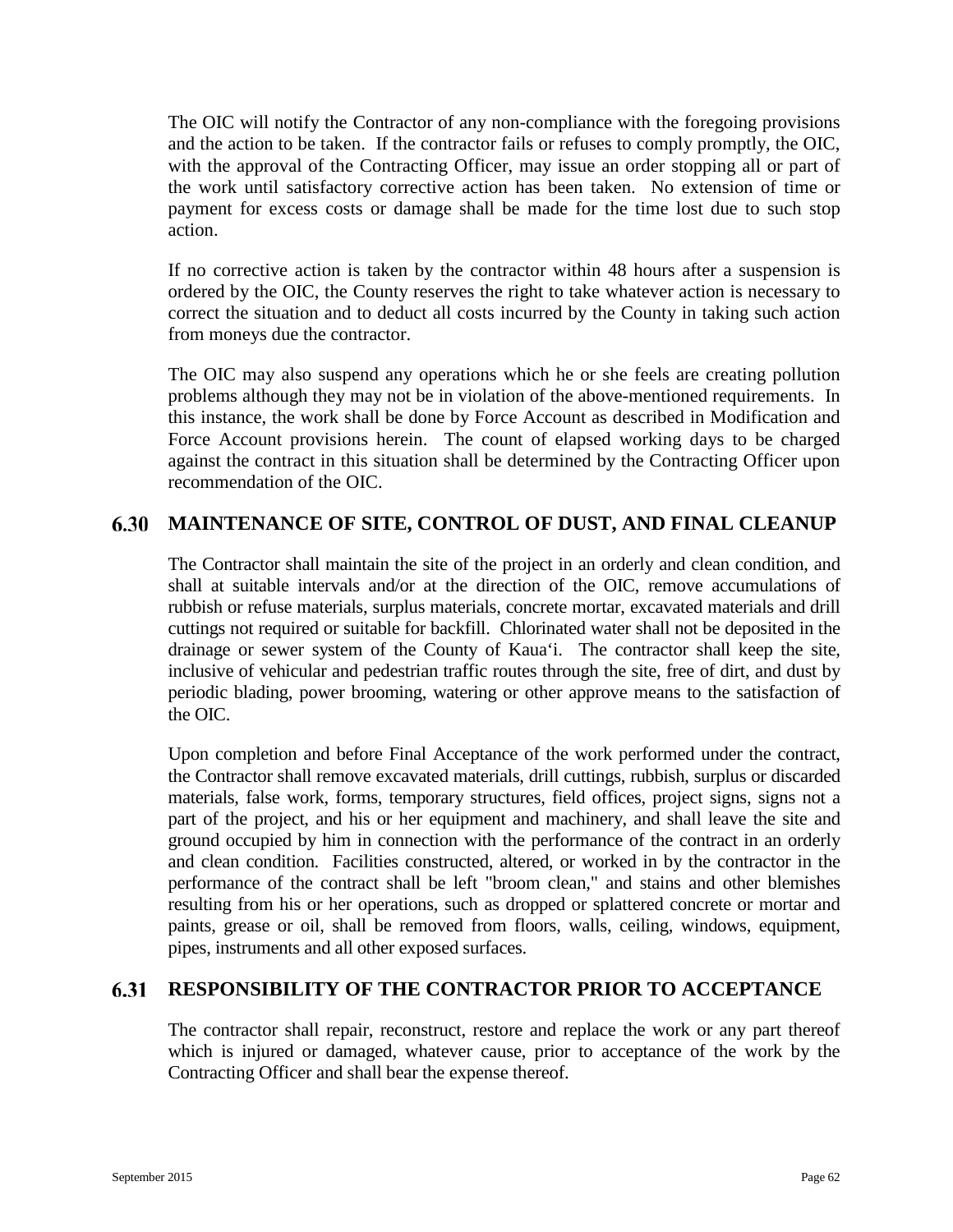Use by the public without permission of the OIC shall not in any way be construed as an acceptance of the work under the contract and shall not in any way relieve the Contractor from his or her obligation under the contract. Use of parts of the project completed under the contract by the public with the approval of the OIC shall in no way be construed to relieve the Contractor from his or her remaining obligations under the contract and shall in no way be construed as acceptance of the project as a whole. Use of parts of the project shall not prevent accrual of liquidated damages.

All completed facilities that are damaged by the contractor or by his or her negligence to safeguard the facilities from construction activities shall be repaired by the Contractor to the satisfaction of the OIC. All other failures to accepted portions of the work shall be repaired under the contractor's guarantee of work.

#### 6.32 **SUBSTANTIAL COMPLETION**

The County recognizes substantial completion of a project. Substantially complete and Substantial Completion means that the work, the common and other areas of the project or portions thereof and all other things necessary for the County's access to the premises and occupancy, possession, use and enjoyment of the project or portions thereof have been completed or obtained, excepting only such minor matters as do not interfere with or materially diminish such access, occupancy, possession, use or enjoyment. The OIC has the sole authority and discretion to make the determination of Substantial Completion of a project or portion thereof; the OIC is not required to make a determination of Substantial Completion and may wait for Final Completion, as defined below, to occupy and use the site.

Items that indicate Substantial Completion include, but are not limited to the following**:**

- All utilities are connected and in working condition.
- All air conditioning and other major equipment are in acceptable working condition.
- No Punch List items (list of deficiencies which must be corrected before Final Acceptance of contract) exist which will disrupt the use of the facility or room.
- The building, structure or improvement can be used for its intended purpose.

Before notifying the OIC that the project is Substantially Completed, the Contractor shall inspect the project and test all equipment with all of his subcontractors. After finding everything in order, the Contractor shall notify the OIC, in writing, that the project is Substantially Completed and ready for inspection to determine Substantial Completion. The Contractor shall also submit with the notification all operating and maintenance manuals for all installed equipment.

Unless the OIC determines that the Work is not sufficiently complete to warrant an inspection to determine Substantial Completion, the OIC will inspect the Work, and may prepare and give to contractor a comprehensive list of items to be completed or corrected before establishing Substantial Completion. If given a list of items, the Contractor shall proceed promptly to complete and correct items on the list and upon correction, must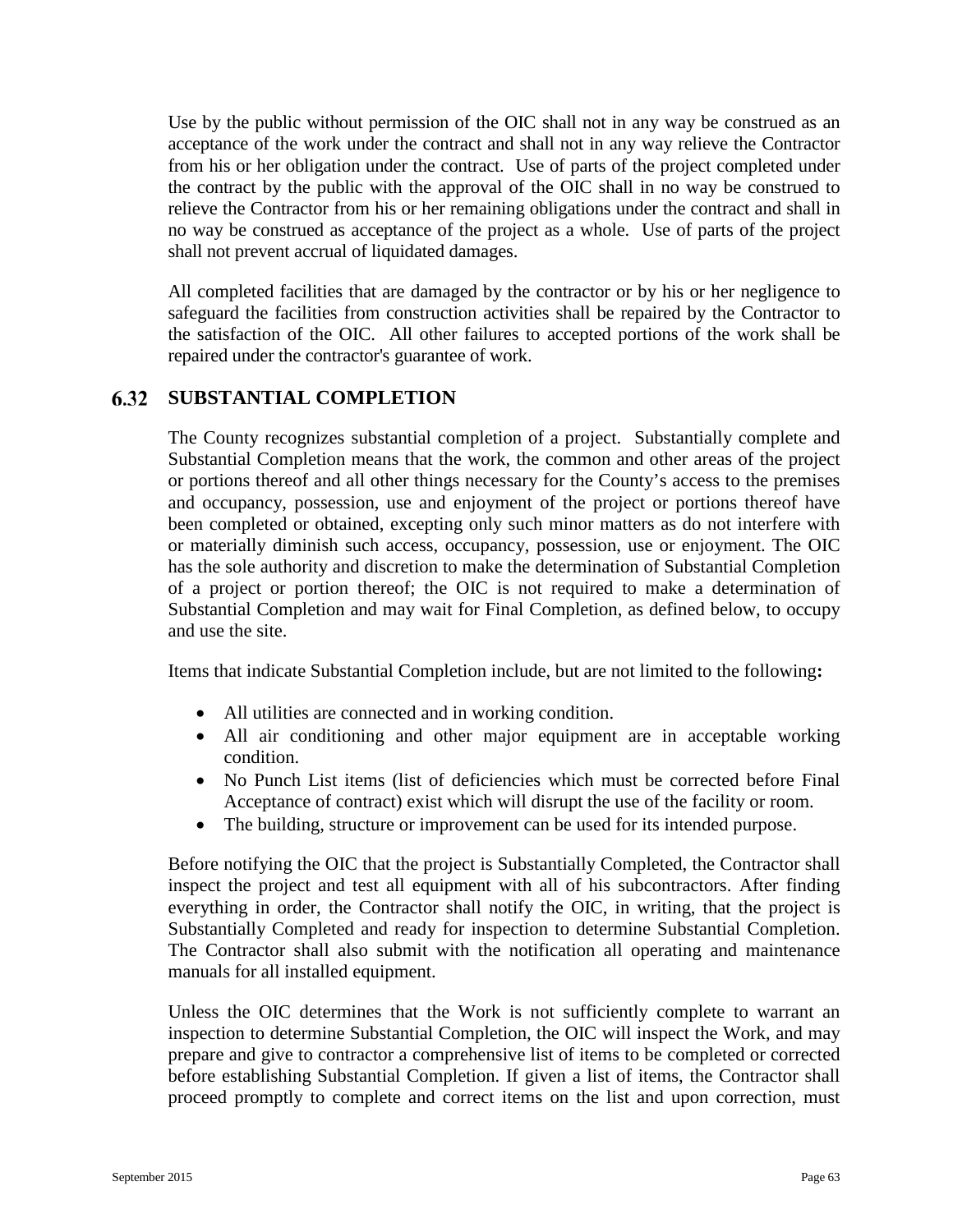repeat all steps described above, including written notification, in order to obtain Substantial Completion. Failure to include an item on such list does not alter the responsibility of Contractor to complete all Work in accordance with the Contract Documents.

If the OIC makes a determination of Substantial Completion, the OIC will do so by written notice only. Such written notice will indicate the portion of the work that is considered Substantially Complete and the date upon which the work is considered Substantially Complete. An issuance of Substantial Completion shall suspend contract time until otherwise noted by the OIC. An issuance of Substantial Completion shall not be considered Final Acceptance.

# **FINAL COMPLETION, FINAL ACCEPTANCE AND SETTLEMENT OF CONTRACT**

Final Completion is defined as when the work is fully completed and in accordance with the Contract Documents, including, without limitation, satisfaction of all punch list items.

In order to obtain a determination of Final Completion, Contractor shall notify the OIC in writing when the project is complete with no deficiencies and ready for Final Inspection.

Final inspection will be given when all items laid out in the plans, specifications, addendum, punch list and any and all other contract documents are completed. If the OIC provides the Contractor with a pre-final punch list of items, Final Inspection will not be given until those items are completed to the satisfaction of the OIC.

Upon determination of Final Completion, the OIC will request concurrence of Final Acceptance by the Contracting Officer. Once the Contracting Officer concurs, the OIC will send written notification to the Contractor of the Final Acceptance Date.

Final Acceptance is defined as obtaining a designation of Final Completion of the Work and submittal of all necessary documents, including where applicable, but not limited to the following:

- 1. All written warranties required by the contract.
- 2. All required "As-Built" drawings.
- 3. Complete weekly payrolls for both the General and Subcontractors.
- 4. Certificate of Final Plumbing and Electrical Inspections.
- 5. Certificate of building occupancy as required.
- 6. Certificate of Soil and Wood Treatments.
- 7. Certificate of Water System Chlorination.
- 8. Certificate of Elevator Inspection, Boiler and Pressure Pipe installation.
- 9. Maintenance Service Contract and two (2) copies of a list of all equipment installed.
- 10. All operating and maintenance manuals for installed equipment.
- 11. All other documents required by the Contract.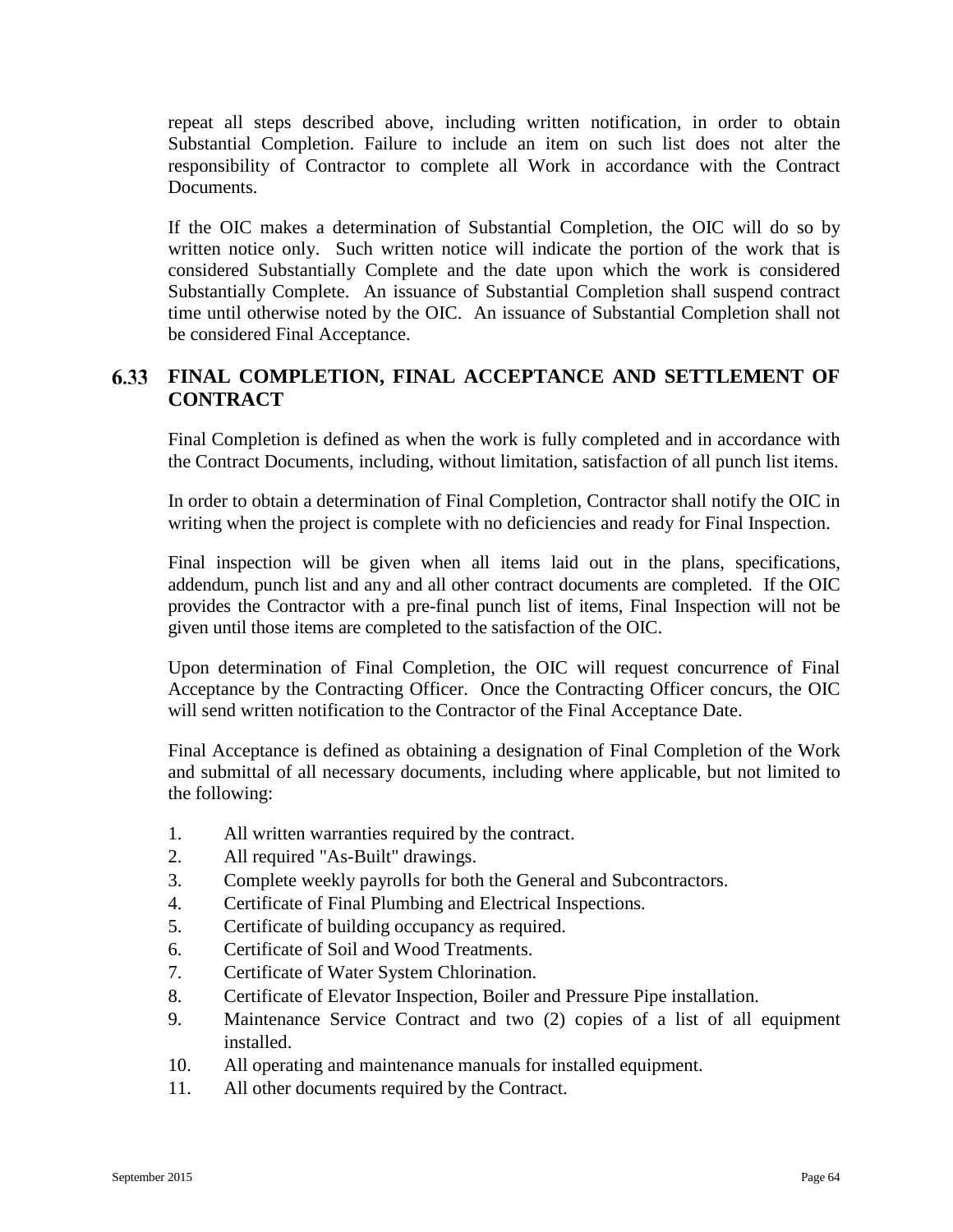The Final Acceptance Date shall determine:

- 1. End of Contract time.
- 2. Commencement of all warranty periods.
- 3. Commencement of all maintenance services required in per the Contract.

Failure to attain Final Acceptance of the project will result in the accrual of liquidated damages in accordance with the Contract Documents.

#### 6.34 **GUARANTEE OF WORK**

- A. All work shall be guaranteed by the Contractor against defects resulting from the use of defective or inferior materials, equipment or workmanship for one year or as otherwise noted in the technical specifications from the date of Final Acceptance of the contract.
- B. If, within any guarantee period, repairs or changes are required in connection with the guaranteed work, which in the opinion of the OIC is rendered necessary as a result of the use of materials, equipment or workmanship which are inferior, defective or not in accordance with the terms of the contract, the Contractor shall within five (5) consecutive working days and without expense to the County commence to:
	- 1. Place in satisfactory condition in every instance all of such guarantee work and correct all defects therein; and
	- 2. Make good all damages to the building or work or equipment or contents thereof.
- C. Whenever a warranty on any product hereinafter specified exceeds one year, this warranty shall become part of this contract thereof. The Contractor shall complete the warranty forms in the name of the County and submit such forms to the manufacturer within such time required to validate the warranty.

# **CLOSING CONTRACTS**

In order to close a contract, the Contractor shall submit the final payment request and the applicable closing documents by the specified time. In the event that the Contractor should fail to comply with this request, the Contracting Officer may terminate the Contract. The pertinent provisions of **Section 8 REMEDIES** shall be applicable.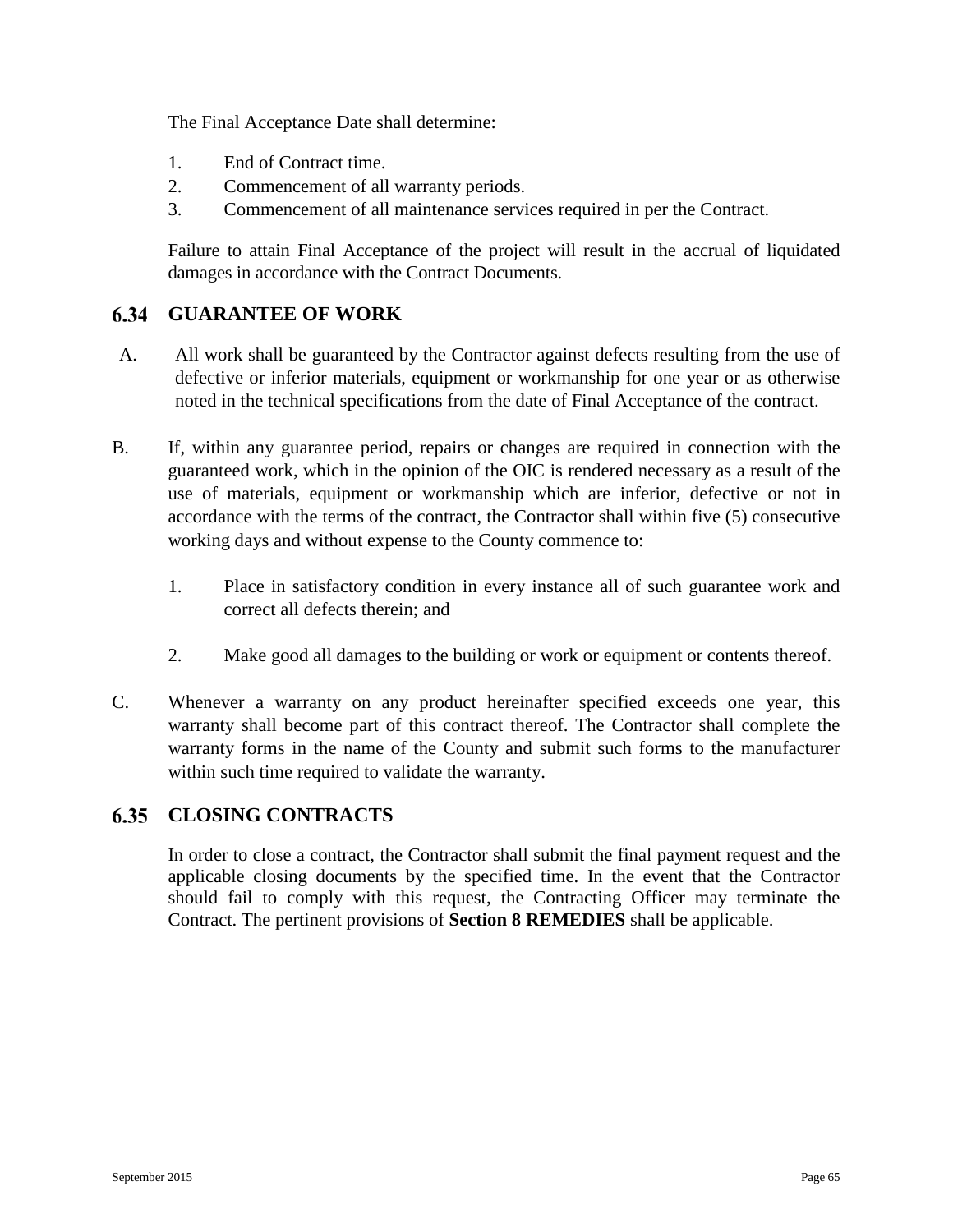# **SECTION 7 PAYMENT**

#### $7.1$ **PAYMENT**

The contractor shall receive and accept the compensation provided in the contract as full payment for the performance of the contract.

For lump sum contracts, the contract price shall be the result obtained by first reducing the amount designated as the total sum bid or proposal in the award by the amount included therein for allowances and contingencies and adding thereto or deducting therefrom any extra cost or any reduction in cost, respectively, to the County as a result of supplemental agreements in writing and written orders of the Contracting Officer pursuant to subsection 5.2.

#### $7.2$ **VARIATIONS IN ESTIMATED QUANTITIES**

The quantities of the items in the offer form are approximate only, and the County reserves the right to increase or decrease any of the quantities as the Contracting Officer shall deem necessary or advisable.

That the quantities shown distributed in the LUMP SUM items are given only for the bidder's and/or contractor's convenience and for the purpose of making monthly estimates. The bidder and/or contractor shall verify these quantities in any manner acceptable to the County.

### A. **Variations Requiring Adjustments**.

Where the quantity of a pay item in this contract is an estimated quantity and where the actual quantity of such pay item varies more than fifteen percent (15%) above or below the estimated quantity stated in this contract, an adjustment in the contract price shall be made upon demand of either party. The adjustment shall be based upon any increase or decrease in costs due solely to the variation above one-hundred fifteen percent (115%) or below eighty-five percent (85%) of the estimated quantity. If the quantity variation is such as to cause an increase in the time necessary for completion, the Contracting Officer shall, upon receipt of a timely written request for an extension of time, prior to the date of final payment of the contract, ascertain the facts and make such adjustment for extending the completion date as in the judgment of the Contracting Officer the findings justify.

### B. **Adjustment in Price**.

Any adjustment in contract price made pursuant to the paragraph immediately above shall be determined according to the price adjustment clause of this contract. (HAR 3-125-10)

#### 7.3 **QUANTITIES AND MEASUREMENTS**

All quantities of work to be completed under the contract shall be measured by the OIC. The contractor shall inform the OIC when measurements are required. These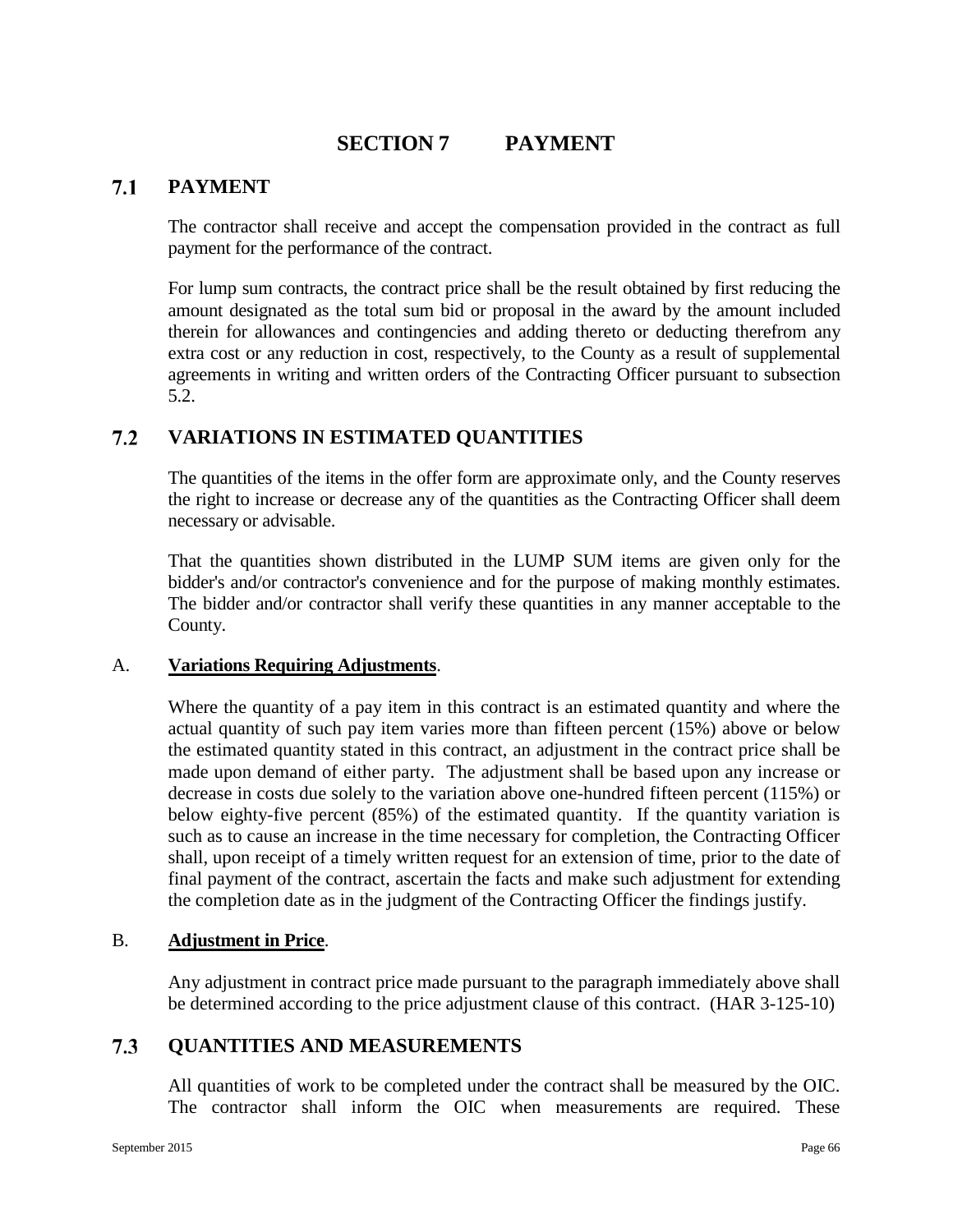measurements shall be considered correct and final unless the contractor files a written protest demonstrating the existence of an error within ten (10) calendar days after receipt of such measurement data.

Quantities or measurements indicated in the bid or proposal, if any are given for the convenience of the contractor. It will be assumed that the lump sum bid or proposal and unit prices made by the contractor and the price agreed upon by him are based on a thorough knowledge of the existing conditions and the amount and kind of work to be performed. It is expressly understood and agreed by the Contractor that quantities and measurements of the work to be done and the materials to be furnished under this contract which have been estimated, as given are approximate. The Contractor further agrees and hereby understands that neither the OIC, Contracting Officer, the County nor any of them is to be held responsible if such estimated quantities and measurements shall not be found to be the same or even close to the actual quantities and measurements required for the work under the contract. The contractor will make no claim for anticipated profits, or for loss of profits because of a difference between the quantities or measurements of the work actually done, or of materials actually delivered, and the estimated quantities or measurements stated in the bid or proposal. If an error, omission or mis-statement shall be discovered in the quantities or measurements stated in the bid or proposal, the same shall not vitiate the contract, or release the contractor or his or her surety or sureties from performing the contract, or affect the price agreed to under the contract, or excuse the contractor from any of the obligations or liabilities under the contract, or entitle him to damages or compensation, except as provided herein.

#### $7.4$ **FORCE ACCOUNT**

The contract documents may provide that certain work be compensated by force account method, or the Contractor may be directed to provide changes compensable under the price adjustment provision of this contract. When performing force account work, the Contractor and its subcontractor(s) shall comply with the provisions of this section. Compensation by force account will not alter any rights, duties, and obligations under the contract. The Contractor shall follow these procedures:

- A. **The Contractor's Duties; OIC Authority**. The Contractor has the duty to perform the work payable under this provision efficiently and economically. When the OIC determines the Contractor is working inefficiently or uneconomically, the OIC may direct the Contractor to stop, modify its means and methods, or the OIC may specifically direct means and methods of doing the force account work. The OIC will not pay for work that is unacceptable or for the cost of correcting work that fails to conform to contract requirements.
- B. **Records**. The Contractor shall maintain accurate daily records of all allowable costs. The records, as well as all work and costs are subject to review, audit, and approval by the OIC.

The Contractor shall use the County's Force Account Form and obtain the Inspector's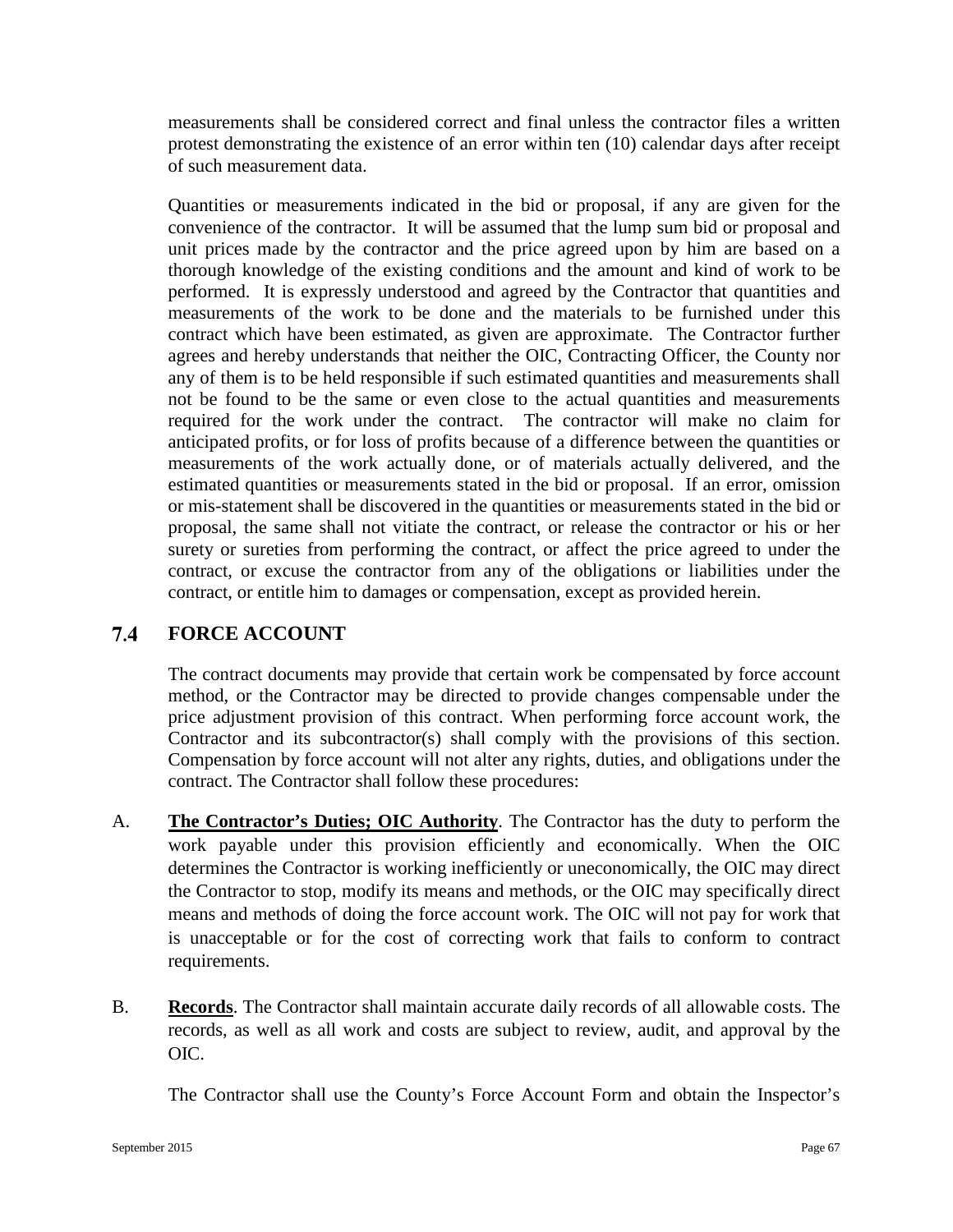signature thereon each day the Contractor performs force account work. As the condition of payment of the force account work, the Contractor shall submit an original and two copies of the force account records, together with invoices, receipts and other backup data to the OIC.

- C. **Allowable Costs**. Allowable costs include labor, equipment and machinery, trucks, insurance, taxes and bonds, overhead, profit, and reimbursable expenses all as described herein. Other costs or items not covered under this section are subject to the OIC's written approval.
- D. **Labor**. Allowable costs include Contractor and subcontractor(s) costs for hourly worker wages, and fringe benefits required by employment contracts, plus overhead and profit markup. The Contractor shall provide the information on the force account form regarding each worker and supervisor.

Overtime compensation, per diem costs and other reimbursable costs are not allowed unless approved in writing by the OIC prior to incurring the expense. Overhead and profit markup will not be allowed for such costs. Costs and time for employees' to travel to and from the project site are not allowed unless approved in writing by the OIC prior to performing the work.

E. **Materials**. Contractor and subcontractor(s) are allowed the actual cost of materials (excluding financing costs) delivered and incorporated into the work plus overhead and markup. The Contractor shall provide descriptions and quantities of materials, prices and extensions, and costs to transport materials if not included in the prices of the materials. The Contractor shall provide legible receipts and invoices for all materials used and transportation charges. The Contractor shall promptly inform the OIC of any early payment discounts that are available, as well as scheduled or anticipated price increases.

If materials used are not specifically purchased for the force account work but are taken from the Contractor's stock, then in lieu of the invoices, the Contractor shall certify that the materials were taken from stock and that the amount claimed represents the actual cost to the Contractor.

F. **Equipment and Machinery**. For equipment and machinery necessary and actually used (other than small tools) that are owned or leased or rented, the Contractor is allowed costs for use of equipment or machinery at a per hour rate.

Hourly rates shall include costs for fuel, oil, lubricants, supplies, necessary attachments, repairs, maintenance, tire wear, depreciation, storage, and other incidentals. The allowable hourly rates shall be the Contractor's actual customary charges e.g., shop rates or yard rates, or rental cost as verified by Contractor's records or invoices, provided that the maximum rate shall not exceed the current rates published in the Blue Book, effective at the time of equipment use. Blue Book hourly rates are calculated based upon the following formula: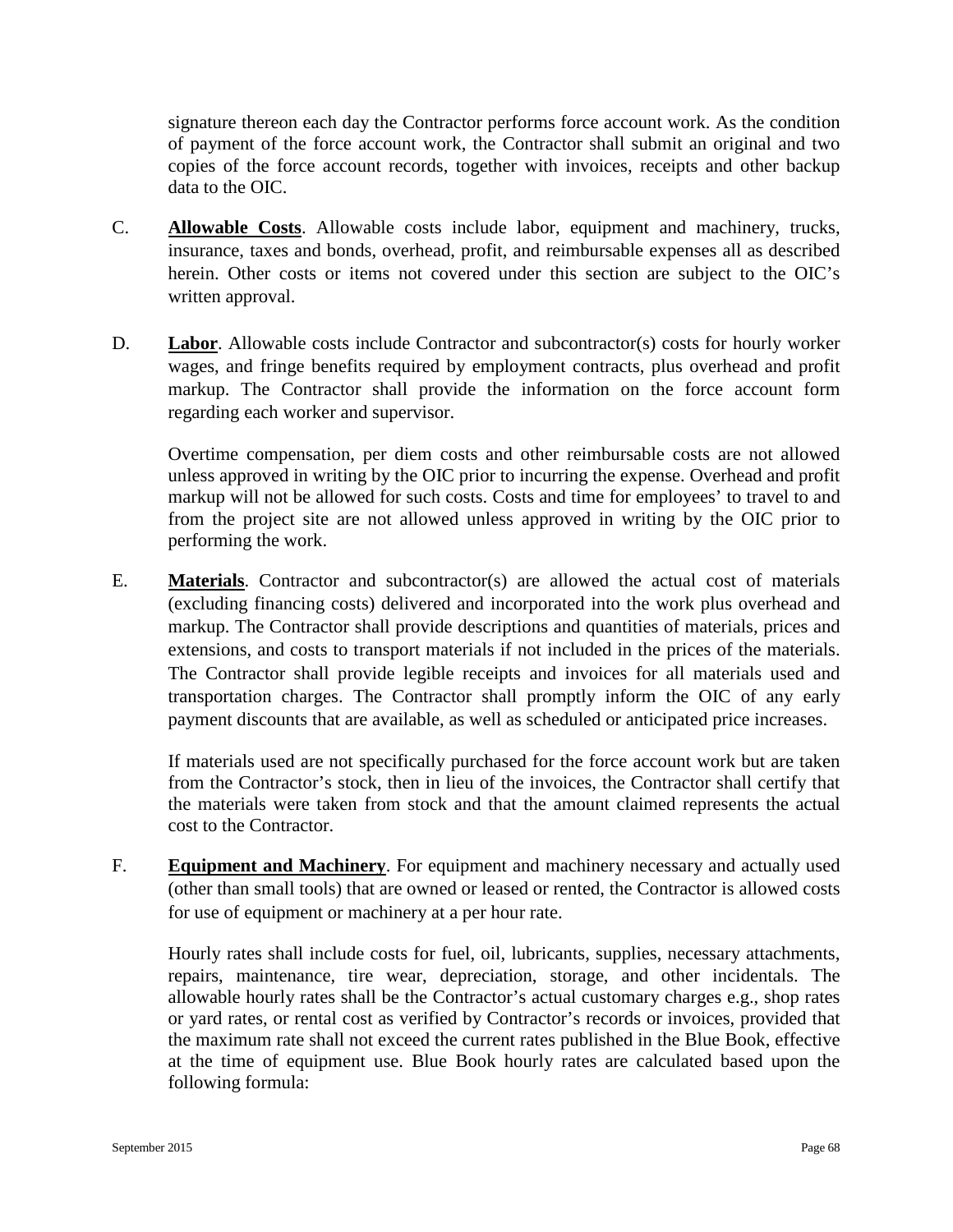Hourly Rates =  $[(Blue Book Monthly Rate \div 176) X (Regional$ Adjustment Factor) X (Rate Adjustment Table Factor)] + Hourly Operating Cost

Equipment and machinery costs are not subject to any additional overhead and profit markup.

Equipment and machinery shall be in good condition and suitable for the purpose for which the equipment and machinery are to be used.

For equipment and machinery that is not listed in the Blue Book, the Contractor shall obtain the OIC's written approval of the monthly and hourly rates prior to using the equipment or machinery. If there is no agreement on the rates, the OIC will set the rate. OIC may, prior the use of rental equipment, approve in writing rates that are higher than the published rates, if justified by special circumstance.

G. **Equipment Charges**. The rental period for equipment and machinery brought to the work site specifically for the force account work, begins when the equipment or machinery reaches the work site, and continues each day the equipment or machinery is at the site and terminates at the end of the day when the equipment or machinery is no longer needed for the force account work, or when the equipment or machinery leaves the project site, whichever comes first.

Rental times for all other equipment and machinery used for force account are paid for the time actually used. Prior to the performance of work, the OIC must approve any hours or operation in excess of 8 hours in any one day. No additional premium beyond the normal rates used will be paid for equipment or machinery over 8 hours per day or 40 hours per week.

The total of all force account rental charges minus the operating cost accrued over the duration of the contract for a specific item of equipment or machinery (same make, model or kind of equipment or machinery doing the same kind of force account work) shall not exceed the replacement cost of that equipment. The Contractor shall provide the cost of replacement to the OIC prior to using the equipment or machinery. If the OIC does not agree with the replacement cost provided by the Contractor or if the Contractor does not provide the replacement cost, the OIC shall set the replacement cost. The Contractor may contest the replacement cost set by the OIC in accordance with Section 8 - Remedies. The OIC will pay only the hourly operating cost should the replacement cost be reached. This provision shall not apply to the accrued rental charges for barricades and other traffic control devices, or while undergoing maintenance.

Rental times are not allowed or credited for any time during which equipment or machinery is inoperative due to its breakdown.

H. **Idle and Standby Equipment**. In the event the equipment or machinery must standby due to work being delayed or halted by reasons beyond the Contractor's control, the rental rate shall be: Standby/Idle Hourly Rental Rates =  $[$ (Blue Book Monthly Rate  $\div$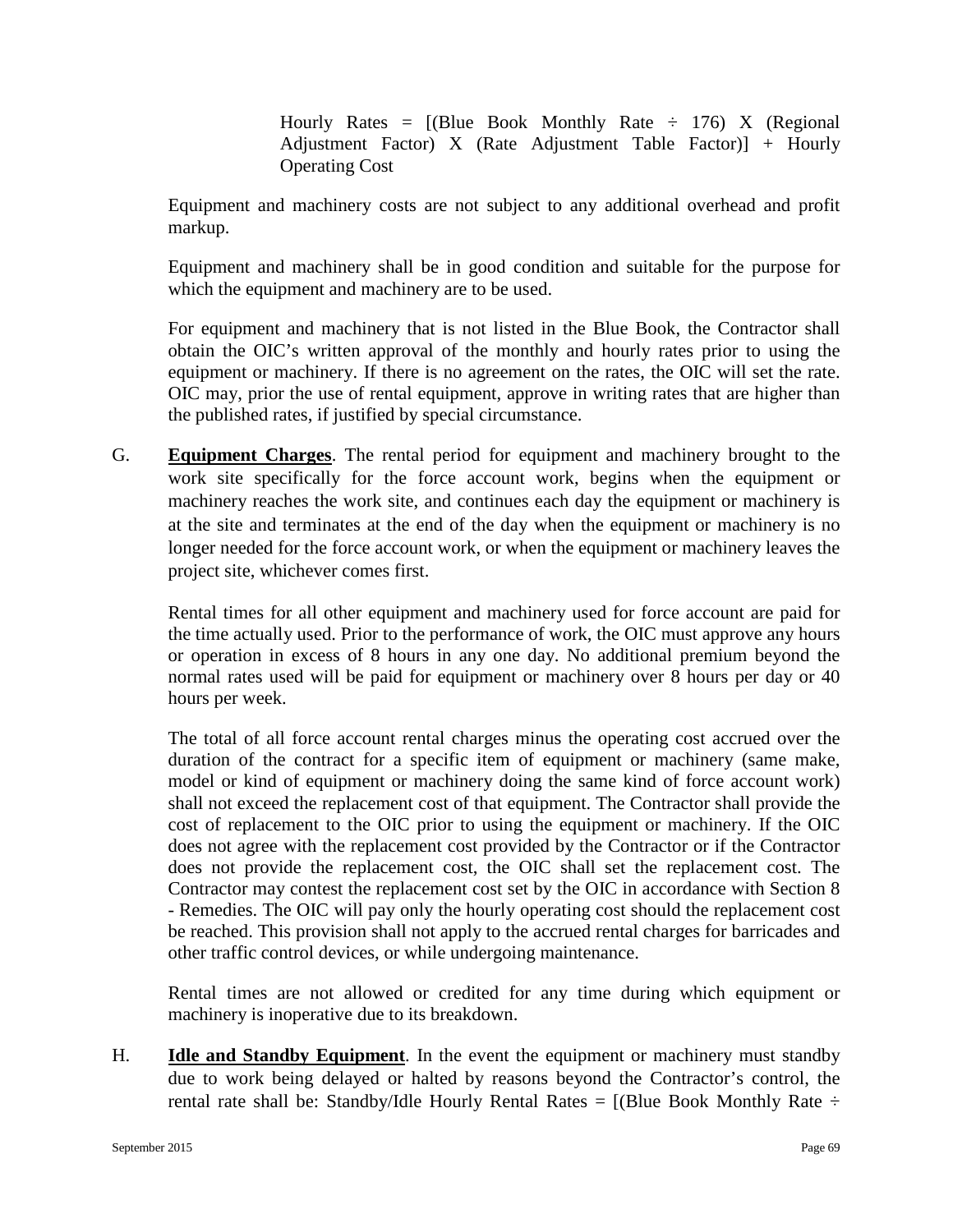176) X (Regional Adjustment Factor) X (Rate Adjustment Table Factor)] X 0.50 or the Contractor's shop rates or yard rates, whichever is lower. The OIC may order the demobilization of standby/idle equipment or, may direct that equipment that was located at the jobsite at the start of the force account work cease to be used for force account work.

Payment will be made only when:

- 1. The Contractor has notified the OIC in writing at the beginning of the standby/idle period that compensation is expected for the individual piece of equipment or machinery.
- 2. The Contractor submits to the OIC on each Monday a list of the equipment or machinery that was idle the past week. This list shall have all information necessary to determine the hourly rental rate and the date and time it became idle and the reason for the equipment or machinery being idle. The list shall also have the date and time when any maintenance was performed on the equipment or machinery during the period the equipment was idle.

With the written approval of the OIC, the Contractor may store the idle equipment or machinery on the project site for its own convenience at no increase in contract price or contract time.

- I. **Small Tools**. Contractor and subcontractor(s) are not allowed costs for depreciation or use of small tools, even if the small tools are consumed by use. Small tools are individual pieces of equipment, tools or other terms having a purchase price for that new item or equivalent replacement value of \$1,000.
- J. **Trucks and Utility Items**. The Contractor's cost for utility vehicles and other items such as pickup trucks, van, flatbed trucks, storage trailers, containers, etc. that are already in use or planned for use on the entire project will not be allowed except for the time that, in the opinion of the OIC, they:
	- 1. are directly and necessarily used for the performance of the force account work; and
	- 2. the use of such items has not been included within the Contractor's total project overhead costs.

Allowable rental rates for trucks not owned or leased by the Contractor shall not exceed the listed rates in the Blue Book or those established under the Hawaii State Public Utilities Commission, whichever is less.

The Contractor shall provide points of origin, destinations, mileage, and hourly rates for each travel segment.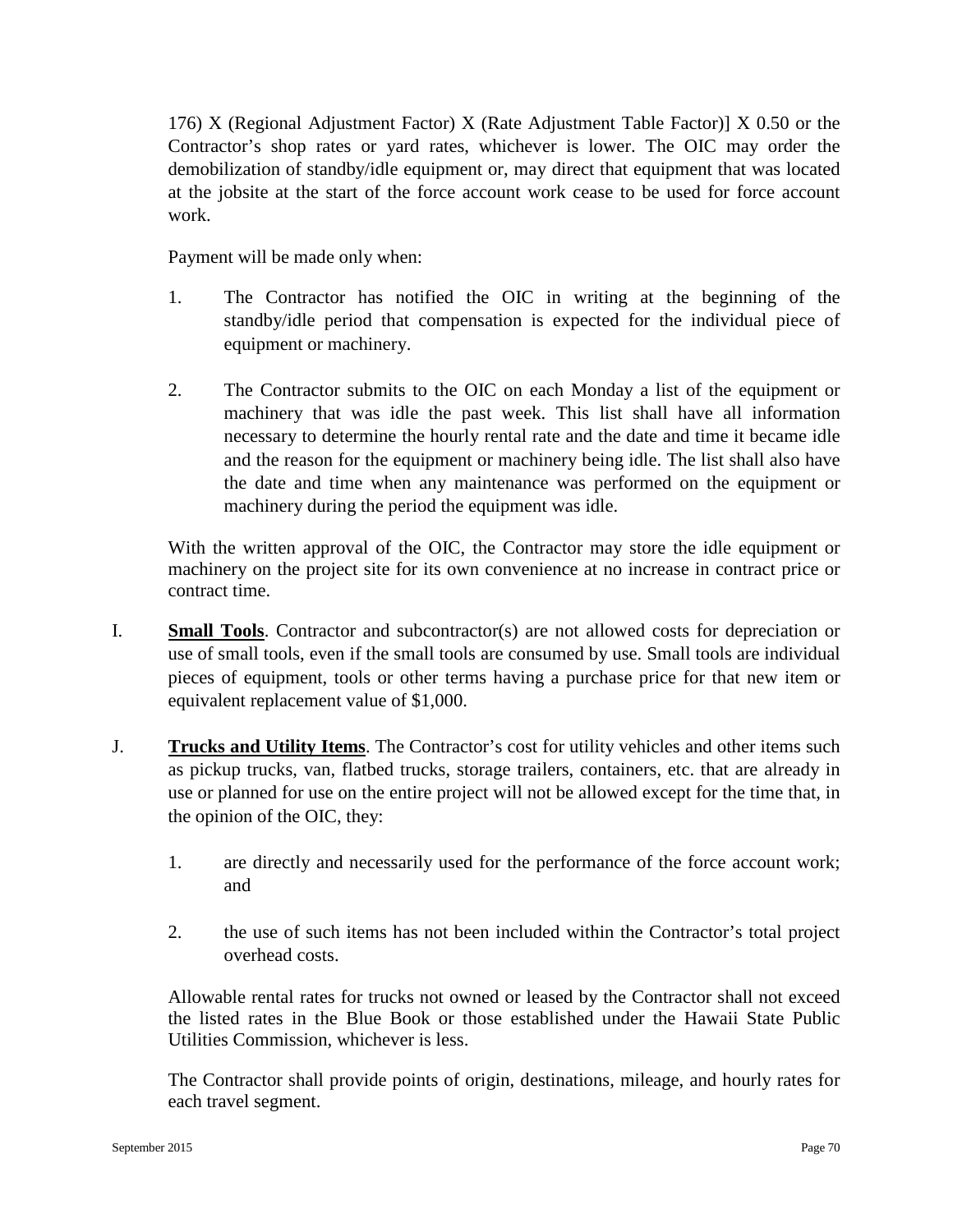Payment for use of trucks shall be in accordance with the provisions of Subsection F. of this section.

K. **Transportation, Mobilization, and Demobilization**. The Contractor shall obtain the OIC's approval of the location from which the equipment or machinery will be moved or transported.

Where the equipment or machinery must be transported to the work site, the Contractor will be paid the reasonable costs to mobilize and demobilize, load and unload, and transport the equipment or machinery, to and from its original location to the work site, or upon completion of the work to another location, whichever cost is less.

The cost to transport the equipment or machinery shall not exceed the rates established by the Hawaii State Public Utilities Commission. If the rates are nonexistent, then the rates will be determined by the OIC based upon the prevailing rates charged by established haulers within the locale.

If the Contractor uses the equipment or machinery for other than force account work, the costs to mobilize and transport may be disallowed or prorated depending on the non-force account.

- L. **Subcontractors**. Subcontractor's costs are allowed plus a markup limited under Price Adjustments of this contract, and applicable State excise tax. Costs for insurance and taxes shall comply with the provisions of subsection M of this section.
- M. **Insurance and Taxes**. Contractor and subcontractor(s) are allowed actual additional costs attributable exclusively to the force account work for property damage, liability, workers compensation insurance premiums, State unemployment contributions, Federal unemployment taxes, social security and Medicare taxes, plus an allowable markup of 6 percent.
- N. **Other Costs**. Any other costs or items not covered under this section, Force Account Provisions and Compensation, are subject to the OIC's written approval and conditions.
- O. **Reimbursable Expenses**. All costs are subject to HAR 3-123 Cost Principles. Reimbursable expenses are subject to the Engineer's written approval and conditions. Overhead and profit markups are not permitted on reimbursable expenses.

Costs incurred by the Contractor for air transportation and associated ground transportation, and per diem or subsistence allowance costs (lodging and meals) are allowed as reimbursable expenses when the project conditions require special skilled workers not readily available on the island of the project site. Air transportation shall not exceed the actual cost of coach class airfare. Whenever possible, Contractor shall take advantage of advance purchase discount air fares. Ground transportation shall not exceed the actual cost of renting a compact-sized vehicle. Rental vehicles shall be shared among Contractor's employees to the greatest extent possible. Insurance coverage is not a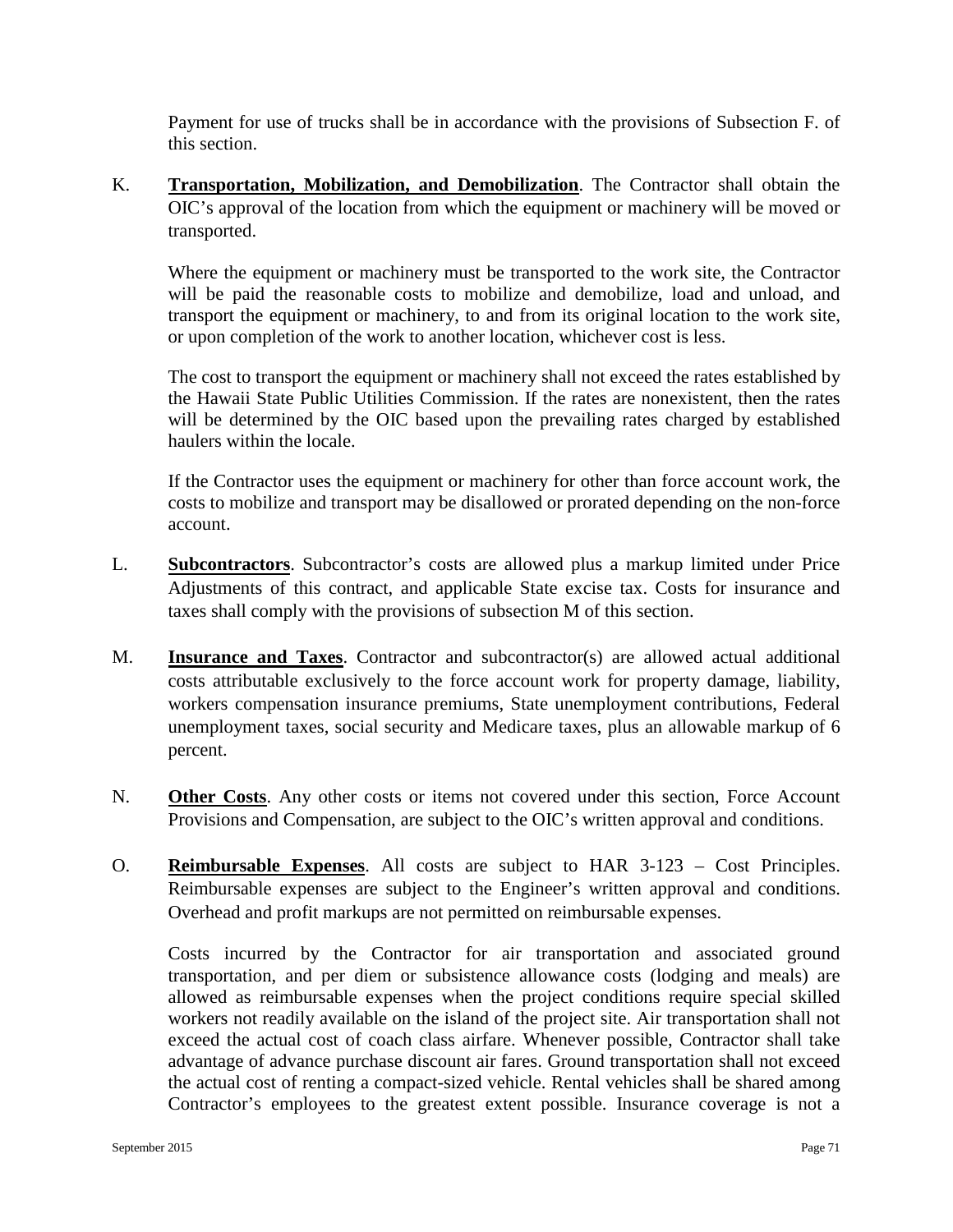reimbursable expense.

Per Diem or subsistence costs (lodging and meals) shall not exceed the applicable daily authorized rates for inter-island or out-of-state travel for County government employees. No per diem is allowed for leaving and returning the same day. The Contractor shall obtain prior written approval from the OIC for other conditions.

P. **State Excise Tax and Bond**. The Contractor will be reimbursed for State excise taxes paid or payable on the allowable force account work. The actual bond premium, not to exceed 1 percent is allowed on items covered by Subsections  $(D)$  - Labor,  $(E)$  – Materials,  $(F)$  – Equipment and Machinery,  $(J)$  – Trucks,  $(L)$  – Subcontractors,  $(M)$  – Insurance and Taxes, (N) - Other Costs, and (O) - Reimbursable Expenses when applicable. When the original contract price includes a bond premium for an allowance item to be paid by force account, no additional bond premium for such allowance items will be paid until the allowance amount is exhausted.

### $7.5$ **PAYMENTS DURING PERFORMANCE OF WORK**

The OIC, prior to the commencement of work under the contract will submit to the Contractor a schedule of values of the various parts of the work, including quantities, aggregating the total sum of the contract, made out in such form as the OIC and the contractor may agree upon, and, if required, supported by such evidence as to its correctness as the OIC, may direct. The schedule, as approved by the OIC, shall be used as a basis for payment under the contract.

The Contractor shall, not later than the last day of each month during the performance of the contract, make an estimate of the amount of work done in accordance with the contract during that month, deducting sufficient allowance for incomplete or unprotected work or to provide for any contingency for known defects or known damage to said work or for the necessity of performing any part of the work over again to cure such defects or damage.

The County will retain five percent (5%) of the amount due under the contract to the contractor to insure the proper performance of the contract. After fifty percent (50%) of the contract is completed and progress of work is satisfactory, no additional sums for retainage shall be withheld. However, if progress of work is not satisfactory, the County may continue to withhold as retainage, sums not exceeding five percent (5%) of the amount due the contractor. The County will hold the retainage amount until completion, in an acceptable manner of all the work as indicated in the Plans and Specifications. The monthly estimate as ascertained hereinabove, less the retainage and previous payments, will be certified and paid to the contractor.

### 7.6 **PAYMENT FOR DELIVERED MATERIALS**

Unless the contractor submits a paid invoice for the materials, the County will not make payment for materials under this subsection.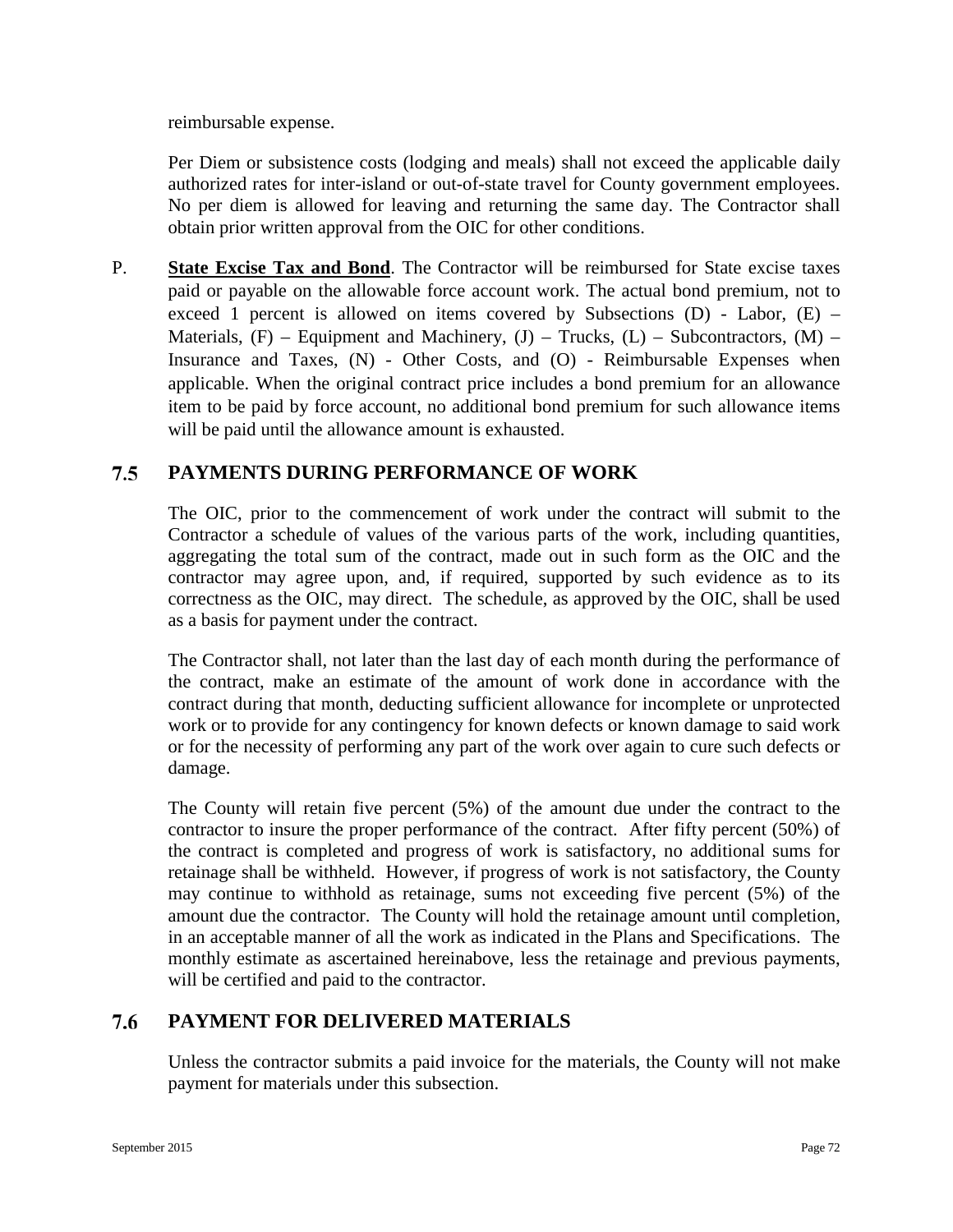The County may pay the contractor:

- A. The cost of accepted material to be incorporated in the work when the contractor delivers such materials to the project and stored in acceptable storage places near the project.
- B. For cost of accepted materials furnished and acceptably stored in a fabricator's yard, provided such storage yard is on Kaua'i, if the contractor furnishes evidence that the materials are for use on the project. The contractor shall not use that material elsewhere.

The County will not exceed the bid or proposal price of that item for payments authorized in this subsection. The contractor shall not consider payment of the material as Final Acceptance. The contractor shall be responsible for those materials.

Payment for material does not relieve the contractor of his or her obligations to furnish material acceptable to the OIC and to incorporate properly the material into the project according to the contract.

The County will not make material payment on living or perishable plant material.

### $7.7$ **FINAL PAYMENT**

After completion of all the work required under the contract and Final Acceptance, the contractor will be paid the balance due in accordance with the OIC's final estimate of the construction actually performed. Final payment will be made only with the approval of the Contracting Officer, and the written consent to the surety or sureties on the contractor's bond after confirmation of Tax Clearance as required by the Director of Taxation of the State of Hawaii and Internal Revenue Service, provided in HRS 103-53, as amended, and certification from the OIC that any and all outstanding bills of the Contractor and subcontractors due and owing to the County are paid.

### 7.8 **PROMPT PAYMENT BY CONTRACTORS TO SUBCONTRACTORS**

- A. "Prompt Payment Clause
	- 1. **Generally**. Any money paid to a contractor shall be disbursed to subcontractors within ten (10) days after receipt of the money in accordance with the terms of the subcontract; provided that the subcontractor has met all the terms and conditions of the subcontract and there are no bona fide disputes on which the procurement agency has withheld payment.
	- 2. **Final payment**. Upon final payment to the contractor, full payment to the subcontractor, including retainage, shall be made within ten days after receipt of the money; provided that there are no bona fide disputes over the subcontractor's performance under the subcontract.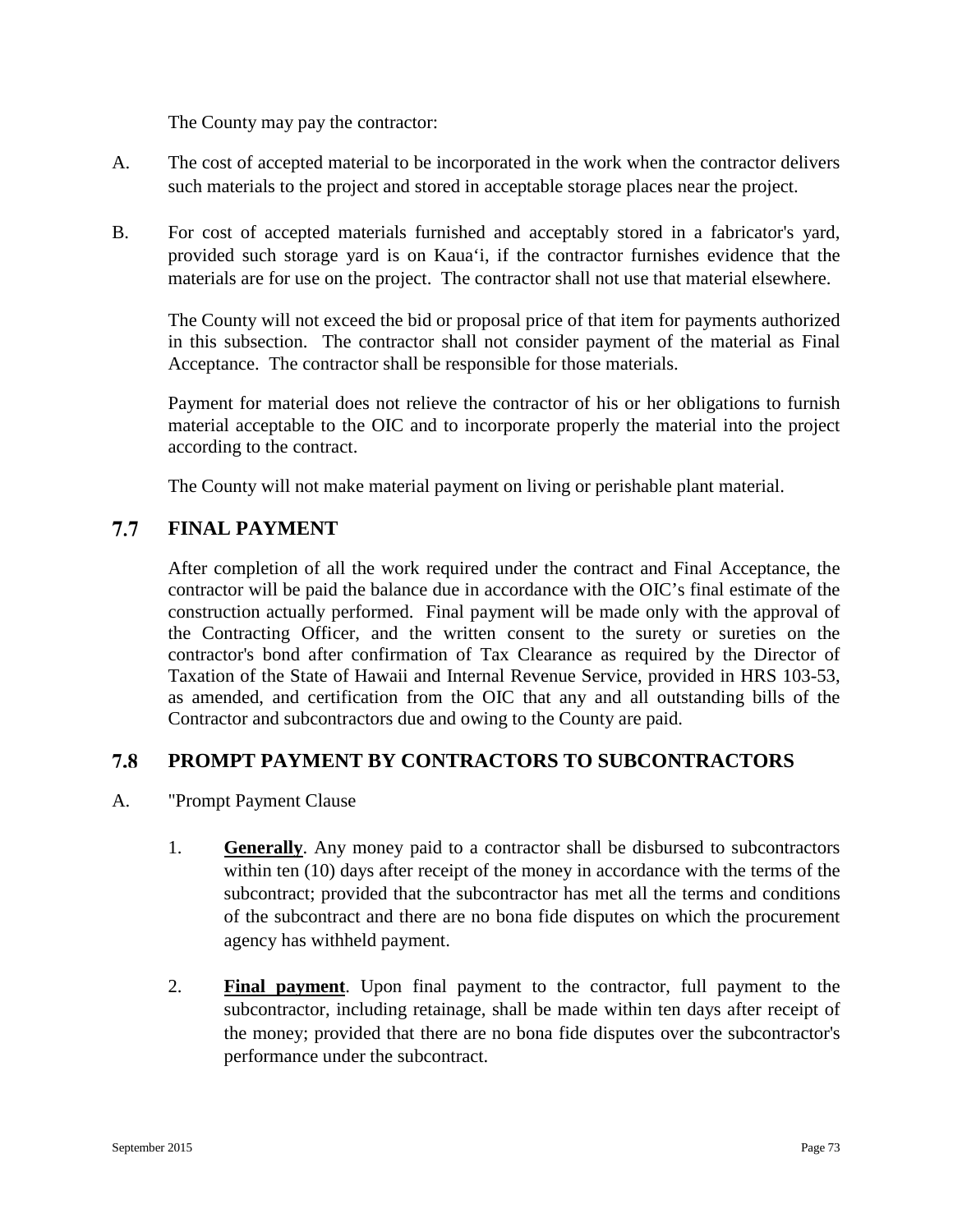- 3. **Penalty**. The Contracting Officer or the contractor, as applicable, will be subject to a penalty of one and one-half per cent per month upon outstanding amounts due that were not timely paid by the responsible party under the following conditions. Where a subcontractor has provided evidence to the contractor of satisfactorily completing all work under their subcontract and has provided a properly documented final payment request as described in paragraph (4), and:
	- a. Has provided to the contractor an acceptable performance and payment bond for the project executed by a surety company authorized to do business in the State, as provided in HRS 103-32.1; or
	- b. The following has occurred:
		- i. A period of ninety (90) days after the day on which the last of the labor was done or performed and the last of the material was furnished or supplied has elapsed without written notice of a claim given to contractor and the surety, as provided for in HRS 103D-324; and
		- ii. The subcontractor has provided to the contractor, an acceptable release of retainage bond, executed by a surety company authorized to do business in the State, in an amount of not more than two times the amount being retained or withheld by the contractor; any other bond acceptable to the contractor; or any other form of mutually acceptable collateral, then, all sums retained or withheld from a subcontractor and otherwise due to the subcontractor for satisfactory performance under the subcontract shall be paid by the Contracting Officer to the contractor and subsequently, upon receipt from the Contracting Officer, by the contractor to the subcontractor within the applicable time periods specified in paragraph (2) and HRS 103-10. The penalty may be withheld from future payment due to the contractor, if the contractor was the responsible party. If a contractor has violated paragraph (2) three or more times within two (2) years of the first violation, the contractor shall be referred by the Contracting Officer to the contractors license board for action under HRS 444- 17(14).
- 4. A properly documented final payment request from a subcontractor, as required by paragraph (3), shall include:
	- a. Substantiation of the amounts requested;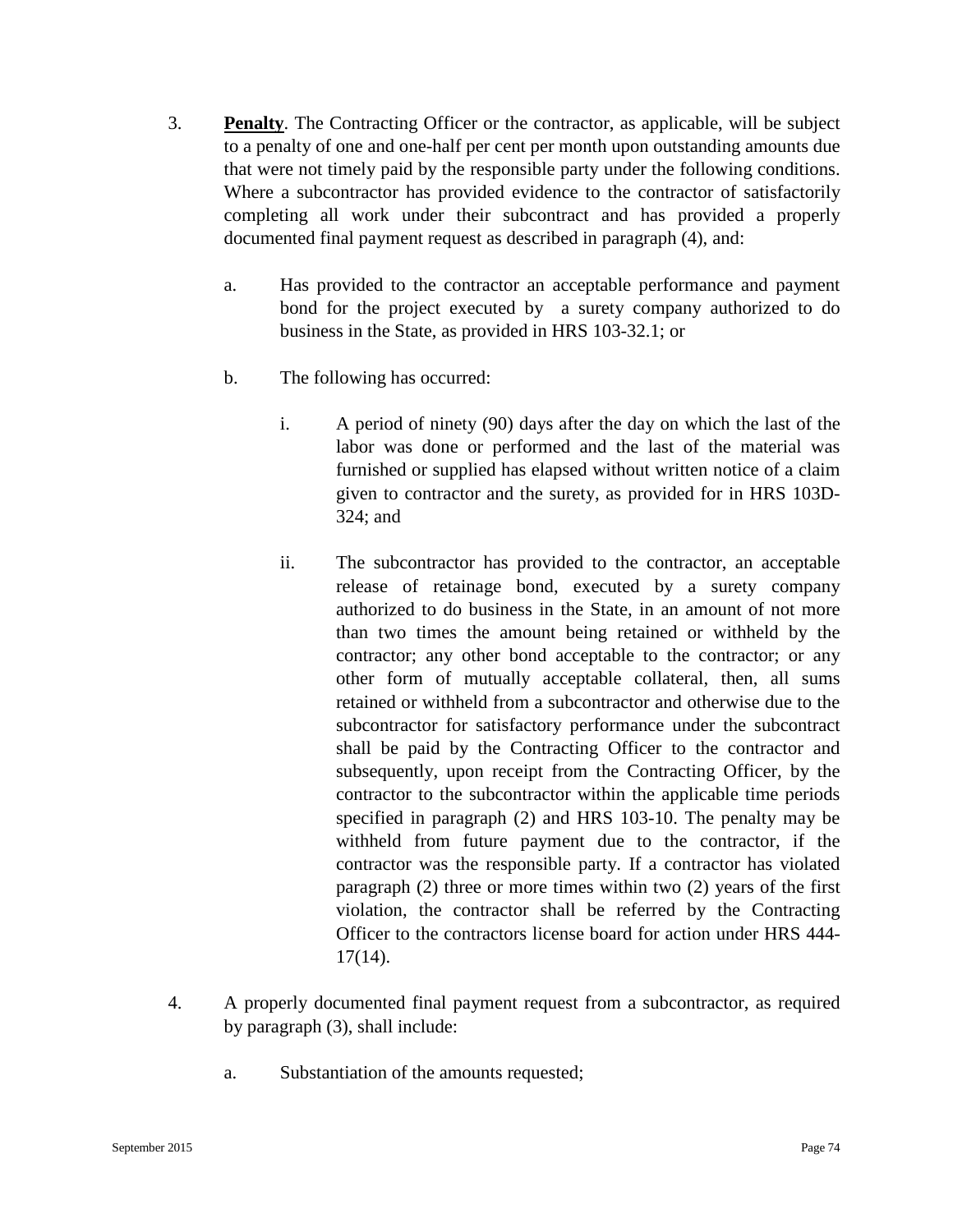- b. A certification by the subcontractor, to the best of the subcontractor's knowledge and belief, that:
	- i. The amounts requested are only for performance in accordance with the specifications, terms, and conditions of the subcontract;
	- ii. The subcontractor has made payments due to its subcontractors and suppliers from previous payments received under the subcontract and will make timely payments from the proceeds of the payment covered by the certification, in accordance with their subcontract agreements and the requirements of this section; and
	- iii. The payment request does not include any amounts that the subcontractor intends to withhold or retain from a subcontractor or supplier in accordance with the terms and conditions of their subcontract; and
- c. The submission of documentation confirming that all other terms and conditions required under the subcontract agreement have been fully satisfied.

The Contracting Officer shall return any final payment request that is defective to the contractor within seven days after receipt, with a statement identifying the defect.

- 5. In the case of a construction contract, a payment request made by a contractor to the Contracting Officer that includes a request for sums that were withheld or retained from a subcontractor and are due to a subcontractor may not be approved under paragraph (3) unless the payment request includes:
	- a. Substantiation of the amounts requested; and
	- b. A certification by the contractor, to the best of the contractor's knowledge and belief, that:
		- i. The amounts requested are only for performance in accordance with the specifications, terms, and conditions of the contract;
		- ii. The subcontractor has made payments due to its subcontractors and suppliers from previous payments received under the contract and will make timely payments from the proceeds of the payment covered by the certification, in accordance with their subcontract agreements and the requirements of this section; and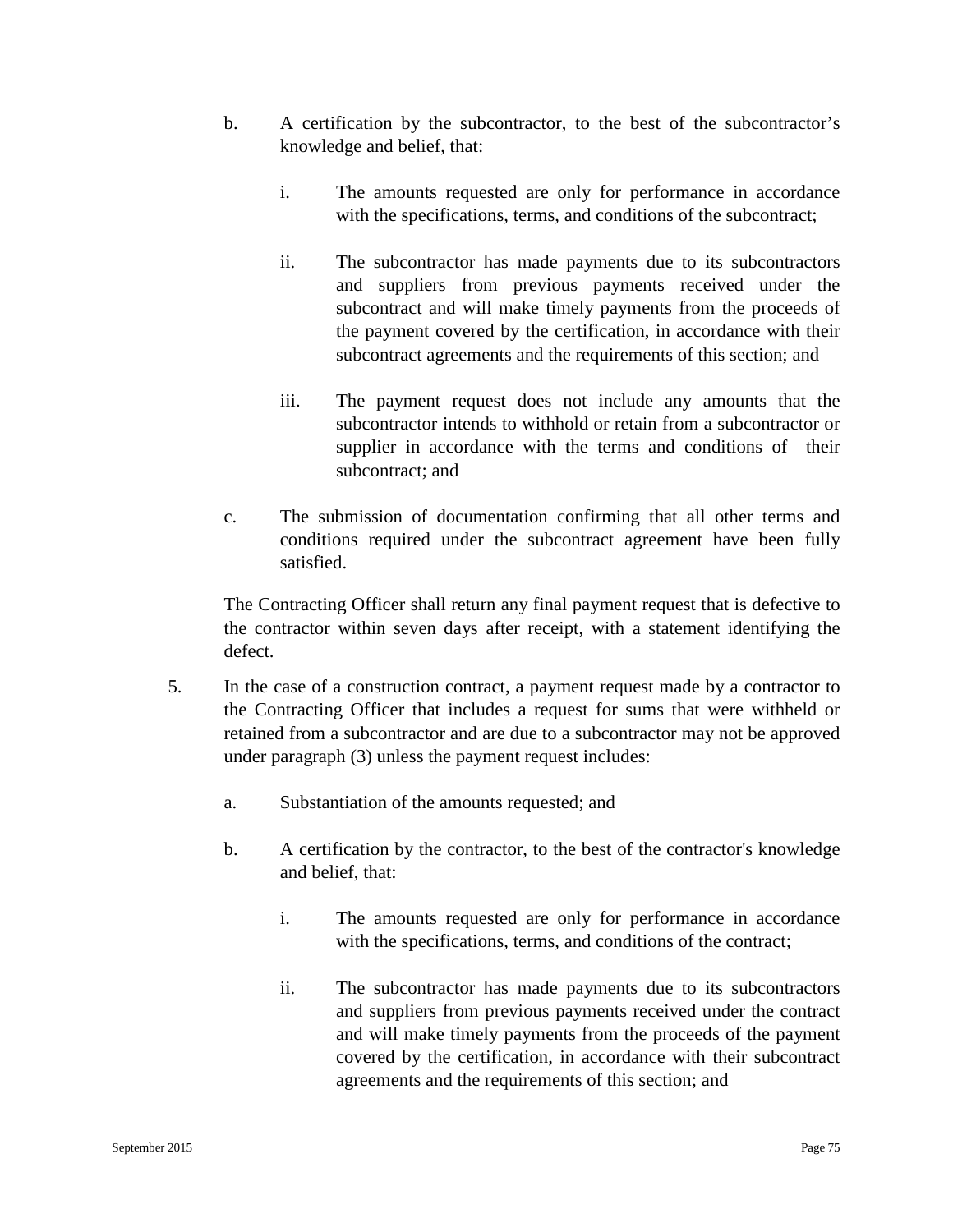iii. The payment request does not include any amounts that the contractor intends to withhold or retain from a subcontractor or supplier in accordance with the terms and conditions of their subcontract.

The Contracting Officer shall return any final payment request that is defective to the contractor within seven (7) days after receipt, with a statement identifying the defect.

6. This section shall not be construed to impair the right of a contractor or a subcontractor at any tier to negotiate and to include in their respective subcontracts provisions that provide for additional terms and conditions that are requested to be met before the subcontractor shall be entitled to receive final payment under paragraph (3); provided that any such payments withheld shall be withheld by the Contracting Officer." (HAR 3-125-23)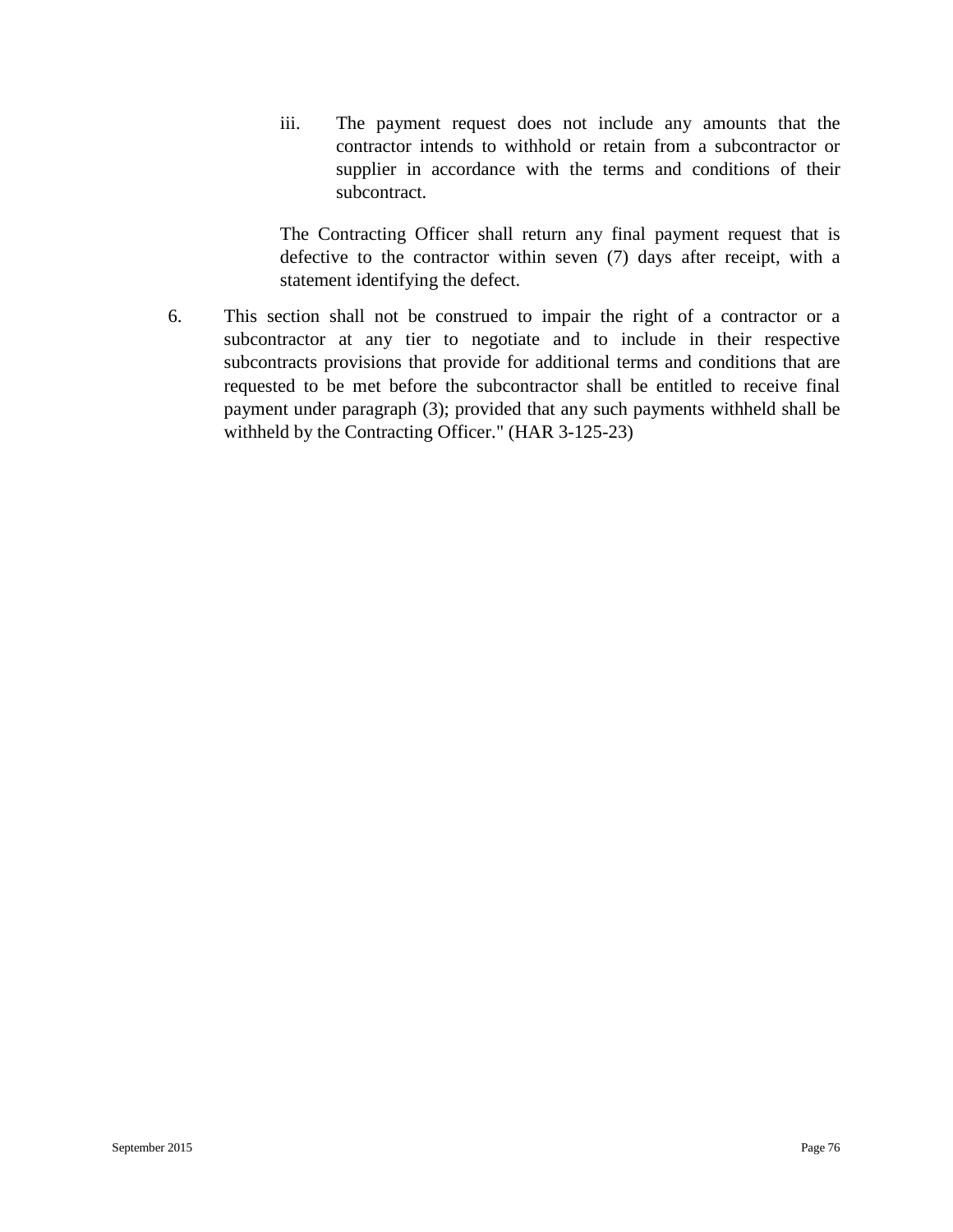# **SECTION 8 REMEDIES**

### 8.1 **CLAIMS BASED ON ORAL DIRECTIVES**

A. Not more than five (5) days after receipt of the written notice from the contractor, the Contracting Officer shall issue a change order for the subject work if the OIC agrees that it constitutes a change. If no change order is issued in the time established, it shall be deemed a rejection of contractor's claim for a change. If the contractor objects to the Contracting Officer's refusal to issue a change order, it shall file a written protest with the Contracting Officer within thirty days after delivery to the OIC of the contractor's written notice of its intention to treat the oral order as a change. In all cases, the contractor shall proceed with the work. The protest shall be determined as provided in the disputes and claims section of the contract.  $(HAR 3-125-16)$ 

### 8.2 **SUSPENSION OF WORK**

- A. **Suspension of work**. The OIC may, by written order, suspend the performance of the work, either in whole or in part for such periods as the OIC may deem necessary for any cause, including, but not limited to:
	- 1. Weather or soil conditions considered unsuitable for prosecution of the work;
	- 2. Failure on the part of the contractor to:
		- a. Correct conditions unsafe for the general public or for the workers;
		- b. Carry out orders given by the OIC;
		- c. Perform the work in strict compliance with the provisions of the contract; or
		- d. Provide adequate supervision on the jobsite.
	- 3. Whenever a redesign that may affect the work is deemed necessary by the OIC;
	- 4. Unacceptable noise or dust arising from the construction even if it does not violate any law or regulation; or
	- 5. The convenience of the County.
- B. **Partial and total suspension**. Suspension of work on some but not all items of work shall be considered a "partial suspension". Suspension of work on all items shall be considered "total suspension". The period of suspension shall be computed from the date set out in the written order for work to cease until the date of the order for work to resume.
- C. When the performance of the work under the contract has been suspended for any cause whatsoever, in addition to being responsible for performing the work under the contract, the contractor shall: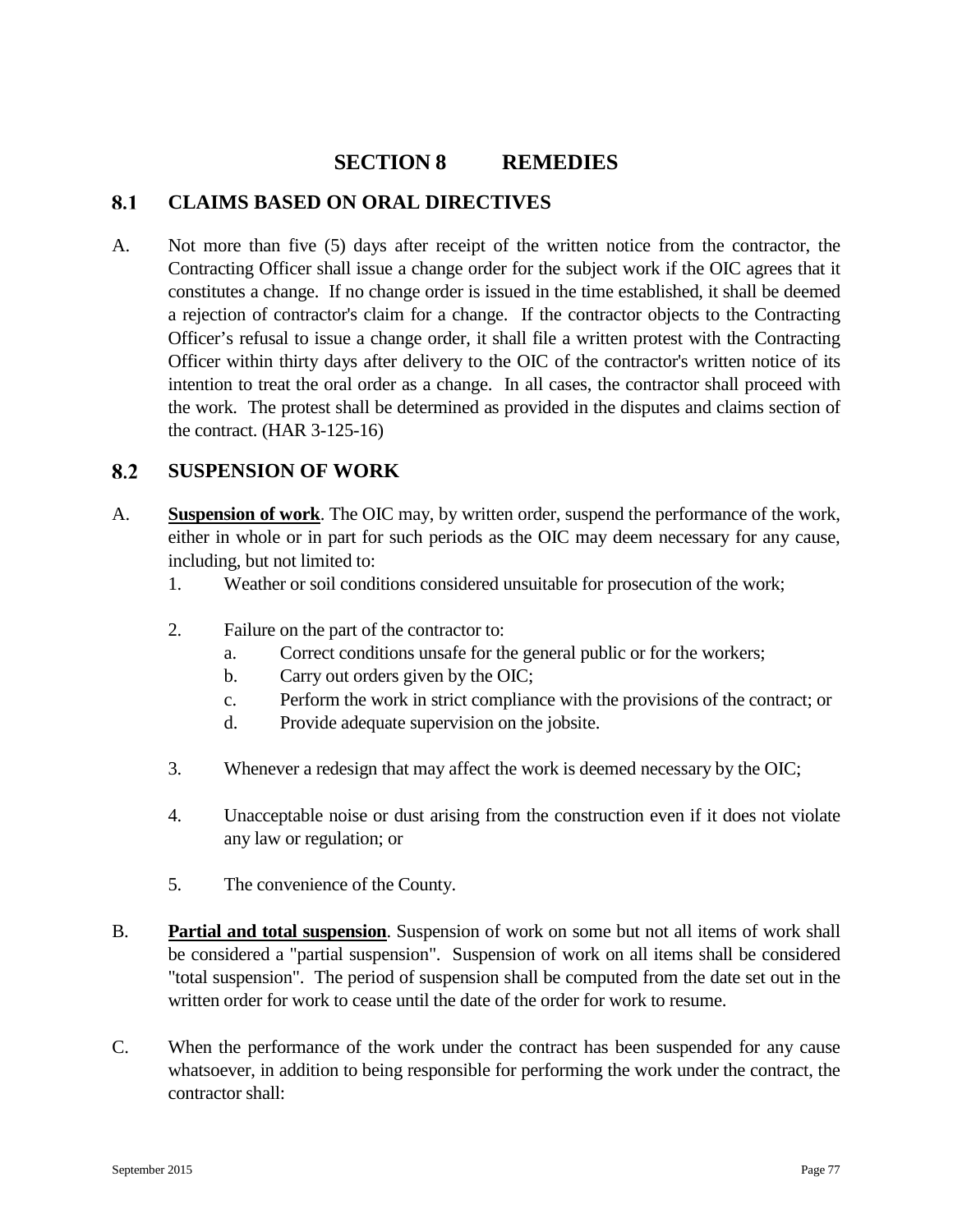- 1. Defend indemnify and hold the County and its officers and employees harmless from liability for any injury or damage occurring during the period that the performance of the contract is suspended.
- 2. Be responsible for all materials and equipment delivered to the site of the project, including materials and equipment for which he or she has received partial payment.
- 3. Properly store the materials and equipment which have been partially paid for by the County or which have been furnished by the County.
- 4. Remove immediately as directed by the OIC all surplus materials, equipment and rubbish.
- 5. Neatly and compactly store, only with the approval of the OIC, all materials and equipment on the site of projects that are not within public highways or streets.
- 6. Provide suitable drainage and erect such temporary structures as are necessary to protect the project or parts of the project from damage, and damages to the County personnel and public.
- D. **Reimbursement to contractor**. In the event that the contractor is ordered by the OIC in writing as provided herein to suspend all work under the contract in accordance with the above paragraphs A.3., A.4., or A.5., the contractor may be reimbursed for actual money expended towards the project during the period of suspension. No allowance will be made for anticipated profits.
- E. **Cost Adjustment**. If the performance of all or any part of the work is, suspended, for reasons beyond the control of the contractor, an adjustment shall be made for any increase in the cost of performance of this contract (excluding profit) necessarily caused by such suspension, and the contract modified in writing accordingly. However, no adjustment shall be made under this clause for any suspension:
	- 1. To the extent that performance would have been so suspended, delayed, or interrupted by any other cause, including the fault or negligence of the contractor; or
	- 2. For which an adjustment is provided for or excluded under any other provisions of the contract.
- F. **Claims for Adjustment**. Any adjustment in contract price made pursuant to this clause shall be determined in accordance with the provisions on changes and claims for adjustment. Claims for the compensation shall be filed in writing with the OIC within thirty (30) days after the date of the order to resume work or the claims will not be considered. Together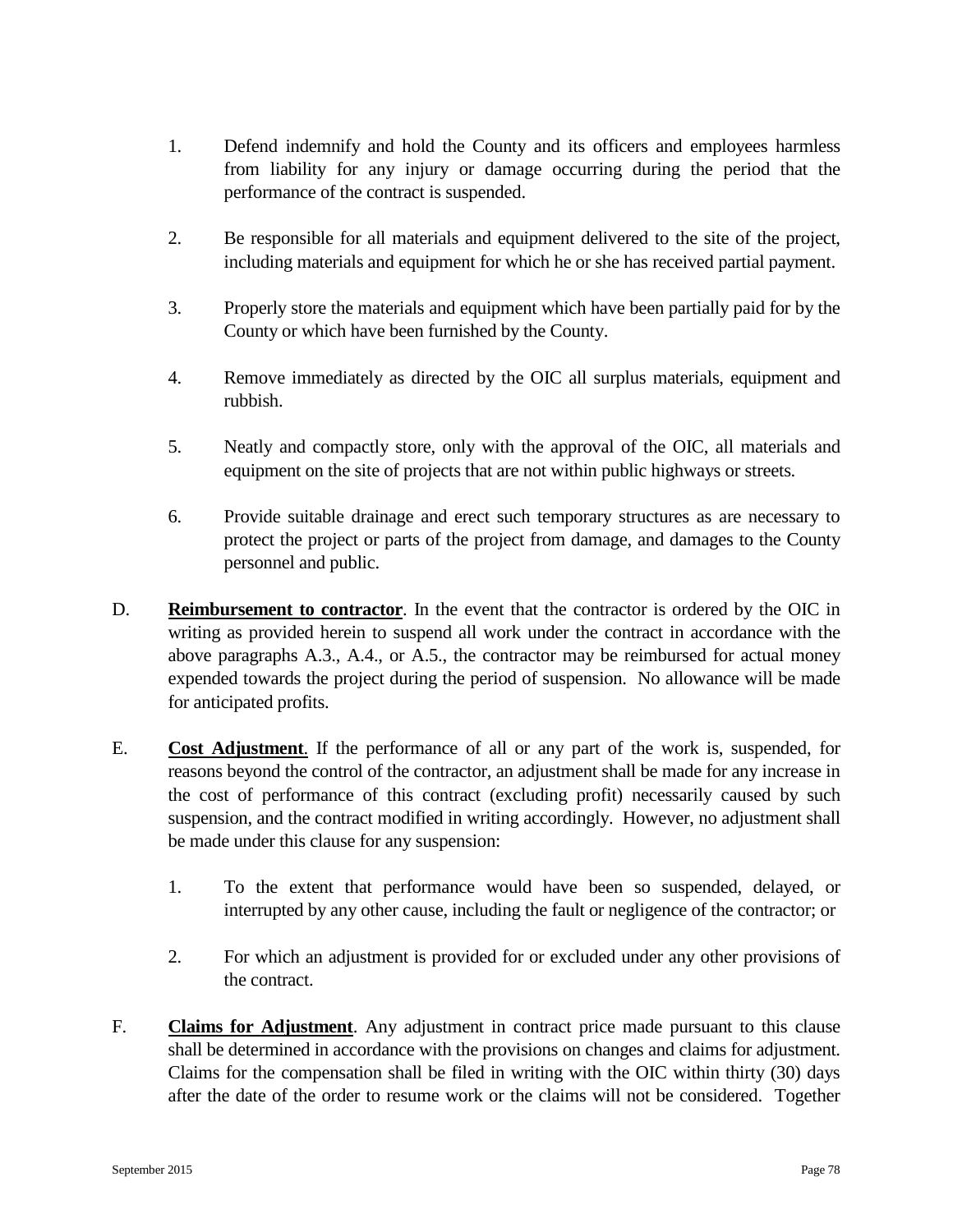with the claim, the contractor shall submit substantiating documents covering the entire amount shown on the claim. The OIC shall take the claim under consideration and may make such investigations as are deemed necessary. The Contracting Officer shall be the sole judge as to the equitability of the claim and the Contracting Officer's decision shall be final.

G. **No adjustment**. No provision of this subsection shall entitle the contractor to any adjustments for delays due to failure of surety, for suspensions made at the request of the contractor, for any delay required under the contract, for suspensions, either partial or whole, made by the OIC under the provisions in subparagraph A2. (HAR 3-125-7)

### 8.3 **TERMINATION OF CONTRACT - WORK MAY BE TAKEN OVER BY COUNTY**

The OIC may terminate the contract, with the approval of the Contracting Officer, or require the work therein to be completed by the surety or sureties under the contractor's bond or take over such work as hereinafter provided without terminating the contract, if the contractor:

- 1. fails to begin work under the contract at the time required,
- 2. is unnecessarily delaying the performance of the contract or any part thereof,
- 3. is failing to perform the contract with sufficient or adequate workmen, equipment or materials or is not making sufficient progress to ensure the completion of the contract within the time specified,
- 4. fails to perform the contract in accordance with directions of the OIC,
- 5. discontinues performance of the contract,
- 6. fails to re-commence performance of the contract within a reasonable time after service of a written order to do so if the performance had been suspended,
- 7. becomes insolvent or is declared bankrupt,
- 8. commits any act of bankruptcy or insolvency,
- 9. allows any final judgment to stand against him unsatisfied for a period of ten (10) days,
- 10. makes an assignment for the benefit of creditors,
- 11. fails to pay for all labor, tools, materials, and equipment,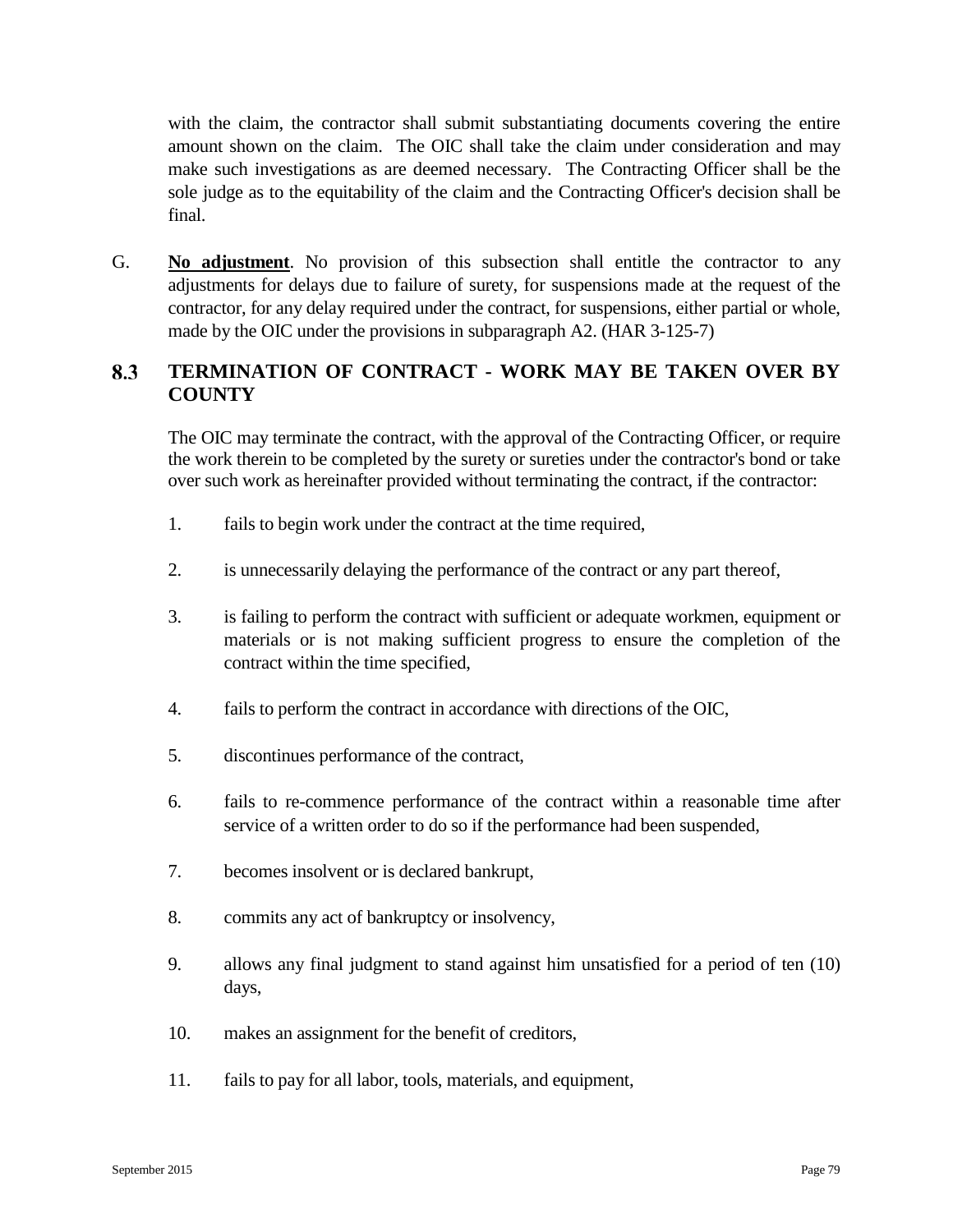- 12. has been or is paying wages to any laborer or mechanic employed on the job site at a rate below the minimum rate specified in the contract,
- 13. has failed to pay full compensation for overtime work by any such laborer or mechanic,
- 14. has abandoned the performance of the contract,
- 15. has made unjustifiable and substantive changes from the condition set forth in his or her original itemized bid or proposal,
- 16. or violates or fails to perform the contract in accordance with the terms, covenants, conditions, provisions and intent thereof.

Whenever the OIC is not satisfied with the performance of the contract the OIC, with the approval of the Contracting Officer, may make specified orders as to the progress or conduct of such work, giving the contractor a definite period within which to comply with such orders; or whenever the contractor shall be in default in any particular requirement, the OIC, with the approval of the Contracting Officer, shall serve the contractor, or its authorized representatives, with a written notice to remedy said default or any part thereof within fourteen (14) calendar days after notice thereof, serving copies of such notice to the surety or sureties of the contractor, as the case may be. If, after the expiration of the time of such notice, the contractor fails to comply with the notice, or the default continues, the OIC, with the approval of the Contracting Officer, may order all payment under the contract to cease and the work to be discontinued. Upon such order the contractor shall discontinue the work. Failure on the part of the OIC to order a discontinuance of the work or payment for the same to cease shall in no event be construed as an acceptance of the work, nor as a waiver of any failure or any default. (HAR 3-125-16 [generally]).

Immediately upon or after ordering the contractor to discontinue the work, the Contracting Officer may require the completion of the contract by the surety or sureties upon the contractor's bond, or (without prejudice to the County to rely upon said bond), the County's contract to a second contractor or contractors, or may direct the OIC to enter upon the work and to use such materials, tools and equipment as he or she may find upon the work and to procure labor, additional tools, materials and equipment for the completion of the work, and to complete said work in such a manner as he or she may deem advisable, and in such event the cost or expenses of completing the work and the delay resulting therefrom shall be a charge against the contractor and/or surety or sureties.

### 8.4 **TERMINATION FOR CONVENIENCE**

A. **Terminations**. In addition to any other reason specified in subsection 8.3 above, the OIC may, with approval of the Contracting Officer, when the interests of the County so require, terminate this contract in whole or in part, for the convenience of the County. The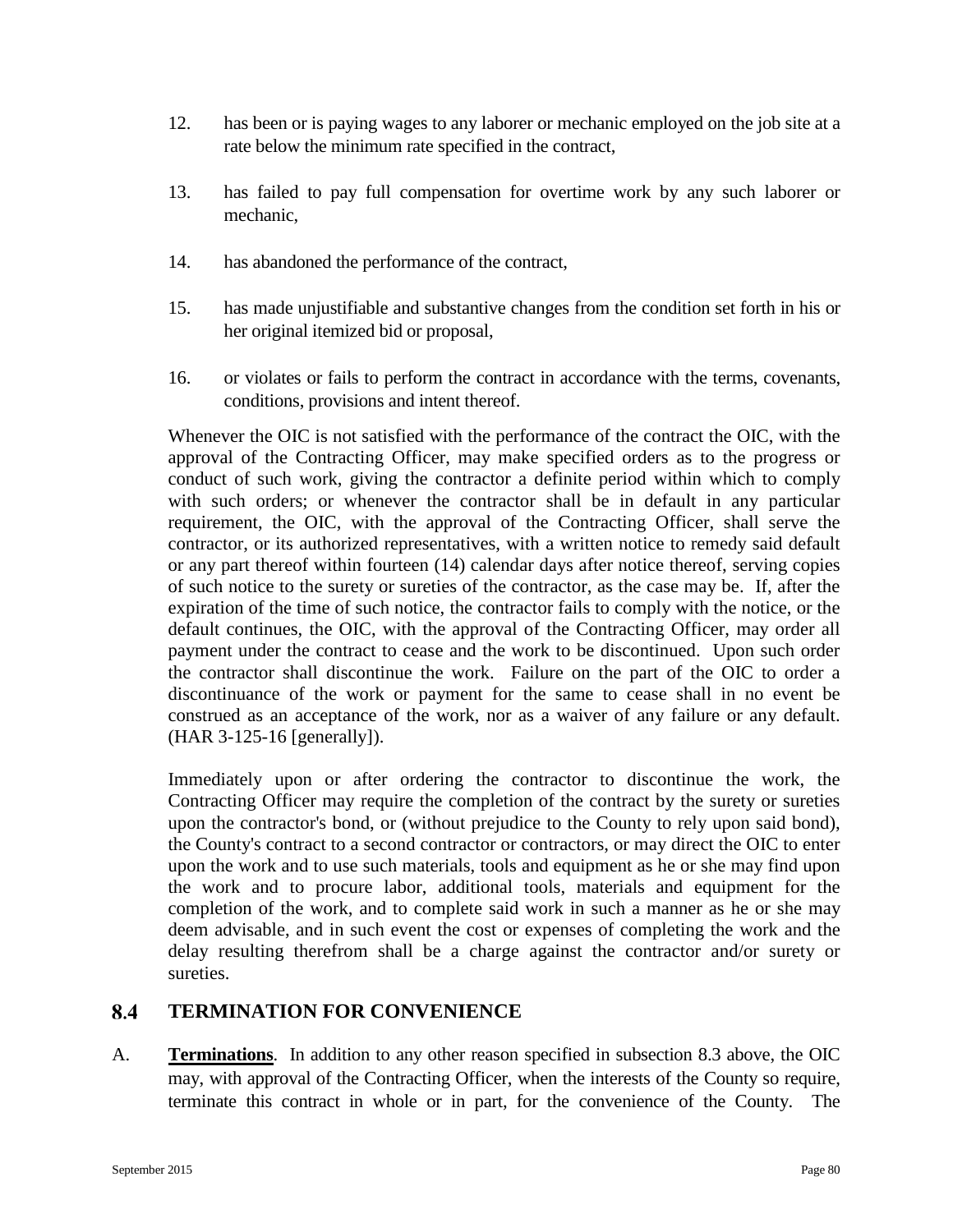Contracting Officer shall give written notice of the termination to the contractor specifying the part of the contract terminated and when termination becomes effective. (HAR 3-125- 22)

- B. **Contractor's obligations**. The contractor shall incur no further obligations in connection with the terminated work and on the date set in the notice of termination the contractor will stop work to the extent specified. The contractor shall also terminate outstanding orders and subcontracts as they relate to the terminated work. The contractor shall settle the liabilities and claims arising out of the termination of subcontracts and orders connected with the terminated work subject to the County's approval. The Contracting Officer, upon recommendation by the OIC, may direct the contractor to assign the contractor's right, title, and interest under terminated orders or subcontracts to the County. The contractor must still complete the work not terminated by the notice of termination and may incur obligations as necessary to do so. (HAR 3-125-22)
- C. **Right to construction and goods**. The Contracting Officer may, upon recommendation by the OIC, require the contractor to transfer title and deliver to the County in the manner and to the extent directed by the Contracting Officer:
	- 1. Any completed constructions; and
	- 2. The partially completed construction, books, materials, parts, tools, dies, jigs, fixtures, plans, drawings, information, and contract rights (hereinafter called "construction material") as the contractor has specifically produced or specially acquired for the performance of the terminated part of this contract.

The contractor shall protect and preserve property in the possession of the contractor in which the County has an interest. If the Contracting Officer does not exercise this right, the contractor shall use best efforts to sell the construction, goods, and construction materials in accordance with the standards of HRS 490:2-706. This in no way implies that the County has breached the contract by exercise of the termination for convenience clause. (HAR 3-125-22)

# D. **Compensation**.

1. The contractor shall submit a termination claim specifying the amounts due because of the termination for convenience together with cost or pricing data, submitted to the extent required by HAR Chapter 3-122, bearing on such claim. If the contractor fails to file a termination claim within one year from the effective date of termination, the Contracting Officer, upon recommendation of the OIC, may pay the contractor, if at all, an amount set in accordance with subparagraph 8.4 D.3.b. of this subsection.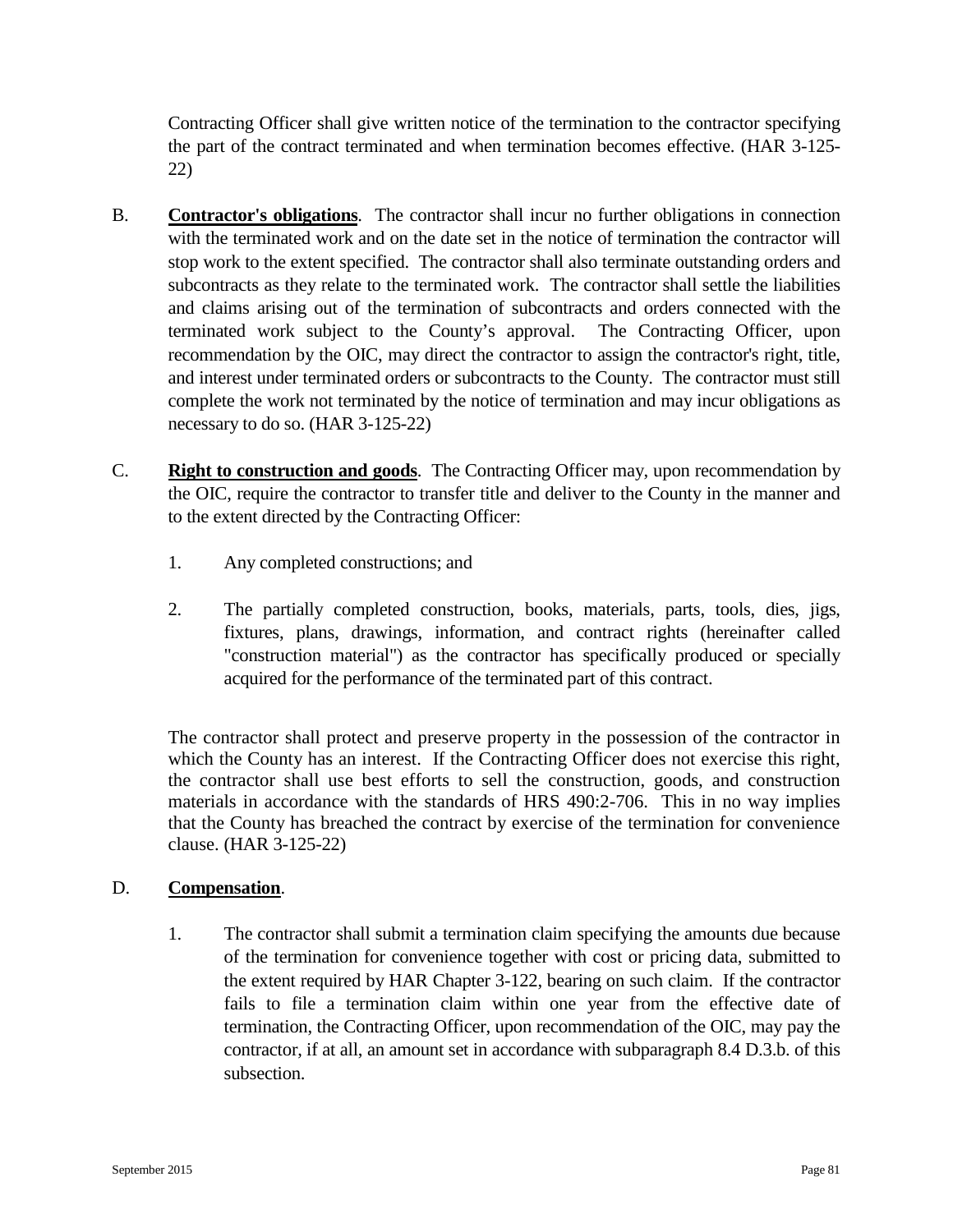- 2. The Contracting Officer, upon recommendation of the OIC, and the contractor may agree to a settlement provided the contractor has filed a termination claim supported by cost or pricing data submitted as required and that the settlement does not exceed the total contract price plus settlement costs reduced by payments previously made by the County, the proceeds of any sales of construction, goods, and construction materials under subparagraph 8.4 D.3.c., and the contract price of the work not terminated.
- 3. Absent complete agreement under paragraph 8.4 D.2. of this subsection, the Contracting Officer, upon notice from the OIC, shall pay the contractor the following amounts, provided payments under paragraph 8.4 D.2. of this subsection shall not duplicate payments under this paragraph the total (without duplication of any items) of:
	- a. The cost of all contract work performed prior to the effective date of the notice of termination work plus a five percent markup on actual direct costs on the portion of the work (the markup shall not include anticipatory profit or consequential damages) less amounts paid or to be paid for completed portions of the work; provided, however, that if it appears that the contractor would have sustained a loss if the entire contract would have been completed, no markup shall be allowed or included and the amount of compensation shall be reduced to reflect the anticipated rate of loss;
	- b. Subject to the prior approval of the Contracting Officer, the costs of settling and paying claims arising out of the termination of subcontracts or orders pursuant to subsection 8.4 B subcontractors shall be entitled to a markup of no more than ten percent on direct costs incurred to the date of termination.

These costs must not include costs paid in accordance with 8.4 D.3.a.

- c. The total sum to be paid the contractor under this paragraph shall not exceed the total contract price reduced by the amount of any sales of construction, goods, and construction materials under subsection 8.4 C, and the contract price of work not terminated.
- 4. Cost claimed, agreed to, or established under paragraphs 8.4 D.2. and 8.4 D.3. of this subsection shall be in accordance with HAR Chapter 3-123.

### 8.5 **COSTS OF COMPLETING CONTRACT**

The contractor and/or his or her surety or sureties shall pay the County for all costs incurred to complete the work under the contract if the County takes the work out of the hands of the contractor pursuant to the provisions of Subsection 8.4, and for damages for any delay in the performance of the contract.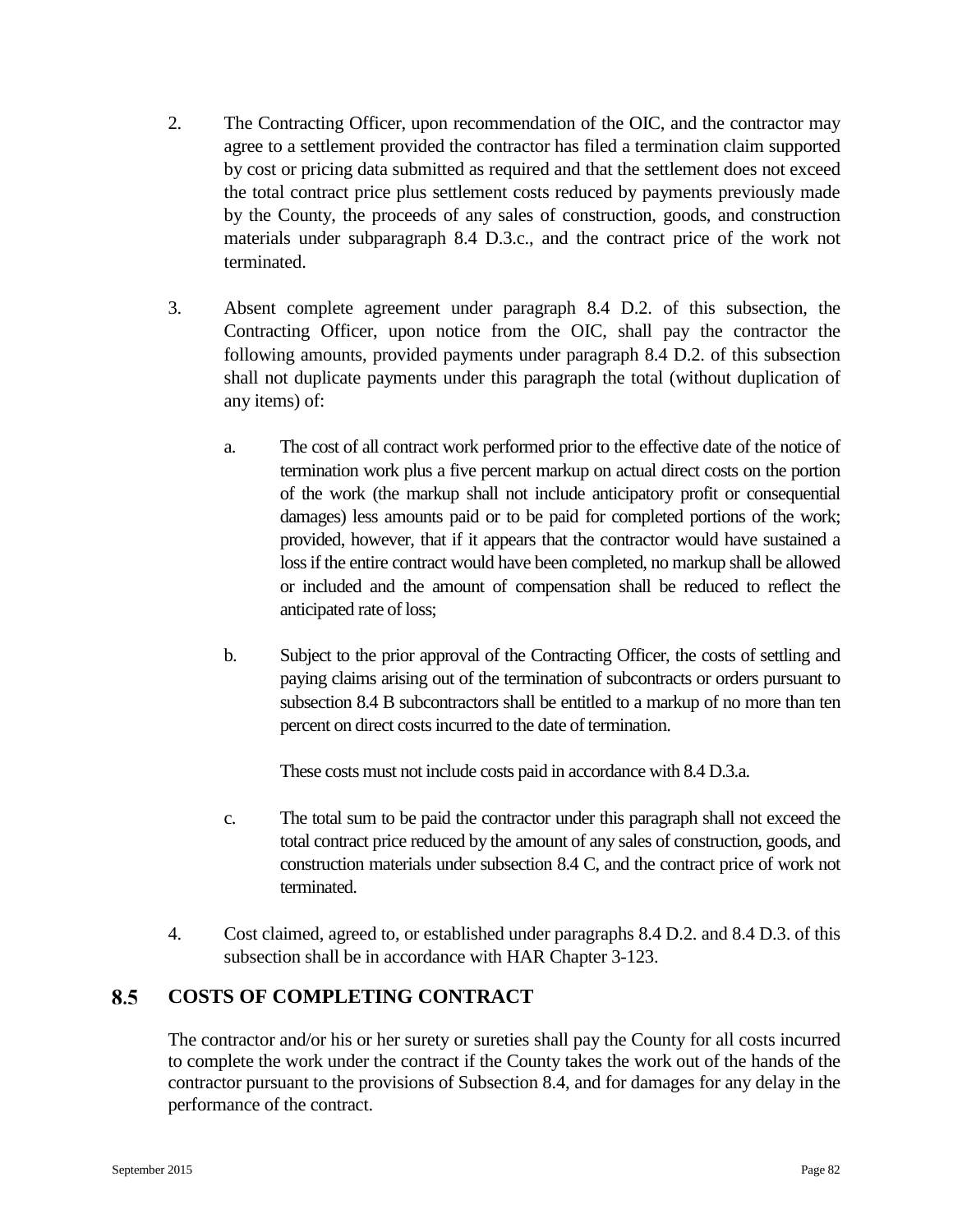### 8.6 **DEFAULT, DELAY AND TIME EXTENSIONS**

### A. **Default**.

If the contractor refuses or fails to perform the work, or any separable part thereof, with such diligence as will assure its completion within the time specified in this contract, or any extension thereof, fails to complete the work within such time, or commits any other substantial breach of this contract, and further fails within seven (7) calendar days after receipt of written notice from the OIC to commence and continue correction of the refusal or failure with diligence and promptness. The Contracting Officer may, by written notice to the contractor, declare the contractor in breach and terminate the contractor's right to proceed with the work or the part of the work as to which there has been delay or other breach of contract. In the event, the County may take over the work and perform the same to completion, by contract or otherwise, and may take possession of, and utilize in completing the work, the materials, appliances, and plants as may be on the site of the work and necessary therefore. Whether or not the contractor's right to proceed with the work is terminated, the contractor and the contractor's sureties shall be liable for any damage to the County resulting from the contractor's refusal or failure to complete the work within the specified time. (HAR 3-125-18)

### B. **Liquidated damages upon termination**.

If fixed and agreed liquidated damages are provided in the contract, and if the County so terminates the contractor's right to proceed, the resulting damage will consist of the liquidated damages for the time as may be required for final completion of the work. (HAR 3-125-18)

### C. **Liquidated damages in absence of termination**.

If fixed and agreed, liquidated damages are provided in the contract, and if the County does not terminate the contractor's right to proceed, the resulting damage will consist of such liquidated damages until the contractor's work is completed and Final Acceptance given by the County. (HAR 3-125-18)

## D. **Time extension.**

The contractor's right to proceed shall not be so terminated nor the contractor charged with resulting damage if:

1. The delay in the completion of the work arises from causes beyond the Contractor's control such as: acts of God; acts of the public enemy; acts of the County, State and any other governmental entity in either a sovereign or contractual capacity; acts of another contractor in the performance of a contract with the County; fires; floods; epidemics; quarantine restrictions; strikes or other labor disputes; freight embargoes; unusually severe weather; delays of subcontractors due to causes similar to those set forth above; or shortage of materials; provided, however, that no extension of time will be granted for a delay caused by the failure on the part of the contractor and/or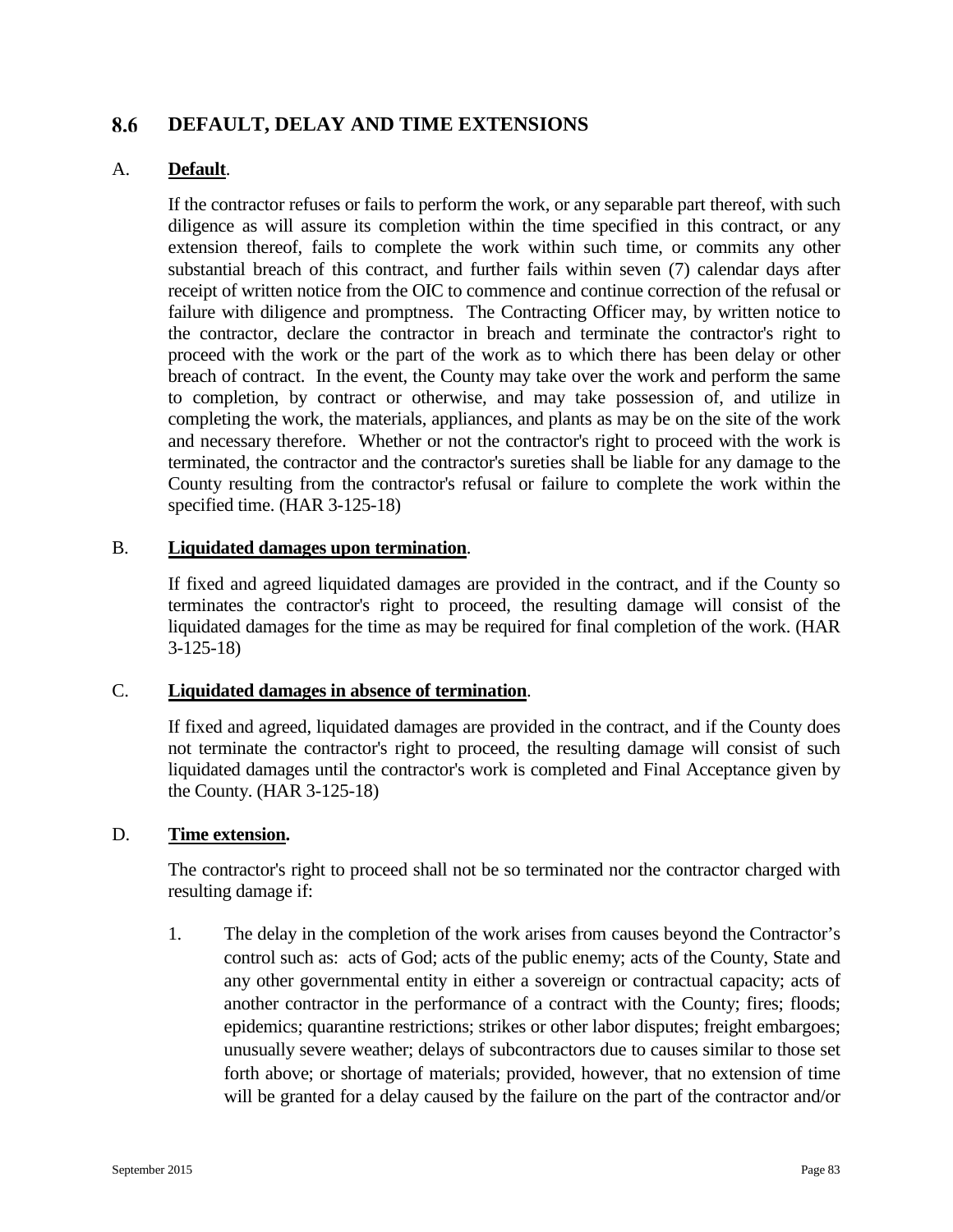subcontractor to diligently perform his or her duties as it relates to any governmental agency in a timely manner; provided further, however, that no extension of time will be granted for a delay caused by a shortage of materials, unless the contractor furnishes to the Contracting Officer proof that the contractor has diligently made every effort to obtain such materials from all known sources, and further proof that the inability to obtain the materials when originally planned did in fact cause a delay in final completion of the entire work which could not be compensated for by revising the sequence of the contractor's operations; and

- 2. The contractor, within ten (10) calendar days from the beginning of any such delay (unless the Contracting Officer grants a further period of time before the date of final payment under the contract), notifies the Contracting Officer in writing of the causes of delay. The Contracting Officer shall ascertain the facts and the extent of the delay and extend the time for completing the work when, in the judgment of the Contracting Officer, the findings of fact justify such an extension. (HAR 3-125-18)
- E. **Any additional rights and remedies**. The rights and remedies of the County provided in this claim are in addition to any other rights and remedies provided by law or under this contract. (HAR 3-125-18)

### 8.7 **DAMAGES FOR EXTRA EXPENSES IMPOSED ON THE COUNTY**

The contractor shall pay the County for all the expenses incurred in re-doing any of the County's obligations under the contract due to any actions or conduct of the contractor, including the replacing of marks or stakes set by the County.

### 8.8 **DEFECTIVE WORK**

Any defective work, workmanship or materials that may be discovered in the performance of the contract before its acceptance or within one year thereafter as provided in the guarantee of the work, shall be replaced by the contractor with work and materials that conform to the contract at no cost or expense to the County. The fact that the OIC may have overlooked defective work during the performance of the contract shall not constitute the acceptance of the same. No payment, whether partial or final, shall be construed to be an acceptance of any defective work, workmanship or materials in the work performed under the contract.

The OIC may at any time, stop the performance of the contract or any portion thereof which is not being done in accordance with a contract by written order. Such order shall not in any way relieve the contractor from performing the contract and shall not in any way terminate, cancel or abrogate the contract or any part thereof; and the County shall not in any way be responsible for the delay due to stopping the performance of the contract or any portion thereof as aforesaid.

### 8.9 **UNAUTHORIZED PERFORMANCE**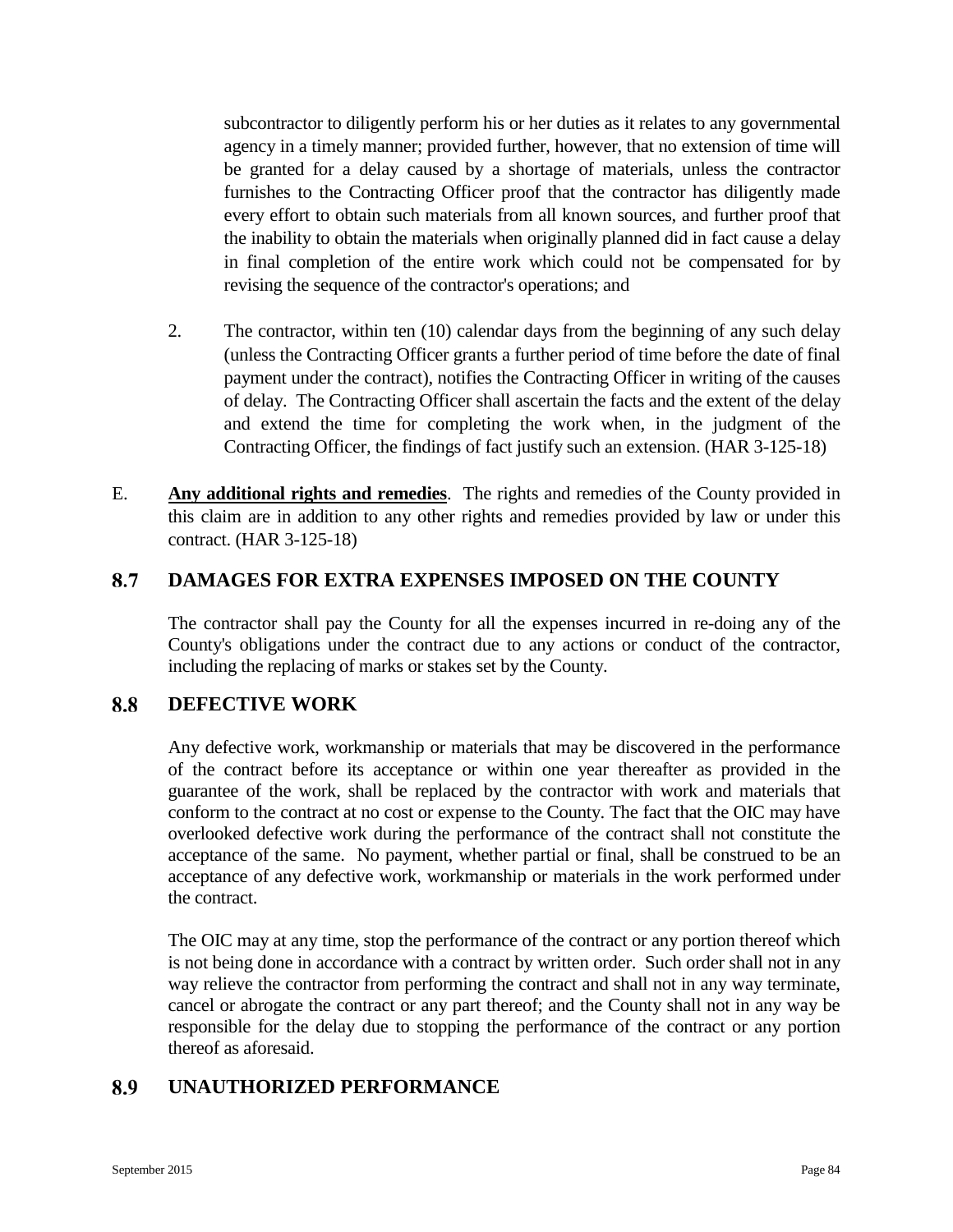Performance of any work beyond the lines and grades shown on the plans or established by the OIC or performance of any extra work without written order will be considered as unauthorized and will not be paid for. The OIC may require the removal of such work by service of a written order upon the contractor. If the contractor fails to comply promptly with such order, the OIC shall remove such work and the contractor shall pay the County for all expenses incurred in the removal of such work.

### 8.10 **AUTHORITY TO WITHHOLD MONEY DUE OR PAYABLE**

The County may withhold such amounts from the money due or to become payable under the contract to the contractor, or any assignee under subsection 5.2.D, as may be necessary to:

- A. Protect the County from any liability resulting from the work performed under this contract;
- B. Satisfy any obligation of the contractor or its subcontractors to the County, including obligations not relating to the contract, and the obligation of the contractor to the workmen, subcontractors, and materialmen who have performed labor or furnished material and equipment under the contract as provided by law; and
- C. Repair, restore, or compensate for, any real or personal property located within the project site or in the vicinity thereof which has been damaged as a result of the fault or negligence of the contractor while performing the work under this contract.

The County may make such payments from such amounts withheld as may be necessary to cause the repair or restoration of the damaged properties or to compensate therefor, to discharge such obligation as provided under paragraph B above, and to protect the County from any liability resulting from the work performed under this contract; provided, however, before making any payment for damages to property prescribed in paragraph C above, the County through the OIC shall request the contractor in writing to undertake the repair or restoration of the damaged property or make compensation therefor. If the contractor fails or refuses to make such repair, restoration or compensation to the satisfaction of the OIC within thirty (30) calendar days after such notification, the County may make the necessary payments.

### 8.11 **SPECIAL EMERGENCY TERMINATION**

In the event of a finding by the OIC and approved by the Contracting Officer that a national emergency exists which creates a shortage of materials, labor, or equipment and that such emergency will probably continue to exist for an indefinite length of time, or that funds are no longer available to the County by reason of which the contractor will be unable to perform the work under the contract, the County may cancel all remaining work required to be performed under the contract by written order.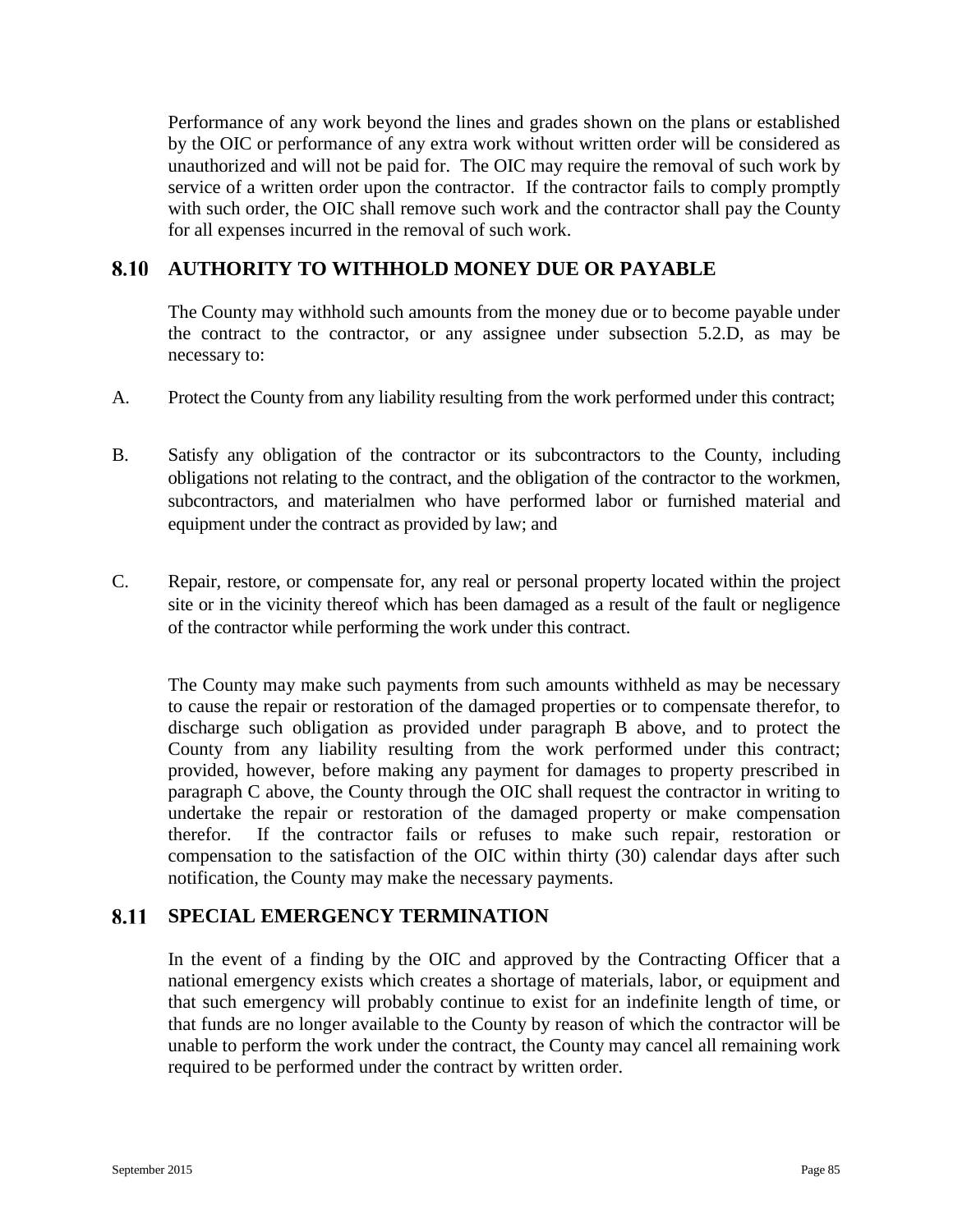Upon such cancellation, the County shall pay the contractor the amount hereinafter provided. For lump sum contracts, an agreed upon price for the performance of the contract up to the time of cancellation, or at the option of the OIC, a price for such performance determined on the basis of a Force Account pursuant to subsection 7.3. For unit price contracts, the sum of the results obtained by multiplying the number of units of each item incorporated into the parts of the project performed under the contract up to the time of cancellation by the unit price therefor. For both lump sum and unit price contracts, the contractor shall also be paid for such expenditures as in the judgment of the OIC are not otherwise compensated for and are require in the preparation and moving of equipment and materials to the site of the project, the intent being that an equitable settlement shall be made with the contractor. No claim for loss of anticipated profits, however, shall be made or considered.

Materials obtained by the contractor for the project, that have been inspected, tested, and accepted by the OIC, and that are not incorporated in the work under the contract, and which have been properly stored and maintained, will be purchased from the contractor at actual cost as shown by receipted bills or other proper evidence of actual cost at such points of delivery as may be designated by the OIC.

# **REMEDIES NOT EXCLUSIVE**

The express provision herein of certain measures which may be exercised by the County for its protection shall not be construed to preclude the County from exercising any other or further legal or equitable right to protect its interest.

# **REMEDIES**

Any dispute arising under or out of this solicitation or contract is subject to HAR Chapter 3-126. (HAR 3-125-24)

# 8.14 DISPUTES

- A. The resolution of controversies or claims, by mutual agreement, in excess of \$50,000 shall be subject to prior written approval of the Contracting Officer. (HAR 3-126-27)
- B. All controversies between the County and the contractor not exceeding \$50,000 which arise under, or are by virtue of, this contract and which are not resolved by mutual agreement, shall be decided by the Contracting Officer in writing, within ninety (90) calendar days after a written request by the contractor for a final decision concerning the controversy.

For claims exceeding \$50,000, a decision will be issued ninety (90) calendar days after receipt of the claim; provided that if a decision is not issued within ninety (90) calendar days, the Contracting Officer will notify the Contractor of the time within which such decision will be made. This additional time period will depend on the size and complexity of the claim and the adequacy of the Contractor's supporting data and other relevant factors.